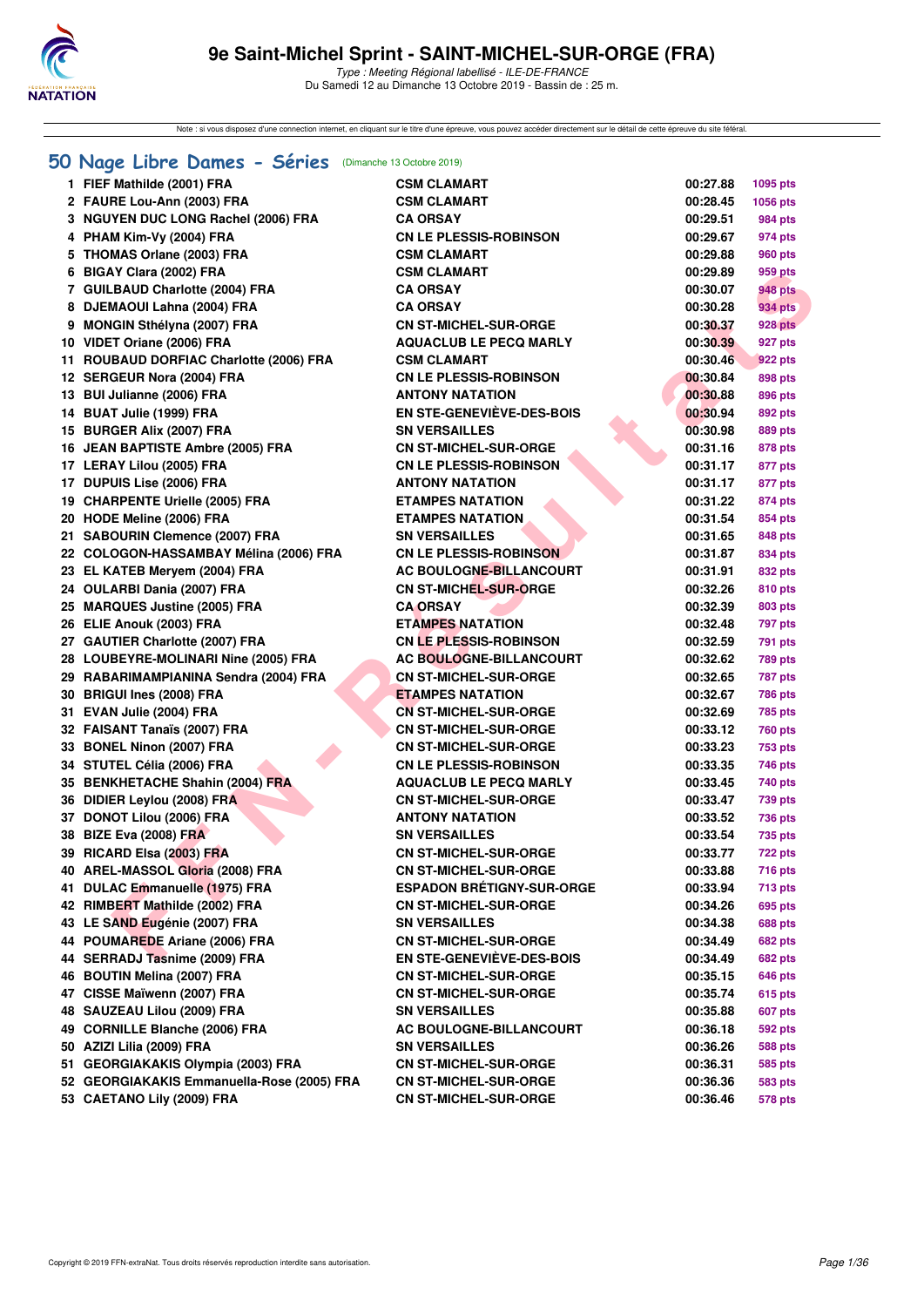

| 50 Nage Libre Dames - Séries (suite) |                                  |                |                |
|--------------------------------------|----------------------------------|----------------|----------------|
| 54 FREBOURG Clara (2008) FRA         | <b>CN LE PLESSIS-ROBINSON</b>    | 00:37.47       | 527 pts        |
| 55 TETART Romane (2007) FRA          | <b>CN ST-MICHEL-SUR-ORGE</b>     | 00:37.91       | <b>506 pts</b> |
| 56 MESKINE Sofia (2008) FRA          | <b>ETAMPES NATATION</b>          | 00:38.21       | 492 pts        |
| 57 POUX Léana (2009) FRA             | <b>CN ST-MICHEL-SUR-ORGE</b>     | 00:38.27       | 489 pts        |
| 58 SANTANDREA Elisa (2009) FRA       | <b>SN VERSAILLES</b>             | 00:40.06       | 409 pts        |
| 59 GAUTIER Emma (2009) FRA           | <b>CN LE PLESSIS-ROBINSON</b>    | 00:40.42       | <b>394 pts</b> |
| 60 BESSETTES Lena (2006) FRA         | <b>AQUACLUB LE PECQ MARLY</b>    | 00:40.43       | <b>394 pts</b> |
| 61 PYLLYSER Enora (2008) FRA         | <b>ETAMPES NATATION</b>          | 00:42.26       | <b>321 pts</b> |
| 62 HADDOU Inès (2008) FRA            | <b>EN STE-GENEVIÈVE-DES-BOIS</b> | 00:43.25       | <b>284 pts</b> |
| 63 DUPEU Clea (2009) FRA             | <b>ETAMPES NATATION</b>          | 00:51.40       | 68 pts         |
| 64 CASTANIER Julia (2009) FRA        | <b>EN STE-GENEVIÈVE-DES-BOIS</b> | 00:53.24       | 40 pts         |
| --- MILLE Romane (2003) FRA          | AC BOULOGNE-BILLANCOURT          | <b>DNS</b> dec |                |

# **[100 Nage Libre Dames - Séries](http://www.ffnatation.fr/webffn/resultats.php?idact=nat&go=epr&idcpt=62045&idepr=2)** (Samedi 12 Octobre 2019)

|    | 00 DESSETTES LUIG (2000) FRA         | AGOACLOD LE FECG MARL I          | vv.4v.43<br>ວອ <del>ฯ</del> µເຣ                                                   |
|----|--------------------------------------|----------------------------------|-----------------------------------------------------------------------------------|
|    | 61 PYLLYSER Enora (2008) FRA         | <b>ETAMPES NATATION</b>          | 00:42.26<br><b>321 pts</b>                                                        |
|    | 62 HADDOU Inès (2008) FRA            | <b>EN STE-GENEVIÈVE-DES-BOIS</b> | 00:43.25<br>284 pts                                                               |
|    | 63 DUPEU Clea (2009) FRA             | <b>ETAMPES NATATION</b>          | 00:51.40<br>68 pts                                                                |
|    | 64 CASTANIER Julia (2009) FRA        | <b>EN STE-GENEVIÈVE-DES-BOIS</b> | 40 pts<br>00:53.24                                                                |
|    | --- MILLE Romane (2003) FRA          | AC BOULOGNE-BILLANCOURT          | <b>DNS</b> dec                                                                    |
|    |                                      |                                  |                                                                                   |
|    | 100 Nage Libre Dames - Séries        | (Samedi 12 Octobre 2019)         |                                                                                   |
|    | 1 TROMPETTE Melora (2005) FRA        | <b>C.N OZOIR-LA-FERRIERE</b>     | 00:58.66<br>1156 pts<br>50m: 00:28.32 (00:28.32) 100m: 00:58.66 (00:30.34)        |
|    | 2 VASQUEZ Lucie (2004) FRA           | <b>ES MASSY NATATION</b>         | 01:01.20<br><b>1068 pts</b><br>50m: 00:29.09 (00:29.09) 100m: 01:01.20 (00:32.11) |
|    | 3 HOUAL Solene (2002) FRA            | <b>ES MASSY NATATION</b>         | 01:01.53<br><b>1057 pts</b><br>50m: 00:29.78 (00:29.78) 100m: 01:01.53 (00:31.75) |
| 4  | <b>AMBRASS Lilou (2002) FRA</b>      | <b>ES MASSY NATATION</b>         | 01:01.91<br><b>1044 pts</b><br>50m: 00:29.93 (00:29.93) 100m: 01:01.91 (00:31.98) |
| 5  | <b>BONDOUY Noah (2004) FRA</b>       | <b>ES MASSY NATATION</b>         | 01:03.31<br>997 pts                                                               |
| 6  | <b>DESBONNES Leha (2002) FRA</b>     | <b>ES MASSY NATATION</b>         | 01:03.39<br>995 pts                                                               |
|    |                                      |                                  | 50m: 00:29.46 (00:29.46) 100m: 01:03.39 (00:33.93)                                |
|    | 7 GALLANT Apolline (2004) FRA        | <b>SN VERSAILLES</b>             | 01:03.43<br>993 pts<br>50m: 00:30.27 (00:30.27) 100m: 01:03.43 (00:33.16)         |
|    | 8 BRINDEJONC Juline (2006) FRA       | <b>ES MASSY NATATION</b>         | 01:03.67<br>985 pts                                                               |
|    |                                      |                                  | 50m: 00:31.24 (00:31.24) 100m: 01:03.67 (00:32.43)                                |
|    | 9 ROUSSEAU Elsa (2003) FRA           | <b>ES MASSY NATATION</b>         | 01:03.95<br>976 pts                                                               |
|    |                                      |                                  | 50m: 00:31.31 (00:31.31) 100m: 01:03.95 (00:32.64)                                |
|    | 10 LEVASSOR Idalie (2006) FRA        | <b>SN VERSAILLES</b>             | 01:03.99<br>975 pts<br>50m: 00:31.43 (00:31.43) 100m: 01:03.99 (00:32.56)         |
|    | 11 BERGER Paoline (2002) FRA         | <b>CA ORSAY</b>                  | 01:04.06<br>973 pts                                                               |
|    |                                      |                                  | 50m: 00:30.66 (00:30.66) 100m: 01:04.06 (00:33.40)                                |
|    | 12 NGUYEN DUC LONG Rachel (2006) FRA | <b>CA ORSAY</b>                  | 01:04.21<br>968 pts                                                               |
|    |                                      |                                  | 50m: 00:30.75 (00:30.75) 100m: 01:04.21 (00:33.46)                                |
|    | 13 THOLEY Aurelie (2005) FRA         | <b>C.N OZOIR-LA-FERRIERE</b>     | 01:04.57<br>956 pts                                                               |
|    |                                      | <b>ES MASSY NATATION</b>         | 50m: 00:30.91 (00:30.91) 100m: 01:04.57 (00:33.66)                                |
|    | 14 SIMOENS Lucille (2005) FRA        |                                  | 01:04.64<br>954 pts<br>50m: 00:31.31 (00:31.31) 100m: 01:04.64 (00:33.33)         |
|    | 15 LEGER Katell (2006) FRA           | <b>ES MASSY NATATION</b>         | 01:05.53<br>926 pts                                                               |
|    |                                      |                                  | 50m: 00:31.67 (00:31.67) 100m: 01:05.53 (00:33.86)                                |
|    | 16 FOURMY Maëlys (2003) FRA          | <b>ES MASSY NATATION</b>         | 01:05.81<br>917 pts                                                               |
|    |                                      |                                  | 50m: 00:31.73 (00:31.73) 100m: 01:05.81 (00:34.08)                                |
|    | 17 ALMEIDA Léana (2001) FRA          | <b>ES MASSY NATATION</b>         | 01:05.89<br>914 pts<br>50m: 00:30.78 (00:30.78) 100m: 01:05.89 (00:35.11)         |
|    | 18 PAGO Elodie (2003) FRA            | <b>SN VERSAILLES</b>             | 01:05.92<br>913 pts                                                               |
|    |                                      |                                  | 50m: 00:30.97 (00:30.97) 100m: 01:05.92 (00:34.95)                                |
|    | 19 ANASSE Valentine (2005) FRA       | <b>ES MASSY NATATION</b>         | 01:05.99<br>911 pts                                                               |
|    |                                      |                                  | 50m: 00:31.63 (00:31.63) 100m: 01:05.99 (00:34.36)                                |
|    | 20 FOINY Audrenn (2003) FRA          | <b>CN LE PLESSIS-ROBINSON</b>    | 01:06.08<br>908 pts                                                               |
|    |                                      |                                  | 50m: 00:32.03 (00:32.03) 100m: 01:06.08 (00:34.05)                                |
| 21 | <b>MONGIN Sthélyna (2007) FRA</b>    | <b>CN ST-MICHEL-SUR-ORGE</b>     | 01:06.31<br>901 pts<br>50m: 00:31.77 (00:31.77) 100m: 01:06.31 (00:34.54)         |
|    | 22 CASTEJON Garance (2005) FRA       | <b>ES MASSY NATATION</b>         | 01:06.56<br>893 pts                                                               |
|    |                                      |                                  | 50m: 00:31.18 (00:31.18) 100m: 01:06.56 (00:35.38)                                |
|    | 23 ELIWA Kamila (2004) FRA           | <b>ES MASSY NATATION</b>         | 01:06.57<br>893 pts                                                               |
|    |                                      |                                  | 50m: 00:32.15 (00:32.15) 100m: 01:06.57 (00:34.42)                                |

|  |                          | 00:58.66                                           | 1156 pts       |
|--|--------------------------|----------------------------------------------------|----------------|
|  | 50m: 00:28.32 (00:28.32) | 100m: 00:58.66 (00:30.34)                          |                |
|  | 50m: 00:29.09 (00:29.09) | 01:01.20<br>100m: 01:01.20 (00:32.11)              | 1068 pts       |
|  |                          | 01:01.53                                           | 1057 pts       |
|  | 50m: 00:29.78 (00:29.78) | 100m: 01:01.53 (00:31.75)                          |                |
|  |                          | 01:01.91                                           | 1044 pts       |
|  |                          | 50m: 00:29.93 (00:29.93) 100m: 01:01.91 (00:31.98) |                |
|  |                          | 01:03.31                                           | 997 pts        |
|  | 50m: 00:29.46 (00:29.46) | 01:03.39<br>100m: 01:03.39 (00:33.93)              | 995 pts        |
|  |                          | 01:03.43                                           | 993 pts        |
|  | 50m: 00:30.27 (00:30.27) | 100m: 01:03.43 (00:33.16)                          |                |
|  |                          | 01:03.67                                           | 985 pts        |
|  | 50m: 00:31.24 (00:31.24) | 100m: 01:03.67 (00:32.43)                          |                |
|  | 50m: 00:31.31 (00:31.31) | 01:03.95<br>100m: 01:03.95 (00:32.64)              | 976 pts        |
|  |                          | 01:03.99                                           | 975 pts        |
|  | 50m: 00:31.43 (00:31.43) | 100m: 01:03.99 (00:32.56)                          |                |
|  |                          | 01:04.06                                           | 973 pts        |
|  | 50m: 00:30.66 (00:30.66) | 100m: 01:04.06 (00:33.40)                          |                |
|  | 50m: 00:30.75 (00:30.75) | 01:04.21<br>100m: 01:04.21 (00:33.46)              | <b>968 pts</b> |
|  |                          | 01:04.57                                           | 956 pts        |
|  | 50m: 00:30.91 (00:30.91) | 100m: 01:04.57 (00:33.66)                          |                |
|  |                          | 01:04.64                                           | 954 pts        |
|  | 50m: 00:31.31 (00:31.31) | 100m: 01:04.64 (00:33.33)                          |                |
|  | 50m: 00:31.67 (00:31.67) | 01:05.53<br>100m: 01:05.53 (00:33.86)              | 926 pts        |
|  |                          | 01:05.81                                           | 917 pts        |
|  | 50m: 00:31.73 (00:31.73) | 100m: 01:05.81 (00:34.08)                          |                |
|  |                          | 01:05.89                                           | 914 pts        |
|  | 50m: 00:30.78 (00:30.78) | 100m: 01:05.89 (00:35.11)                          |                |
|  | 50m: 00:30.97 (00:30.97) | 01:05.92<br>100m: 01:05.92 (00:34.95)              | 913 pts        |
|  |                          | 01:05.99                                           | 911 pts        |
|  | 50m: 00:31.63 (00:31.63) | 100m: 01:05.99 (00:34.36)                          |                |
|  |                          | 01:06.08                                           | 908 pts        |
|  | 50m: 00:32.03 (00:32.03) | 100m: 01:06.08 (00:34.05)                          |                |
|  | 50m: 00:31.77 (00:31.77) | 01:06.31<br>100m: 01:06.31 (00:34.54)              | <b>901 pts</b> |
|  |                          | 01:06.56                                           | 893 pts        |
|  | 50m: 00:31.18 (00:31.18) | 100m: 01:06.56 (00:35.38)                          |                |
|  |                          | 01:06.57                                           | 893 pts        |
|  | 50m: 00:32.15 (00:32.15) | 100m: 01:06.57 (00:34.42)                          |                |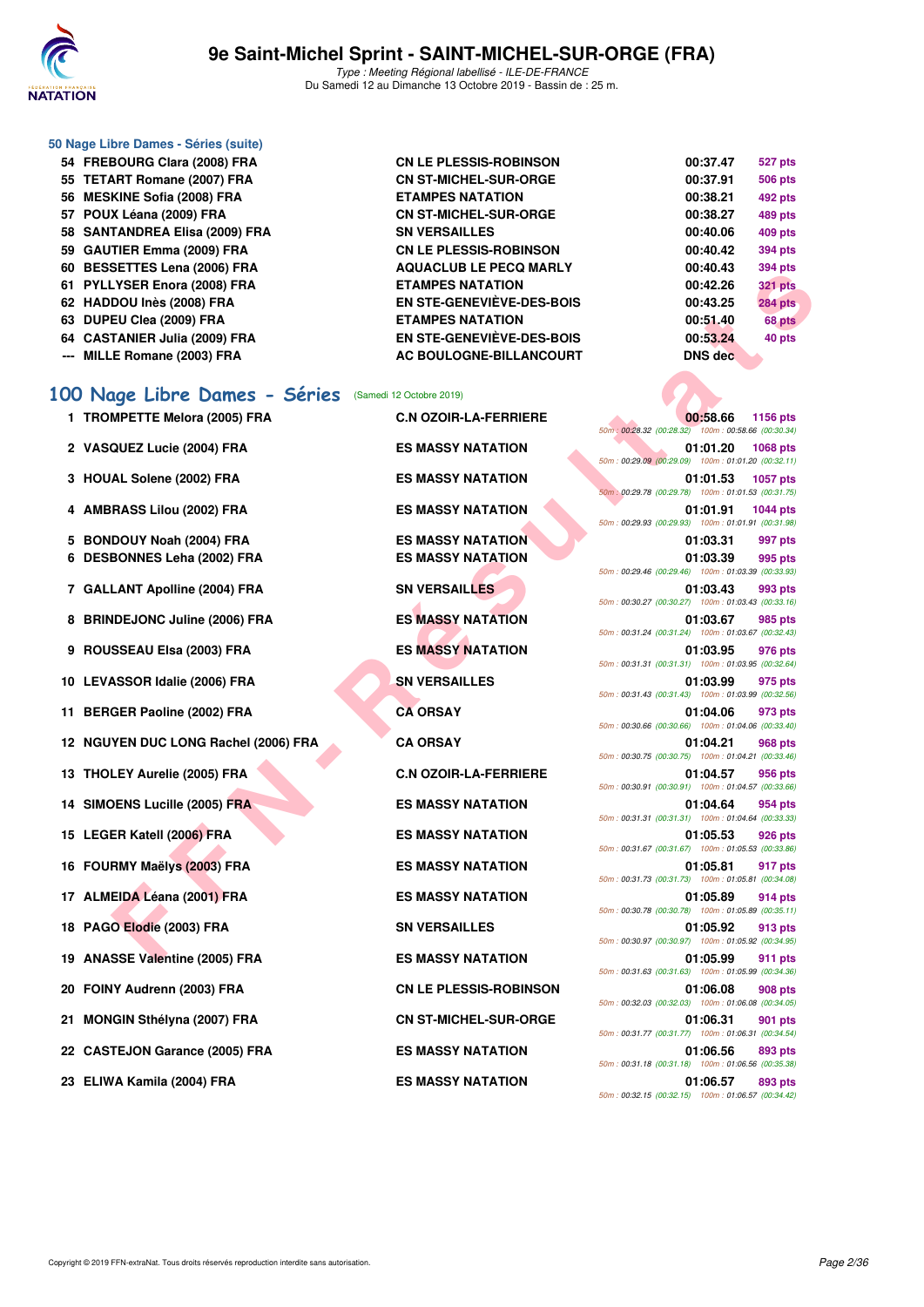

**100 Nage Libre Dames - Séries (suite)**

Type : Meeting Régional labellisé - ILE-DE-FRANCE Du Samedi 12 au Dimanche 13 Octobre 2019 - Bassin de : 25 m.

| 24 MAILLE Salomé (2004) FRA            | <b>ES MASSY NATATION</b>      | 01:06.99<br>880 pts<br>50m: 00:32.20 (00:32.20) 100m: 01:06.99 (00:34.79)                                                       |
|----------------------------------------|-------------------------------|---------------------------------------------------------------------------------------------------------------------------------|
| 25 FAUQUANT Maïwenn (2004) FRA         | <b>CA ORSAY</b>               | 01:07.01<br>879 pts<br>50m: 00:32.78 (00:32.78) 100m: 01:07.01 (00:34.23)                                                       |
| 26 SUMEIRE Alizé (2001) FRA            | <b>CA ORSAY</b>               | 01:07.03<br>879 pts<br>50m: 00:31.84 (00:31.84) 100m: 01:07.03 (00:35.19)                                                       |
| 27 GUILBAUD Charlotte (2004) FRA       | <b>CA ORSAY</b>               | 01:07.06<br>878 pts<br>50m: 00:31.89 (00:31.89) 100m: 01:07.06 (00:35.17)                                                       |
| 28 SERGEUR Nora (2004) FRA             | <b>CN LE PLESSIS-ROBINSON</b> | 01:07.13<br>876 pts<br>50m: 00:32.03 (00:32.03) 100m: 01:07.13 (00:35.10)                                                       |
| 29 LE BERRIGAUD Marine (2002) FRA      | AC BOULOGNE-BILLANCOURT       | 01:07.50<br><b>864 pts</b><br>50m: 00:32.73 (00:32.73) 100m: 01:07.50 (00:34.77)                                                |
| 30 DANGER Clara (2002) FRA             | <b>EN LONGJUMEAU</b>          | 01:07.53<br>863 pts<br>50m: 00:32.25 (00:32.25) 100m: 01:07.53 (00:35.28)                                                       |
| 31 FOURMY Marina (2003) FRA            | <b>ES MASSY NATATION</b>      | 01:07.55<br>863 pts<br>50m: 00:32.63 (00:32.63) 100m: 01:07.55 (00:34.92)                                                       |
| 32 BEAUDRON Leann (2003) FRA           | <b>EN LONGJUMEAU</b>          | 01:07.69<br>858 pts<br>50m: 00:32.12 (00:32.12) 100m: 01:07.69 (00:35.57)                                                       |
| 33 CHAUVET Oceane (2004) FRA           | <b>ETAMPES NATATION</b>       | 01:07.72<br>857 pts<br>50m: 00:31.63 (00:31.63) 100m: 01:07.72 (00:36.09)                                                       |
| 34 BURGER Alix (2007) FRA              | <b>SN VERSAILLES</b>          | 01:07.75<br>857 pts<br>50m: 00:32.31 (00:32.31) 100m: 01:07.75 (00:35.44)                                                       |
| 35 MIALOT Maud (2003) FRA              | <b>CA ORSAY</b>               | 01:07.79<br>855 pts<br>50m: 00:32.28 (00:32.28) 100m: 01:07.79 (00:35.51)                                                       |
| 36 MOUNIER IIona (2004) FRA            | <b>ES MASSY NATATION</b>      | 01:07.92<br>851 pts<br>50m: 00:32.41 (00:32.41) 100m: 01:07.92 (00:35.51)                                                       |
| 37 LERAY Lilou (2005) FRA              | <b>CN LE PLESSIS-ROBINSON</b> | 01:07.97<br>850 pts<br>50m: 00:32.84 (00:32.84) 100m: 01:07.97 (00:35.13)                                                       |
| 38 MILLE Romane (2003) FRA             | AC BOULOGNE-BILLANCOURT       | 01:08.31<br>840 pts<br>50m: 00:32.73 (00:32.73) 100m: 01:08.31 (00:35.58)                                                       |
| 39 JOLY Morgane (2004) FRA             | <b>ES MASSY NATATION</b>      | 01:08.35<br>838 pts                                                                                                             |
| 40 MARQUES Justine (2005) FRA          | <b>CA ORSAY</b>               | 50m: 00:32.79 (00:32.79) 100m: 01:08.35 (00:35.56)<br>01:08.41<br>837 pts<br>50m: 00:32.65 (00:32.65) 100m: 01:08.41 (00:35.76) |
| 41 JEAN BAPTISTE Ambre (2005) FRA      | <b>CN ST-MICHEL-SUR-ORGE</b>  | 01:08.53<br>833 pts<br>50m: 00:32.67 (00:32.67) 100m: 01:08.53 (00:35.86)                                                       |
| 42 EL KATEB Meryem (2004) FRA          | AC BOULOGNE-BILLANCOURT       | 01:08.68<br><b>828 pts</b><br>50m: 00:32.48 (00:32.48) 100m: 01:08.68 (00:36.20)                                                |
| 42 COLOGON-HASSAMBAY Mélina (2006) FRA | <b>CN LE PLESSIS-ROBINSON</b> | 01:08.68<br>828 pts<br>50m: 00:32.87 (00:32.87) 100m: 01:08.68 (00:35.81)                                                       |
| 44 IOULAIN Shanez (2006) FRA           | <b>SN VERSAILLES</b>          | 01:09.19<br>813 pts<br>50m: 00:32.92 (00:32.92) 100m: 01:09.19 (00:36.27)                                                       |
| 45 PRZYRANSKI Lola (2005) FRA          | <b>C.N OZOIR-LA-FERRIERE</b>  | 01:09.24<br>812 pts<br>50m: 00:33.58 (00:33.58) 100m: 01:09.24 (00:35.66)                                                       |
| 46 LOUBEYRE-MOLINARI Nine (2005) FRA   | AC BOULOGNE-BILLANCOURT       | 01:09.29<br>810 pts<br>50m: 00:33.30 (00:33.30) 100m: 01:09.29 (00:35.99)                                                       |
| 47 RENAULT Lilou (2005) FRA            | <b>C.N OZOIR-LA-FERRIERE</b>  | 01:09.41<br>807 pts<br>50m: 00:33.16 (00:33.16) 100m: 01:09.41 (00:36.25)                                                       |
| 48 GOUNOT Iléana (2003) FRA            | <b>US GRIGNY</b>              | 01:09.55<br>803 pts<br>50m: 00:32.74 (00:32.74) 100m: 01:09.55 (00:36.81)                                                       |
| 49 PHAM Kim-Vy (2004) FRA              | <b>CN LE PLESSIS-ROBINSON</b> | 01:09.70<br><b>798 pts</b><br>50m: 00:33.54 (00:33.54) 100m: 01:09.70 (00:36.16)                                                |
| 50 QUANTIN Eva (2004) FRA              | <b>CA ORSAY</b>               | 01:09.75<br><b>797 pts</b><br>50m: 00:33.31 (00:33.31) 100m: 01:09.75 (00:36.44)                                                |
| 51 BAUDOT Louise (2006) FRA            | <b>SN VERSAILLES</b>          | 01:09.76<br>796 pts<br>50m: 00:33.09 (00:33.09) 100m: 01:09.76 (00:36.67)                                                       |
| 52 SABOURIN Clemence (2007) FRA        | <b>SN VERSAILLES</b>          | 01:10.25<br><b>782 pts</b><br>50m: 00:33.72 (00:33.72) 100m: 01:10.25 (00:36.53)                                                |
| 52 DUCAUROY Aude (2002) FRA            | <b>CA ORSAY</b>               | 01:10.25<br>782 pts<br>50m: 00:33.44 (00:33.44) 100m: 01:10.25 (00:36.81)                                                       |
|                                        |                               |                                                                                                                                 |

|                          | 01:06.99<br>50m: 00:32.20 (00:32.20) 100m: 01:06.99 (00:34.79) | <b>880 pts</b> |
|--------------------------|----------------------------------------------------------------|----------------|
| 50m: 00:32.78 (00:32.78) | 01:07.01<br>100m: 01:07.01 (00:34.23)                          | 879 pts        |
| 50m: 00:31.84 (00:31.84) | 01:07.03<br>100m: 01:07.03 (00:35.19)                          | 879 pts        |
| 50m: 00:31.89 (00:31.89) | 01:07.06<br>100m: 01:07.06 (00:35.17)                          | 878 pts        |
| 50m: 00:32.03 (00:32.03) | 01:07.13<br>100m: 01:07.13 (00:35.10)                          | <b>876 pts</b> |
| 50m: 00:32.73 (00:32.73) | 01:07.50<br>100m: 01:07.50 (00:34.77)                          | <b>864 pts</b> |
| 50m: 00:32.25 (00:32.25) | 01:07.53<br>100m: 01:07.53 (00:35.28)                          | <b>863 pts</b> |
|                          | 01:07.55<br>50m: 00:32.63 (00:32.63) 100m: 01:07.55 (00:34.92) | 863 pts        |
|                          | 01:07.69<br>50m: 00:32.12 (00:32.12) 100m: 01:07.69 (00:35.57) | <b>858 pts</b> |
|                          | 01:07.72<br>50m: 00:31.63 (00:31.63) 100m: 01:07.72 (00:36.09) | 857 pts        |
| 50m: 00:32.31 (00:32.31) | 01:07.75<br>100m: 01:07.75 (00:35.44)                          | 857 pts        |
| 50m: 00:32.28 (00:32.28) | 01:07.79<br>100m: 01:07.79 (00:35.51)                          | 855 pts        |
|                          | 01:07.92<br>50m: 00:32.41 (00:32.41) 100m: 01:07.92 (00:35.51) | <b>851 pts</b> |
|                          | 01:07.97                                                       | 850 pts        |
|                          | 50m: 00:32.84 (00:32.84) 100m: 01:07.97 (00:35.13)<br>01:08.31 | <b>840 pts</b> |
| 50m: 00:32.73 (00:32.73) | 100m: 01:08.31 (00:35.58)<br>01:08.35                          | 838 pts        |
| 50m: 00:32.79 (00:32.79) | 100m: 01:08.35 (00:35.56)<br>01:08.41                          | 837 pts        |
|                          | 50m: 00:32.65 (00:32.65) 100m: 01:08.41 (00:35.76)<br>01:08.53 | 833 pts        |
| 50m: 00:32.67 (00:32.67) | 100m: 01:08.53 (00:35.86)<br>01:08.68                          | 828 pts        |
| 50m: 00:32.48 (00:32.48) | 100m: 01:08.68 (00:36.20)<br>01:08.68                          | <b>828 pts</b> |
| 50m: 00:32.87 (00:32.87) | 100m: 01:08.68 (00:35.81)<br>01:09.19                          | 813 pts        |
| 50m: 00:32.92 (00:32.92) | 100m: 01:09.19 (00:36.27)<br>01:09.24                          | 812 pts        |
| 50m: 00:33.58 (00:33.58) | 100m: 01:09.24 (00:35.66)<br>01:09.29                          | 810 pts        |
|                          | 50m: 00:33.30 (00:33.30) 100m: 01:09.29 (00:35.99)<br>01:09.41 | 807 pts        |
|                          | 50m: 00:33.16 (00:33.16) 100m: 01:09.41 (00:36.25)<br>01:09.55 | 803 pts        |
|                          | 50m: 00:32.74 (00:32.74) 100m: 01:09.55 (00:36.81)<br>01:09.70 | 798 pts        |
|                          | 50m: 00:33.54 (00:33.54) 100m: 01:09.70 (00:36.16)<br>01:09.75 | 797 pts        |
|                          | 50m: 00:33.31 (00:33.31) 100m: 01:09.75 (00:36.44)<br>01:09.76 | 796 pts        |
|                          | 50m: 00:33.09 (00:33.09) 100m: 01:09.76 (00:36.67)<br>01:10.25 | 782 pts        |
|                          | 50m: 00:33.72 (00:33.72) 100m: 01:10.25 (00:36.53)<br>01:10.25 | 782 pts        |
|                          | 50m: 00:33.44 (00:33.44) 100m: 01:10.25 (00:36.81)<br>01:10.32 | 780 pts        |
|                          | 50m: 00:33.88 (00:33.88) 100m: 01:10.32 (00:36.44)             |                |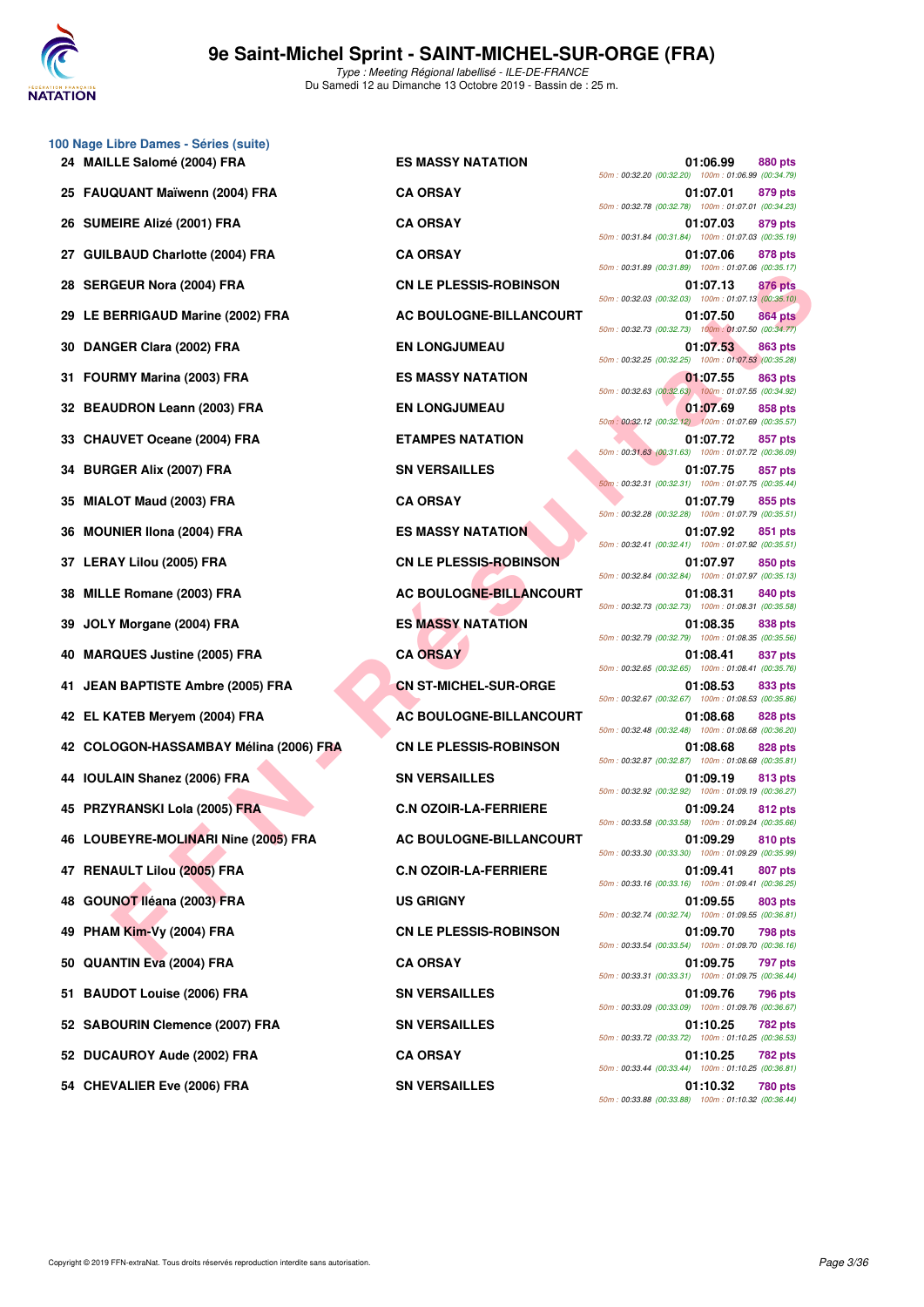

| <b>BRIGUI Ines (2008) FRA</b><br>56          | <b>ETAMPES NATATION</b>          | 01:10.55<br>773 pts<br>50m: 00:34.34 (00:34.34) 100m: 01:10.55 (00:36.21)        |
|----------------------------------------------|----------------------------------|----------------------------------------------------------------------------------|
| <b>BUAT Julie (1999) FRA</b><br>57           | <b>EN STE-GENEVIÈVE-DES-BOIS</b> | 01:10.59<br>772 pts<br>50m: 00:32.48 (00:32.48) 100m: 01:10.59 (00:38.11)        |
| <b>MOUNIER Manon (2006) FRA</b><br>58        | <b>ES MASSY NATATION</b>         | 01:10.74<br><b>768 pts</b><br>50m: 00:33.31 (00:33.31) 100m: 01:10.74 (00:37.43) |
| <b>CHARNI Sarah (2005) FRA</b><br>59         | A.O. TRAPPES NATATION            | 01:10.83<br>765 pts<br>50m: 00:35.07 (00:35.07) 100m: 01:10.83 (00:35.76)        |
| GALLOIS Ingrid (2003) FRA<br>60              | <b>SN VERSAILLES</b>             | 01:10.87<br><b>764 pts</b><br>50m: 00:32.94 (00:32.94) 100m: 01:10.87 (00:37.93) |
| <b>MASSIAS Justine (2005) FRA</b><br>61      | <b>C.N OZOIR-LA-FERRIERE</b>     | 01:11.02<br><b>760 pts</b>                                                       |
| <b>TRICOTEAUX Jade (2005) FRA</b><br>62      | <b>C.N OZOIR-LA-FERRIERE</b>     | 01:11.40<br><b>749 pts</b><br>50m: 00:33.44 (00:33.44) 100m: 01:11.40 (00:37.96) |
| <b>THIBAUT Manon (2006) FRA</b><br>63        | AC BOULOGNE-BILLANCOURT          | 01:11.43<br>748 pts<br>50m: 00:34.68 (00:34.68) 100m: 01:11.43 (00:36.75)        |
| <b>GAUTIER Charlotte (2007) FRA</b><br>64    | <b>CN LE PLESSIS-ROBINSON</b>    | 01:11.71<br>740 pts<br>50m : 00:34.56 (00:34.56) 100m : 01:11.71 (00:37.15)      |
| HODE Meline (2006) FRA<br>65                 | <b>ETAMPES NATATION</b>          | 01:11.84<br><b>736 pts</b>                                                       |
|                                              |                                  | 50m: 00:32.91 (00:32.91) 100m: 01:11.84 (00:38.93)                               |
| FIDON Louna (2005) FRA<br>66                 | <b>EN LONGJUMEAU</b>             | 01:12.21<br><b>726 pts</b>                                                       |
|                                              |                                  | 50m : 00:35.06 (00:35.06) 100m : 01:12.21 (00:37.15)<br>01:12.26                 |
| <b>BENTERKI Syrine (2005) FRA</b><br>67      | <b>EN LONGJUMEAU</b>             | <b>725 pts</b><br>50m: 00:34.72 (00:34.72) 100m: 01:12.26 (00:37.54)             |
| <b>JAILLET Lisa (2006) FRA</b><br>68         | <b>CSN GUYANCOURT</b>            | 01:12.31<br>723 pts                                                              |
|                                              |                                  | 50m: 00:34.53 (00:34.53) 100m: 01:12.31 (00:37.78)                               |
| DAUGE-DUJARDIN Héléna (2005) FRA<br>69       | <b>A.O. TRAPPES NATATION</b>     | 01:12.62<br><b>715 pts</b><br>50m: 00:34.97 (00:34.97) 100m: 01:12.62 (00:37.65) |
| RABARIMAMPIANINA Sendra (2004) FRA<br>70     | <b>CN ST-MICHEL-SUR-ORGE</b>     | 01:12.66<br><b>713 pts</b><br>50m: 00:35.43 (00:35.43) 100m: 01:12.66 (00:37.23) |
| <b>CABIOCH Leonie (2008) FRA</b><br>71       | <b>CSN GUYANCOURT</b>            | 01:12.67<br><b>713 pts</b><br>50m: 00:34.39 (00:34.39) 100m: 01:12.67 (00:38.28) |
| SOUCHARD Ariane (2005) FRA<br>72             | <b>SN VERSAILLES</b>             | 01:12.69<br><b>713 pts</b><br>50m: 00:34.49 (00:34.49) 100m: 01:12.69 (00:38.20) |
| <b>GUILLEUX MASSON Lola (2006) FRA</b><br>73 | <b>CSN GUYANCOURT</b>            | 01:12.91<br><b>706 pts</b><br>50m: 00:35.02 (00:35.02) 100m: 01:12.91 (00:37.89) |
| <b>CHARPENTE Urielle (2005) FRA</b><br>74    | <b>ETAMPES NATATION</b>          | 01:13.56<br>689 pts                                                              |
| EVAN Julie (2004) FRA<br>75                  | <b>CN ST-MICHEL-SUR-ORGE</b>     | 50m: 00:33.87 (00:33.87) 100m: 01:13.56 (00:39.69)<br>01:13.65<br><b>686 pts</b> |
| <b>SAUTEREAU Marie (2004) FRA</b><br>76      | <b>CA ORSAY</b>                  | 50m: 00:35.22 (00:35.22) 100m: 01:13.65 (00:38.43)<br>01:14.28<br>669 pts        |
|                                              |                                  | 50m: 00:35.57 (00:35.57) 100m: 01:14.28 (00:38.71)                               |
| <b>TRENIT Axelle (2004) FRA</b><br>77        | <b>CA ORSAY</b>                  | 01:14.73<br>657 pts                                                              |
|                                              |                                  | 50m: 00:35.40 (00:35.40) 100m: 01:14.73 (00:39.33)                               |
| <b>BOTULI Halya (2004) FRA</b><br>78         | <b>US GRIGNY</b>                 | 01:14.79<br>655 pts<br>50m: 00:35.16 (00:35.16) 100m: 01:14.79 (00:39.63)        |
| <b>MOUNIER Anouk (2007) FRA</b><br>79        | <b>CA ORSAY</b>                  | 01:14.96<br>651 pts<br>50m: 00:35.65 (00:35.65) 100m: 01:14.96 (00:39.31)        |
| <b>CUFFAUT Melissa (2006) FRA</b><br>80      | <b>SN VERSAILLES</b>             | 01:15.03<br>649 pts<br>50m: 00:36.31 (00:36.31) 100m: 01:15.03 (00:38.72)        |
| 81 DULAC Emmanuelle (1975) FRA               | <b>ESPADON BRÉTIGNY-SUR-ORGE</b> | 01:15.09<br>647 pts                                                              |

**100 Nage Libre Dames - Séries (suite)**

- **81 DULAC Emmanuelle (1975) FRA ESPADON BRÉTIGNY-SUR-ORGE 01:15.09 647 pts**
- 
- 
- 
- 
- **86 CHAMPAGNE Valérie (2007) FRA CA ORSAY 01:16.02 623 pts**

**55 ELIE Anouk (2003) FRA ETAMPES NATATION 01:10.54 774 pts** 50m : 00:33.12 (00:33.12) 100m : 01:10.54 (00:37.42) **56 BRIGUI Ines (2008) FRA ETAMPES NATATION 01:10.55 773 pts** 50m : 00:34.34 (00:34.34) 100m : 01:10.55 (00:36.21) **EN STE-GENEVIÈVE-DES-BOIS 01:10.59 772 pts** 50m : 00:32.48 (00:32.48) 100m : 01:10.59 (00:38.11) **58 MASSY NATATION 61:10.74 768 pts** 50m : 00:33.31 (00:33.31) 100m : 01:10.74 (00:37.43) **59 A.O. TRAPPES NATATION CHARGIST OF STATE OF STATE OF STATE OF STATE OF STATE OF STATE OF STATE OF STATE OF STATE OF STATE OF STATE OF STATE OF STATE OF STATE OF STATE OF STATE OF STATE OF STATE OF STATE OF STATE OF ST** 50m : 00:35.07 (00:35.07) 100m : 01:10.83 (00:35.76) **60 GALLOIS Ingrid (2003) FRA SN VERSAILLES 01:10.87 764 pts** 50m : 00:32.94 (00:32.94) 100m : 01:10.87 (00:37.93) **62.N OZOIR-LA-FERRIERE** 01:11.02 **760 pts 62 TRICOTE C.N OZOIR-LA-FERRIERE** 01:11.40 **749 pts** 50m : 00:33.44 (00:33.44) 100m : 01:11.40 (00:37.96) **63 AC BOULOGNE-BILLANCOURT 61:11.43** 748 pts 50m : 00:34.68 (00:34.68) 100m : 01:11.43 (00:36.75) **64 CN LE PLESSIS-ROBINSON 01:11.71** 740 pts 50m : 00:34.56 (00:34.56) 100m : 01:11.71 (00:37.15) **65 ETAMPES NATATION 65 Mag 101:11.84 1236 pts** 50m : 00:32.91 (00:32.91) 100m : 01:11.84 (00:38.93) **66 FIN LONGJUMEAU 61:12.21** 726 pts 50m : 00:35.06 (00:35.06) 100m : 01:12.21 (00:37.15) **67 BENTER EN LONGJUMEAU CONGITER SYSTEM** 50m : 00:34.72 (00:34.72) 100m : 01:12.26 (00:37.54) **68 CSN GUYANCOURT 68 DELANT CONGLUYANCOURT 01:12.31 723 pts** 50m : 00:34.53 (00:34.53) 100m : 01:12.31 (00:37.78) **69 DAUGE-DUJARDIN Héléna (2005) FRA A.O. TRAPPES NATATION 01:12.62 715 pts** 50m : 00:34.97 (00:34.97) 100m : 01:12.62 (00:37.65) **CN ST-MICHEL-SUR-ORGE 01:12.66 713 pts** 50m : 00:35.43 (00:35.43) 100m : 01:12.66 (00:37.23) **713 pts** CSN GUYANCOURT 01:12.67 713 pts 50m : 00:34.39 (00:34.39) 100m : 01:12.67 (00:38.28) **713 pts 713 pts** 50m : 00:34.49 (00:34.49) 100m : 01:12.69 (00:38.20) **706 BUILDERS CSN GUYANCOURT CSN** 50m : 00:35.02 (00:35.02) 100m : 01:12.91 (00:37.89) **74 CHARPES NATATION 689 pts** 01:13.56 **689 pts** 50m : 00:33.87 (00:33.87) 100m : 01:13.56 (00:39.69) **75 CN ST-MICHEL-SUR-ORGE 01:13.65** 686 pts 50m : 00:35.22 (00:35.22) 100m : 01:13.65 (00:38.43) 50m : 00:35.57 (00:35.57) 100m : 01:14.28 (00:38.71) **77 TRENIT Axelle (2004) FRA CA ORSAY 01:14.73** 657 pts 50m : 00:35.40 (00:35.40) 100m : 01:14.73 (00:39.33) 50m : 00:35.16 (00:35.16) 100m : 01:14.79 (00:39.63) 50m : 00:35.65 (00:35.65) 100m : 01:14.96 (00:39.31) 50m : 00:36.31 (00:36.31) 100m : 01:15.03 (00:38.72) 50m : 00:36.02 (00:36.02) 100m : 01:15.09 (00:39.07) **82 CUREAU Lys (2008) FRA CSN GUYANCOURT 01:15.12 647 pts** 50m : 00:36.26 (00:36.26) 100m : 01:15.12 (00:38.86) **83 LOZIC Maëlyne (2005) FRA EN LONGJUMEAU 01:15.50 637 pts** 50m : 00:36.22 (00:36.22) 100m : 01:15.50 (00:39.28) **84 LE SAND Eugénie (2007) FRA SN VERSAILLES 01:15.55 635 pts** 50m : 00:36.69 (00:36.69) 100m : 01:15.55 (00:38.86) **85 BIZE Eva (2008) FRA SN VERSAILLES 01:15.93 625 pts** 50m : 00:35.61 (00:35.61) 100m : 01:15.93 (00:40.32) 50m : 00:36.84 (00:36.84) 100m : 01:16.02 (00:39.18)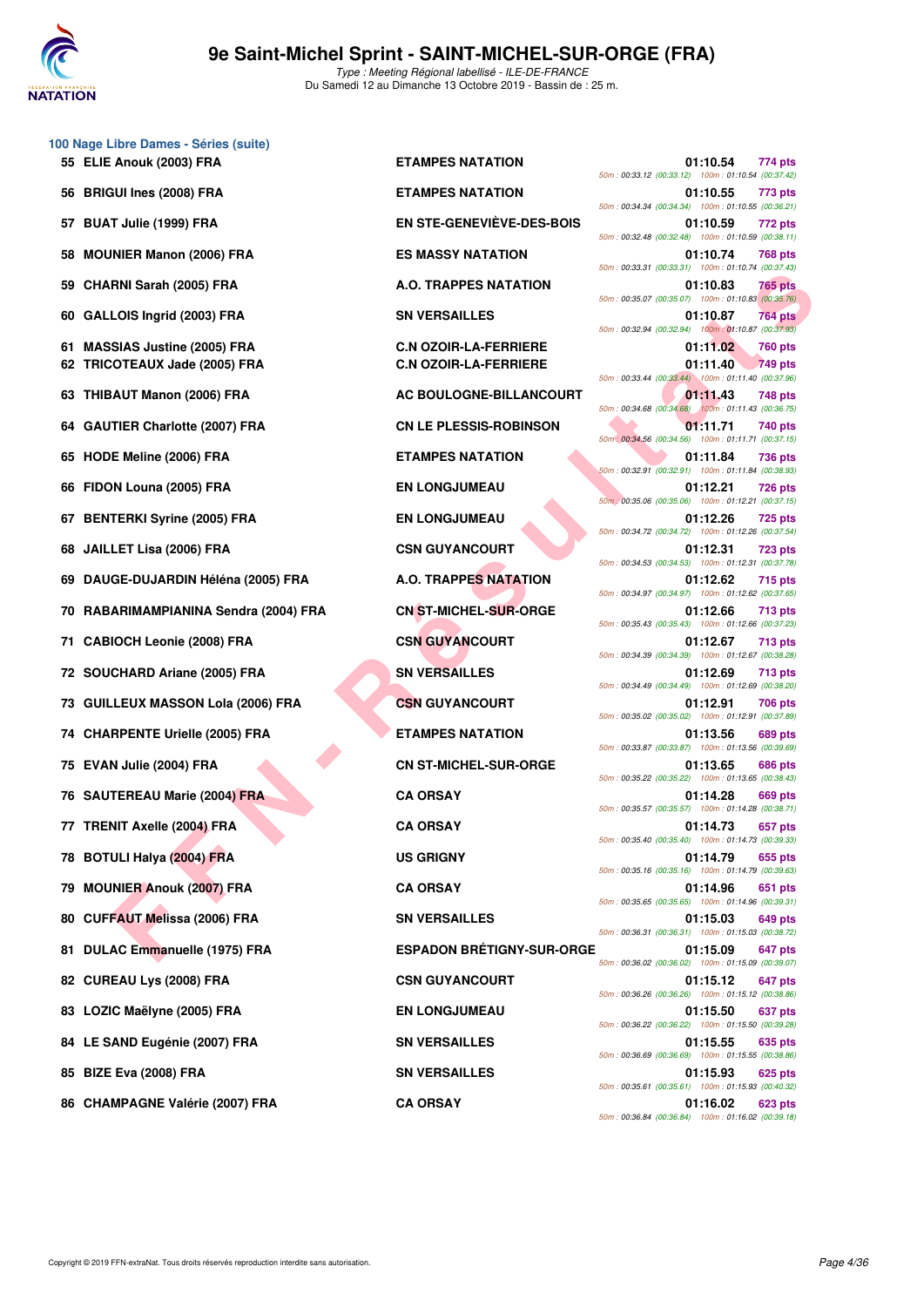

|          | 100 Nage Libre Dames - Séries (suite)<br>87 STUTEL Célia (2006) FRA  | <b>CN LE PLESSIS-ROBINSON</b>            | 01:16.03<br>623 pts                                                              |
|----------|----------------------------------------------------------------------|------------------------------------------|----------------------------------------------------------------------------------|
|          | 88 LLOYD Rose (2007) FRA                                             | <b>CA ORSAY</b>                          | 50m: 00:35.62 (00:35.62) 100m: 01:16.03 (00:40.41)<br>01:16.08<br>621 pts        |
| 89       | ROGER Margot (2006) FRA                                              | <b>AQUACLUB LE PECQ MARLY</b>            | 50m: 00:37.44 (00:37.44) 100m: 01:16.08 (00:38.64)<br>01:16.09<br>621 pts        |
| 90       | RIMBERT Mathilde (2002) FRA                                          | <b>CN ST-MICHEL-SUR-ORGE</b>             | 50m: 00:35.54 (00:35.54) 100m: 01:16.09 (00:40.55)<br>01:16.20<br><b>618 pts</b> |
|          |                                                                      |                                          | 50m: 00:36.13 (00:36.13) 100m: 01:16.20 (00:40.07)                               |
| 91       | SIELLET Alexia (2007) FRA                                            | <b>CSN GUYANCOURT</b>                    | 01:16.29<br><b>616 pts</b><br>50m: 00:35.68 (00:35.68) 100m: 01:16.29 (00:40.61) |
|          | 92 CORNILLE Blanche (2006) FRA                                       | AC BOULOGNE-BILLANCOURT                  | 01:16.59<br><b>608 pts</b><br>50m: 00:36.78 (00:36.78) 100m: 01:16.59 (00:39.81) |
| 93       | <b>PRZYRANSKI Eva (2008) FRA</b>                                     | <b>C.N OZOIR-LA-FERRIERE</b>             | 01:16.83<br><b>602 pts</b><br>50m: 00:36.30 (00:36.30) 100m: 01:16.83 (00:40.53) |
| 94<br>95 | <b>MOUGEOTTE Juliette (2003) FRA</b><br><b>BERTE Maud (2007) FRA</b> | <b>CA ORSAY</b><br><b>CSN GUYANCOURT</b> | 01:17.15<br>594 pts<br>01:18.03<br><b>572 pts</b>                                |
| 96       | <b>PESCARMONA Izilia (2008) FRA</b>                                  | <b>C.N OZOIR-LA-FERRIERE</b>             | 50m: 00:38.09 (00:38.09) 100m: 01:18.03 (00:39.94)<br>01:18.09<br>570 pts        |
| 97       | <b>SERRADJ Tasnime (2009) FRA</b>                                    | EN STE-GENEVIÈVE-DES-BOIS                | 50m: 00:37.29 (00:37.29) 100m: 01:18.09 (00:40.80)<br>01:18.43<br>562 pts        |
|          |                                                                      |                                          | 50m: 00:36.64 (00:36.64) 100m: 01:18.43 (00:41.79)                               |
| 98       | <b>COQUARD POREZ Rose (2007) FRA</b>                                 | <b>CA ORSAY</b>                          | 01:18.57<br>558 pts<br>50m : 00:37.73 (00:37.73) 100m : 01:18.57 (00:40.84)      |
| 99       | POBEL-CRAPPE Laura (2008) FRA                                        | <b>CSN GUYANCOURT</b>                    | 01:18.76<br>554 pts<br>50m: 00:36.95 (00:36.95) 100m: 01:18.76 (00:41.81)        |
|          | 100 GUILLEUX-MASSON Emmy (2008) FRA                                  | <b>CSN GUYANCOURT</b>                    | 01:19.31<br>540 pts<br>50m: 00:37.26 (00:37.26) 100m: 01:19.31 (00:42.05)        |
|          | 101 FREMION Capucine-Latinka (2008) BUL                              | AQUA VALLÉE-DE-CHEVREUSE                 | 01:19.81<br>528 pts<br>50m: 00:37.86 (00:37.86) 100m: 01:19.81 (00:41.95)        |
|          | 102 OZOUF Camille (2006) FRA                                         | <b>EN STE-GENEVIÈVE-DES-BOIS</b>         | 01:19.87<br>527 pts<br>50m: 00:37.78 (00:37.78) 100m: 01:19.87 (00:42.09)        |
|          | 103 BERTHIER Capucine (2008) FRA                                     | <b>AQUA VALLÉE-DE-CHEVREUSE</b>          | 01:20.02<br><b>523 pts</b><br>50m: 00:37.97 (00:37.97) 100m: 01:20.02 (00:42.05) |
| 104      | AZIZI Lilia (2009) FRA                                               | <b>SN VERSAILLES</b>                     | 01:20.26<br><b>518 pts</b><br>50m: 00:39.26 (00:39.26) 100m: 01:20.26 (00:41.00) |
|          | 105 GEORGIAKAKIS Olympia (2003) FRA                                  | <b>CN ST-MICHEL-SUR-ORGE</b>             | 01:20.70<br>507 pts                                                              |
|          | 106 SAUZEAU Lilou (2009) FRA                                         | <b>SN VERSAILLES</b>                     | 50m: 00:37.16 (00:37.16) 100m: 01:20.70 (00:43.54)<br>01:21.62<br>486 pts        |
|          | 107 ZAIDANE Ines (2007) FRA                                          | <b>C.N OZOIR-LA-FERRIERE</b>             | 50m: 00:39.66 (00:39.66) 100m: 01:21.62 (00:41.96)<br>01:21.98<br>478 pts        |
|          | 108 CAETANO Lily (2009) FRA                                          | <b>CN ST-MICHEL-SUR-ORGE</b>             | 50m: 00:38.23 (00:38.23) 100m: 01:21.98 (00:43.75)<br>01:22.18<br>473 pts        |
|          | 109 GROHMANN Penelope (2007) FRA                                     | <b>EN LONGJUMEAU</b>                     | 50m: 00:39.03 (00:39.03) 100m: 01:22.18 (00:43.15)<br>01:23.07<br>453 pts        |
|          | 110 JAILLET PEYREGNE Chloé (2009) FRA                                | <b>CSN GUYANCOURT</b>                    | 50m: 00:39.68 (00:39.68) 100m: 01:23.07 (00:43.39)<br>01:23.27<br>449 pts        |
|          | 111 FLENDER-EMERY Elena (2008) FRA                                   | AQUA VALLÉE-DE-CHEVREUSE                 | 50m: 00:39.73 (00:39.73) 100m: 01:23.27 (00:43.54)<br>01:23.30<br>448 pts        |
|          |                                                                      | <b>CA ORSAY</b>                          | 50m: 00:39.85 (00:39.85) 100m: 01:23.30 (00:43.45)                               |
|          | 112 OBLED Zoé (2007) FRA                                             |                                          | 01:23.68<br>440 pts<br>50m: 00:40.15 (00:40.15) 100m: 01:23.68 (00:43.53)        |
|          | 113 JUILLY Alexandra (2008) FRA                                      | <b>CN LE PLESSIS-ROBINSON</b>            | 01:23.75<br>438 pts<br>50m: 00:41.28 (00:41.28) 100m: 01:23.75 (00:42.47)        |
|          | 114 CASTELA Yael (2008) FRA                                          | <b>CN LE PLESSIS-ROBINSON</b>            | 01:23.89<br>435 pts<br>50m: 00:38.97 (00:38.97) 100m: 01:23.89 (00:44.92)        |
|          | 115 GOUNOT Oriana (2009) FRA                                         | <b>US GRIGNY</b>                         | 01:24.06<br>432 pts<br>50m: 00:40.66 (00:40.66) 100m: 01:24.06 (00:43.40)        |
|          | 116 XIONG Lola (2009) FRA                                            | <b>US GRIGNY</b>                         | 01:24.39<br>424 pts<br>50m: 00:40.26 (00:40.26) 100m: 01:24.39 (00:44.13)        |
|          | 117 XAYGNABOUN-MOUNIER Laurine (2009) FRA                            | <b>CA ORSAY</b>                          | 01:24.56<br>421 pts                                                              |

118 MESKINE Sofia (2008) FRA **ETAMPES NATATION** 

| 01:16.03<br>623 pts<br>50m: 00:35.62 (00:35.62)<br>100m: 01:16.03 (00:40.41)        |
|-------------------------------------------------------------------------------------|
| 01:16.08<br>621 pts<br>50m: 00:37.44 (00:37.44)<br>100m: 01:16.08 (00:38.64)        |
| 01:16.09<br>621 pts<br>50m: 00:35.54 (00:35.54)<br>100m: 01:16.09 (00:40.55)        |
| 01:16.20<br>618 pts<br>50m: 00:36.13 (00:36.13)<br>100m: 01:16.20 (00:40.07)        |
| 01:16.29<br>616 pts<br>50m: 00:35.68 (00:35.68)<br>100m: 01:16.29 (00:40.61)        |
| 01:16.59<br>608 pts<br>50m: 00:36.78 (00:36.78)<br>100m: 01:16.59 (00:39.81)        |
| 01:16.83<br><b>602 pts</b><br>50m: 00:36.30 (00:36.30)<br>100m: 01:16.83 (00:40.53) |
| 01:17.15<br>594 pts                                                                 |
| 01:18.03<br>572 pts<br>50m: 00:38.09 (00:38.09)<br>100m: 01:18.03 (00:39.94)        |
| 01:18.09<br>570 pts<br>50m: 00:37.29 (00:37.29)<br>100m: 01:18.09 (00:40.80)        |
| 01:18.43<br>562 pts<br>50m: 00:36.64 (00:36.64)<br>100m: 01:18.43 (00:41.79)        |
| 01:18.57<br>558 pts<br>50m: 00:37.73 (00:37.73)<br>100m: 01:18.57 (00:40.84)        |
| 01:18.76<br><b>554 pts</b><br>50m: 00:36.95 (00:36.95)<br>100m: 01:18.76 (00:41.81) |
| 01:19.31<br>540 pts<br>50m: 00:37.26 (00:37.26)<br>100m: 01:19.31 (00:42.05)        |
| 01:19.81<br>528 pts<br>50m: 00:37.86 (00:37.86)<br>100m: 01:19.81 (00:41.95)        |
| 01:19.87<br>527 pts<br>50m: 00:37.78 (00:37.78)<br>100m: 01:19.87 (00:42.09)        |
| 01:20.02<br>523 pts<br>50m: 00:37.97 (00:37.97)<br>100m: 01:20.02 (00:42.05)        |
| 01:20.26<br>518 pts<br>50m: 00:39.26 (00:39.26)<br>100m: 01:20.26 (00:41.00)        |
| 01:20.70<br>507 pts<br>50m: 00:37.16 (00:37.16)<br>100m: 01:20.70 (00:43.54)        |
| 01:21.62<br>486 pts<br>50m: 00:39.66 (00:39.66)<br>100m: 01:21.62 (00:41.96)        |
| 01:21.98<br>478 pts<br>50m: 00:38.23 (00:38.23)<br>100m: 01:21.98 (00:43.75)        |
| 01:22.18<br>473 pts<br>50m: 00:39.03 (00:39.03)<br>100m: 01:22.18 (00:43.15)        |
| 01:23.07<br>453 pts<br>50m: 00:39.68 (00:39.68)<br>100m: 01:23.07 (00:43.39)        |
| 01:23.27<br>449 pts<br>50m: 00:39.73 (00:39.73) 100m: 01:23.27 (00:43.54)           |
| 01:23.30<br>448 pts<br>50m: 00:39.85 (00:39.85)<br>100m: 01:23.30 (00:43.45)        |
| 01:23.68<br>440 pts<br>50m: 00:40.15 (00:40.15) 100m: 01:23.68 (00:43.53)           |
| 01:23.75<br>438 pts<br>50m: 00:41.28 (00:41.28) 100m: 01:23.75 (00:42.47)           |
| 01:23.89<br>435 pts<br>50m: 00:38.97 (00:38.97) 100m: 01:23.89 (00:44.92)           |
| 01:24.06<br>432 pts<br>50m: 00:40.66 (00:40.66) 100m: 01:24.06 (00:43.40)           |
| 01:24.39<br><b>424 pts</b><br>50m: 00:40.26 (00:40.26) 100m: 01:24.39 (00:44.13)    |
| 01:24.56<br>421 pts<br>50m: 00:39.73 (00:39.73) 100m: 01:24.56 (00:44.83)           |
| 01:25.37<br>404 pts<br>$50m \cdot 00.4211 (00.4211) 100m \cdot 01.2537 (00.43.26)$  |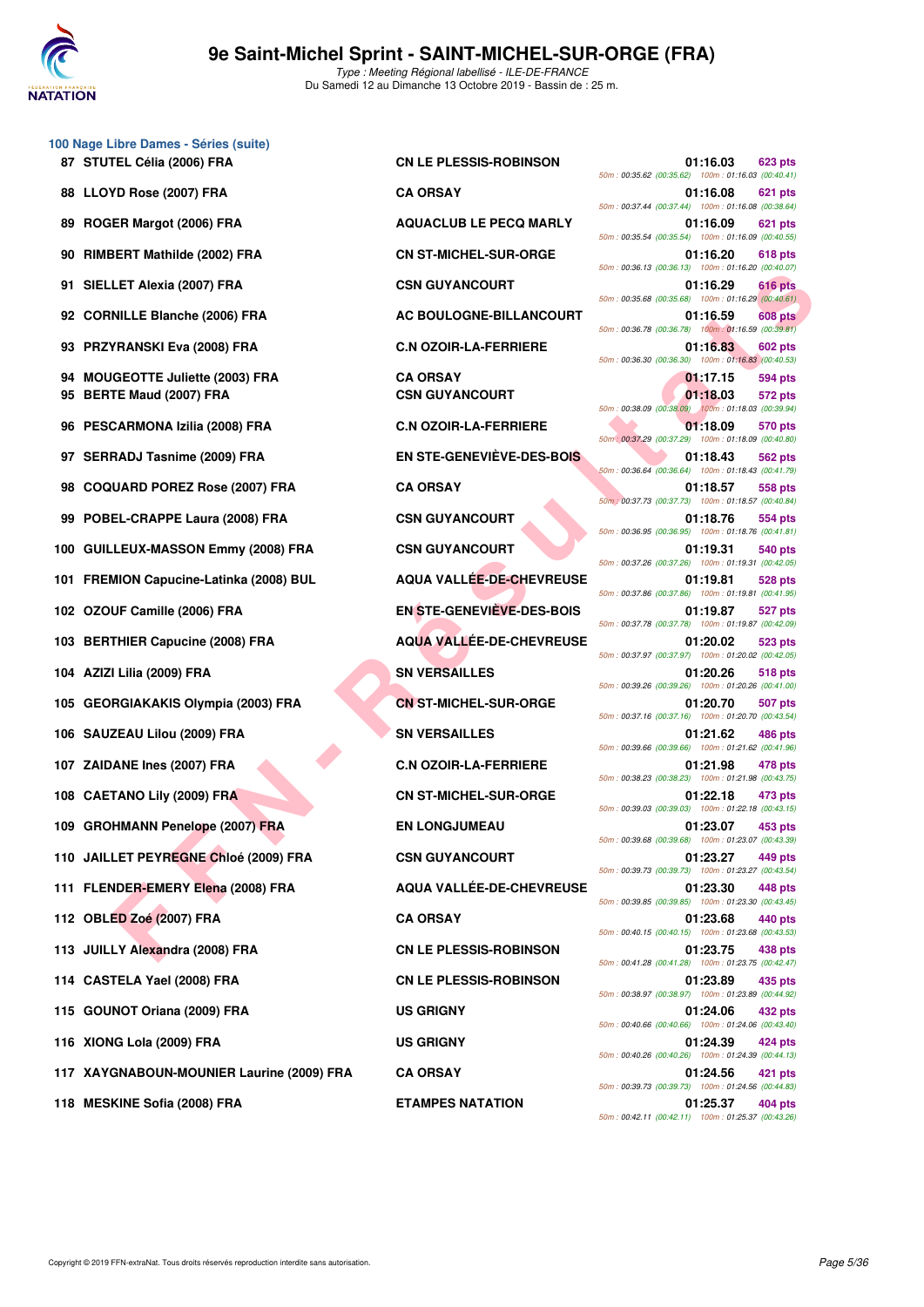

**100 Nage Libre Dames - Séries (suite)**

Type : Meeting Régional labellisé - ILE-DE-FRANCE Du Samedi 12 au Dimanche 13 Octobre 2019 - Bassin de : 25 m.

|     | 119 BERNARDOFF Jeanne (2009) FRA                               | <b>CA ORSAY</b>                                               | 01:28.27<br>345 pts                                                              |
|-----|----------------------------------------------------------------|---------------------------------------------------------------|----------------------------------------------------------------------------------|
|     | 120 MARTI BROSSE Malena (2007) FRA                             | <b>CA ORSAY</b>                                               | 50m: 00:42.28 (00:42.28) 100m: 01:28.27 (00:45.99)<br>01:28.34<br>344 pts        |
|     | 121 FREBOURG Clara (2008) FRA                                  | <b>CN LE PLESSIS-ROBINSON</b>                                 | 50m: 00:43.16 (00:43.16) 100m: 01:28.34 (00:45.18)<br>01:29.24<br><b>327 pts</b> |
|     | 122 PAGES Camille (2009) FRA                                   | <b>CA ORSAY</b>                                               | 50m: 00:42.45 (00:42.45) 100m: 01:29.24 (00:46.79)<br>01:29.35<br><b>325 pts</b> |
|     |                                                                | <b>CA ORSAY</b>                                               | 50m: 00:43.84 (00:43.84) 100m: 01:29.35 (00:45.51)                               |
| 123 | ROCHE Faustine (2009) FRA                                      |                                                               | 01:29.80<br><b>316 pts</b><br>50m: 00:42.32 (00:42.32) 100m: 01:29.80 (00:47.48) |
| 124 | DE VOS Lucie (2007) FRA                                        | A.O. TRAPPES NATATION                                         | 01:29.81<br><b>316 pts</b><br>50m: 00:42.19 (00:42.19) 100m: 01:29.81 (00:47.62) |
|     | 125 SANTANDREA Elisa (2009) FRA                                | <b>SN VERSAILLES</b>                                          | 01:30.09<br><b>311 pts</b><br>50m: 00:42.69 (00:42.69) 100m: 01:30.09 (00:47.40) |
|     | 126 ELKEBAILI Chaineze (2008) FRA                              | <b>US GRIGNY</b>                                              | 01:30.64<br><b>301 pts</b>                                                       |
|     | 127 PYLLYSER Enora (2008) FRA                                  | <b>ETAMPES NATATION</b>                                       | 50m: 00:42.84 (00:42.84) 100m: 01:30.64 (00:47.80)<br>01:31.53<br><b>285 pts</b> |
|     | 128 MATTON Alexandra (2008) FRA                                | <b>EN LONGJUMEAU</b>                                          | 50m: 00:43.21 (00:43.21) 100m: 01:31.53 (00:48.32)<br>01:32.32<br><b>271 pts</b> |
|     | 129 STEENKESTE Lily (2009) FRA                                 | <b>CA ORSAY</b>                                               | 50m: 00:43.41 (00:43.41) 100m: 01:32.32 (00:48.91)<br>01:33.76<br>247 pts        |
|     |                                                                |                                                               | 50m: 00:45.11 (00:45.11) 100m: 01:33.76 (00:48.65)                               |
|     | 130 TRANCOSO Ines (2009) FRA                                   | <b>CA ORSAY</b>                                               | 01:34.28<br><b>239 pts</b><br>50m: 00:43.21 (00:43.21) 100m: 01:34.28 (00:51.07) |
|     | 131 MAKOUTSING Elisabeth (2008) FRA                            | EN STE-GENEVIÈVE-DES-BOIS                                     | 01:36.28<br><b>208 pts</b><br>50m: 00:47.00 (00:47.00) 100m: 01:36.28 (00:49.28) |
| 131 | <b>PERRET Marion (2006) FRA</b>                                | <b>EN LONGJUMEAU</b>                                          | 01:36.28<br><b>208 pts</b>                                                       |
|     | 133 HARRAF Malake (2007) FRA                                   | <b>US GRIGNY</b>                                              | 01:37.90<br>184 pts<br>50m: 00:48.06 (00:48.06) 100m: 01:37.90 (00:49.84)        |
|     | 134 SIONG Elsa (2008) FRA                                      | <b>US GRIGNY</b>                                              | 01:42.53<br>$124$ pts<br>50m: 00:47.41 (00:47.41) 100m: 01:42.53 (00:55.12)      |
|     | 135 HADDOU Inès (2008) FRA                                     | <b>EN STE-GENEVIÈVE-DES-BOIS</b>                              | 01:43.90<br>$109$ pts<br>50m: 00:46.86 (00:46.86) 100m: 01:43.90 (00:57.04)      |
|     | 136 TENNAH Sarah (2008) FRA                                    | A.O. TRAPPES NATATION                                         | 01:47.36<br>75 pts                                                               |
| 137 | <b>GOUNOT Ofelia (2009) FRA</b>                                | <b>US GRIGNY</b>                                              | 01:48.66<br>63 pts                                                               |
|     | 138 BATE Aminata (2008) FRA                                    | <b>US GRIGNY</b>                                              | 01:51.33<br>43 pts<br>50m: 00:48.87 (00:48.87) 100m: 01:51.33 (01:02.46)         |
|     | 139 CASTANIER Julia (2009) FRA                                 | EN STE-GENEVIÈVE-DES-BOIS                                     | 01:52.18<br>38 pts<br>50m: 00:53.42 (00:53.42) 100m: 01:52.18 (00:58.76)         |
| 140 | DAGO Tessa (2009) FRA                                          | A.O. TRAPPES NATATION                                         | 01:57.99<br>10 pts                                                               |
| 141 | DUPEU Clea (2009) FRA                                          | <b>ETAMPES NATATION</b>                                       | 02:10.20<br>1 pts                                                                |
|     |                                                                |                                                               |                                                                                  |
|     | ENGEL Jade (2005) FRA                                          | A.O. TRAPPES NATATION                                         | <b>DSQ</b>                                                                       |
|     |                                                                |                                                               |                                                                                  |
|     | 50 Dos Dames - Séries<br>(Dimanche 13 Octobre 2019)            |                                                               |                                                                                  |
|     | 1 BERGER Paoline (2002) FRA                                    | <b>CA ORSAY</b>                                               | 00:31.63<br>1097 pts                                                             |
|     | 2 DANGER Clara (2002) FRA                                      | <b>EN LONGJUMEAU</b>                                          | 00:33.59<br>993 pts                                                              |
|     | 3 VIDET Oriane (2006) FRA                                      | <b>AQUACLUB LE PECQ MARLY</b><br><b>CN ST-MICHEL-SUR-ORGE</b> | 00:34.47<br>948 pts                                                              |
|     | 4 MONGIN Sthélyna (2007) FRA                                   | AC BOULOGNE-BILLANCOURT                                       | 00:35.02<br>921 pts<br>00:35.05<br>919 pts                                       |
|     | 5 LOUBEYRE-MOLINARI Nine (2005) FRA<br>6 BUAT Julie (1999) FRA | <b>EN STE-GENEVIEVE-DES-BOIS</b>                              | 00:35.07<br>918 pts                                                              |
|     | 7 JEAN BAPTISTE Ambre (2005) FRA                               | <b>CN ST-MICHEL-SUR-ORGE</b>                                  | 00:35.49<br>897 pts                                                              |
|     | 8 EL KATEB Meryem (2004) FRA                                   |                                                               | 00:35.54<br>895 pts                                                              |
|     | 9 HODE Meline (2006) FRA                                       | AC BOULOGNE-BILLANCOURT<br><b>ETAMPES NATATION</b>            | 00:35.99<br>873 pts                                                              |
|     | 10 FAISANT Tanaïs (2007) FRA                                   | <b>CN ST-MICHEL-SUR-ORGE</b>                                  | 00:36.04<br>871 pts                                                              |
| 11  | <b>DUPUIS Lise (2006) FRA</b>                                  | <b>ANTONY NATATION</b>                                        | 00:36.05<br>870 pts                                                              |
|     |                                                                | <b>CN ST-MICHEL-SUR-ORGE</b>                                  | 00:36.53<br>847 pts                                                              |
|     | 12 BONEL Ninon (2007) FRA<br>13 BEAUDRON Leann (2003) FRA      | <b>EN LONGJUMEAU</b>                                          | 00:36.81<br>834 pts                                                              |

| <b>ORSAY</b>                   | 01:28.27<br>50m: 00:42.28 (00:42.28) 100m: 01:28.27 (00:45.99) | 345 pts          |
|--------------------------------|----------------------------------------------------------------|------------------|
| <b>ORSAY</b>                   | 01:28.34                                                       | <b>344 pts</b>   |
| <b>LE PLESSIS-ROBINSON</b>     | 50m: 00:43.16 (00:43.16) 100m: 01:28.34 (00:45.18)<br>01:29.24 | <b>327 pts</b>   |
|                                | 50m: 00:42.45 (00:42.45) 100m: 01:29.24 (00:46.79)             |                  |
| <b>ORSAY</b>                   | 01:29.35<br>50m: 00:43.84 (00:43.84) 100m: 01:29.35 (00:45.51) | <b>325 pts</b>   |
| <b>ORSAY</b>                   | 01:29.80                                                       | <b>316 pts</b>   |
| ). TRAPPES NATATION            | 50m: 00:42.32 (00:42.32) 100m: 01:29.80 (00:47.48)<br>01:29.81 | <b>316 pts</b>   |
|                                | 50m: 00:42.19 (00:42.19) 100m: 01:29.81 (00:47.62)             |                  |
| <b>VERSAILLES</b>              | 01:30.09<br>50m: 00:42.69 (00:42.69) 100m: 01:30.09 (00:47.40) | <b>311 pts</b>   |
| <b>GRIGNY</b>                  | 01:30.64                                                       | <b>301 pts</b>   |
| AMPES NATATION                 | 50m: 00:42.84 (00:42.84) 100m: 01:30.64 (00:47.80)<br>01:31.53 | 285 pts          |
|                                | 50m: 00:43.21 (00:43.21) 100m: 01:31.53 (00:48.32)             |                  |
| <b>LONGJUMEAU</b>              | 01:32.32<br>50m: 00:43.41 (00:43.41) 100m: 01:32.32 (00:48.91) | <b>271 pts</b>   |
| <b>ORSAY</b>                   | 01:33.76                                                       | 247 pts          |
| <b>ORSAY</b>                   | 50m: 00:45.11 (00:45.11) 100m: 01:33.76 (00:48.65)<br>01:34.28 | <b>239 pts</b>   |
|                                | 50m: 00:43.21 (00:43.21) 100m: 01:34.28 (00:51.07)             |                  |
| <b>STE-GENEVIÈVE-DES-BOIS</b>  | 01:36.28<br>50m: 00:47.00 (00:47.00) 100m: 01:36.28 (00:49.28) | 208 pts          |
| <b>LONGJUMEAU</b>              | 01:36.28                                                       | 208 pts          |
| <b>GRIGNY</b>                  | 01:37.90<br>50m: 00:48.06 (00:48.06) 100m: 01:37.90 (00:49.84) | 184 pts          |
| <b>GRIGNY</b>                  | 01:42.53                                                       | 124 pts          |
| <b>STE-GENEVIÈVE-DES-BOIS</b>  | 50m: 00:47.41 (00:47.41) 100m: 01:42.53 (00:55.12)<br>01:43.90 | $109$ pts        |
|                                | 50m: 00:46.86 (00:46.86) 100m: 01:43.90 (00:57.04)             |                  |
| ). TRAPPES NATATION            | 01:47.36                                                       | 75 pts           |
| <b>GRIGNY</b><br><b>GRIGNY</b> | 01:48.66<br>01:51.33                                           | 63 pts<br>43 pts |
|                                | 50m: 00:48.87 (00:48.87) 100m: 01:51.33 (01:02.46)             |                  |
| <b>STE-GENEVIÈVE-DES-BOIS</b>  | 01:52.18<br>50m: 00:53.42 (00:53.42) 100m: 01:52.18 (00:58.76) | 38 pts           |
| ). TRAPPES NATATION            | 01:57.99                                                       | 10 pts           |
| <b>AMPES NATATION</b>          | 02:10.20                                                       | 1 pts            |
| ). TRAPPES NATATION            | <b>DSQ</b>                                                     |                  |
|                                |                                                                |                  |

| 00:31.63 | 1097 pts       |
|----------|----------------|
| 00:33.59 | 993 pts        |
| 00:34.47 | <b>948 pts</b> |
| 00:35.02 | 921 pts        |
| 00:35.05 | 919 pts        |
| 00:35.07 | 918 pts        |
| 00:35.49 | <b>897 pts</b> |
| 00:35.54 | 895 pts        |
| 00:35.99 | 873 pts        |
| 00:36.04 | 871 pts        |
| 00:36.05 | 870 pts        |
| 00:36.53 | 847 pts        |
| 00:36.81 | 834 pts        |
| 00:36.87 | 831 pts        |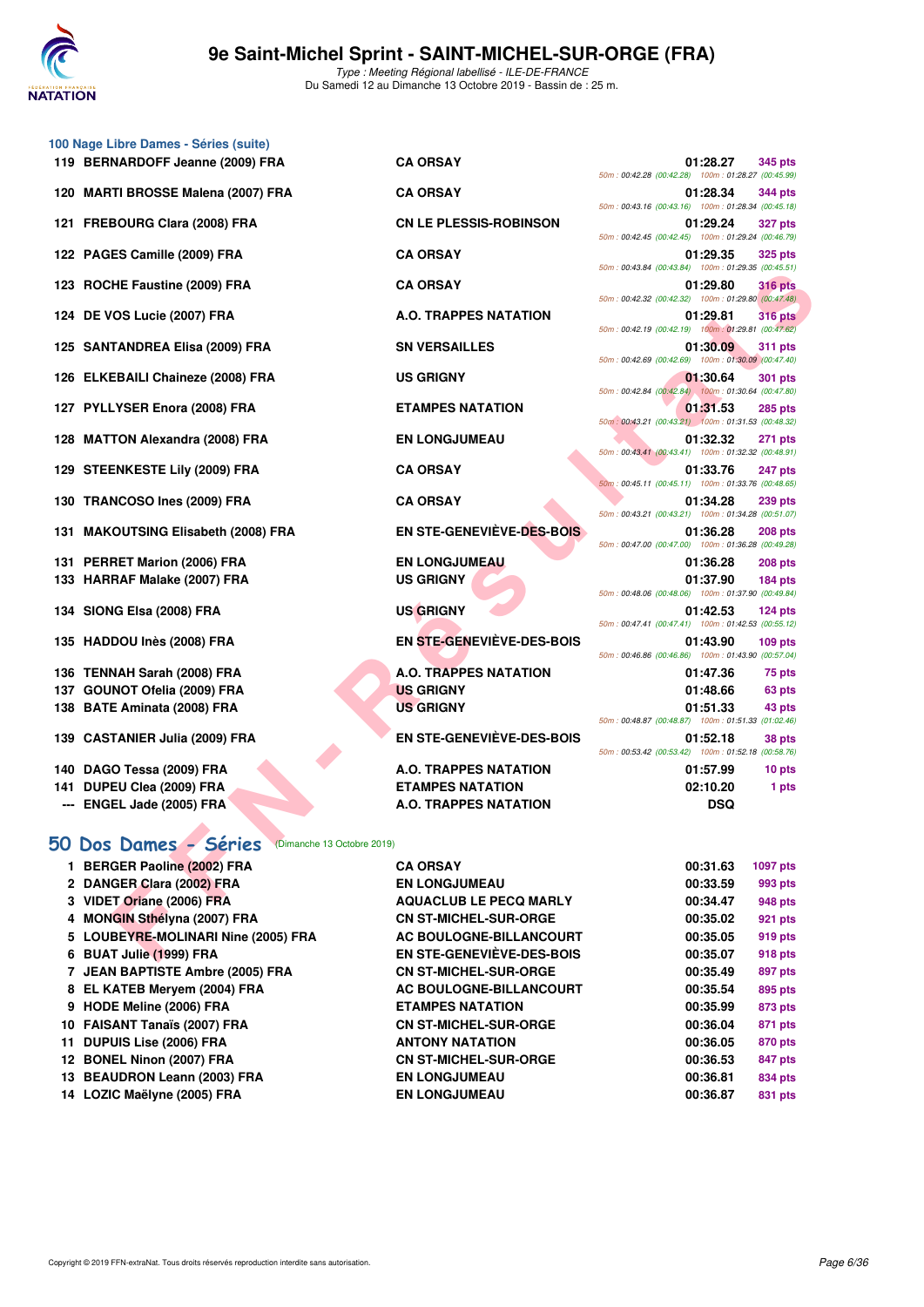

### **50 Dos Dames - Séries (suite)**

| 15 OULARBI Dania (2007) FRA                       | <b>CN ST-MICHEL-SUR-ORGE</b>     | 00:37.00                                                       | 825 pts         |
|---------------------------------------------------|----------------------------------|----------------------------------------------------------------|-----------------|
| 16 REMY Cassandra (2004) FRA                      | AC BOULOGNE-BILLANCOURT          | 00:37.12                                                       | 819 pts         |
| 17 RABARIMAMPIANINA Sendra (2004) FRA             | <b>CN ST-MICHEL-SUR-ORGE</b>     | 00:37.17                                                       | 817 pts         |
| 18 ROGER Margot (2006) FRA                        | <b>AQUACLUB LE PECQ MARLY</b>    | 00:37.62                                                       | 796 pts         |
| 19 ELIE Anouk (2003) FRA                          | <b>ETAMPES NATATION</b>          | 00:37.66                                                       | 794 pts         |
| 20 RICARD Elsa (2003) FRA                         | <b>CN ST-MICHEL-SUR-ORGE</b>     | 00:37.89                                                       | <b>783 pts</b>  |
| 21 CESAIRE Sohane (2004) FRA                      | <b>EN STE-GENEVIÈVE-DES-BOIS</b> | 00:38.04                                                       | 776 pts         |
| 22 DIDIER Leylou (2008) FRA                       | <b>CN ST-MICHEL-SUR-ORGE</b>     | 00:38.35                                                       | <b>762 pts</b>  |
| 23 BENTERKI Syrine (2005) FRA                     | <b>EN LONGJUMEAU</b>             | 00:38.88                                                       | <b>738 pts</b>  |
| 24 BENKHETACHE Shahin (2004) FRA                  | <b>AQUACLUB LE PECQ MARLY</b>    | 00:39.16                                                       | 726 pts         |
| 25 AREL-MASSOL Gloria (2008) FRA                  | <b>CN ST-MICHEL-SUR-ORGE</b>     | 00:39.64                                                       | <b>705 pts</b>  |
| 25 ALIOUA Aldjia Anies (2007) FRA                 | <b>EN LONGJUMEAU</b>             | 00:39.64                                                       | <b>705 pts</b>  |
| 27 GEORGIAKAKIS Olympia (2003) FRA                | <b>CN ST-MICHEL-SUR-ORGE</b>     | 00:40.13                                                       | 684 pts         |
| 28 BOUTIN Melina (2007) FRA                       | <b>CN ST-MICHEL-SUR-ORGE</b>     | 00:40.21                                                       | <b>680 pts</b>  |
| 29 POUMAREDE Ariane (2006) FRA                    | <b>CN ST-MICHEL-SUR-ORGE</b>     | 00:40.32                                                       | 676 pts         |
| 30 RIMBERT Mathilde (2002) FRA                    | <b>CN ST-MICHEL-SUR-ORGE</b>     | 00:40.57                                                       | 665 pts         |
| 31 CORNILLE Blanche (2006) FRA                    | AC BOULOGNE-BILLANCOURT          | 00:40.64                                                       | <b>662 pts</b>  |
| 32 BAYON Alix (2004) FRA                          | AC BOULOGNE-BILLANCOURT          | 00:40.97                                                       | 648 pts         |
| 33 BERTHIER Capucine (2008) FRA                   | AQUA VALLÉE-DE-CHEVREUSE         | 00:41.04                                                       | <b>645 pts</b>  |
| 34 CISSE Maïwenn (2007) FRA                       | <b>CN ST-MICHEL-SUR-ORGE</b>     | 00:41.25                                                       | 637 pts         |
| 35 FREMION Capucine-Latinka (2008) BUL            | <b>AQUA VALLÉE-DE-CHEVREUSE</b>  | 00:41.73                                                       | 617 pts         |
| 36 FLENDER-EMERY Elena (2008) FRA                 | <b>AQUA VALLÉE-DE-CHEVREUSE</b>  | 00:41.77                                                       | 615 pts         |
| 37 TETART Romane (2007) FRA                       | <b>CN ST-MICHEL-SUR-ORGE</b>     | 00:42.63                                                       | <b>581 pts</b>  |
| 38 POUX Léana (2009) FRA                          | <b>CN ST-MICHEL-SUR-ORGE</b>     | 00:43.28                                                       | 555 pts         |
| 39 MATTON Alexandra (2008) FRA                    | <b>EN LONGJUMEAU</b>             | 00:44.04                                                       | 526 pts         |
| 40 CAETANO Lily (2009) FRA                        | <b>CN ST-MICHEL-SUR-ORGE</b>     | 00:45.55                                                       | 471 pts         |
| 41 MESKINE Sofia (2008) FRA                       | <b>ETAMPES NATATION</b>          | 00:48.31                                                       | 378 pts         |
| 42 HADDOU Inès (2008) FRA                         | EN STE-GENEVIEVE-DES-BOIS        | 00:51.16                                                       | 292 pts         |
| 43 CASTANIER Julia (2009) FRA                     | <b>EN STE-GENEVIÈVE-DES-BOIS</b> | 00:56.30                                                       | 166 pts         |
| 44 DUPEU Clea (2009) FRA                          | <b>ETAMPES NATATION</b>          | 01:06.28                                                       | 22 pts          |
| --- THIBAUT Manon (2006) FRA                      | AC BOULOGNE-BILLANCOURT          | <b>DNS dec</b>                                                 |                 |
| --- MILLE Romane (2003) FRA                       | <b>AC BOULOGNE-BILLANCOURT</b>   | <b>DNS dec</b>                                                 |                 |
| --- CHARPENTE Urielle (2005) FRA                  | <b>ETAMPES NATATION</b>          | <b>DSQ</b>                                                     |                 |
|                                                   |                                  |                                                                |                 |
| 00 Dos Dames - Séries<br>(Samedi 12 Octobre 2019) |                                  |                                                                |                 |
| 1 TROMPETTE Melora (2005) FRA                     | <b>C.N OZOIR-LA-FERRIERE</b>     | 01:05.21                                                       | 1154 pts        |
|                                                   |                                  | 50m: 00:31.11 (00:31.11) 100m: 01:05.21 (00:34.10)             |                 |
| 2 BONDOUY Noah (2004) FRA                         | <b>ES MASSY NATATION</b>         | 01:08.29                                                       | 1072 pts        |
|                                                   |                                  | 50m: 00:32.85 (00:32.85) 100m: 01:08.29 (00:35.44)             |                 |
| 3 BERGER Paoline (2002) FRA                       | <b>CA ORSAY</b>                  | 01:08.43                                                       | 1068 pts        |
|                                                   |                                  | 50m: 00:33.05 (00:33.05) 100m: 01:08.43 (00:35.38)             |                 |
| 4 ALMEIDA Léana (2001) FRA                        | <b>ES MASSY NATATION</b>         | 01:09.33<br>50m: 00:33.00 (00:33.00) 100m: 01:09.33 (00:36.33) | <b>1045 pts</b> |
| 5 BOURNONVILLE Laura (2001) FRA                   | <b>CA ORSAY</b>                  | 01:10.75                                                       | <b>1008 pts</b> |
|                                                   |                                  | 50m: 00:34.35 (00:34.35) 100m: 01:10.75 (00:36.40)             |                 |
| 6 DECHERT Marine (2003) FRA                       | <b>SN VERSAILLES</b>             | 01:10.84                                                       | <b>1006 pts</b> |
|                                                   |                                  | 50m: 00:33.96 (00:33.96) 100m: 01:10.84 (00:36.88)             |                 |

# **[100 Dos Dames - Séries](http://www.ffnatation.fr/webffn/resultats.php?idact=nat&go=epr&idcpt=62045&idepr=12)** (Samedi 12 Octobre 2019)

| 1 TROMPETTE Melora (2005) FRA   | <b>C.N OZOIR-LA-FERRIERE</b> | 50m: 00:31.11 (00:31.11) 100m: 01:05.21 (00:34.10) | 01:05.21 1154 pts |         |
|---------------------------------|------------------------------|----------------------------------------------------|-------------------|---------|
| 2 BONDOUY Noah (2004) FRA       | <b>ES MASSY NATATION</b>     | 50m: 00:32.85 (00:32.85) 100m: 01:08.29 (00:35.44) | 01:08.29 1072 pts |         |
| 3 BERGER Paoline (2002) FRA     | <b>CA ORSAY</b>              | 50m: 00:33.05 (00:33.05) 100m: 01:08.43 (00:35.38) | 01:08.43 1068 pts |         |
| 4 ALMEIDA Léana (2001) FRA      | <b>ES MASSY NATATION</b>     | 50m: 00:33.00 (00:33.00) 100m: 01:09.33 (00:36.33) | 01:09.33 1045 pts |         |
| 5 BOURNONVILLE Laura (2001) FRA | <b>CA ORSAY</b>              | 50m: 00:34.35 (00:34.35) 100m: 01:10.75 (00:36.40) | 01:10.75 1008 pts |         |
| 6 DECHERT Marine (2003) FRA     | <b>SN VERSAILLES</b>         | 50m: 00:33.96 (00:33.96) 100m: 01:10.84 (00:36.88) | 01:10.84 1006 pts |         |
| 7 HOUAL Solene (2002) FRA       | <b>ES MASSY NATATION</b>     | 50m: 00:35.18 (00:35.18) 100m: 01:11.18 (00:36.00) | 01:11.18          | 997 pts |
| 8 DESBONNES Leha (2002) FRA     | <b>ES MASSY NATATION</b>     | 50m: 00:34.56 (00:34.56) 100m: 01:11.41 (00:36.85) | 01:11.41          | 992 pts |
| 8 AMBRASS Lilou (2002) FRA      | <b>ES MASSY NATATION</b>     | 50m: 00:34.50 (00:34.50) 100m: 01:11.41 (00:36.91) | 01:11.41          | 992 pts |
| 10 CASTEJON Garance (2005) FRA  | <b>ES MASSY NATATION</b>     | 50m: 00:35.38 (00:35.38) 100m: 01:11.63 (00:36.25) | 01:11.63          | 986 pts |
| 11 BRINDEJONC Juline (2006) FRA | <b>ES MASSY NATATION</b>     | 50m: 00:35.94 (00:35.94) 100m: 01:12.18 (00:36.24) | 01:12.18          | 972 pts |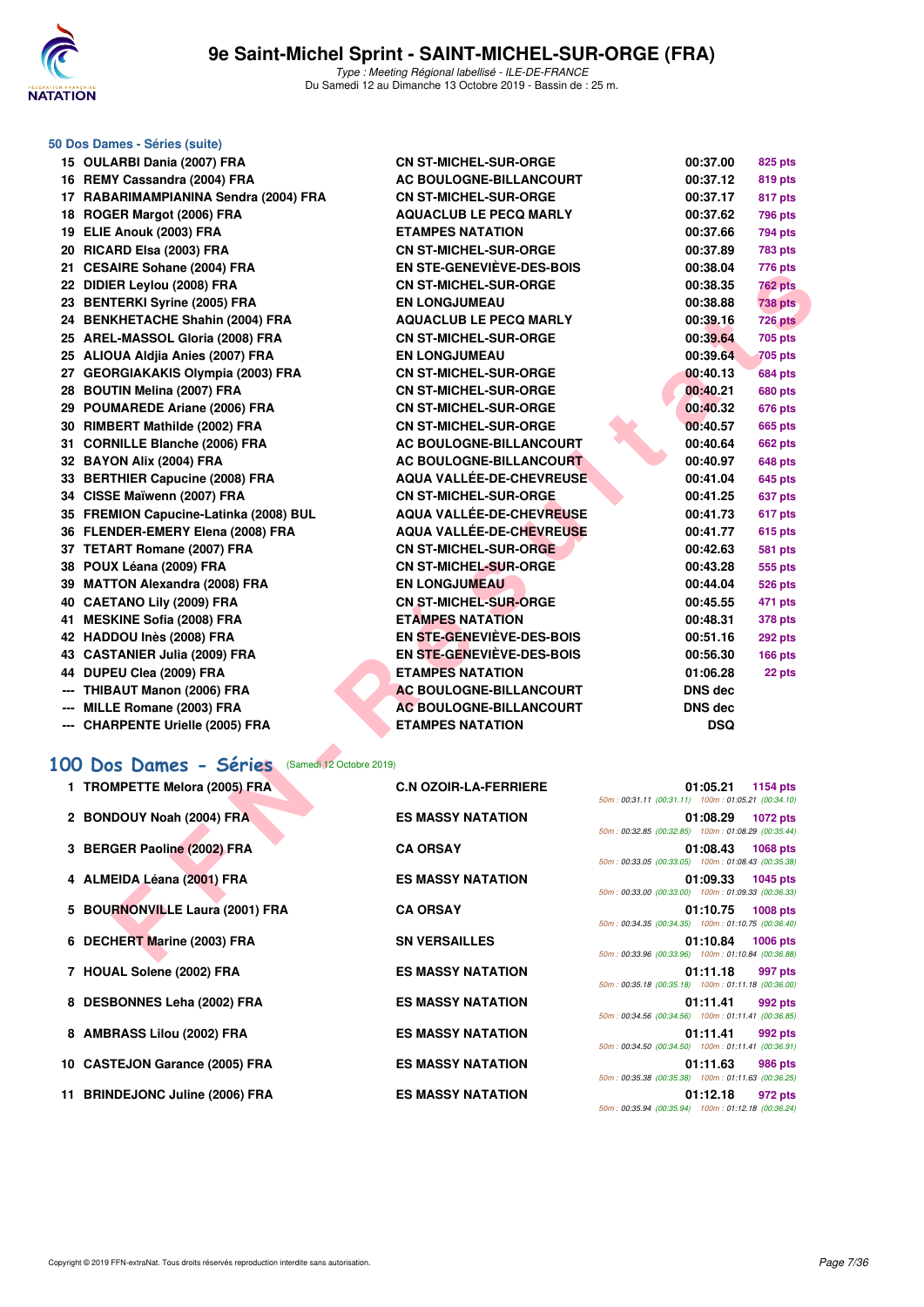

|     | 100 Dos Dames - Séries (suite)<br>12 JOLY Morgane (2004) FRA | <b>ES MASSY NATATION</b>         | 01:12.56<br>963 pts                                                              |
|-----|--------------------------------------------------------------|----------------------------------|----------------------------------------------------------------------------------|
| 13. | <b>SIMOENS Lucille (2005) FRA</b>                            | <b>ES MASSY NATATION</b>         | 50m: 00:35.34 (00:35.34) 100m: 01:12.56 (00:37.22)<br>01:12.62<br>961 pts        |
| 14  | <b>MOUNIER IIona (2004) FRA</b>                              | <b>ES MASSY NATATION</b>         | 50m: 00:35.03 (00:35.03) 100m: 01:12.62 (00:37.59)<br>01:13.33<br>944 pts        |
|     | 15 LEGER Katell (2006) FRA                                   | <b>ES MASSY NATATION</b>         | 50m: 00:35.81 (00:35.81) 100m: 01:13.33 (00:37.52)<br>01:13.70<br>935 pts        |
|     | 16 VASQUEZ Lucie (2004) FRA                                  | <b>ES MASSY NATATION</b>         | 50m: 00:36.20 (00:36.20) 100m: 01:13.70 (00:37.50)<br>934 pts<br>01:13.72        |
|     | 17 FOINY Audrenn (2003) FRA                                  | <b>CN LE PLESSIS-ROBINSON</b>    | 50m: 00:35.44 (00:35.44) 100m: 01:13.72 (00:38.28)<br>01:14.02<br>927 pts        |
|     | 18 LOUBEYRE-MOLINARI Nine (2005) FRA                         | AC BOULOGNE-BILLANCOURT          | 01:14.13<br><b>924 pts</b><br>50m: 00:36.53 (00:36.53) 100m: 01:14.13 (00:37.60) |
| 19  | <b>ROUSSEAU Elsa (2003) FRA</b>                              | <b>ES MASSY NATATION</b>         | 01:14.81<br><b>908 pts</b><br>50m: 00:37.53 (00:37.53) 100m: 01:14.81 (00:37.28) |
|     | 20 GALLANT Apolline (2004) FRA                               | <b>SN VERSAILLES</b>             | 01:14.83<br>907 pts<br>50m: 00:36.13 (00:36.13) 100m: 01:14.83 (00:38.70)        |
| 21  | <b>CHARNI Sarah (2005) FRA</b>                               | A.O. TRAPPES NATATION            | 01:14.93<br>905 pts<br>50m: 00:36.21 (00:36.21) 100m: 01:14.93 (00:38.72)        |
|     | 22 IOULAIN Shanez (2006) FRA                                 | <b>SN VERSAILLES</b>             | 01:15.18<br>899 pts<br>50m: 00:38.00 (00:38.00) 100m: 01:15.18 (00:37.18)        |
|     | 23 NGUYEN DUC LONG Armelle (2003) FRA                        | <b>CA ORSAY</b>                  | 01:15.56<br>890 pts<br>50m : 00:35.96 (00:35.96) 100m : 01:15.56 (00:39.60)      |
|     | 24 SOUCHARD Ariane (2005) FRA                                | <b>SN VERSAILLES</b>             | 01:16.18<br>875 pts<br>50m: 00:36.76 (00:36.76) 100m: 01:16.18 (00:39.42)        |
|     | 25 FAISANT Tanaïs (2007) FRA                                 | <b>CN ST-MICHEL-SUR-ORGE</b>     | 01:16.19<br>875 pts<br>50m: 00:36.50 (00:36.50) 100m: 01:16.19 (00:39.69)        |
|     | 26 PAGO Elodie (2003) FRA                                    | <b>SN VERSAILLES</b>             | 01:16.34<br>871 pts<br>50m: 00:36.99 (00:36.99) 100m: 01:16.34 (00:39.35)        |
| 27  | PHAM Kim-Vy (2004) FRA                                       | <b>CN LE PLESSIS-ROBINSON</b>    | 01:16.75<br>861 pts<br>50m: 00:38.00 (00:38.00) 100m: 01:16.75 (00:38.75)        |
| 27  | DAUGE-DUJARDIN Héléna (2005) FRA                             | <b>A.O. TRAPPES NATATION</b>     | 01:16.75<br>861 pts<br>50m: 00:37.34 (00:37.34) 100m: 01:16.75 (00:39.41)        |
| 29  | GALLOIS Ingrid (2003) FRA                                    | <b>SN VERSAILLES</b>             | 01:16.79<br>861 pts<br>50m: 00:36.79 (00:36.79) 100m: 01:16.79 (00:40.00)        |
| 29  | <b>BURGER Alix (2007) FRA</b>                                | <b>SN VERSAILLES</b>             | 01:16.79<br>861 pts<br>50m: 00:37.57 (00:37.57) 100m: 01:16.79 (00:39.22)        |
|     | 31 FOURMY Marina (2003) FRA                                  | <b>ES MASSY NATATION</b>         | 01:16.96<br>857 pts<br>50m: 00:37.45 (00:37.45) 100m: 01:16.96 (00:39.51)        |
|     | 32 BUAT Julie (1999) FRA                                     | <b>EN STE-GENEVIÈVE-DES-BOIS</b> | 01:17.07<br>854 pts<br>50m: 00:36.97 (00:36.97) 100m: 01:17.07 (00:40.10)        |
|     | 33 SUMEIRE Alizé (2001) FRA                                  | <b>CA ORSAY</b>                  | 01:17.28<br>849 pts<br>50m: 00:37.87 (00:37.87) 100m: 01:17.28 (00:39.41)        |
|     | 34 LERAY Lilou (2005) FRA                                    | <b>CN LE PLESSIS-ROBINSON</b>    | 01:17.42<br>846 pts<br>50m: 00:37.85 (00:37.85) 100m: 01:17.42 (00:39.57)        |
|     | 35 SERGEUR Nora (2004) FRA                                   | <b>CN LE PLESSIS-ROBINSON</b>    | 01:17.44<br>845 pts                                                              |
|     | 36 ELIWA Kamila (2004) FRA                                   | <b>ES MASSY NATATION</b>         | 50m: 00:38.03 (00:38.03) 100m: 01:17.44 (00:39.41)<br>01:17.68<br>840 pts        |
|     | 37 COLOGON-HASSAMBAY Mélina (2006) FRA                       | <b>CN LE PLESSIS-ROBINSON</b>    | 50m: 00:37.71 (00:37.71) 100m: 01:17.68 (00:39.97)<br>01:18.15<br>829 pts        |
|     | 38 FOURMY Maëlys (2003) FRA                                  | <b>ES MASSY NATATION</b>         | 50m: 00:38.51 (00:38.51) 100m: 01:18.15 (00:39.64)<br>01:18.53<br>820 pts        |
| 39  | <b>OULARBI Dania (2007) FRA</b>                              | <b>CN ST-MICHEL-SUR-ORGE</b>     | 50m: 00:38.71 (00:38.71) 100m: 01:18.53 (00:39.82)<br>01:18.76<br>815 pts        |
|     | 40 GAUTIER Charlotte (2007) FRA                              | <b>CN LE PLESSIS-ROBINSON</b>    | 50m: 00:38.36 (00:38.36) 100m: 01:18.76 (00:40.40)<br>01:18.92<br>811 pts        |
|     | 41 ANASSE Valentine (2005) FRA                               | <b>ES MASSY NATATION</b>         | 50m: 00:37.75 (00:37.75) 100m: 01:18.92 (00:41.17)<br>01:19.03<br>809 pts        |
|     | 42 MASSIAS Justine (2005) FRA                                | <b>C.N OZOIR-LA-FERRIERE</b>     | 50m: 00:39.08 (00:39.08) 100m: 01:19.03 (00:39.95)<br>01:19.89<br>789 pts        |
|     | 43 RENAULT Lilou (2005) FRA                                  | <b>C.N OZOIR-LA-FERRIERE</b>     | 50m: 00:38.34 (00:38.34) 100m: 01:19.89 (00:41.55)<br>01:20.19<br>782 pts        |

| ES MASSY NATATION                                 |
|---------------------------------------------------|
| <b>ES MASSY NATATION</b>                          |
| <b>ES MASSY NATATION</b>                          |
| <b>ES MASSY NATATION</b>                          |
| <b>ES MASSY NATATION</b>                          |
| CN LE PLESSIS-ROBINSON<br>AC BOULOGNE-BILLANCOURT |
| <b>ES MASSY NATATION</b>                          |
| <b>SN VERSAILLES</b>                              |
| <b>A.O. TRAPPES NATATION</b>                      |
| <b>SN VERSAILLES</b>                              |
| <b>CA ORSAY</b>                                   |
| <b>SN VERSAILLES</b>                              |
| <b>CN ST-MICHEL-SUR-ORGE</b>                      |
| <b>SN VERSAILLES</b>                              |
| <b>CN LE PLESSIS-ROBINSON</b>                     |
| <b>A.O. TRAPPES NATATION</b>                      |
| <b>SN VERSAILLES</b>                              |
| <b>SN VERSAILLES</b>                              |
| <b>ES MASSY NATATION</b>                          |
| <b>EN STE-GENEVIÈVE-DES-BOIS</b>                  |
| <b>CA ORSAY</b>                                   |
| <b>CN LE PLESSIS-ROBINSON</b>                     |
| <b>CN LE PLESSIS-ROBINSON</b>                     |
| <b>ES MASSY NATATION</b>                          |
| <b>CN LE PLESSIS-ROBINSON</b>                     |
| <b>ES MASSY NATATION</b>                          |
| <b>CN ST-MICHEL-SUR-ORGE</b>                      |
| <b>CN LE PLESSIS-ROBINSON</b>                     |
| <b>ES MASSY NATATION</b>                          |
| <b>C.N OZOIR-LA-FERRIERE</b>                      |
| <b>C.N OZOIR-LA-FERRIERE</b>                      |
|                                                   |

| 50m: 00:35.34 (00:35.34) |                           | 01:12.56<br>100m: 01:12.56 (00:37.22)                                      | 963 pts                   |
|--------------------------|---------------------------|----------------------------------------------------------------------------|---------------------------|
|                          | 50m: 00:35.03 (00:35.03)  | 01:12.62<br>100m: 01:12.62 (00:37.59)                                      | 961 pts                   |
|                          | 50m: 00:35.81 (00:35.81)  | 01:13.33<br>100m: 01:13.33 (00:37.52)                                      | 944 pts                   |
| 50m: 00:36.20 (00:36.20) |                           | 01:13.70<br>100m: 01:13.70 (00:37.50)                                      | 935 pts                   |
|                          |                           | 01:13.72<br>50m: 00:35.44 (00:35.44) 100m: 01:13.72 (00:38.28)             | 934 pts                   |
|                          |                           | 01:14.02                                                                   | 927 pts                   |
|                          | 50m: 00:36.53 (00:36.53)  | 01:14.13<br>100m: 01:14.13 (00:37.60)                                      | 924 pts                   |
|                          |                           | 01:14.81<br>50m: 00:37.53 (00:37.53) 100m: 01:14.81 (00:37.28)             | <b>908 pts</b>            |
| 50m: 00:36.13 (00:36.13) |                           | 01:14.83<br>100m: 01:14.83 (00:38.70)                                      | 907 pts                   |
|                          |                           | 01:14.93<br>50m: 00:36.21 (00:36.21) 100m: 01:14.93 (00:38.72)             | 905 pts                   |
| 50m: 00:38.00 (00:38.00) |                           | 01:15.18<br>100m: 01:15.18 (00:37.18)                                      | 899 pts                   |
|                          | 50m : 00:35.96 (00:35.96) | 01:15.56<br>100m: 01:15.56 (00:39.60)                                      | 890 pts                   |
|                          | 50m: 00:36.76 (00:36.76)  | 01:16.18<br>100m: 01:16.18 (00:39.42)                                      | 875 pts                   |
| 50m: 00:36.50 (00:36.50) |                           | 01:16.19<br>100m: 01:16.19 (00:39.69)                                      | 875 pts                   |
|                          |                           | 01:16.34<br>50m: 00:36.99 (00:36.99) 100m: 01:16.34 (00:39.35)             | 871 pts                   |
|                          |                           | 01:16.75<br>50m: 00:38.00 (00:38.00) 100m: 01:16.75 (00:38.75)             | 861 pts                   |
|                          | 50m: 00:37.34 (00:37.34)  | 01:16.75<br>100m: 01:16.75 (00:39.41)                                      | <b>861 pts</b>            |
|                          | 50m: 00:36.79 (00:36.79)  | 01:16.79<br>100m: 01:16.79 (00:40.00)                                      | <b>861 pts</b>            |
|                          |                           | 01:16.79<br>50m: 00:37.57 (00:37.57) 100m: 01:16.79 (00:39.22)             | 861 pts                   |
|                          |                           | 01:16.96<br>50m: 00:37.45 (00:37.45) 100m: 01:16.96 (00:39.51)             | 857 pts                   |
| 50m: 00:36.97 (00:36.97) |                           | 01:17.07<br>100m: 01:17.07 (00:40.10)                                      | <b>854 pts</b>            |
|                          |                           | 01:17.28<br>50m: 00:37.87 (00:37.87) 100m: 01:17.28 (00:39.41)<br>01:17.42 | 849 pts<br><b>846 pts</b> |
|                          |                           | 50m: 00:37.85 (00:37.85) 100m: 01:17.42 (00:39.57)<br>01:17.44             | 845 pts                   |
|                          |                           | 50m: 00:38.03 (00:38.03) 100m: 01:17.44 (00:39.41)<br>01:17.68             | 840 pts                   |
|                          | 50m: 00:37.71 (00:37.71)  | 100m: 01:17.68 (00:39.97)<br>01:18.15                                      | <b>829 pts</b>            |
|                          |                           | 50m: 00:38.51 (00:38.51) 100m: 01:18.15 (00:39.64)<br>01:18.53             | <b>820 pts</b>            |
|                          |                           | 50m: 00:38.71 (00:38.71) 100m: 01:18.53 (00:39.82)<br>01:18.76             | 815 pts                   |
|                          |                           | 50m: 00:38.36 (00:38.36) 100m: 01:18.76 (00:40.40)<br>01:18.92             | 811 pts                   |
|                          |                           | 50m: 00:37.75 (00:37.75) 100m: 01:18.92 (00:41.17)<br>01:19.03             | 809 pts                   |
|                          |                           | 50m: 00:39.08 (00:39.08) 100m: 01:19.03 (00:39.95)<br>01:19.89             | 789 pts                   |
|                          |                           | 50m: 00:38.34 (00:38.34) 100m: 01:19.89 (00:41.55)<br>01:20.19             | 782 pts                   |
|                          |                           | 50m: 00:38.98 (00:38.98) 100m: 01:20.19 (00:41.21)                         |                           |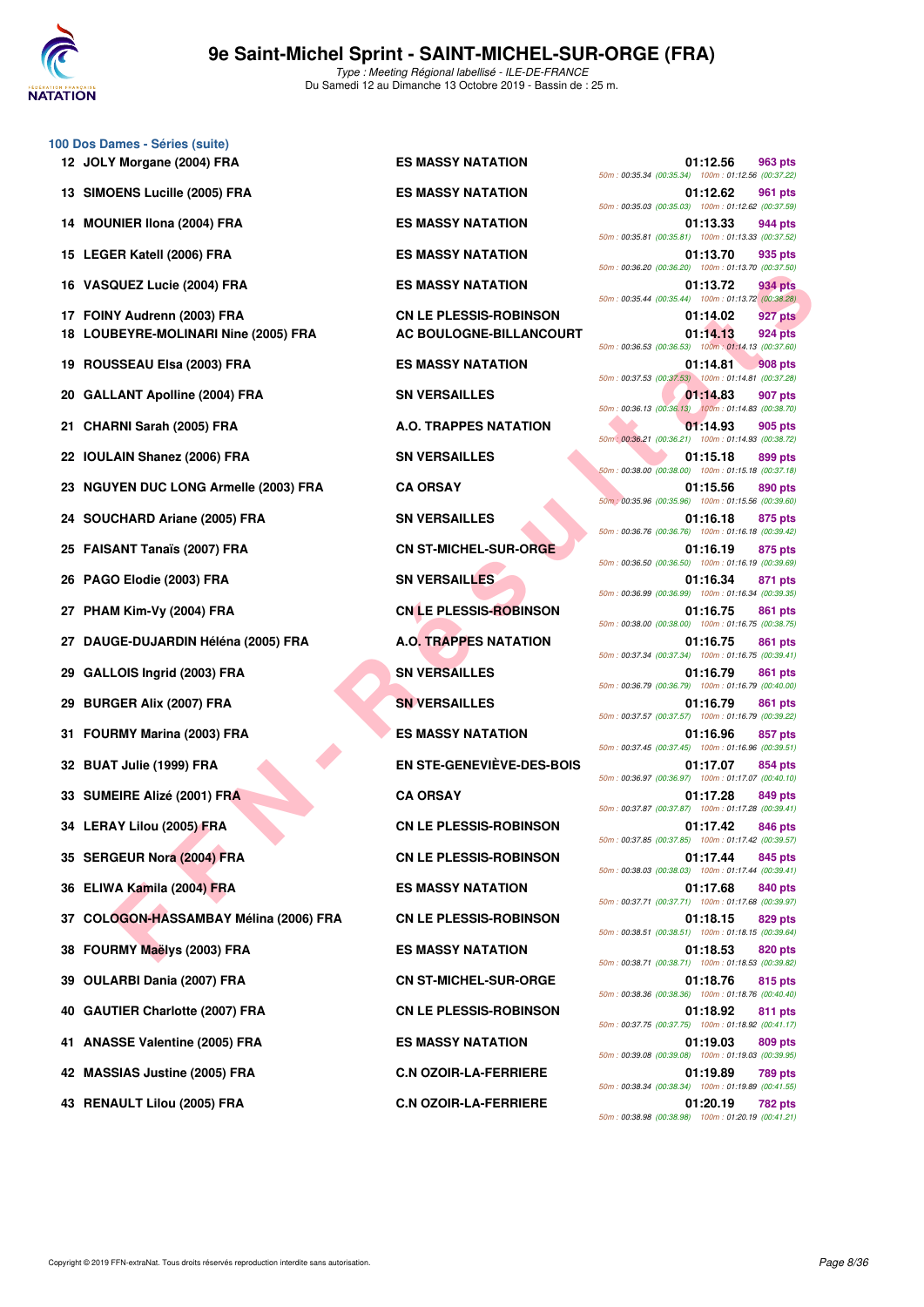

|    | 100 Dos Dames - Séries (suite)         |                                  |                                                                                  |
|----|----------------------------------------|----------------------------------|----------------------------------------------------------------------------------|
|    | 44 SAUTEREAU Marie (2004) FRA          | <b>CA ORSAY</b>                  | 01:20.62<br>773 pts<br>50m: 00:39.08 (00:39.08) 100m: 01:20.62 (00:41.54)        |
| 45 | <b>SABOURIN Clemence (2007) FRA</b>    | <b>SN VERSAILLES</b>             | 01:20.90<br>767 pts<br>50m: 00:38.81 (00:38.81) 100m: 01:20.90 (00:42.09)        |
| 46 | <b>BERTE Maud (2007) FRA</b>           | <b>CSN GUYANCOURT</b>            | 01:21.29<br>758 pts<br>50m: 00:39.45 (00:39.45) 100m: 01:21.29 (00:41.84)        |
| 47 | <b>TRENIT Axelle (2004) FRA</b>        | <b>CA ORSAY</b>                  | 01:21.81<br>747 pts<br>50m: 00:39.53 (00:39.53) 100m: 01:21.81 (00:42.28)        |
| 48 | <b>GUILLEUX MASSON Lola (2006) FRA</b> | <b>CSN GUYANCOURT</b>            | 01:21.83<br>746 pts<br>50m: 00:38.79 (00:38.79) 100m: 01:21.83 (00:43.04)        |
| 49 | AREL-MASSOL Gloria (2008) FRA          | <b>CN ST-MICHEL-SUR-ORGE</b>     | 744 pts<br>01:21.91<br>50m: 00:39.58 (00:39.58) 100m: 01:21.91 (00:42.33)        |
| 50 | <b>CABIOCH Leonie (2008) FRA</b>       | <b>CSN GUYANCOURT</b>            | 01:22.16<br>739 pts<br>50m: 00:38.73 (00:38.73) 100m: 01:22.16 (00:43.43)        |
| 51 | ROGER Margot (2006) FRA                | <b>AQUACLUB LE PECQ MARLY</b>    | 01:22.21<br>738 pts<br>50m: 00:39.45 (00:39.45) 100m: 01:22.21 (00:42.76)        |
| 52 | DIDIER Leylou (2008) FRA               | <b>CN ST-MICHEL-SUR-ORGE</b>     | 01:22.55<br>730 pts<br>50m: 00:39.44 (00:39.44) 100m: 01:22.55 (00:43.11)        |
| 53 | <b>JAILLET Lisa (2006) FRA</b>         | <b>CSN GUYANCOURT</b>            | 01:22.93<br><b>722 pts</b><br>50m: 00:40.09 (00:40.09) 100m: 01:22.93 (00:42.84) |
| 54 | <b>BIZE Eva (2008) FRA</b>             | <b>SN VERSAILLES</b>             | 01:23.20<br>716 pts<br>50m: 00:39.84 (00:39.84) 100m: 01:23.20 (00:43.36)        |
| 55 | <b>BRIGUI Ines (2008) FRA</b>          | <b>ETAMPES NATATION</b>          | 01:23.43<br><b>712 pts</b><br>50m: 00:40.59 (00:40.59) 100m: 01:23.43 (00:42.84) |
| 56 | <b>CHEVALIER Eve (2006) FRA</b>        | <b>SN VERSAILLES</b>             | 01:23.56<br>709 pts<br>50m: 00:41.00 (00:41.00) 100m: 01:23.56 (00:42.56)        |
| 57 | <b>CUREAU Lys (2008) FRA</b>           | <b>CSN GUYANCOURT</b>            | 01:23.61<br>708 pts<br>50m: 00:41.00 (00:41.00) 100m: 01:23.61 (00:42.61)        |
| 58 | <b>BOUTIN Melina (2007) FRA</b>        | <b>CN ST-MICHEL-SUR-ORGE</b>     | 01:24.10<br>697 pts<br>50m: 00:40.63 (00:40.63) 100m: 01:24.10 (00:43.47)        |
|    | 59 LE SAND Eugénie (2007) FRA          | <b>SN VERSAILLES</b>             | 01:24.76<br>683 pts                                                              |
|    | 60 SIELLET Alexia (2007) FRA           | <b>CSN GUYANCOURT</b>            | 01:26.25<br>653 pts<br>50m: 00:41.40 (00:41.40) 100m: 01:26.25 (00:44.85)        |
| 61 | <b>CUFFAUT Melissa (2006) FRA</b>      | <b>SN VERSAILLES</b>             | 01:26.70<br>643 pts<br>50m: 00:42.25 (00:42.25) 100m: 01:26.70 (00:44.45)        |
|    | 62 GUILLEUX-MASSON Emmy (2008) FRA     | <b>CSN GUYANCOURT</b>            | 01:26.96<br>638 pts<br>50m: 00:41.29 (00:41.29) 100m: 01:26.96 (00:45.67)        |
| 63 | <b>CORNILLE Blanche (2006) FRA</b>     | AC BOULOGNE-BILLANCOURT          | 01:27.18<br>634 pts<br>50m: 00:42.19 (00:42.19) 100m: 01:27.18 (00:44.99)        |
| 64 | <b>BERTHIER Capucine (2008) FRA</b>    | <b>AQUA VALLEE-DE-CHEVREUSE</b>  | 01:27.24<br>632 pts<br>50m: 00:42.02 (00:42.02) 100m: 01:27.24 (00:45.22)        |
|    | 65 PRZYRANSKI Eva (2008) FRA           | <b>C.N OZOIR-LA-FERRIERE</b>     | 01:27.31<br>631 pts<br>50m: 00:40.89 (00:40.89) 100m: 01:27.31 (00:46.42)        |
|    | 66 GROHMANN Penelope (2007) FRA        | <b>EN LONGJUMEAU</b>             | 01:28.31<br>611 pts<br>50m: 00:42.23 (00:42.23) 100m: 01:28.31 (00:46.08)        |
|    | 67 OZOUF Camille (2006) FRA            | <b>EN STE-GENEVIÈVE-DES-BOIS</b> | 01:28.90<br>599 pts<br>50m: 00:43.24 (00:43.24) 100m: 01:28.90 (00:45.66)        |
| 67 | CISSE Maïwenn (2007) FRA               | <b>CN ST-MICHEL-SUR-ORGE</b>     | 01:28.90<br>599 pts<br>50m: 00:42.57 (00:42.57) 100m: 01:28.90 (00:46.33)        |
|    | 69 FLENDER-EMERY Elena (2008) FRA      | AQUA VALLÉE-DE-CHEVREUSE         | 01:29.26<br>592 pts<br>50m: 00:42.72 (00:42.72) 100m: 01:29.26 (00:46.54)        |
|    | 70 POBEL-CRAPPE Laura (2008) FRA       | <b>CSN GUYANCOURT</b>            | 01:29.95<br>579 pts<br>50m: 00:42.97 (00:42.97) 100m: 01:29.95 (00:46.98)        |
| 71 | ZAIDANE Ines (2007) FRA                | <b>C.N OZOIR-LA-FERRIERE</b>     | 01:30.33<br>572 pts<br>50m: 00:42.18 (00:42.18) 100m: 01:30.33 (00:48.15)        |
|    | 72 JAILLET PEYREGNE Chloé (2009) FRA   | <b>CSN GUYANCOURT</b>            | 01:31.41<br>551 pts<br>50m: 00:44.62 (00:44.62) 100m: 01:31.41 (00:46.79)        |
|    | 73 PESCARMONA Izilia (2008) FRA        | <b>C.N OZOIR-LA-FERRIERE</b>     | 01:31.43<br>551 pts<br>50m: 00:43.86 (00:43.86) 100m: 01:31.43 (00:47.57)        |
|    | 74 FREMION Capucine-Latinka (2008) BUL | AQUA VALLÉE-DE-CHEVREUSE         | 01:31.84<br>543 pts<br>50m: 00:44.88 (00:44.88) 100m: 01:31.84 (00:46.96)        |
|    |                                        |                                  |                                                                                  |

| 50m: 00:39.08 (00:39.08)                           | 01:20.62<br>100m: 01:20.62 (00:41.54) | 773 pts        |
|----------------------------------------------------|---------------------------------------|----------------|
| 50m: 00:38.81 (00:38.81)                           | 01:20.90<br>100m: 01:20.90 (00:42.09) | 767 pts        |
| 50m: 00:39.45 (00:39.45)                           | 01:21.29<br>100m: 01:21.29 (00:41.84) | 758 pts        |
| 50m: 00:39.53 (00:39.53)                           | 01:21.81<br>100m: 01:21.81 (00:42.28) | 747 pts        |
| 50m: 00:38.79 (00:38.79)                           | 01:21.83<br>100m: 01:21.83 (00:43.04) | 746 pts        |
| 50m: 00:39.58 (00:39.58)                           | 01:21.91<br>100m: 01:21.91 (00:42.33) | 744 pts        |
| 50m: 00:38.73 (00:38.73) 100m: 01:22.16 (00:43.43) | 01:22.16                              | 739 pts        |
| 50m: 00:39.45 (00:39.45) 100m: 01:22.21 (00:42.76) | 01:22.21                              | 738 pts        |
| 50m : 00:39.44 (00:39.44)                          | 01:22.55<br>100m: 01:22.55 (00:43.11) | 730 pts        |
|                                                    | 01:22.93                              | 722 pts        |
| 50m: 00:40.09 (00:40.09)                           | 100m: 01:22.93 (00:42.84)<br>01:23.20 | 716 pts        |
| 50m: 00:39.84 (00:39.84)                           | 100m: 01:23.20 (00:43.36)             |                |
| 50m: 00:40.59 (00:40.59)                           | 01:23.43<br>100m: 01:23.43 (00:42.84) | 712 pts        |
| 50m: 00:41.00 (00:41.00)                           | 01:23.56<br>100m: 01:23.56 (00:42.56) | 709 pts        |
| 50m: 00:41.00 (00:41.00)                           | 01:23.61<br>100m: 01:23.61 (00:42.61) | <b>708 pts</b> |
| 50m: 00:40.63 (00:40.63)                           | 01:24.10<br>100m: 01:24.10 (00:43.47) | 697 pts        |
|                                                    | 01:24.76                              | 683 pts        |
|                                                    | 01:26.25                              | 653 pts        |
| 50m: 00:41.40 (00:41.40)                           | 100m: 01:26.25 (00:44.85)<br>01:26.70 | 643 pts        |
| 50m: 00:42.25 (00:42.25)                           | 100m: 01:26.70 (00:44.45)<br>01:26.96 | <b>638 pts</b> |
| 50m: 00:41.29 (00:41.29)                           | 100m: 01:26.96 (00:45.67)             |                |
| 50m: 00:42.19 (00:42.19)                           | 01:27.18<br>100m: 01:27.18 (00:44.99) | 634 pts        |
| 50m: 00:42.02 (00:42.02)                           | 01:27.24<br>100m: 01:27.24 (00:45.22) | 632 pts        |
| 50m: 00:40.89 (00:40.89)                           | 01:27.31<br>100m: 01:27.31 (00:46.42) | 631 pts        |
| 50m: 00:42.23 (00:42.23)                           | 01:28.31<br>100m: 01:28.31 (00:46.08) | 611 pts        |
| 50m: 00:43.24 (00:43.24) 100m: 01:28.90 (00:45.66) | 01:28.90                              | 599 pts        |
| 50m: 00:42.57 (00:42.57) 100m: 01:28.90 (00:46.33) | 01:28.90                              | 599 pts        |
| 50m: 00:42.72 (00:42.72) 100m: 01:29.26 (00:46.54) | 01:29.26                              | 592 pts        |
|                                                    | 01:29.95                              | 579 pts        |
| 50m: 00:42.97 (00:42.97) 100m: 01:29.95 (00:46.98) | 01:30.33                              | 572 pts        |
| 50m: 00:42.18 (00:42.18) 100m: 01:30.33 (00:48.15) | 01:31.41                              | 551 pts        |
| 50m: 00:44.62 (00:44.62) 100m: 01:31.41 (00:46.79) | 01:31.43                              | 551 pts        |
| 50m: 00:43.86 (00:43.86) 100m: 01:31.43 (00:47.57) | 01:31.84                              | 543 pts        |
| 50m: 00:44.88 (00:44.88) 100m: 01:31.84 (00:46.96) |                                       |                |
| 50m: 00:43.83 (00:43.83) 100m: 01:32.65 (00:48.82) | 01:32.65                              | 528 pts        |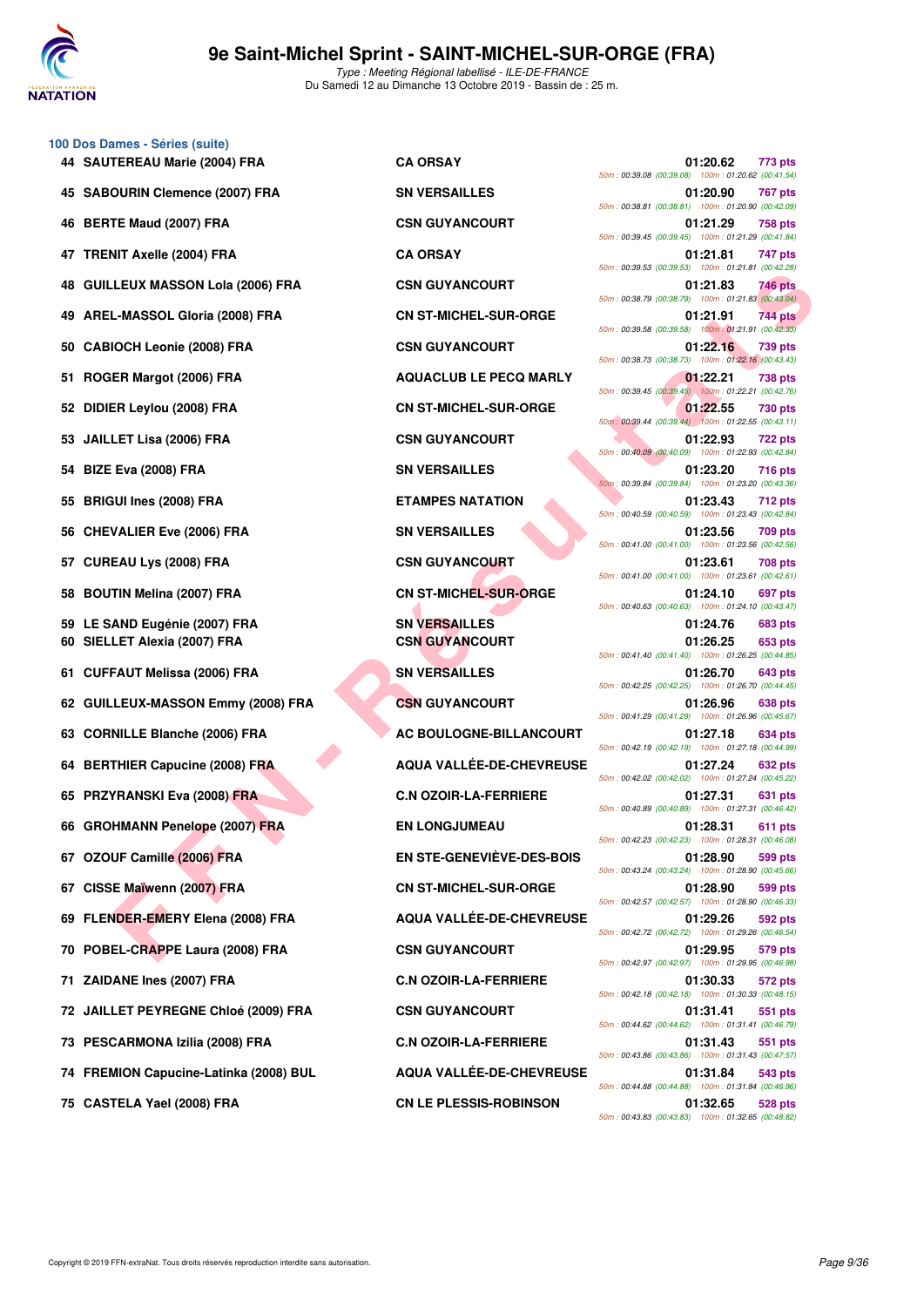

- **100 Dos Dames Séries (suite)**
	- 76 SAUZEAU Lilou (2009) FRA SN VERSAILLES
	-
	-

79 DE VOS Lucie (2007) FRA A.O. TRAPPES NATATION

- 80 AZIZI Lilia (2009) FRA SN VERSAILLES
- 81 XIONG Lola (2009) FRA US GRIGNY
- 82 SANTANDREA Elisa (2009) FRA SN VERSAILLES
- 83 MESKINE Sofia (2008) FRA **ETAMPES NATATION**
- 84 GAUTIER Emma (2009) FRA CN LE PLESSIS-ROBINSON 85 SERRADJ Tasnime (2009) FRA EN STE-GENEVIÈVE-DES-BOIS

- 87 GEORGIAKAKIS Naelle (2007) FRA CN ST-MICHEL-SUR-ORGE
- 
- **90 MAKOUTSING Elisabeth (2008) FRA EN STE-GENEVIÈVE-DES-BOIS 02:04.95 101 pts**
- 91 TENNAH Sarah (2008) FRA A.O. TRAPPES NATATION
- 92 DUPEU Clea (2009) FRA **ETAMPES NATATION**

## **[50 Brasse Dames - Séries](http://www.ffnatation.fr/webffn/resultats.php?idact=nat&go=epr&idcpt=62045&idepr=21)** (Dimanche 13 Octobre 2019)

77 POUX Léana (2009) FRA CN ST-MICHEL-SUR-ORGE 78 JUILLY Alexandra (2008) FRA CN LE PLESSIS-ROBINSON

- 
- 88 ENGEL Jade (2005) FRA A.O. TRAPPES NATATION 89 DAGO Tessa (2009) FRA A.O. TRAPPES NATATION

| 01:33.47 513 pts                                     |        |
|------------------------------------------------------|--------|
| 50m: 00:45.54 (00:45.54) 100m: 01:33.47 (00:47.93)   |        |
| 01:33.84 506 pts                                     |        |
| 50m: 00:46.16 (00:46.16) 100m: 01:33.84 (00:47.68)   |        |
| 01:34.19 500 pts                                     |        |
| 50m: 00:46.41 (00:46.41) 100m: 01:34.19 (00:47.78)   |        |
| 01:34.82 489 pts                                     |        |
| 50m: 00:47.50 (00:47.50) 100m: 01:34.82 (00:47.32)   |        |
| 01:35.23 482 pts                                     |        |
| 50m: 00:46.59 (00:46.59) 100m: 01:35.23 (00:48.64)   |        |
| 01:36.26 464 pts                                     |        |
| 50m: 00:45.77 (00:45.77) 100m: 01:36.26 (00:50.49)   |        |
| 01:37.45 443 pts                                     |        |
| 50m: 00:47.19 (00:47.19) 100m: 01:37.45 (00:50.26)   |        |
| 01:39.01 417 pts                                     |        |
| 50m: 00:49.16 (00:49.16) 100m: 01:39.01 (00:49.85)   |        |
| 01:39.29 413 pts                                     |        |
| 01:39.36 412 pts                                     |        |
| 50m: 00:44.06 (00:44.06) 100m: 01:39.36 (00:55.30)   |        |
| 01:41.83 373 pts                                     |        |
| 50m: 00:48.40 (00:48.40) 100m: 01:41.83 (00:53.43)   |        |
| 01:46.45 305 pts                                     |        |
| 50m : 00:47.31 (00:47.31) 100m : 01:46.45 (00:59.14) |        |
| 01:59.09 153 pts                                     |        |
| 02:04.01 109 pts                                     |        |
| 50m: 01:00.61 (01:00.61) 100m: 02:04.01 (01:03.40)   |        |
| 02:04.95 101 pts                                     |        |
| 02:07.28                                             | 83 pts |
| 50m: 01:02.47 (01:02.47) 100m: 02:07.28 (01:04.81)   |        |
| 02:25.83                                             | 3 pts  |

|                                                       |                               | , 20, 100.47.30 (00.47.30) (00.47.30) (00.47.32)                 |                             |
|-------------------------------------------------------|-------------------------------|------------------------------------------------------------------|-----------------------------|
| 80 AZIZI Lilia (2009) FRA                             | <b>SN VERSAILLES</b>          | 01:35.23<br>50m: 00:46.59 (00:46.59) 100m: 01:35.23 (00:48.64)   | <b>482 pts</b>              |
| 81 XIONG Lola (2009) FRA                              | <b>US GRIGNY</b>              | 01:36.26                                                         | <b>464 pts</b>              |
|                                                       |                               | 50m: 00:45.77 (00:45.77) 100m: 01:36.26 (00:50.49)               |                             |
| 82 SANTANDREA Elisa (2009) FRA                        | <b>SN VERSAILLES</b>          | 01:37.45<br>50m: 00:47.19 (00:47.19) 100m: 01:37.45 (00:50.26)   | 443 pts                     |
| 83 MESKINE Sofia (2008) FRA                           | <b>ETAMPES NATATION</b>       | 01:39.01<br>50m: 00:49.16 (00:49.16) 100m: 01:39.01 (00:49.85)   | 417 pts                     |
| 84 GAUTIER Emma (2009) FRA                            | <b>CN LE PLESSIS-ROBINSON</b> | 01:39.29                                                         | 413 pts                     |
| 85 SERRADJ Tasnime (2009) FRA                         | EN STE-GENEVIÈVE-DES-BOIS     | 01:39.36                                                         | 412 pts                     |
|                                                       |                               | 50m: 00:44.06 (00:44.06) 100m: 01:39.36 (00:55.30)               |                             |
| 86 CHERNANE Aya (2009) FRA                            | <b>EN LONGJUMEAU</b>          | 01:41.83                                                         | 373 pts                     |
|                                                       |                               | 50m: 00:48.40 (00:48.40) 100m: 01:41.83 (00:53.43)               |                             |
| 87 GEORGIAKAKIS Naelle (2007) FRA                     | <b>CN ST-MICHEL-SUR-ORGE</b>  | 01:46.45                                                         | 305 pts                     |
| 88 ENGEL Jade (2005) FRA                              | <b>A.O. TRAPPES NATATION</b>  | 50m : 00:47.31 (00:47.31) 100m : 01:46.45 (00:59.14)<br>01:59.09 |                             |
| 89 DAGO Tessa (2009) FRA                              | A.O. TRAPPES NATATION         | 02:04.01                                                         | <b>153 pts</b><br>$109$ pts |
|                                                       |                               | 50m: 01:00.61 (01:00.61) 100m: 02:04.01 (01:03.40)               |                             |
| 90 MAKOUTSING Elisabeth (2008) FRA                    | EN STE-GENEVIÈVE-DES-BOIS     | 02:04.95                                                         | $101$ pts                   |
| 91 TENNAH Sarah (2008) FRA                            | <b>A.O. TRAPPES NATATION</b>  | 02:07.28                                                         | 83 pts                      |
|                                                       |                               | 50m: 01:02.47 (01:02.47) 100m: 02:07.28 (01:04.81)               |                             |
| 92 DUPEU Clea (2009) FRA                              | <b>ETAMPES NATATION</b>       | 02:25.83                                                         | 3 pts                       |
|                                                       |                               | 50m: 01:07.68 (01:07.68) 100m: 02:25.83 (01:18.15)               |                             |
| 0 Brasse Dames - Séries<br>(Dimanche 13 Octobre 2019) |                               |                                                                  |                             |
| 1 FIEF Mathilde (2001) FRA                            | <b>CSM CLAMART</b>            | 00:34.14                                                         | <b>1144 pts</b>             |
| 2 CHAVANNE Audrie (1997) FRA                          | <b>CA ORSAY</b>               | 00:35.30                                                         | <b>1082 pts</b>             |
| 3 BURGER Alix (2007) FRA                              | <b>SN VERSAILLES</b>          | 00:37.23                                                         | 984 pts                     |
| 4 HODE Meline (2006) FRA                              | <b>ETAMPES NATATION</b>       | 00:37.33                                                         | 979 pts                     |
| 5 NGUYEN DUC LONG Armelle (2003) FRA                  | <b>CA ORSAY</b>               | 00:37.41                                                         | 975 pts                     |
| 6 FAURE Lou-Ann (2003) FRA                            | <b>CSM CLAMART</b>            | 00:37.98                                                         | 947 pts                     |
| 7 BIGAY Clara (2002) FRA                              | <b>CSM CLAMART</b>            | 00:38.90                                                         | 903 pts                     |
| 8 DJEMAOUI Lahna (2004) FRA                           | <b>CA ORSAY</b>               | 00:39.03                                                         | 896 pts                     |
| 9 NGUYEN DUC LONG Rachel (2006) FRA                   | <b>CA ORSAY</b>               | 00:39.64                                                         | <b>868 pts</b>              |
| 10 LE BERRIGAUD Marine (2002) FRA                     | AC BOULOGNE-BILLANCOURT       | 00:39.88                                                         | 857 pts                     |
| 11 BAYON Alix (2004) FRA                              | AC BOULOGNE-BILLANCOURT       | 00:40.08                                                         | 847 pts                     |
| 12 THOMAS Orlane (2003) FRA                           | <b>CSM CLAMART</b>            | 00:40.33                                                         | 836 pts                     |
| 13 STUTEL Célia (2006) FRA                            | <b>CN LE PLESSIS-ROBINSON</b> | 00:40.42                                                         | 832 pts                     |
| 14 ROUBAUD DORFIAC Charlotte (2006) FRA               | <b>CSM CLAMART</b>            | 00:40.99                                                         | 806 pts                     |
| 15 CESAIRE Sohane (2004) FRA                          | EN STE-GENEVIÈVE-DES-BOIS     | 00:41.51                                                         | 783 pts                     |
| 16 REMY Cassandra (2004) FRA                          | AC BOULOGNE-BILLANCOURT       | 00:41.74                                                         | 772 pts                     |
| 17 COLOGON-HASSAMBAY Mélina (2006) FRA                | <b>CN LE PLESSIS-ROBINSON</b> | 00:41.94                                                         | 764 pts                     |
| 18 THIBAUT Manon (2006) FRA                           | AC BOULOGNE-BILLANCOURT       | 00:42.41                                                         | 743 pts                     |
| 19 BONEL Ninon (2007) FRA                             | <b>CN ST-MICHEL-SUR-ORGE</b>  | 00:42.79                                                         | 727 pts                     |
| 20 BUI Julianne (2006) FRA                            | <b>ANTONY NATATION</b>        | 00:43.06                                                         | <b>715 pts</b>              |
| 21 EVAN Julie (2004) FRA                              | <b>CN ST-MICHEL-SUR-ORGE</b>  | 00:43.35                                                         | 703 pts                     |
| 22 DONOT Lilou (2006) FRA                             | <b>ANTONY NATATION</b>        | 00:43.65                                                         | 691 pts                     |
| 23 POUMAREDE Ariane (2006) FRA                        | <b>CN ST-MICHEL-SUR-ORGE</b>  | 00:43.75                                                         | <b>686 pts</b>              |
| 24 FAISANT Tanaïs (2007) FRA                          | <b>CN ST-MICHEL-SUR-ORGE</b>  | 00:43.76                                                         | <b>686 pts</b>              |
| 25 RIMBERT Mathilde (2002) FRA                        | <b>CN ST-MICHEL-SUR-ORGE</b>  | 00:43.78                                                         | 685 pts                     |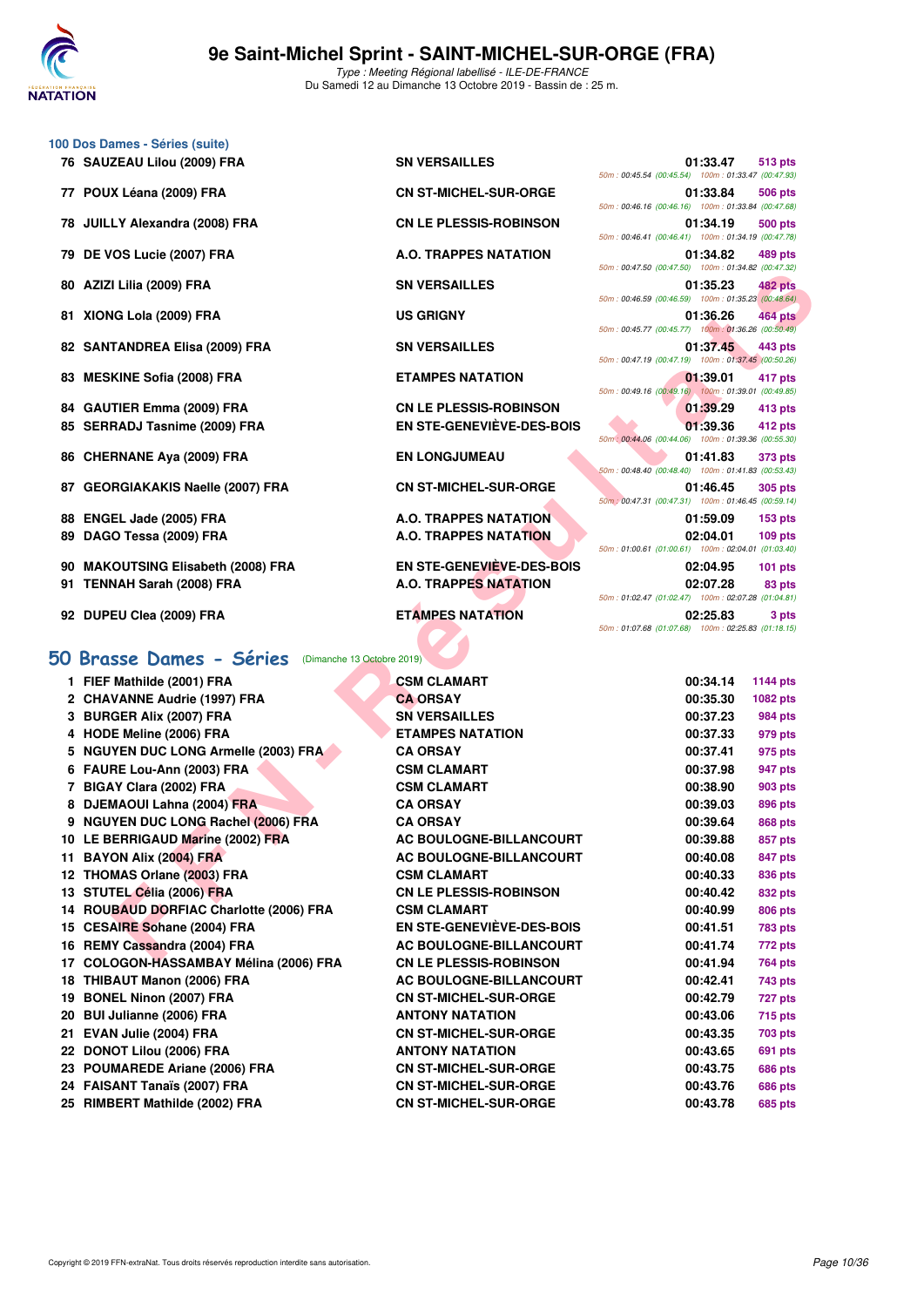

|        | 50 Brasse Dames - Séries (suite)           |                               |          |                |
|--------|--------------------------------------------|-------------------------------|----------|----------------|
|        | 26 VIDET Oriane (2006) FRA                 | <b>AQUACLUB LE PECQ MARLY</b> | 00:44.26 | <b>665 pts</b> |
|        | 27 OULARBI Dania (2007) FRA                | <b>CN ST-MICHEL-SUR-ORGE</b>  | 00:44.33 | <b>662 pts</b> |
|        | 28 MONGIN Sthélyna (2007) FRA              | <b>CN ST-MICHEL-SUR-ORGE</b>  | 00:45.06 | <b>633 pts</b> |
| 29     | <b>BILIEN Katia (1994) FRA</b>             | <b>CN ST-MICHEL-SUR-ORGE</b>  | 00:45.34 | 622 pts        |
|        | 30 DIDIER Levlou (2008) FRA                | <b>CN ST-MICHEL-SUR-ORGE</b>  | 00:45.71 | 607 pts        |
| 31     | SAUZEAU Lilou (2009) FRA                   | <b>SN VERSAILLES</b>          | 00:45.86 | <b>601 pts</b> |
|        | 32 BIZE Eva (2008) FRA                     | <b>SN VERSAILLES</b>          | 00:46.28 | <b>585 pts</b> |
|        | 33 TETART Romane (2007) FRA                | <b>CN ST-MICHEL-SUR-ORGE</b>  | 00:46.38 | <b>581 pts</b> |
|        | 34 BOUTIN Melina (2007) FRA                | <b>CN ST-MICHEL-SUR-ORGE</b>  | 00:47.29 | 547 pts        |
|        | 35 AREL-MASSOL Gloria (2008) FRA           | <b>CN ST-MICHEL-SUR-ORGE</b>  | 00:47.31 | <b>546 pts</b> |
|        | 36 FREBOURG Clara (2008) FRA               | <b>CN LE PLESSIS-ROBINSON</b> | 00:47.93 | <b>524 pts</b> |
| 37     | <b>MESKINE Sofia (2008) FRA</b>            | <b>ETAMPES NATATION</b>       | 00:48.28 | 511 pts        |
|        | 38 CASTELA Yael (2008) FRA                 | <b>CN LE PLESSIS-ROBINSON</b> | 00:48.92 | 488 pts        |
| 39     | <b>JUILLY Alexandra (2008) FRA</b>         | <b>CN LE PLESSIS-ROBINSON</b> | 00:49.12 | <b>481 pts</b> |
| 40     | CISSE Maïwenn (2007) FRA                   | <b>CN ST-MICHEL-SUR-ORGE</b>  | 00:49.68 | 462 pts        |
| 41     | <b>BESSETTES Lena (2006) FRA</b>           | <b>AQUACLUB LE PECQ MARLY</b> | 00:50.18 | 445 pts        |
|        | 42 LE SAND Eugénie (2007) FRA              | <b>SN VERSAILLES</b>          | 00:50.34 | 440 pts        |
|        | 43 GEORGIAKAKIS Emmanuella-Rose (2005) FRA | <b>CN ST-MICHEL-SUR-ORGE</b>  | 00:50.47 | <b>436 pts</b> |
|        | 44 SANTANDREA Elisa (2009) FRA             | <b>SN VERSAILLES</b>          | 00:50.64 | 430 pts        |
|        | 45 CAETANO Lily (2009) FRA                 | <b>CN ST-MICHEL-SUR-ORGE</b>  | 00:51.06 | 416 pts        |
|        | 46 GAUTIER Emma (2009) FRA                 | <b>CN LE PLESSIS-ROBINSON</b> | 00:51.61 | 399 pts        |
|        | 47 POUX Léana (2009) FRA                   | <b>CN ST-MICHEL-SUR-ORGE</b>  | 00:52.55 | <b>369 pts</b> |
|        | 48 PYLLYSER Enora (2008) FRA               | <b>ETAMPES NATATION</b>       | 00:52.69 | <b>365 pts</b> |
|        | 49 AZIZI Lilia (2009) FRA                  | <b>SN VERSAILLES</b>          | 00:53.54 | 340 pts        |
|        | 50 DUPEU Clea (2009) FRA                   | <b>ETAMPES NATATION</b>       | 01:17.53 | 1 pts          |
| $\sim$ |                                            |                               |          |                |

|  |  |  |  |  | 100 Brasse Dames - Séries (Samedi 12 Octobre 2019) |  |
|--|--|--|--|--|----------------------------------------------------|--|
|--|--|--|--|--|----------------------------------------------------|--|

| JE DILE EVA (ZUVO) FRA                             | งพ ง แกงผเแแนว                | <b>00.40.40</b><br>ບບບ µເວ                                                        |
|----------------------------------------------------|-------------------------------|-----------------------------------------------------------------------------------|
| 33 TETART Romane (2007) FRA                        | <b>CN ST-MICHEL-SUR-ORGE</b>  | 00:46.38<br><b>581 pts</b>                                                        |
| 34 BOUTIN Melina (2007) FRA                        | <b>CN ST-MICHEL-SUR-ORGE</b>  | 00:47.29<br><b>547 pts</b>                                                        |
| 35 AREL-MASSOL Gloria (2008) FRA                   | <b>CN ST-MICHEL-SUR-ORGE</b>  | 00:47.31<br><b>546 pts</b>                                                        |
| 36 FREBOURG Clara (2008) FRA                       | <b>CN LE PLESSIS-ROBINSON</b> | 00:47.93<br><b>524 pts</b>                                                        |
| 37 MESKINE Sofia (2008) FRA                        | <b>ETAMPES NATATION</b>       | 00:48.28<br><b>511 pts</b>                                                        |
| 38 CASTELA Yael (2008) FRA                         | <b>CN LE PLESSIS-ROBINSON</b> | 00:48.92<br>488 pts                                                               |
| 39 JUILLY Alexandra (2008) FRA                     | <b>CN LE PLESSIS-ROBINSON</b> | 00:49.12<br>481 pts                                                               |
| 40 CISSE Maïwenn (2007) FRA                        | <b>CN ST-MICHEL-SUR-ORGE</b>  | 00:49.68<br>462 pts                                                               |
| 41 BESSETTES Lena (2006) FRA                       | <b>AQUACLUB LE PECQ MARLY</b> | 00:50.18<br>445 pts                                                               |
| 42 LE SAND Eugénie (2007) FRA                      | <b>SN VERSAILLES</b>          | 00:50.34<br>440 pts                                                               |
| 43 GEORGIAKAKIS Emmanuella-Rose (2005) FRA         | <b>CN ST-MICHEL-SUR-ORGE</b>  | 00:50.47<br>436 pts                                                               |
| 44 SANTANDREA Elisa (2009) FRA                     | <b>SN VERSAILLES</b>          | 00:50.64<br>430 pts                                                               |
| 45 CAETANO Lily (2009) FRA                         | <b>CN ST-MICHEL-SUR-ORGE</b>  | 00:51.06<br>416 pts                                                               |
| 46 GAUTIER Emma (2009) FRA                         | <b>CN LE PLESSIS-ROBINSON</b> | 00:51.61<br>399 pts                                                               |
| 47 POUX Léana (2009) FRA                           | <b>CN ST-MICHEL-SUR-ORGE</b>  | 00:52.55<br><b>369 pts</b>                                                        |
| 48 PYLLYSER Enora (2008) FRA                       | <b>ETAMPES NATATION</b>       | 00:52.69<br><b>365 pts</b>                                                        |
| 49 AZIZI Lilia (2009) FRA                          | <b>SN VERSAILLES</b>          | 00:53.54<br>340 pts                                                               |
| 50 DUPEU Clea (2009) FRA                           | <b>ETAMPES NATATION</b>       | 01:17.53<br>1 pts                                                                 |
|                                                    |                               |                                                                                   |
| 100 Brasse Dames - Séries (Samedi 12 Octobre 2019) |                               |                                                                                   |
| 1 CHAVANNE Audrie (1997) FRA                       | <b>CA ORSAY</b>               | 01:16.71<br>1093 pts                                                              |
|                                                    |                               | 50m: 00:36.15 (00:36.15) 100m: 01:16.71 (00:40.56)                                |
| 2 BOURNONVILLE Laura (2001) FRA                    | <b>CA ORSAY</b>               | 01:18.15<br><b>1060 pts</b><br>50m: 00:37.15 (00:37.15) 100m: 01:18.15 (00:41.00) |
| 3 BURGER Alix (2007) FRA                           | <b>SN VERSAILLES</b>          | 01:20.63<br>1005 pts                                                              |
|                                                    |                               | 50m: 00:37.47 (00:37.47) 100m: 01:20.63 (00:43.16)                                |
| 4 MAILLE Salomé (2004) FRA                         | <b>ES MASSY NATATION</b>      | 01:21.41<br>988 pts                                                               |
|                                                    |                               | 50m: 00:37.74 (00:37.74) 100m: 01:21.41 (00:43.67)                                |
| 5 NGUYEN DUC LONG Armelle (2003) FRA               | <b>CA ORSAY</b>               | 01:21.80<br>980 pts<br>50m: 00:37.66 (00:37.66) 100m: 01:21.80 (00:44.14)         |
| 6 HODE Meline (2006) FRA                           | <b>ETAMPES NATATION</b>       | 01:23.31<br>947 pts                                                               |
|                                                    |                               | 50m: 00:38.61 (00:38.61) 100m: 01:23.31 (00:44.70)                                |
| 7 BAUDOT Louise (2006) FRA                         | <b>SN VERSAILLES</b>          | 01:23.56<br>942 pts                                                               |
|                                                    |                               | 50m: 00:39.23 (00:39.23) 100m: 01:23.56 (00:44.33)                                |
| 8 FAUQUANT Maïwenn (2004) FRA                      | <b>CA ORSAY</b>               | 01:23.73<br>938 pts                                                               |
|                                                    |                               | 50m: 00:38.55 (00:38.55) 100m: 01:23.73 (00:45.18)                                |
| 9 DECHERT Marine (2003) FRA                        | <b>SN VERSAILLES</b>          | 01:25.17<br>908 pts<br>50m: 00:40.45 (00:40.45) 100m: 01:25.17 (00:44.72)         |
| 10 LEVASSOR Idalie (2006) FRA                      | <b>SN VERSAILLES</b>          | 01:25.68<br>897 pts                                                               |
|                                                    |                               | 50m: 00:40.04 (00:40.04) 100m: 01:25.68 (00:45.64)                                |
| 11 THOLEY Aurelie (2005) FRA                       | <b>C.N OZOIR-LA-FERRIERE</b>  | 01:25.80<br>895 pts                                                               |
|                                                    |                               | 50m: 00:40.31 (00:40.31) 100m: 01:25.80 (00:45.49)                                |
| 12 MOUNIER Manon (2006) FRA                        | <b>ES MASSY NATATION</b>      | 01:27.06<br>869 pts                                                               |
| 12 DAUGE-DUJARDIN Héléna (2005) FRA                | A.O. TRAPPES NATATION         | 50m: 00:40.81 (00:40.81) 100m: 01:27.06 (00:46.25)<br>01:27.06<br>869 pts         |
|                                                    |                               | 50m: 00:41.06 (00:41.06) 100m: 01:27.06 (00:46.00)                                |
| 14 MIALOT Maud (2003) FRA                          | <b>CA ORSAY</b>               | 01:28.34<br>843 pts                                                               |
|                                                    |                               | 50m: 00:42.08 (00:42.08) 100m: 01:28.34 (00:46.26)                                |
| 15 STUTEL Célia (2006) FRA                         | <b>CN LE PLESSIS-ROBINSON</b> | 01:28.64<br>837 pts                                                               |

|                                                    | 01:16.71 1093 pts |
|----------------------------------------------------|-------------------|
| 50m: 00:36.15 (00:36.15) 100m: 01:16.71 (00:40.56) |                   |
|                                                    | 01:18.15 1060 pts |
| 50m: 00:37.15 (00:37.15) 100m: 01:18.15 (00:41.00) |                   |
|                                                    | 01:20.63 1005 pts |
| 50m: 00:37.47 (00:37.47) 100m: 01:20.63 (00:43.16) |                   |
|                                                    | 01:21.41 988 pts  |
| 50m: 00:37.74 (00:37.74) 100m: 01:21.41 (00:43.67) |                   |
|                                                    | 01:21.80 980 pts  |
| 50m: 00:37.66 (00:37.66) 100m: 01:21.80 (00:44.14) |                   |
|                                                    | 01:23.31 947 pts  |
| 50m: 00:38.61 (00:38.61) 100m: 01:23.31 (00:44.70) |                   |
|                                                    | 01:23.56 942 pts  |
| 50m: 00:39.23 (00:39.23) 100m: 01:23.56 (00:44.33) |                   |
|                                                    | 01:23.73 938 pts  |
| 50m: 00:38.55 (00:38.55) 100m: 01:23.73 (00:45.18) |                   |
|                                                    | 01:25.17 908 pts  |
| 50m: 00:40.45 (00:40.45) 100m: 01:25.17 (00:44.72) |                   |
|                                                    | 01:25.68 897 pts  |
| 50m: 00:40.04 (00:40.04) 100m: 01:25.68 (00:45.64) |                   |
|                                                    | 01:25.80 895 pts  |
| 50m: 00:40.31 (00:40.31) 100m: 01:25.80 (00:45.49) |                   |
|                                                    | 01:27.06 869 pts  |
| 50m: 00:40.81 (00:40.81) 100m: 01:27.06 (00:46.25) |                   |
|                                                    | 01:27.06 869 pts  |
| 50m: 00:41.06 (00:41.06) 100m: 01:27.06 (00:46.00) |                   |
|                                                    | 01:28.34 843 pts  |
| 50m: 00:42.08 (00:42.08) 100m: 01:28.34 (00:46.26) |                   |
|                                                    | 01:28.64 837 pts  |
| 50m: 00:41.78 (00:41.78) 100m: 01:28.64 (00:46.86) |                   |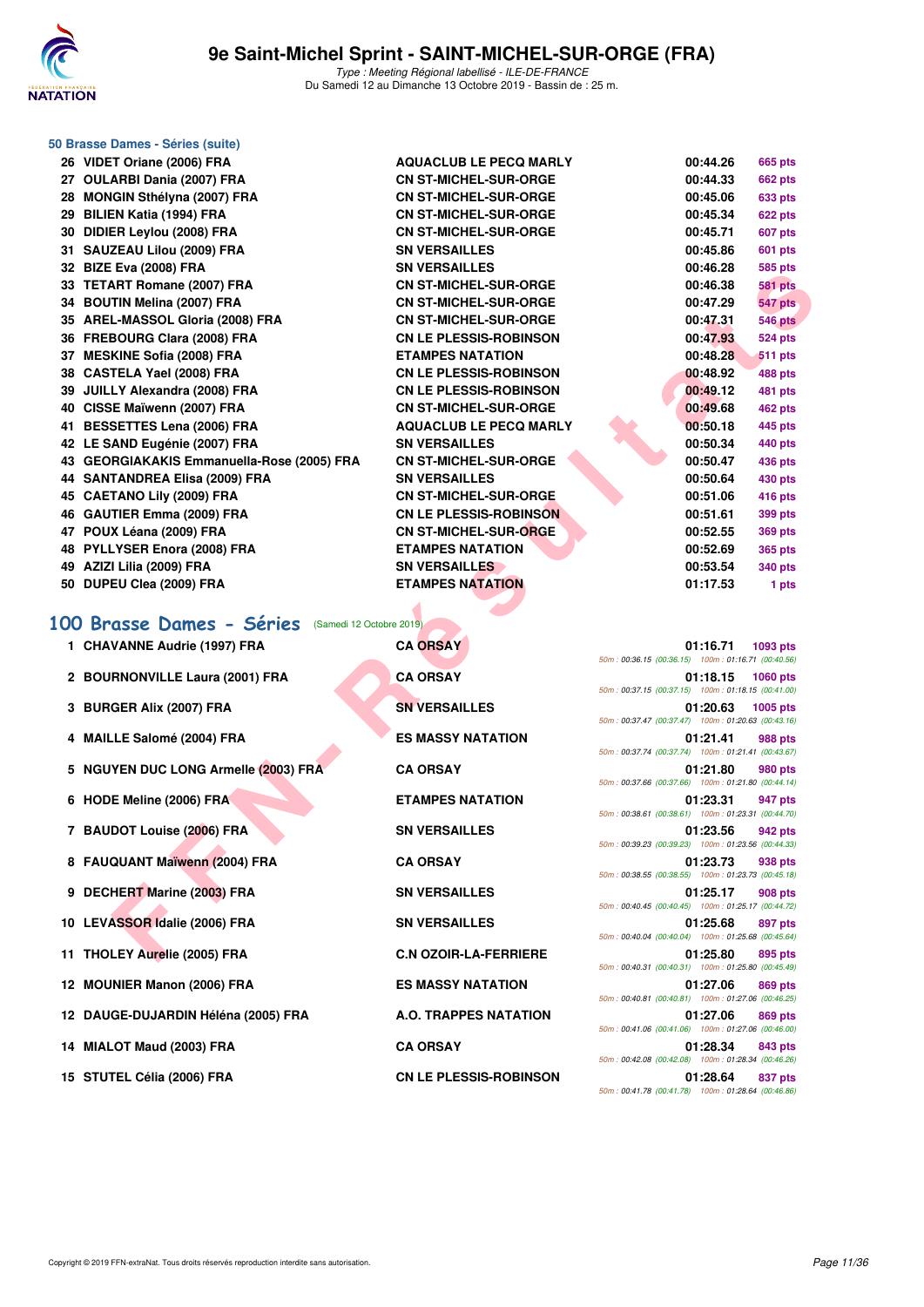

|    | 100 Brasse Dames - Séries (suite)<br>16 BONEL Ninon (2007) FRA | <b>CN ST-MICHEL-SUR-ORGE</b>    | 01:29.17<br>826 pts                                                              |
|----|----------------------------------------------------------------|---------------------------------|----------------------------------------------------------------------------------|
| 17 | <b>MILLE Romane (2003) FRA</b>                                 | AC BOULOGNE-BILLANCOURT         | 50m: 00:43.15 (00:43.15) 100m: 01:29.17 (00:46.02)<br>01:29.28<br>824 pts        |
| 18 | TRICOTEAUX Jade (2005) FRA                                     | <b>C.N OZOIR-LA-FERRIERE</b>    | 50m: 00:42.27 (00:42.27) 100m: 01:29.28 (00:47.01)<br>01:29.36<br>822 pts        |
|    |                                                                |                                 | 50m: 00:45.11 (00:45.11) 100m: 01:29.36 (00:44.25)                               |
| 19 | <b>BAYON Alix (2004) FRA</b>                                   | AC BOULOGNE-BILLANCOURT         | 01:29.43<br>821 pts<br>50m: 00:40.90 (00:40.90) 100m: 01:29.43 (00:48.53)        |
| 20 | SIELLET Alexia (2007) FRA                                      | <b>CSN GUYANCOURT</b>           | 01:29.81<br>813 pts<br>50m: 00:42.19 (00:42.19) 100m: 01:29.81 (00:47.62)        |
| 21 | REMY Cassandra (2004) FRA                                      | <b>AC BOULOGNE-BILLANCOURT</b>  | 01:29.84<br><b>813 pts</b><br>50m: 00:42.69 (00:42.69) 100m: 01:29.84 (00:47.15) |
| 22 | <b>GUILLEUX MASSON Lola (2006) FRA</b>                         | <b>CSN GUYANCOURT</b>           | 01:31.19<br><b>786 pts</b><br>50m: 00:42.99 (00:42.99) 100m: 01:31.19 (00:48.20) |
| 23 | FIDON Louna (2005) FRA                                         | <b>EN LONGJUMEAU</b>            | 01:31.50<br><b>780 pts</b><br>50m: 00:42.72 (00:42.72) 100m: 01:31.50 (00:48.78) |
| 24 | <b>MOUNIER Anouk (2007) FRA</b>                                | <b>CA ORSAY</b>                 | 01:32.13<br>768 pts<br>50m: 00:43.56 (00:43.56) 100m: 01:32.13 (00:48.57)        |
| 25 | JAILLET Lisa (2006) FRA                                        | <b>CSN GUYANCOURT</b>           | 01:32.53<br>760 pts<br>50m: 00:43.53 (00:43.53) 100m: 01:32.53 (00:49.00)        |
| 26 | <b>THIBAUT Manon (2006) FRA</b>                                | AC BOULOGNE-BILLANCOURT         | 01:32.75<br>756 pts<br>50m: 00:44.12 (00:44.12) 100m: 01:32.75 (00:48.63)        |
|    | <b>POUMAREDE Ariane (2006) FRA</b>                             | <b>CN ST-MICHEL-SUR-ORGE</b>    | 01:34.42<br><b>725 pts</b><br>50m: 00:43.46 (00:43.46) 100m: 01:34.42 (00:50.96) |
| 28 | <b>BERTHIER Capucine (2008) FRA</b>                            | <b>AQUA VALLÉE-DE-CHEVREUSE</b> | 01:34.76<br><b>718 pts</b><br>50m: 00:45.40 (00:45.40) 100m: 01:34.76 (00:49.36) |
| 29 | ZAIDANE Ines (2007) FRA                                        | <b>C.N OZOIR-LA-FERRIERE</b>    | 01:35.53<br>704 pts<br>50m: 00:44.87 (00:44.87) 100m: 01:35.53 (00:50.66)        |
| 30 | <b>CHAMPAGNE Valérie (2007) FRA</b>                            | <b>CA ORSAY</b>                 | 01:35.59<br>703 pts<br>50m: 00:45.91 (00:45.91) 100m: 01:35.59 (00:49.68)        |
| 31 | OZOUF Camille (2006) FRA                                       | EN STE-GENEVIEVE-DES-BOIS       | 01:36.03<br>695 pts<br>50m: 00:45.05 (00:45.05) 100m: 01:36.03 (00:50.98)        |
| 32 | OBLED Zoé (2007) FRA                                           | <b>CA ORSAY</b>                 | 01:36.25<br>691 pts<br>50m: 00:46.28 (00:46.28) 100m: 01:36.25 (00:49.97)        |
| 33 | <b>CHARNI Sarah (2005) FRA</b>                                 | <b>A.O. TRAPPES NATATION</b>    | 01:36.44<br>687 pts                                                              |
| 34 | <b>BOTULI Halya (2004) FRA</b>                                 | <b>US GRIGNY</b>                | 50m: 00:46.59 (00:46.59) 100m: 01:36.44 (00:49.85)<br>01:36.88<br>679 pts        |
| 35 | <b>PRZYRANSKI Eva (2008) FRA</b>                               | <b>C.N OZOIR-LA-FERRIERE</b>    | 50m: 00:44.78 (00:44.78) 100m: 01:36.88 (00:52.10)<br>01:37.10<br>675 pts        |
| 36 | BIZE Eva (2008) FRA                                            | <b>SN VERSAILLES</b>            | 50m: 00:45.09 (00:45.09) 100m: 01:37.10 (00:52.01)<br>01:37.76<br>664 pts        |
|    | 37 SAUZEAU Lilou (2009) FRA                                    | <b>SN VERSAILLES</b>            | 50m: 00:46.54 (00:46.54) 100m: 01:37.76 (00:51.22)<br>01:38.13<br>657 pts        |
|    | 38 RAKOTOZAFY Hannah (2008) FRA                                | <b>CN ST-MICHEL-SUR-ORGE</b>    | 50m: 00:46.02 (00:46.02) 100m: 01:38.13 (00:52.11)<br>01:39.07<br>640 pts        |
| 39 | <b>TETART Romane (2007) FRA</b>                                | <b>CN ST-MICHEL-SUR-ORGE</b>    | 50m: 00:46.40 (00:46.40) 100m: 01:39.07 (00:52.67)<br>01:40.20<br>621 pts        |
|    | 40 PERRET Marion (2006) FRA                                    | <b>EN LONGJUMEAU</b>            | 50m: 00:47.13 (00:47.13) 100m: 01:40.20 (00:53.07)<br>01:40.31<br>619 pts        |
| 41 | XAYGNABOUN-MOUNIER Laurine (2009) FRA                          | <b>CA ORSAY</b>                 | 50m: 00:48.36 (00:48.36) 100m: 01:40.31 (00:51.95)<br>01:40.43<br>617 pts        |
| 42 | <b>CUREAU Lys (2008) FRA</b>                                   | <b>CSN GUYANCOURT</b>           | 50m: 00:48.20 (00:48.20) 100m: 01:40.43 (00:52.23)<br>01:40.58<br>614 pts        |
|    | 43 FREBOURG Clara (2008) FRA                                   | <b>CN LE PLESSIS-ROBINSON</b>   | 50m: 00:48.06 (00:48.06) 100m: 01:40.58 (00:52.52)<br>01:40.87<br>609 pts        |
| 44 | FLENDER-EMERY Elena (2008) FRA                                 | <b>AQUA VALLEE-DE-CHEVREUSE</b> | 50m: 00:47.56 (00:47.56) 100m: 01:40.87 (00:53.31)<br>01:41.39<br>600 pts        |
|    | 45 FREMION Capucine-Latinka (2008) BUL                         | AQUA VALLÉE-DE-CHEVREUSE        | 50m: 00:47.61 (00:47.61) 100m: 01:41.39 (00:53.78)<br>01:41.69<br>595 pts        |
|    |                                                                |                                 | 50m : 00:47.25 (00:47.25) 100m : 01:41.69 (00:54.44)                             |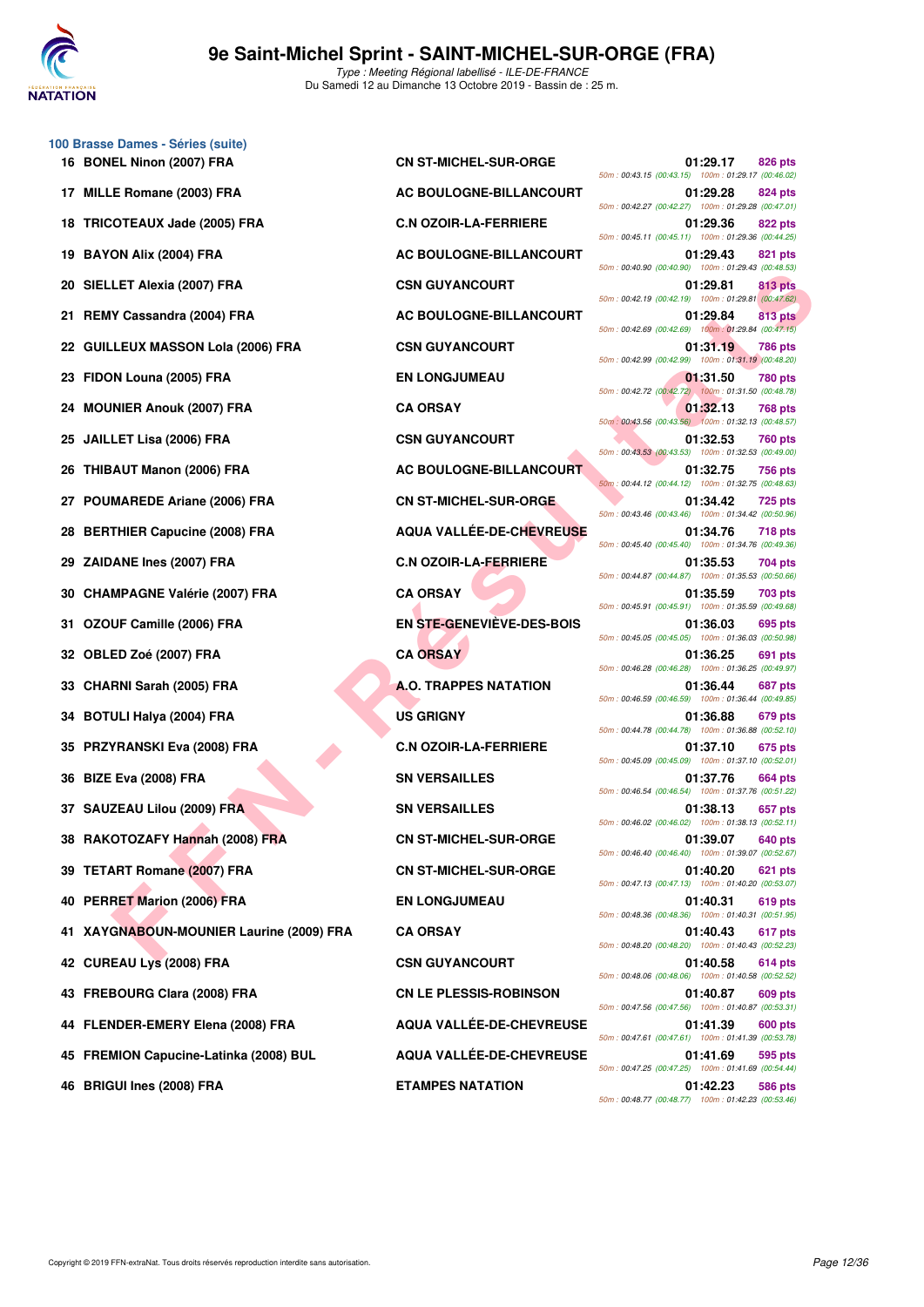

|    | 100 Brasse Dames - Séries (suite)                                         |                                                 |                                                                                                                                 |
|----|---------------------------------------------------------------------------|-------------------------------------------------|---------------------------------------------------------------------------------------------------------------------------------|
|    | 47 POBEL-CRAPPE Laura (2008) FRA                                          | <b>CSN GUYANCOURT</b>                           | 01:42.79<br>577 pts<br>50m: 00:50.03 (00:50.03) 100m: 01:42.79 (00:52.76)                                                       |
|    | 48 ALIOUA Aldjia Anies (2007) FRA                                         | <b>EN LONGJUMEAU</b>                            | 01:42.83<br>576 pts<br>50m: 00:47.26 (00:47.26) 100m: 01:42.83 (00:55.57)                                                       |
| 49 | <b>GOUNOT Oriana (2009) FRA</b>                                           | <b>US GRIGNY</b>                                | 01:43.09<br>572 pts<br>50m: 00:48.69 (00:48.69) 100m: 01:43.09 (00:54.40)                                                       |
| 50 | <b>BERTE Maud (2007) FRA</b>                                              | <b>CSN GUYANCOURT</b>                           | 01:43.31<br>568 pts<br>50m: 00:48.41 (00:48.41) 100m: 01:43.31 (00:54.90)                                                       |
|    | 51 LE SAND Eugénie (2007) FRA                                             | <b>SN VERSAILLES</b>                            | 01:43.34<br><b>568 pts</b>                                                                                                      |
|    | 52 MARTI BROSSE Malena (2007) FRA                                         | <b>CA ORSAY</b>                                 | 50m: 00:49.07 (00:49.07) 100m: 01:43.34 (00:54.27)<br>01:43.63<br>563 pts<br>50m: 00:48.62 (00:48.62) 100m: 01:43.63 (00:55.01) |
|    | 53 MESKINE Sofia (2008) FRA                                               | <b>ETAMPES NATATION</b>                         | 01:43.73<br>561 pts                                                                                                             |
|    | 54 GUILLEUX-MASSON Emmy (2008) FRA                                        | <b>CSN GUYANCOURT</b>                           | 50m: 00:48.94 (00:48.94) 100m: 01:43.73 (00:54.79)<br>01:44.49<br>549 pts                                                       |
|    | <b>BERNARDOFF Jeanne (2009) FRA</b>                                       | <b>CA ORSAY</b>                                 | 50m: 00:49.21 (00:49.21) 100m: 01:44.49 (00:55.28)<br>01:44.51<br>548 pts                                                       |
| 56 | <b>CABIOCH Leonie (2008) FRA</b>                                          | <b>CSN GUYANCOURT</b>                           | 50m: 00:49.82 (00:49.82) 100m: 01:44.51 (00:54.69)<br>01:44.75<br>545 pts                                                       |
|    | 57 JAILLET PEYREGNE Chloé (2009) FRA                                      | <b>CSN GUYANCOURT</b>                           | 50m: 00:49.16 (00:49.16) 100m: 01:44.75 (00:55.59)<br>01:45.56<br>532 pts                                                       |
|    | 58 PESCARMONA Izilia (2008) FRA                                           | <b>C.N OZOIR-LA-FERRIERE</b>                    | 50m: 00:49.37 (00:49.37) 100m: 01:45.56 (00:56.19)<br>01:47.67<br>498 pts                                                       |
|    | 59 SANTANDREA Elisa (2009) FRA                                            | <b>SN VERSAILLES</b>                            | 50m: 00:52.57 (00:52.57) 100m: 01:47.67 (00:55.10)<br>01:48.35<br>488 pts                                                       |
|    | 60 ELKEBAILI Chaineze (2008) FRA                                          | <b>US GRIGNY</b>                                | 50m: 00:50.34 (00:50.34) 100m: 01:48.35 (00:58.01)<br>01:48.69<br>483 pts                                                       |
|    | 61 STEENKESTE Lily (2009) FRA                                             | <b>CA ORSAY</b>                                 | 50m: 00:50.06 (00:50.06) 100m: 01:48.69 (00:58.63)<br>01:48.83<br>480 pts                                                       |
|    | 62 GAUTIER Emma (2009) FRA                                                | <b>CN LE PLESSIS-ROBINSON</b>                   | 50m: 00:50.94 (00:50.94) 100m: 01:48.83 (00:57.89)<br>01:50.71<br>452 pts                                                       |
| 63 | AZIZI Lilia (2009) FRA                                                    | <b>SN VERSAILLES</b>                            | 50m: 00:51.78 (00:51.78) 100m: 01:50.71 (00:58.93)<br>01:51.94<br>434 pts                                                       |
|    | 64 PYLLYSER Enora (2008) FRA                                              | <b>ETAMPES NATATION</b>                         | 50m: 00:53.31 (00:53.31) 100m: 01:51.94 (00:58.63)<br>01:53.42<br>413 pts                                                       |
|    | 65 DE VOS Lucie (2007) FRA                                                | A.O. TRAPPES NATATION                           | 50m: 00:54.30 (00:54.30) 100m: 01:53.42 (00:59.12)<br>01:57.21<br><b>361 pts</b>                                                |
|    | 66 HARRAF Malake (2007) FRA                                               | <b>US GRIGNY</b>                                | 50m: 00:54.56 (00:54.56) 100m: 01:57.21 (01:02.65)<br>01:57.84<br>353 pts                                                       |
|    | 67 BATE Aminata (2008) FRA                                                | <b>US GRIGNY</b>                                | 50m: 00:56.34 (00:56.34) 100m: 01:57.84 (01:01.50)<br>01:58.78<br><b>341 pts</b>                                                |
|    | 68 SIONG Elsa (2008) FRA                                                  | <b>US GRIGNY</b>                                | 50m: 00:54.76 (00:54.76) 100m: 01:58.78 (01:04.02)<br>02:00.66<br><b>317 pts</b>                                                |
|    | 69 DUPEU Clea (2009) FRA                                                  | <b>ETAMPES NATATION</b>                         | 50m: 00:59.16 (00:59.16) 100m: 02:00.66 (01:01.50)<br>02:47.01<br>3 pts                                                         |
|    | <b>PRZYRANSKI Lola (2005) FRA</b><br><b>MOUGEOTTE Juliette (2003) FRA</b> | <b>C.N OZOIR-LA-FERRIERE</b><br><b>CA ORSAY</b> | 50m: 01:17.51 (01:17.51) 100m: 02:47.01 (01:29.50)<br><b>DSQ</b><br><b>DSQ</b>                                                  |
|    | 50 Papillon Dames - Séries<br>(Dimanche 13 Octobre 2019)                  |                                                 |                                                                                                                                 |
|    | 1 BERGER Paoline (2002) FRA                                               | <b>CA ORSAY</b>                                 | 00:30.37<br>1060 pts                                                                                                            |
|    | 2 BOURNONVILLE Laura (2001) FRA                                           | <b>CA ORSAY</b>                                 | 00:30.55<br>1049 pts                                                                                                            |
|    | 3 FAURE Lou-Ann (2003) FRA                                                | <b>CSM CLAMART</b>                              | 00:30.78<br>1035 pts                                                                                                            |
|    | 4 NGUYEN DUC LONG Armelle (2003) FRA                                      | <b>CA ORSAY</b>                                 | 00:31.21<br>1009 pts                                                                                                            |
|    |                                                                           |                                                 |                                                                                                                                 |

- 5 BIGAY Clara (2002) FRA CSM CLAMART 6 FIEF Mathilde (2001) FRA CSM CLAMART 7 BUAT Julie (1999) FRA EN STE-GENEVIÈVE-DES-B
- 8 THOMAS Orlane (2003) FRA **CSM CLAMART**
- 9 LE BERRIGAUD Marine (2002) FRA **AC BOULOGNE-BILLANCOURT 00:32.55**

| <b>SN GUYANCOURT</b>               |
|------------------------------------|
| N LONGJUMEAU                       |
| <b>S GRIGNY</b>                    |
| SN GUYANCOURT                      |
| <b>N VERSAILLES</b>                |
| <b>A ORSAY</b>                     |
| <b>TAMPES NATATION</b>             |
| <b>SN GUYANCOURT</b>               |
| A ORSAY                            |
| <b>SN GUYANCOURT</b>               |
| <b>SN GUYANCOURT</b>               |
| N OZOIR-LA-FERRIERE.               |
| <b>N VERSAILLES</b>                |
| <b>S GRIGNY</b>                    |
| <b>A ORSAY</b>                     |
| N <mark>LE PLESSIS-ROBINSON</mark> |
| N VERSAILLES                       |
| <b>TAMPES NATATION</b>             |
| O. TRAPPES NATATION                |
|                                    |
| <b>S GRIGNY</b>                    |
| S GRIGNY                           |
| <b>S GRIGNY</b>                    |
| <b>TAMPES NATATION</b>             |

| <b>CSN GUYANCOURT</b>         |                          | 01:42.79<br>577 pts<br>50m: 00:50.03 (00:50.03) 100m: 01:42.79 (00:52.76)        |
|-------------------------------|--------------------------|----------------------------------------------------------------------------------|
| <b>EN LONGJUMEAU</b>          |                          | 01:42.83<br>576 pts                                                              |
| <b>US GRIGNY</b>              | 50m: 00:47.26 (00:47.26) | 100m: 01:42.83 (00:55.57)<br>01:43.09<br>572 pts                                 |
|                               | 50m: 00:48.69 (00:48.69) | 100m: 01:43.09 (00:54.40)                                                        |
| <b>CSN GUYANCOURT</b>         |                          | 01:43.31<br><b>568 pts</b><br>50m: 00:48.41 (00:48.41) 100m: 01:43.31 (00:54.90) |
| <b>SN VERSAILLES</b>          |                          | 01:43.34<br><b>568 pts</b><br>50m: 00:49.07 (00:49.07) 100m: 01:43.34 (00:54.27) |
| <b>CA ORSAY</b>               |                          | 01:43.63<br><b>563 pts</b>                                                       |
| <b>ETAMPES NATATION</b>       |                          | 50m: 00:48.62 (00:48.62) 100m: 01:43.63 (00:55.01)<br>01:43.73<br><b>561 pts</b> |
| <b>CSN GUYANCOURT</b>         |                          | 50m: 00:48.94 (00:48.94) 100m: 01:43.73 (00:54.79)<br>01:44.49<br>549 pts        |
|                               |                          | 50m: 00:49.21 (00:49.21) 100m: 01:44.49 (00:55.28)                               |
| <b>CA ORSAY</b>               |                          | 01:44.51<br>548 pts<br>50m: 00:49.82 (00:49.82) 100m: 01:44.51 (00:54.69)        |
| <b>CSN GUYANCOURT</b>         |                          | 01:44.75<br>545 pts<br>50m: 00:49.16 (00:49.16) 100m: 01:44.75 (00:55.59)        |
| <b>CSN GUYANCOURT</b>         |                          | 01:45.56<br>532 pts                                                              |
| <b>C.N OZOIR-LA-FERRIERE</b>  |                          | 50m: 00:49.37 (00:49.37) 100m: 01:45.56 (00:56.19)<br>01:47.67<br>498 pts        |
|                               |                          | 50m: 00:52.57 (00:52.57) 100m: 01:47.67 (00:55.10)                               |
| <b>SN VERSAILLES</b>          |                          | 01:48.35<br><b>488 pts</b><br>50m: 00:50.34 (00:50.34) 100m: 01:48.35 (00:58.01) |
| <b>US GRIGNY</b>              |                          | 01:48.69<br>483 pts<br>50m: 00:50.06 (00:50.06) 100m: 01:48.69 (00:58.63)        |
| <b>CA ORSAY</b>               |                          | 01:48.83<br>480 pts<br>50m: 00:50.94 (00:50.94) 100m: 01:48.83 (00:57.89)        |
| <b>CN LE PLESSIS-ROBINSON</b> |                          | 01:50.71<br>452 pts                                                              |
| <b>SN VERSAILLES</b>          |                          | 50m: 00:51.78 (00:51.78) 100m: 01:50.71 (00:58.93)<br>01:51.94<br>434 pts        |
|                               |                          | 50m: 00:53.31 (00:53.31) 100m: 01:51.94 (00:58.63)                               |
| <b>ETAMPES NATATION</b>       |                          | 01:53.42<br>413 pts<br>50m: 00:54.30 (00:54.30) 100m: 01:53.42 (00:59.12)        |
| <b>A.O. TRAPPES NATATION</b>  |                          | 01:57.21<br><b>361 pts</b><br>50m: 00:54.56 (00:54.56) 100m: 01:57.21 (01:02.65) |
| <b>US GRIGNY</b>              |                          | 01:57.84<br>353 pts                                                              |
| <b>US GRIGNY</b>              | 50m: 00:56.34 (00:56.34) | 100m: 01:57.84 (01:01.50)<br>01:58.78<br>341 pts                                 |
| <b>US GRIGNY</b>              |                          | 50m: 00:54.76 (00:54.76) 100m: 01:58.78 (01:04.02)                               |
|                               | 50m: 00:59.16 (00:59.16) | 02:00.66<br><b>317 pts</b><br>100m: 02:00.66 (01:01.50)                          |
| <b>ETAMPES NATATION</b>       |                          | 02:47.01<br>3 pts<br>50m: 01:17.51 (01:17.51) 100m: 02:47.01 (01:29.50)          |
| <b>C.N OZOIR-LA-FERRIERE</b>  |                          | <b>DSQ</b>                                                                       |
| <b>CA ORSAY</b>               |                          | <b>DSQ</b>                                                                       |

|             | 00:30.37 | <b>1060 pts</b> |
|-------------|----------|-----------------|
|             | 00:30.55 | <b>1049 pts</b> |
|             | 00:30.78 | 1035 pts        |
|             | 00:31.21 | 1009 pts        |
|             | 00:31.34 | 1001 pts        |
|             | 00:31.51 | 991 pts         |
| BOIS        | 00:32.10 | 956 pts         |
|             | 00:32.28 | <b>946 pts</b>  |
| <b>DURT</b> | 00:32.55 | 930 pts         |
|             |          |                 |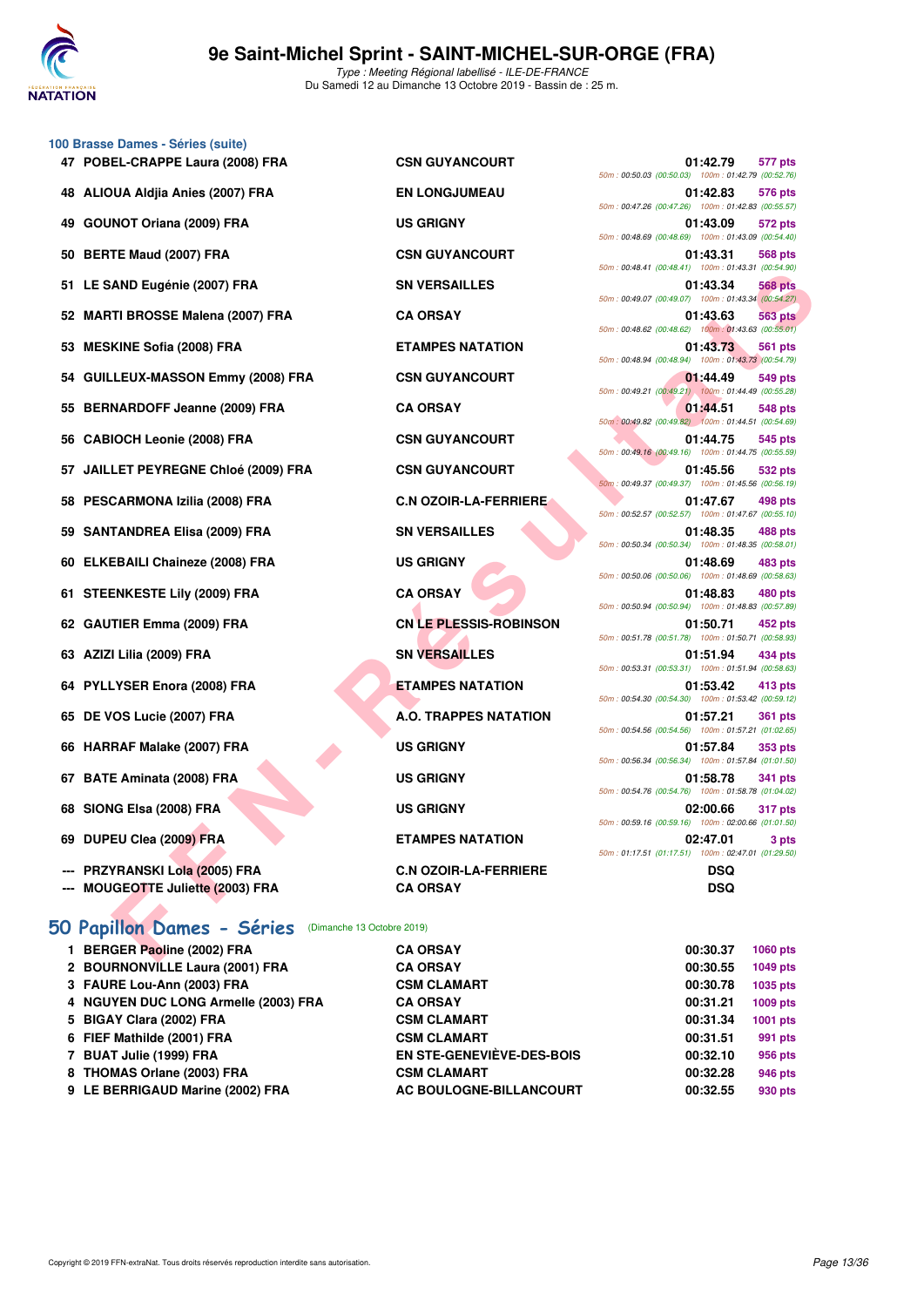

|    | 50 Papillon Dames - Séries (suite)         |                                  |          |                |
|----|--------------------------------------------|----------------------------------|----------|----------------|
|    | 10 DUPUIS Lise (2006) FRA                  | <b>ANTONY NATATION</b>           | 00:32.61 | 927 pts        |
|    | 11 PHAM Kim-Vy (2004) FRA                  | <b>CN LE PLESSIS-ROBINSON</b>    | 00:33.29 | 888 pts        |
|    | 12 GUILBAUD Charlotte (2004) FRA           | <b>CA ORSAY</b>                  | 00:33.30 | 887 pts        |
|    | 13 CHARPENTE Urielle (2005) FRA            | <b>ETAMPES NATATION</b>          | 00:33.63 | 869 pts        |
|    | 14 BRIGUI Ines (2008) FRA                  | <b>ETAMPES NATATION</b>          | 00:33.89 | 854 pts        |
|    | 15 MONGIN Sthélyna (2007) FRA              | <b>CN ST-MICHEL-SUR-ORGE</b>     | 00:34.00 | 848 pts        |
|    | 16 EL KATEB Meryem (2004) FRA              | AC BOULOGNE-BILLANCOURT          | 00:34.04 | 846 pts        |
|    | 17 FAISANT Tanaïs (2007) FRA               | <b>CN ST-MICHEL-SUR-ORGE</b>     | 00:34.28 | <b>833 pts</b> |
|    | 17 SERGEUR Nora (2004) FRA                 | <b>CN LE PLESSIS-ROBINSON</b>    | 00:34.28 | <b>833 pts</b> |
|    | 19 QUANTIN Eva (2004) FRA                  | <b>CA ORSAY</b>                  | 00:34.38 | 827 pts        |
|    | 20 JEAN BAPTISTE Ambre (2005) FRA          | <b>CN ST-MICHEL-SUR-ORGE</b>     | 00:34.50 | <b>821 pts</b> |
|    | 21 RABARIMAMPIANINA Sendra (2004) FRA      | <b>CN ST-MICHEL-SUR-ORGE</b>     | 00:34.60 | 815 pts        |
|    | 22 BUI Julianne (2006) FRA                 | <b>ANTONY NATATION</b>           | 00:34.74 | 808 pts        |
|    | 23 LERAY Lilou (2005) FRA                  | <b>CN LE PLESSIS-ROBINSON</b>    | 00:34.81 | 804 pts        |
|    | 24 OULARBI Dania (2007) FRA                | <b>CN ST-MICHEL-SUR-ORGE</b>     | 00:35.03 | 792 pts        |
|    | 25 BONEL Ninon (2007) FRA                  | <b>CN ST-MICHEL-SUR-ORGE</b>     | 00:35.18 | 784 pts        |
|    | 26 BURGER Alix (2007) FRA                  | <b>SN VERSAILLES</b>             | 00:35.28 | 779 pts        |
|    | 27 MARQUES Justine (2005) FRA              | <b>CA ORSAY</b>                  | 00:35.32 | 777 pts        |
|    | 28 REMY Cassandra (2004) FRA               | AC BOULOGNE-BILLANCOURT          | 00:35.35 | 775 pts        |
| 29 | <b>BILIEN Katia (1994) FRA</b>             | <b>CN ST-MICHEL-SUR-ORGE</b>     | 00:35.59 | 763 pts        |
|    | 30 LOUBEYRE-MOLINARI Nine (2005) FRA       | <b>AC BOULOGNE-BILLANCOURT</b>   | 00:35.60 | <b>762 pts</b> |
|    | 31 THIBAUT Manon (2006) FRA                | <b>AC BOULOGNE-BILLANCOURT</b>   | 00:35.77 | 753 pts        |
|    | 32 ELIE Anouk (2003) FRA                   | <b>ETAMPES NATATION</b>          | 00:35.80 | 752 pts        |
|    | 33 CESAIRE Sohane (2004) FRA               | EN STE-GENEVIÈVE-DES-BOIS        | 00:36.05 | 739 pts        |
|    | 34 BAYON Alix (2004) FRA                   | <b>AC BOULOGNE-BILLANCOURT</b>   | 00:36.14 | 734 pts        |
|    | 35 SABOURIN Clemence (2007) FRA            | <b>SN VERSAILLES</b>             | 00:36.44 | 719 pts        |
|    | 36 GAUTIER Charlotte (2007) FRA            | <b>CN LE PLESSIS-ROBINSON</b>    | 00:36.98 | <b>692 pts</b> |
|    | 37 DULAC Emmanuelle (1975) FRA             | <b>ESPADON BRÉTIGNY-SUR-ORGE</b> | 00:37.23 | 679 pts        |
|    | 38 DIDIER Leylou (2008) FRA                | <b>CN ST-MICHEL-SUR-ORGE</b>     | 00:37.90 | 647 pts        |
|    | 39 AREL-MASSOL Gloria (2008) FRA           | <b>CN ST-MICHEL-SUR-ORGE</b>     | 00:37.95 |                |
|    | 40 RIMBERT Mathilde (2002) FRA             | <b>CN ST-MICHEL-SUR-ORGE</b>     | 00:38.02 | 644 pts        |
|    |                                            |                                  |          | 641 pts        |
|    | 41 EVAN Julie (2004) FRA                   | <b>CN ST-MICHEL-SUR-ORGE</b>     | 00:38.14 | 635 pts        |
|    | 42 BOUTIN Melina (2007) FRA                | <b>CN ST-MICHEL-SUR-ORGE</b>     | 00:38.30 | <b>628 pts</b> |
|    | 43 LE SAND Eugénie (2007) FRA              | <b>SN VERSAILLES</b>             | 00:38.52 | 617 pts        |
|    | 44 DONOT Lilou (2006) FRA                  | <b>ANTONY NATATION</b>           | 00:38.89 | 600 pts        |
|    | 45 POUMAREDE Ariane (2006) FRA             | <b>CN ST-MICHEL-SUR-ORGE</b>     | 00:39.50 | 572 pts        |
|    | 46 BIZE Eva (2008) FRA                     | <b>SN VERSAILLES</b>             | 00:39.78 | 559 pts        |
|    | 47 CORNILLE Blanche (2006) FRA             | <b>AC BOULOGNE-BILLANCOURT</b>   | 00:39.89 | 554 pts        |
|    | 48 TETART Romane (2007) FRA                | <b>CN ST-MICHEL-SUR-ORGE</b>     | 00:40.42 | 531 pts        |
|    | 49 BENKHETACHE Shahin (2004) FRA           | <b>AQUACLUB LE PECQ MARLY</b>    | 00:40.48 | <b>528 pts</b> |
|    | 50 GEORGIAKAKIS Olympia (2003) FRA         | <b>CN ST-MICHEL-SUR-ORGE</b>     | 00:40.54 | <b>526 pts</b> |
|    | 51 AZIZI Lilia (2009) FRA                  | <b>SN VERSAILLES</b>             | 00:41.32 | 493 pts        |
|    | 52 CAETANO Lily (2009) FRA                 | <b>CN ST-MICHEL-SUR-ORGE</b>     | 00:41.36 | 491 pts        |
|    | 53 SAUZEAU Lilou (2009) FRA                | <b>SN VERSAILLES</b>             | 00:41.53 | 484 pts        |
|    | 54 GEORGIAKAKIS Emmanuella-Rose (2005) FRA | <b>CN ST-MICHEL-SUR-ORGE</b>     | 00:41.57 | 482 pts        |
|    | 55 CISSE Maïwenn (2007) FRA                | <b>CN ST-MICHEL-SUR-ORGE</b>     | 00:41.68 | 478 pts        |
|    | 56 JUILLY Alexandra (2008) FRA             | <b>CN LE PLESSIS-ROBINSON</b>    | 00:43.50 | 405 pts        |
|    | 57 CASTELA Yael (2008) FRA                 | <b>CN LE PLESSIS-ROBINSON</b>    | 00:44.74 | 359 pts        |
|    | 58 BESSETTES Lena (2006) FRA               | <b>AQUACLUB LE PECQ MARLY</b>    | 00:45.87 | <b>320 pts</b> |
|    | 59 MAKOUTSING Elisabeth (2008) FRA         | <b>EN STE-GENEVIEVE-DES-BOIS</b> | 00:46.77 | <b>290 pts</b> |
|    | 60 POUX Léana (2009) FRA                   | <b>CN ST-MICHEL-SUR-ORGE</b>     | 00:47.06 | <b>281 pts</b> |
|    | 61 PYLLYSER Enora (2008) FRA               | <b>ETAMPES NATATION</b>          | 00:47.35 | 272 pts        |
|    | 62 SANTANDREA Elisa (2009) FRA             | <b>SN VERSAILLES</b>             | 00:49.34 | <b>213 pts</b> |
|    | --- MILLE Romane (2003) FRA                | <b>AC BOULOGNE-BILLANCOURT</b>   | DNS dec  |                |

| 00:32.61 | 927 pts        |
|----------|----------------|
| 00:33.29 | <b>888 pts</b> |
| 00:33.30 | 887 pts        |
| 00:33.63 | 869 pts        |
| 00:33.89 | 854 pts        |
| 00:34.00 | <b>848 pts</b> |
| 00:34.04 | 846 pts        |
| 00:34.28 | 833 pts        |
| 00:34.28 | <b>833 pts</b> |
| 00:34.38 | <b>827 pts</b> |
| 00:34.50 | <b>821 pts</b> |
| 00:34.60 | 815 pts        |
| 00:34.74 | 808 pts        |
| 00:34.81 | 804 pts        |
| 00:35.03 | 792 pts        |
| 00:35.18 | <b>784 pts</b> |
| 00:35.28 | 779 pts        |
| 00:35.32 | 777 pts        |
| 00:35.35 | 775 pts        |
| 00:35.59 | 763 pts        |
| 00:35.60 | <b>762 pts</b> |
| 00:35.77 | <b>753 pts</b> |
| 00:35.80 | 752 pts        |
| 00:36.05 | <b>739 pts</b> |
| 00:36.14 | <b>734 pts</b> |
| 00:36.44 | <b>719 pts</b> |
| 00:36.98 | 692 pts        |
| 00:37.23 | 679 pts        |
| 00:37.90 | 647 pts        |
| 00:37.95 | 644 pts        |
| 00:38.02 | 641 pts        |
| 00:38.14 | 635 pts        |
| 00:38.30 | <b>628 pts</b> |
| 00:38.52 | 617 pts        |
| 00:38.89 | <b>600 pts</b> |
| 00:39.50 | 572 pts        |
| 00:39.78 | 559 pts        |
| 00:39.89 | 554 pts        |
| 00:40.42 | 531 pts        |
| 00:40.48 | 528 pts        |
| 00:40.54 | 526 pts        |
| 00:41.32 | <b>493 pts</b> |
| 00:41.36 | <b>491 pts</b> |
| 00:41.53 | 484 pts        |
| 00:41.57 | 482 pts        |
| 00:41.68 | 478 pts        |
| 00:43.50 | <b>405 pts</b> |
| 00:44.74 | <b>359 pts</b> |
| 00:45.87 | <b>320 pts</b> |
| 00:46.77 | 290 pts        |
| 00:47.06 | 281 pts        |
| 00:47.35 | 272 pts        |
| 00:49.34 | 213 pts        |
| DNS dec  |                |
|          |                |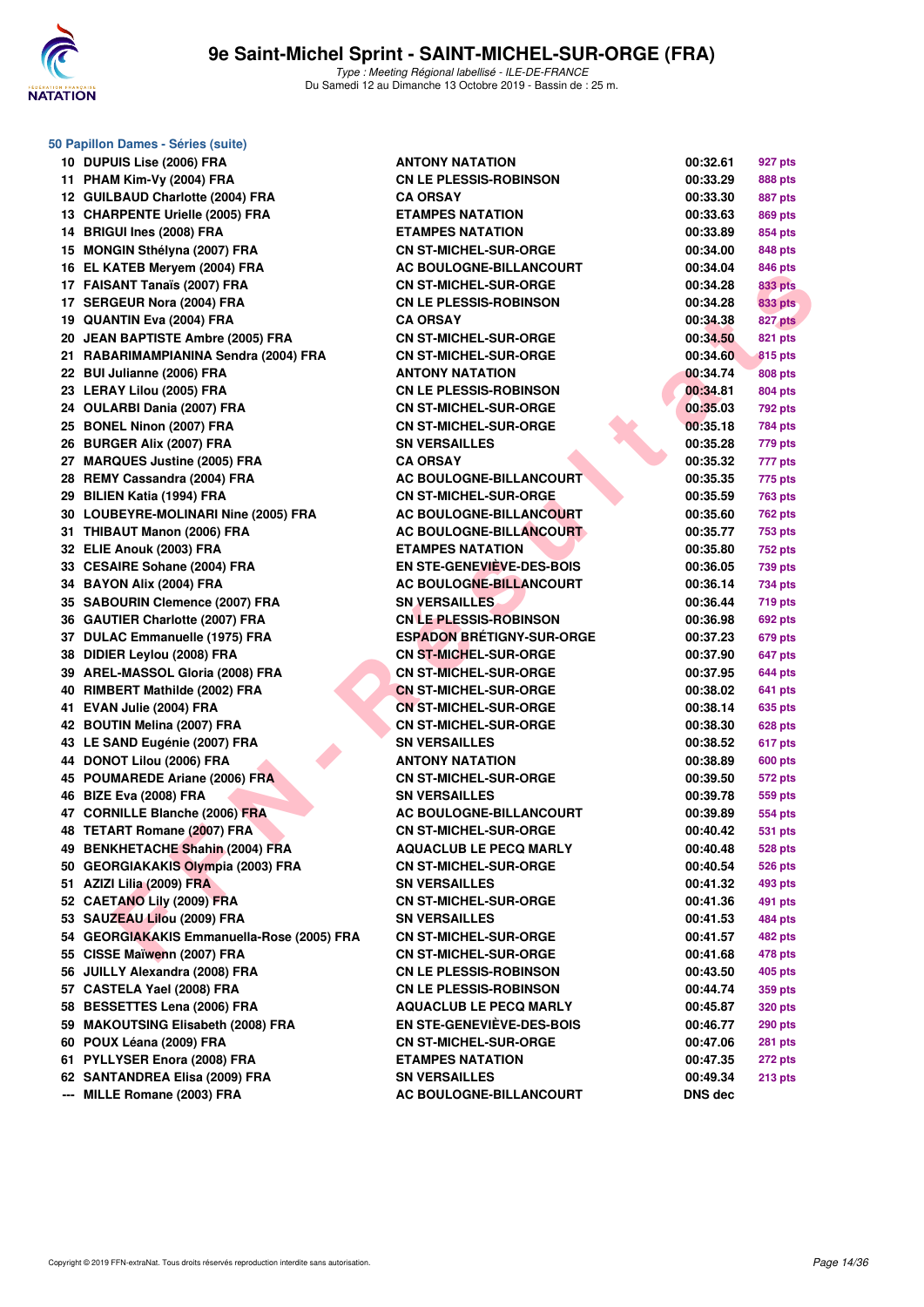

# **9e Saint-Michel Sprint - SAINT-MICHEL-SUR-ORGE (FRA)**

Type : Meeting Régional labellisé - ILE-DE-FRANCE Du Samedi 12 au Dimanche 13 Octobre 2019 - Bassin de : 25 m.

| 50 Papillon Dames - Séries (suite)<br>--- ROUBAUD DORFIAC Charlotte (2006) FRA<br>--- VIDET Oriane (2006) FRA | <b>CSM CLAMART</b><br><b>AQUACLUB LE PECQ MARLY</b> | <b>DSQ</b><br><b>DSQ</b>                                                          |
|---------------------------------------------------------------------------------------------------------------|-----------------------------------------------------|-----------------------------------------------------------------------------------|
| 100 Papillon Dames - Séries<br>(Dimanche 13 Octobre 2019)                                                     |                                                     |                                                                                   |
| 1 BOURNONVILLE Laura (2001) FRA                                                                               | <b>CA ORSAY</b>                                     | 01:07.61<br><b>1068 pts</b><br>50m: 00:31.63 (00:31.63) 100m: 01:07.61 (00:35.98) |
| 2 LE BERRIGAUD Marine (2002) FRA                                                                              | AC BOULOGNE-BILLANCOURT                             | 01:09.94<br>1005 pts<br>50m: 00:32.95 (00:32.95) 100m: 01:09.94 (00:36.99)        |
| 3 NGUYEN DUC LONG Armelle (2003) FRA                                                                          | <b>CA ORSAY</b>                                     | 01:12.49<br>939 pts<br>50m: 00:32.61 (00:32.61) 100m: 01:12.49 (00:39.88)         |
| <b>NGUYEN DUC LONG Rachel (2006) FRA</b>                                                                      | <b>CA ORSAY</b>                                     | 01:12.73<br>933 pts<br>50m: 00:33.02 (00:33.02) 100m: 01:12.73 (00:39.71)         |
| <b>BRIGUI Ines (2008) FRA</b><br>5                                                                            | <b>ETAMPES NATATION</b>                             | 01:14.41<br>891 pts<br>50m: 00:34.97 (00:34.97) 100m: 01:14.41 (00:39.44)         |
| <b>DUCAUROY Aude (2002) FRA</b><br>6                                                                          | <b>CA ORSAY</b>                                     | 01:16.42<br>841 pts<br>50m: 00:35.78 (00:35.78) 100m: 01:16.42 (00:40.64)         |
| 7 GUILLEUX MASSON Lola (2006) FRA                                                                             | <b>CSN GUYANCOURT</b>                               | 01:16.82<br>832 pts<br>50m: 00:35.40 (00:35.40) 100m: 01:16.82 (00:41.42)         |
| VIDET Oriane (2006) FRA<br>8                                                                                  | <b>AQUACLUB LE PECQ MARLY</b>                       | 01:16.85<br>831 pts<br>50m: 00:34.57 (00:34.57) 100m: 01:16.85 (00:42.28)         |
| <b>OULARBI Dania (2007) FRA</b><br>9                                                                          | <b>CN ST-MICHEL-SUR-ORGE</b>                        | 01:17.37<br>819 pts<br>50m : 00:35.59 (00:35.59) 100m : 01:17.37 (00:41.78)       |
| <b>MONGIN Sthélyna (2007) FRA</b><br>10                                                                       | CN ST-MICHEL-SUR-ORGE                               | 01:18.04<br>803 pts<br>50m: 00:35.95 (00:35.95) 100m: 01:18.04 (00:42.09)         |
| <b>BONEL Ninon (2007) FRA</b><br>11.                                                                          | <b>CN ST-MICHEL-SUR-ORGE</b>                        | 01:19.17<br>776 pts<br>50m: 00:36.87 (00:36.87) 100m: 01:19.17 (00:42.30)         |
| 12 FAISANT Tanaïs (2007) FRA                                                                                  | <b>CN ST-MICHEL-SUR-ORGE</b>                        | 01:19.78<br>762 pts                                                               |
| MIALOT Maud (2003) FRA<br>13.                                                                                 | <b>CA ORSAY</b>                                     | 50m: 00:35.78 (00:35.78) 100m: 01:19.78 (00:44.00)<br>01:19.86<br>760 pts         |
| 14 CABIOCH Leonie (2008) FRA                                                                                  | <b>CSN GUYANCOURT</b>                               | 50m: 00:36.38 (00:36.38) 100m: 01:19.86 (00:43.48)<br>01:20.39<br>748 pts         |
| <b>QUANTIN Eva (2004) FRA</b><br>15.                                                                          | <b>CA ORSAY</b>                                     | 50m: 00:35.62 (00:35.62) 100m: 01:20.39 (00:44.77)<br>01:20.59<br>744 pts         |
| 16 LLOYD Rose (2007) FRA                                                                                      | <b>CA ORSAY</b>                                     | 50m: 00:35.90 (00:35.90) 100m: 01:20.59 (00:44.69)<br>01:22.23<br>707 pts         |
| JAILLET Lisa (2006) FRA<br>17                                                                                 | <b>CSN GUYANCOURT</b>                               | 50m: 00:38.81 (00:38.81) 100m: 01:22.23 (00:43.42)<br>01:23.72<br>674 pts         |
| 18 AREL-MASSOL Gloria (2008) FRA                                                                              | <b>CN ST-MICHEL-SUR-ORGE</b>                        | 50m: 00:38.38 (00:38.38) 100m: 01:23.72 (00:45.34)<br>01:24.38<br>660 pts         |
| 19 CUREAU Lys (2008) FRA                                                                                      | <b>CSN GUYANCOURT</b>                               | 50m: 00:38.68 (00:38.68) 100m: 01:24.38 (00:45.70)<br>01:25.64<br>633 pts         |
| 20 MOUNIER Anouk (2007) FRA                                                                                   | <b>CA ORSAY</b>                                     | 50m: 00:39.01 (00:39.01) 100m: 01:25.64 (00:46.63)<br>01:26.31<br>619 pts         |
| 21 POBEL-CRAPPE Laura (2008) FRA                                                                              | <b>CSN GUYANCOURT</b>                               | 50m: 00:38.56 (00:38.56) 100m: 01:26.31 (00:47.75)<br>01:29.00<br>565 pts         |
| 22 SIELLET Alexia (2007) FRA                                                                                  | <b>CSN GUYANCOURT</b>                               | 50m: 00:40.96 (00:40.96) 100m: 01:29.00 (00:48.04)<br>01:29.46<br>556 pts         |
| <b>BOUTIN Melina (2007) FRA</b><br>23                                                                         | <b>CN ST-MICHEL-SUR-ORGE</b>                        | 50m: 00:39.00 (00:39.00) 100m: 01:29.46 (00:50.46)<br>01:30.00<br>545 pts         |
| <b>BERTHIER Capucine (2008) FRA</b><br>23                                                                     | AQUA VALLÉE-DE-CHEVREUSE                            | 50m: 00:41.59 (00:41.59) 100m: 01:30.00 (00:48.41)<br>01:30.00<br>545 pts         |
| DIDIER Leylou (2008) FRA<br>25                                                                                | <b>CN ST-MICHEL-SUR-ORGE</b>                        | 50m: 00:42.43 (00:42.43) 100m: 01:30.00 (00:47.57)<br>01:30.38<br>538 pts         |
| 26 SERRADJ Tasnime (2009) FRA                                                                                 | EN STE-GENEVIÈVE-DES-BOIS                           | 50m: 00:40.49 (00:40.49) 100m: 01:30.38 (00:49.89)<br>01:33.28<br>483 pts         |
| 27 XAYGNABOUN-MOUNIER Laurine (2009) FRA                                                                      | <b>CA ORSAY</b>                                     | 50m: 00:42.42 (00:42.42) 100m: 01:33.28 (00:50.86)<br>01:34.02<br>470 pts         |
| 28 TETART Romane (2007) FRA                                                                                   | <b>CN ST-MICHEL-SUR-ORGE</b>                        | 50m: 00:42.28 (00:42.28) 100m: 01:34.02 (00:51.74)<br>01:34.46<br>462 pts         |
|                                                                                                               |                                                     | 50m: 00:43.34 (00:43.34) 100m: 01:34.46 (00:51.12)                                |

**29 BERTE Maud (2007) FRA CSN GUYANCOURT 01:35.06 451 pts** 50m : 00:42.83 (00:42.83) 100m : 01:35.06 (00:52.23)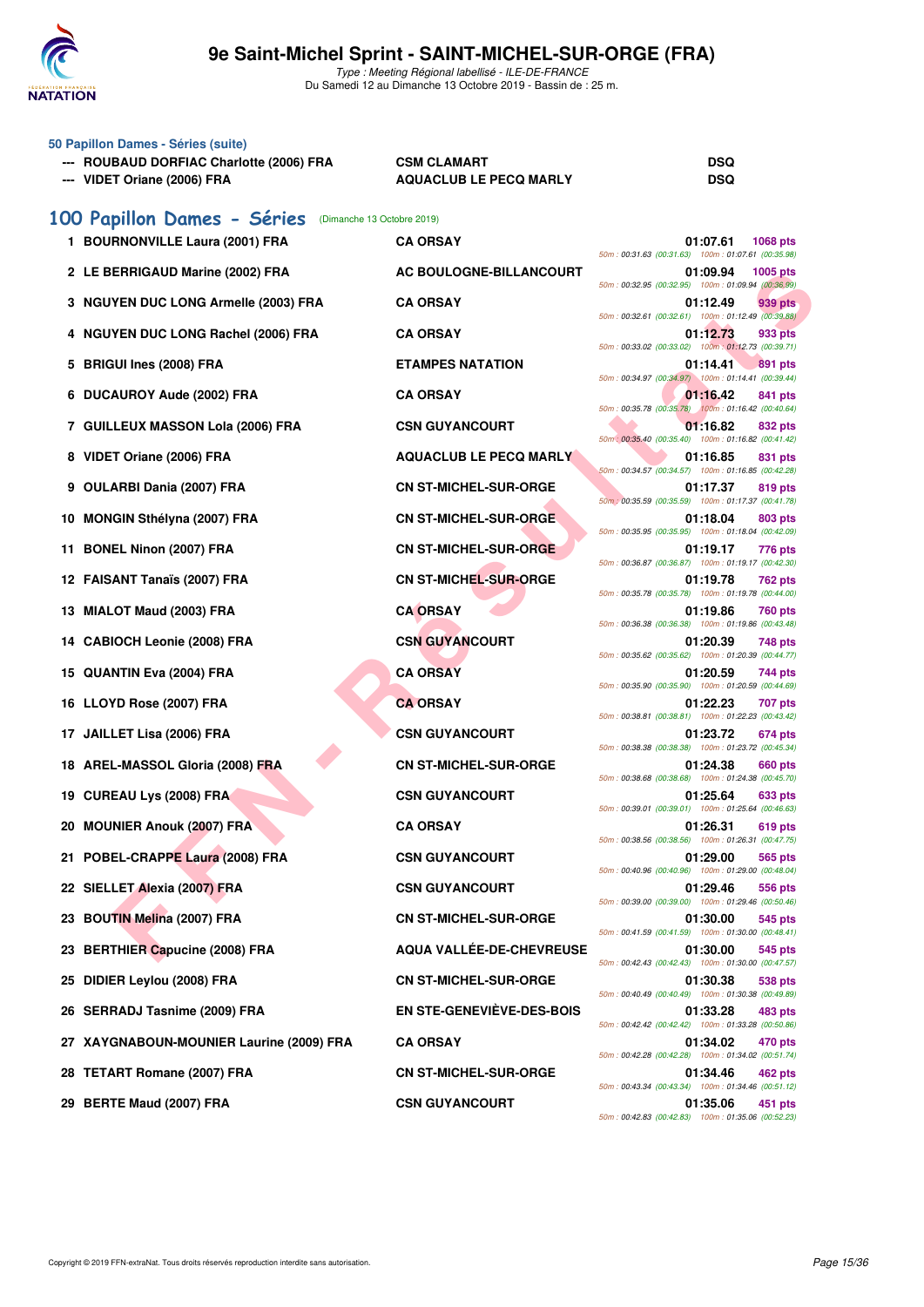

### **100 Papillon Dames - Séries (suite)**

- 30 FREMION Capucine-Latinka (2008) BUL AQUA VALLÉE-DE-CHEVREUSE
- 
- 32 FLENDER-EMERY Elena (2008) FRA **AQUA VALLÉE-DE-CHEVREUSE**
- 
- **34 JAILLET PEYREGNE Chloé (2009) FRA CSN GUYANCOURT**
- 35 GROHMANN Penelope (2007) FRA EN LONGJUMEAU
- **36 MAKOUTSING Elisabeth (2008) FRA EN STE-GENEVIÈVE-DES-BOIS 01:49.73 229 pts**
- 37 BERNARDOFF Jeanne (2009) FRA CA ORSAY
- 
- 31 CISSE Maïwenn (2007) FRA CN ST-MICHEL-SUR-ORGE **33 CAETANO Lily (2009) FRA CN ST-MICHEL-SUR-ORGE --- POUX Léana (2009) FRA** CN ST-MICHEL-SUR-ORGE

|                                                    | 01:37.08 416 pts |  |
|----------------------------------------------------|------------------|--|
| 50m: 00:42.32 (00:42.32) 100m: 01:37.08 (00:54.76) |                  |  |
|                                                    | 01:37.27 413 pts |  |
| 50m: 00:44.92 (00:44.92) 100m: 01:37.27 (00:52.35) |                  |  |
|                                                    | 01:37.31 412 pts |  |
| 50m: 00:44.96 (00:44.96) 100m: 01:37.31 (00:52.35) |                  |  |
|                                                    | 01:37.57 408 pts |  |
| 50m: 00:43.63 (00:43.63) 100m: 01:37.57 (00:53.94) |                  |  |
|                                                    | 01:39.83 371 pts |  |
| 50m: 00:43.84 (00:43.84) 100m: 01:39.83 (00:55.99) |                  |  |
|                                                    | 01:41.05 351 pts |  |
| 50m: 00:44.48 (00:44.48) 100m: 01:41.05 (00:56.57) |                  |  |
|                                                    | 01:49.73 229 pts |  |
| 50m: 00:46.13 (00:46.13) 100m: 01:49.73 (01:03.60) |                  |  |
|                                                    | 01:50.89 214 pts |  |
| 50m: 00:49.81 (00:49.81) 100m: 01:50.89 (01:01.08) |                  |  |
|                                                    | <b>DSQ</b>       |  |

# **[100 4 Nages Dames - Séries](http://www.ffnatation.fr/webffn/resultats.php?idact=nat&go=epr&idcpt=62045&idepr=40)** (Dimanche 13 Octobre 2019)

|                                                      |                                  | U(111, 00.40.00, 100.40.00)                                    | ודי הטהיטן וטהוטהוט ווווטטו |
|------------------------------------------------------|----------------------------------|----------------------------------------------------------------|-----------------------------|
| 34 JAILLET PEYREGNE Chloé (2009) FRA                 | <b>CSN GUYANCOURT</b>            | 01:39.83<br>50m: 00:43.84 (00:43.84) 100m: 01:39.83 (00:55.99) | 371 pts                     |
| 35 GROHMANN Penelope (2007) FRA                      | <b>EN LONGJUMEAU</b>             | 01:41.05                                                       | <b>351 pts</b>              |
|                                                      |                                  | 50m: 00:44.48 (00:44.48) 100m: 01:41.05 (00:56.57)             |                             |
| 36 MAKOUTSING Elisabeth (2008) FRA                   | EN STE-GENEVIÈVE-DES-BOIS        | 01:49.73<br>50m: 00:46.13 (00:46.13) 100m: 01:49.73 (01:03.60) | 229 pts                     |
| 37 BERNARDOFF Jeanne (2009) FRA                      | <b>CA ORSAY</b>                  | 01:50.89<br>50m: 00:49.81 (00:49.81) 100m: 01:50.89 (01:01.08) | $214$ pts                   |
| --- POUX Léana (2009) FRA                            | <b>CN ST-MICHEL-SUR-ORGE</b>     | <b>DSQ</b>                                                     |                             |
|                                                      |                                  |                                                                |                             |
| 00 4 Nages Dames - Séries (Dimanche 13 Octobre 2019) |                                  |                                                                |                             |
| 1 BOURNONVILLE Laura (2001) FRA                      | <b>CA ORSAY</b>                  | 01:10.09                                                       | <b>1067 pts</b>             |
| 2 BERGER Paoline (2002) FRA                          | <b>CA ORSAY</b>                  | 01:11.88                                                       | 1019 pts                    |
| 3 CHAVANNE Audrie (1997) FRA                         | <b>CA ORSAY</b>                  | 01:11.94                                                       | <b>1017 pts</b>             |
| 4 LE BERRIGAUD Marine (2002) FRA                     | AC BOULOGNE-BILLANCOURT          | 01:13.56                                                       | 974 pts                     |
| 5 GUILBAUD Charlotte (2004) FRA                      | <b>CA ORSAY</b>                  | 01:13.88                                                       | <b>966 pts</b>              |
| 5 NGUYEN DUC LONG Armelle (2003) FRA                 | <b>CA ORSAY</b>                  | 01:13.88                                                       | <b>966 pts</b>              |
| 7 NGUYEN DUC LONG Rachel (2006) FRA                  | <b>CA ORSAY</b>                  | 01:13.94                                                       | 965 pts                     |
| 8 DANGER Clara (2002) FRA                            | <b>EN LONGJUMEAU</b>             | 01:14.89                                                       | 940 pts                     |
| 9 DUPUIS Lise (2006) FRA                             | <b>ANTONY NATATION</b>           | 01:16.04                                                       | 911 pts                     |
| 10 MONGIN Sthélyna (2007) FRA                        | <b>CN ST-MICHEL-SUR-ORGE</b>     | 01:16.99                                                       | 887 pts                     |
| 11 EL KATEB Meryem (2004) FRA                        | <b>AC BOULOGNE-BILLANCOURT</b>   | 01:17.16                                                       | 882 pts                     |
| 12 LOUBEYRE-MOLINARI Nine (2005) FRA                 | <b>AC BOULOGNE-BILLANCOURT</b>   | 01:17.33                                                       | 878 pts                     |
| 13 BUAT Julie (1999) FRA                             | <b>EN STE-GENEVIÈVE-DES-BOIS</b> | 01:17.39                                                       | 877 pts                     |
| 14 MIALOT Maud (2003) FRA                            | <b>CA ORSAY</b>                  | 01:17.53                                                       | 873 pts                     |
| 15 MARQUES Justine (2005) FRA                        | <b>CA ORSAY</b>                  | 01:17.66                                                       | 870 pts                     |
| 16 DJEMAOUI Lahna (2004) FRA                         | <b>CA ORSAY</b>                  | 01:17.78                                                       | 867 pts                     |
| 17 HODE Meline (2006) FRA                            | <b>ETAMPES NATATION</b>          | 01:18.05                                                       | 860 pts                     |
| 18 BONEL Ninon (2007) FRA                            | <b>CN ST-MICHEL-SUR-ORGE</b>     | 01:18.26                                                       | 855 pts                     |
| 19 JEAN BAPTISTE Ambre (2005) FRA                    | <b>CN ST-MICHEL-SUR-ORGE</b>     | 01:18.69                                                       | 845 pts                     |
| 20 FAISANT Tanaïs (2007) FRA                         | <b>CN ST-MICHEL-SUR-ORGE</b>     | 01:19.05                                                       | 836 pts                     |
| 21 BEAUDRON Leann (2003) FRA                         | <b>EN LONGJUMEAU</b>             | 01:19.43                                                       | 827 pts                     |
| 22 REMY Cassandra (2004) FRA                         | <b>AC BOULOGNE-BILLANCOURT</b>   | 01:19.46                                                       | 826 pts                     |
| 23 BUI Julianne (2006) FRA                           | <b>ANTONY NATATION</b>           | 01:19.52                                                       | 825 pts                     |
| 24 QUANTIN Eva (2004) FRA                            | <b>CA ORSAY</b>                  | 01:19.54                                                       | 824 pts                     |
| 25 OULARBI Dania (2007) FRA                          | <b>CN ST-MICHEL-SUR-ORGE</b>     | 01:19.86                                                       | 817 pts                     |
| 26 ELIE Anouk (2003) FRA                             | <b>ETAMPES NATATION</b>          | 01:20.13                                                       | 810 pts                     |
| 27 GUILLEUX MASSON Lola (2006) FRA                   | <b>CSN GUYANCOURT</b>            | 01:20.19                                                       | 809 pts                     |
| 28 DUCAUROY Aude (2002) FRA                          | <b>CA ORSAY</b>                  | 01:20.61                                                       | 799 pts                     |
| 29 DONOT Lilou (2006) FRA                            | ANTONY NATATION                  | 01:20.69                                                       | 797 pts                     |
| 30 JAILLET Lisa (2006) FRA                           | <b>CSN GUYANCOURT</b>            | 01:21.07                                                       | <b>788 pts</b>              |
| 31 CESAIRE Sohane (2004) FRA                         | <b>EN STE-GENEVIÈVE-DES-BOIS</b> | 01:21.13                                                       | <b>786 pts</b>              |
| 31 BAYON Alix (2004) FRA                             | <b>AC BOULOGNE-BILLANCOURT</b>   | 01:21.13                                                       | 786 pts                     |
| 33 FIDON Louna (2005) FRA                            | <b>EN LONGJUMEAU</b>             | 01:21.83                                                       | 770 pts                     |
| 34 EVAN Julie (2004) FRA                             | <b>CN ST-MICHEL-SUR-ORGE</b>     | 01:21.89                                                       | <b>769 pts</b>              |
| 35 LOZIC Maëlyne (2005) FRA                          | <b>EN LONGJUMEAU</b>             | 01:22.63                                                       | <b>751 pts</b>              |
| 36 SIELLET Alexia (2007) FRA                         | <b>CSN GUYANCOURT</b>            | 01:23.09                                                       | 741 pts                     |
| 37 BENTERKI Syrine (2005) FRA                        | <b>EN LONGJUMEAU</b>             | 01:23.36                                                       | 735 pts                     |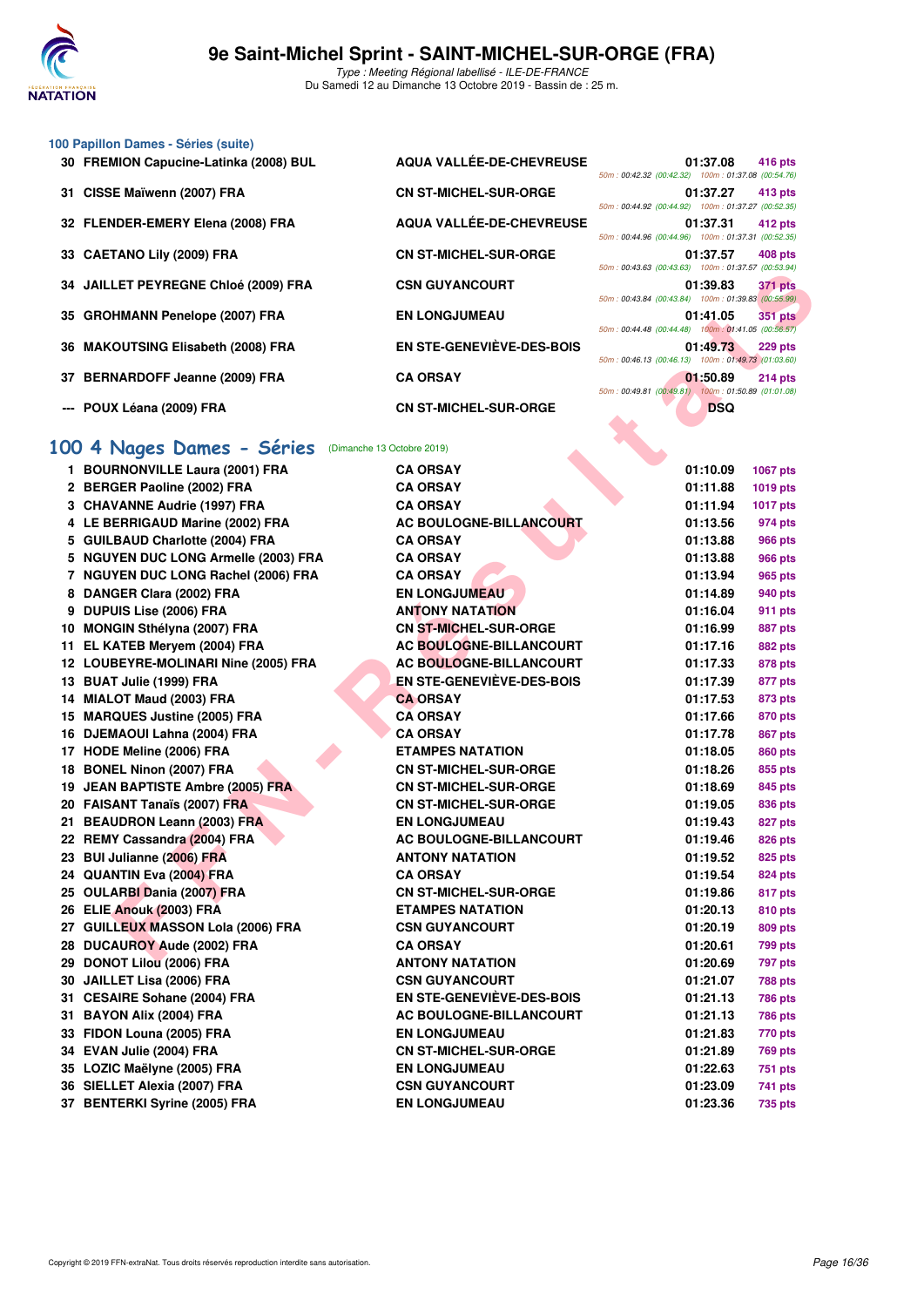

| 100 4 Nages Dames - Séries (suite)         |                                 |                 |                 |
|--------------------------------------------|---------------------------------|-----------------|-----------------|
| 38 MOUNIER Anouk (2007) FRA                | <b>CA ORSAY</b>                 | 01:23.40        | 734 pts         |
| 39 CHARPENTE Urielle (2005) FRA            | <b>ETAMPES NATATION</b>         | 01:23.93        | <b>722 pts</b>  |
| 40 BRIGUI Ines (2008) FRA                  | <b>ETAMPES NATATION</b>         | 01:25.00        | 698 pts         |
| 41 CABIOCH Leonie (2008) FRA               | <b>CSN GUYANCOURT</b>           | 01:25.06        | 697 pts         |
| 42 AREL-MASSOL Gloria (2008) FRA           | <b>CN ST-MICHEL-SUR-ORGE</b>    | 01:25.18        | 694 pts         |
| 43 LLOYD Rose (2007) FRA                   | <b>CA ORSAY</b>                 | 01:25.44        | <b>688 pts</b>  |
| 44 CHAMPAGNE Valérie (2007) FRA            | <b>CA ORSAY</b>                 | 01:25.47        | <b>688 pts</b>  |
| 45 DIDIER Leylou (2008) FRA                | <b>CN ST-MICHEL-SUR-ORGE</b>    | 01:25.73        | <b>682 pts</b>  |
| 46 ROGER Margot (2006) FRA                 | <b>AQUACLUB LE PECQ MARLY</b>   | 01:25.92        | 678 pts         |
| 47 POUMAREDE Ariane (2006) FRA             | <b>CN ST-MICHEL-SUR-ORGE</b>    | 01:26.01        | <b>676 pts</b>  |
| 48 BOUTIN Melina (2007) FRA                | <b>CN ST-MICHEL-SUR-ORGE</b>    | 01:26.03        | <b>675 pts</b>  |
| 49 CUREAU Lys (2008) FRA                   | <b>CSN GUYANCOURT</b>           | 01:26.39        | <b>668 pts</b>  |
| 50 BENKHETACHE Shahin (2004) FRA           | <b>AQUACLUB LE PECQ MARLY</b>   | 01:27.01        | 654 pts         |
| 51 BERTHIER Capucine (2008) FRA            | <b>AQUA VALLEE-DE-CHEVREUSE</b> | 01:27.05        | <b>653 pts</b>  |
| 52 CORNILLE Blanche (2006) FRA             | AC BOULOGNE-BILLANCOURT         | 01:27.23        | <b>649 pts</b>  |
| 53 FREMION Capucine-Latinka (2008) BUL     | <b>AQUA VALLEE-DE-CHEVREUSE</b> | 01:28.55        | 622 pts         |
| 54 RIMBERT Mathilde (2002) FRA             | <b>CN ST-MICHEL-SUR-ORGE</b>    | 01:28.67        | 619 pts         |
| 55 FLENDER-EMERY Elena (2008) FRA          | <b>AQUA VALLEE-DE-CHEVREUSE</b> | 01:29.52        | 601 pts         |
| 56 BERTE Maud (2007) FRA                   | <b>CSN GUYANCOURT</b>           | 01:30.26        | 586 pts         |
| 57 TETART Romane (2007) FRA                | <b>CN ST-MICHEL-SUR-ORGE</b>    | 01:30.38        | <b>584 pts</b>  |
| 58 POBEL-CRAPPE Laura (2008) FRA           | <b>CSN GUYANCOURT</b>           | 01:30.41        | <b>583 pts</b>  |
| 59 XAYGNABOUN-MOUNIER Laurine (2009) FRA   | <b>CA ORSAY</b>                 | 01:30.76        | 576 pts         |
| 60 GEORGIAKAKIS Olympia (2003) FRA         | <b>CN ST-MICHEL-SUR-ORGE</b>    | 01:31.15        | 568 pts         |
| 61 GEORGIAKAKIS Emmanuella-Rose (2005) FRA | <b>CN ST-MICHEL-SUR-ORGE</b>    | 01:31.26        | <b>566 pts</b>  |
| 62 COQUARD POREZ Rose (2007) FRA           | <b>CA ORSAY</b>                 | 01:31.63        | 559 pts         |
| 63 JAILLET PEYREGNE Chloé (2009) FRA       | <b>CSN GUYANCOURT</b>           | 01:32.05        | 551 pts         |
| 64 OBLED Zoé (2007) FRA                    | <b>CA ORSAY</b>                 | 01:32.51        | 542 pts         |
| 65 CISSE Maïwenn (2007) FRA                | <b>CN ST-MICHEL-SUR-ORGE</b>    | 01:32.61        | 540 pts         |
| 66 MESKINE Sofia (2008) FRA                | <b>ETAMPES NATATION</b>         | 01:33.17        | 529 pts         |
| 67 MARTI BROSSE Malena (2007) FRA          | <b>CA ORSAY</b>                 | 01:34.52        | 503 pts         |
| 68 BERNARDOFF Jeanne (2009) FRA            | <b>CA ORSAY</b>                 | 01:36.31        | 470 pts         |
| 69 CAETANO Lily (2009) FRA                 | <b>CN ST-MICHEL-SUR-ORGE</b>    | 01:37.07        | 456 pts         |
| 70 ROCHE Faustine (2009) FRA               | <b>CA ORSAY</b>                 | 01:38.62        | 429 pts         |
| 71 PERRET Marion (2006) FRA                | <b>EN LONGJUMEAU</b>            | 01:40.37        | 399 pts         |
| 72 POUX Léana (2009) FRA                   | <b>CN ST-MICHEL-SUR-ORGE</b>    | 01:40.41        | 398 pts         |
| 73 PAGES Camille (2009) FRA                | <b>CA ORSAY</b>                 | 01:41.54        | <b>380 pts</b>  |
| 74 CHERNANE Aya (2009) FRA                 | <b>EN LONGJUMEAU</b>            | 01:43.93        | 342 pts         |
| 75 TRANCOSO Ines (2009) FRA                | <b>CA ORSAY</b>                 | 01:47.35        | <b>291 pts</b>  |
| THIBAUT Manon (2006) FRA                   | <b>AC BOULOGNE-BILLANCOURT</b>  | DNS dec         |                 |
| --- MILLE Romane (2003) FRA                | AC BOULOGNE-BILLANCOURT         | <b>DNS dec</b>  |                 |
| --- ALIOUA Aldjia Anies (2007) FRA         | <b>EN LONGJUMEAU</b>            | <b>DSQ</b>      |                 |
|                                            |                                 |                 |                 |
| 50 Nage Libre Messieurs - Séries           | (Dimanche 13 Octobre 2019)      |                 |                 |
| 1 DELICES Jean-Guy (1997) FRA              | <b>CSM CLAMART</b>              | 00:24.02        | <b>1171 pts</b> |
| 2 BONEL Antonyn (2001) FRA                 | <b>CA ORSAY</b>                 | 00:24.59        | <b>1131 pts</b> |
| 2. CRONIDINI WELLOW (2002) EDA             | ANITONIV MATATION               | <b>00.05.44</b> | 4075            |

| 1 DELICES Jean-Guy (1997) FRA | <b>CSM CLAMART</b>           | 00:24.02 | 1171 pts        |
|-------------------------------|------------------------------|----------|-----------------|
| 2 BONEL Antonyn (2001) FRA    | <b>CA ORSAY</b>              | 00:24.59 | 1131 pts        |
| 3 GRONDIN William (2002) FRA  | <b>ANTONY NATATION</b>       | 00:25.41 | 1075 pts        |
| 4 MARMION Antoine (2001) FRA  | <b>CA ORSAY</b>              | 00:25.76 | 1051 pts        |
| 5 CHARBONNEL Theo (2001) FRA  | <b>CN ST-MICHEL-SUR-ORGE</b> | 00:26.14 | 1026 pts        |
| 6 DUPUIS Remi (2002) FRA      | <b>ANTONY NATATION</b>       | 00:26.35 | <b>1012 pts</b> |
| 7 SURROZ Alexandre (2000) FRA | <b>CA ORSAY</b>              | 00:26.54 | 999 pts         |
| 8 LACOSTE Jean (1999) FRA     | <b>CN ST-MICHEL-SUR-ORGE</b> | 00:26.68 | 990 pts         |
| 9 ROCHER Enzo (2005) FRA      | <b>CSM CLAMART</b>           | 00:26.90 | 976 pts         |
| 10 KARADZIC Luka (2004) FRA   | <b>CSM CLAMART</b>           | 00:26.91 | 975 pts         |
| 11 VIARD Neil (2006) FRA      | <b>CSM CLAMART</b>           | 00:26.92 | 974 pts         |
|                               |                              |          |                 |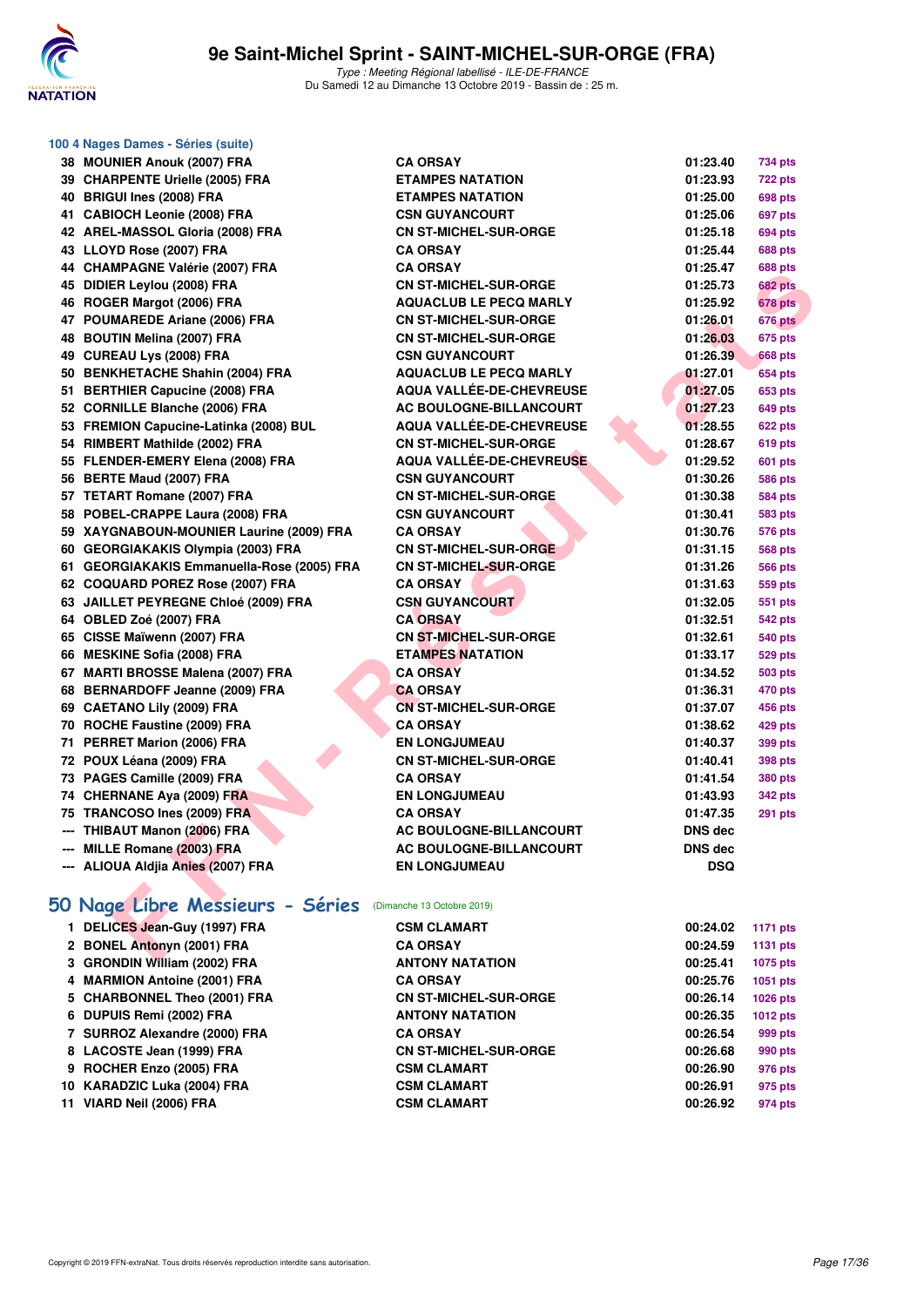

| 50 Nage Libre Messieurs - Séries (suite)  |                                  |          |                |
|-------------------------------------------|----------------------------------|----------|----------------|
| 12 BRÉ Alessandro (2004) FRA              | <b>AC BOULOGNE-BILLANCOURT</b>   | 00:26.96 | 972 pts        |
| 12 QUANTIN Hugo (2001) FRA                | <b>CA ORSAY</b>                  | 00:26.96 | 972 pts        |
| 14 VAREILLAUD Maxime (2003) FRA           | <b>CN ST-MICHEL-SUR-ORGE</b>     | 00:26.98 | 971 pts        |
| 15 GUYOMARD Raphael (2001) FRA            | <b>ETAMPES NATATION</b>          | 00:27.27 | 952 pts        |
| 16 BAZY Justin (2002) FRA                 | <b>EN STE-GENEVIÈVE-DES-BOIS</b> | 00:27.29 | 951 pts        |
| 16 GAY Cédric (1982) FRA                  | <b>ESPADON BRÉTIGNY-SUR-ORGE</b> | 00:27.29 | 951 pts        |
| 18 DOISNEAU Alban (2006) FRA              | <b>ETAMPES NATATION</b>          | 00:27.47 | 939 pts        |
| 19 LEPLATRE Remy (2000) FRA               | <b>CN ST-MICHEL-SUR-ORGE</b>     | 00:27.60 | <b>931 pts</b> |
| 20 VALIN-FIXOT Antonin (2002) FRA         | <b>CN ST-MICHEL-SUR-ORGE</b>     | 00:27.65 | <b>928 pts</b> |
| 21 KARADZIC Marko (2006) FRA              | <b>CSM CLAMART</b>               | 00:27.83 | <b>916 pts</b> |
| 22 JEAN Nicolas (2003) FRA                | <b>CA ORSAY</b>                  | 00:27.98 | <b>907 pts</b> |
| 23 TAILLANDIER Alan (2004) FRA            | <b>CN LE PLESSIS-ROBINSON</b>    | 00:28.27 | <b>889 pts</b> |
| 24 WALD Benjamin (2004) FRA               | <b>AC BOULOGNE-BILLANCOURT</b>   | 00:28.29 | 888 pts        |
| 25 CISSE Yohann (2005) FRA                | <b>CN ST-MICHEL-SUR-ORGE</b>     | 00:28.30 | <b>887 pts</b> |
| 26 DA CUNHA David (2003) FRA              | <b>CA ORSAY</b>                  | 00:28.34 | 885 pts        |
| 27 BOULANGER Maxance (2004) FRA           | <b>EN STE-GENEVIEVE-DES-BOIS</b> | 00:28.59 | 869 pts        |
| 28 PAGE Adrien (2004) FRA                 | <b>CN ST-MICHEL-SUR-ORGE</b>     | 00:28.66 | 865 pts        |
| 29 HALIT Alexandre (2003) ALG             | <b>AC BOULOGNE-BILLANCOURT</b>   | 00:28.76 | 859 pts        |
| 30 RABE Clément (2004) FRA                | <b>CN ST-MICHEL-SUR-ORGE</b>     | 00:28.84 | 854 pts        |
| 31 MATTIUSSI Erling (2006) FRA            | <b>CN LE PLESSIS-ROBINSON</b>    | 00:28.98 | 846 pts        |
| 32 LOPEZ-ONATE Pierrick (2001) FRA        | <b>CN LE PLESSIS-ROBINSON</b>    | 00:29.13 | 837 pts        |
| 33 BONGERS Tolia (2004) FRA               | <b>AQUACLUB LE PECQ MARLY</b>    | 00:29.19 | 833 pts        |
| 34 BOCQUEL Tristan (2004) FRA             | <b>CN ST-MICHEL-SUR-ORGE</b>     | 00:29.45 | 818 pts        |
| 35 MAJCHER Joris (2006) FRA               | <b>CN LE PLESSIS-ROBINSON</b>    | 00:29.53 | 813 pts        |
| 36 CHARBONNEL Mathis (2005) FRA           | <b>CN ST-MICHEL-SUR-ORGE</b>     | 00:29.65 | 806 pts        |
| 37 RICARDO Mathias (2002) FRA             | EN STE-GENEVIEVE-DES-BOIS        | 00:29.90 | 791 pts        |
| 38 BATIKIAN Lucas (2006) FRA              | <b>CN ST-MICHEL-SUR-ORGE</b>     | 00:30.04 | 783 pts        |
| 39 HUMBLOT Timothée (2005) FRA            | <b>CN LE PLESSIS-ROBINSON</b>    | 00:30.19 | 774 pts        |
| 40 NOTTRELET-MARIE Paul-Victor (2007) FRA | <b>SN VERSAILLES</b>             | 00:30.32 | <b>767 pts</b> |
| 41 CONDETTE Amaury (2007) FRA             | <b>SN VERSAILLES</b>             | 00:30.36 | 764 pts        |
| 41 CALABER Tristan (2006) FRA             | <b>CN LE PLESSIS-ROBINSON</b>    | 00:30.36 | <b>764 pts</b> |
| 43 SNEP Damien (2006) FRA                 | <b>SN VERSAILLES</b>             | 00:30.41 | 762 pts        |
| 44 BOLLÉA Adan (2005) FRA                 | <b>CN ST-MICHEL-SUR-ORGE</b>     | 00:30.59 | 751 pts        |
| 45 TOMAS Léo (2008) FRA                   | <b>SN VERSAILLES</b>             | 00:30.86 | 736 pts        |
| 46 RENAULT Leandre (2007) FRA             | <b>SN VERSAILLES</b>             | 00:30.89 | 734 pts        |
| 47 GARRE Antonin (2007) FRA               | <b>CN LE PLESSIS-ROBINSON</b>    | 00:31.49 | 701 pts        |
| 48 BESSETTES Adam (2004) FRA              | <b>AQUACLUB LE PECQ MARLY</b>    | 00:31.60 | 695 pts        |
| 49 YOUSRI Jad (2004) FRA                  | <b>AQUACLUB LE PECQ MARLY</b>    | 00:31.88 | <b>680 pts</b> |
| 50 ZOUAOUI Nail (2005) FRA                | <b>ETAMPES NATATION</b>          | 00:31.93 | 677 pts        |
| 51 DACHEUX Raphael (2005) FRA             | <b>ANTONY NATATION</b>           | 00:32.49 | 647 pts        |
| 52 RENAUD Matthieu (2004) FRA             | <b>CN ST-MICHEL-SUR-ORGE</b>     | 00:32.83 | <b>629 pts</b> |
| 53 LOUAMI Salim (2006) FRA                | <b>CN ST-MICHEL-SUR-ORGE</b>     | 00:32.89 | <b>626 pts</b> |
| 54 MAUDUIT Florian (2006) FRA             | <b>SN VERSAILLES</b>             | 00:33.10 | <b>615 pts</b> |
| 55 SEDILOT Anatole (2006) FRA             | <b>CN LE PLESSIS-ROBINSON</b>    | 00:33.35 | 603 pts        |
| 56 HUDE Raphael (2007) FRA                | <b>SN VERSAILLES</b>             | 00:33.49 | 595 pts        |
| 57 RAINGEARD Johann (2006) FRA            | <b>ETAMPES NATATION</b>          | 00:33.87 | <b>576 pts</b> |
| 58 FAURE Corentin (2007) FRA              | <b>SN VERSAILLES</b>             | 00:34.12 | <b>564 pts</b> |
| 59 OULARBI Wassil (2008) FRA              | <b>CN ST-MICHEL-SUR-ORGE</b>     | 00:34.17 | <b>561 pts</b> |
| 60 BENARABA Anis-Mohamed (2007) ALG       | <b>CN ST-MICHEL-SUR-ORGE</b>     | 00:34.79 | <b>531 pts</b> |
| 60 MESSAOUDI Eloi (2005) FRA              | <b>EN STE-GENEVIÈVE-DES-BOIS</b> | 00:34.79 | <b>531 pts</b> |
| 62 MAJCHER Marius (2008) FRA              | <b>CN LE PLESSIS-ROBINSON</b>    | 00:35.03 | <b>520 pts</b> |
| 63 MANUELLI Pierre-ange (2008) FRA        | <b>SN VERSAILLES</b>             | 00:35.38 | <b>504 pts</b> |
| 64 POYEN Tom (2008) FRA                   | <b>CN LE PLESSIS-ROBINSON</b>    | 00:35.57 | 495 pts        |
| 65 AZIZI Seifeddine (2008) FRA            | <b>SN VERSAILLES</b>             | 00:36.69 | 444 pts        |
|                                           |                                  |          |                |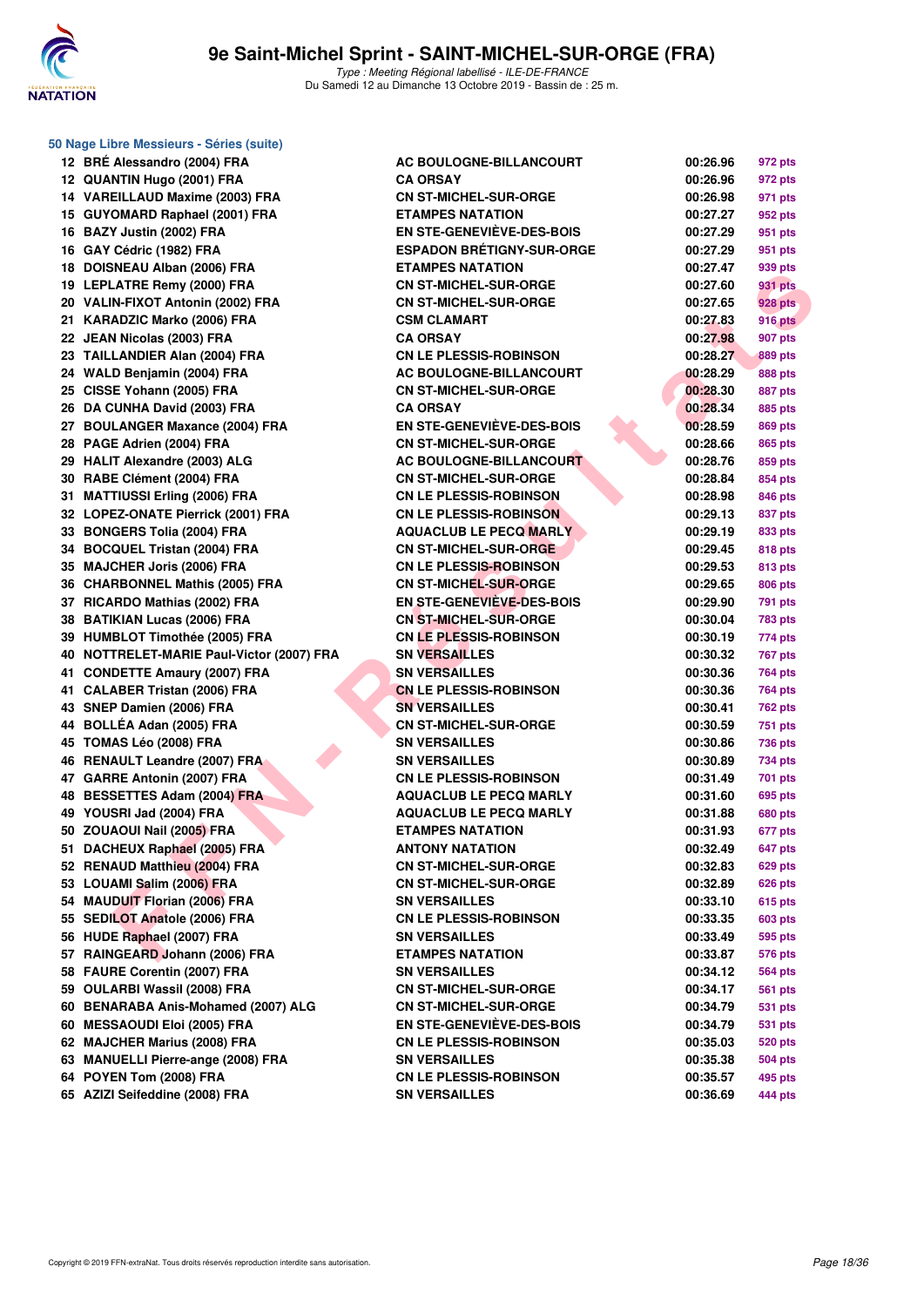

| 50 Nage Libre Messieurs - Séries (suite)                    |                                                      |                                                                                   |
|-------------------------------------------------------------|------------------------------------------------------|-----------------------------------------------------------------------------------|
| 66 OSIPOV Alexey (2008) FRA                                 | <b>CN LE PLESSIS-ROBINSON</b>                        | 00:36.88<br>436 pts                                                               |
| 67 BACKES Pierre (1967) FRA                                 | <b>ESPADON BRÉTIGNY-SUR-ORGE</b>                     | 00:37.45<br>412 pts                                                               |
| 68 L'HARIDON Mael (2008) FRA                                | EN STE-GENEVIEVE-DES-BOIS                            | 00:37.61<br>405 pts                                                               |
| 69 BORDEREAUX Arnaud (2007) FRA                             | <b>CN ST-MICHEL-SUR-ORGE</b>                         | 00:38.16<br><b>382 pts</b>                                                        |
| 70 DESMAISON Tom (2008) FRA                                 | <b>SN VERSAILLES</b>                                 | 00:38.44<br><b>371 pts</b>                                                        |
| 71 WIART Rafaël (2008) FRA                                  | <b>CN LE PLESSIS-ROBINSON</b>                        | 00:38.51<br><b>368 pts</b>                                                        |
| 72 CANEL Antoine (2006) FRA                                 | <b>SN VERSAILLES</b>                                 | 00:38.55<br><b>367 pts</b>                                                        |
| 73 PLAMBECK Talu (2006) FRA                                 | <b>SN VERSAILLES</b>                                 | 00:38.84<br><b>355 pts</b>                                                        |
| 74 ACEF Anis (2007) FRA                                     | <b>CA ORSAY</b>                                      | 00:39.12<br><b>344 pts</b>                                                        |
| 75 FILOSZEK Dorian (2007) FRA                               | EN STE-GENEVIEVE-DES-BOIS                            | 00:39.26<br><b>339 pts</b>                                                        |
| 76 MOUA NOU TOUA Liam (2007) FRA                            | EN STE-GENEVIÈVE-DES-BOIS                            | 00:39.34<br><b>336 pts</b>                                                        |
| 77 SIMONNET Oscar (2006) FRA                                | <b>EN STE-GENEVIÈVE-DES-BOIS</b>                     | 00:39.89<br><b>315 pts</b>                                                        |
| 78 MILLET Alexandre (2007) FRA                              | <b>SN VERSAILLES</b>                                 | 00:39.94<br><b>314 pts</b>                                                        |
| 79 CHAPELIER Owen (2008) FRA<br>80 DA CUNHA Luis (2008) FRA | <b>SN VERSAILLES</b><br><b>CN ST-MICHEL-SUR-ORGE</b> | 00:40.49<br><b>294 pts</b><br>00:42.39                                            |
| 81 SPEDER IIham (2007) FRA                                  | <b>CA ORSAY</b>                                      | <b>230 pts</b><br>00:47.92<br>89 pts                                              |
| --- RAVELOSON RASENDRA Mihaja (2003) FRA                    | <b>ANTONY NATATION</b>                               | DNS dec                                                                           |
| --- TURPIN Fabrice (1995) FRA                               | <b>CSM CLAMART</b>                                   | DNS dec                                                                           |
| --- COTTIN Antoine (2005) FRA                               | <b>AQUACLUB LE PECQ MARLY</b>                        | <b>DSQ</b>                                                                        |
| --- WAMSTER Maxime (2006) FRA                               | <b>SN VERSAILLES</b>                                 | <b>DSQ</b>                                                                        |
| --- GAMBIN Teo (2007) FRA                                   | <b>ANTONY NATATION</b>                               | <b>DSQ</b>                                                                        |
|                                                             |                                                      |                                                                                   |
| 100 Nage Libre Messieurs - Séries                           | (Samedi 12 Octobre 2019)                             |                                                                                   |
| 1 BONEL Antonyn (2001) FRA                                  | <b>CA ORSAY</b>                                      | 00:53.72<br>1131 pts                                                              |
|                                                             |                                                      | 50m: 00:25.76 (00:25.76) 100m: 00:53.72 (00:27.96)                                |
| 2 FOURMY Matéo (2000) FRA                                   | <b>ES MASSY NATATION</b>                             |                                                                                   |
|                                                             |                                                      | 00:53.87<br><b>1126 pts</b>                                                       |
|                                                             |                                                      | 50m: 00:26.20 (00:26.20) 100m: 00:53.87 (00:27.67)                                |
| 3 GRANDIN MARTIN Numa (2002) FRA                            | <b>ES MASSY NATATION</b>                             | 00:54.28<br><b>1112 pts</b>                                                       |
|                                                             |                                                      | 50m: 00:26.03 (00:26.03) 100m: 00:54.28 (00:28.25)                                |
| 4 ZACHELIN Anaïque (2001) FRA                               | <b>ES MASSY NATATION</b>                             | 00:54.65<br><b>1100 pts</b><br>50m: 00:26.50 (00:26.50) 100m: 00:54.65 (00:28.15) |
| 5 CRETET Dorian (2003) FRA                                  | <b>ES MASSY NATATION</b>                             | 00:55.62<br><b>1068 pts</b>                                                       |
|                                                             |                                                      | 50m: 00:27.09 (00:27.09) 100m: 00:55.62 (00:28.53)                                |
| 6 LEMARCHAND Antonn (2004) FRA                              | <b>CN LE PLESSIS-ROBINSON</b>                        | 00:55.69<br><b>1066 pts</b>                                                       |
|                                                             |                                                      | 50m: 00:27.34 (00:27.34) 100m: 00:55.69 (00:28.35)                                |
| 7 NEUVILLE Malo (2001) FRA                                  | <b>CA ORSAY</b>                                      | 00:56.02<br>1055 pts<br>50m: 00:27.17 (00:27.17) 100m: 00:56.02 (00:28.85)        |
| 8 ZAWADSKI Paul (2002) FRA                                  | <b>CA ORSAY</b>                                      | 00:56.14<br>1051 pts                                                              |
|                                                             |                                                      | 50m: 00:27.28 (00:27.28) 100m: 00:56.14 (00:28.86)                                |
| 9 MARMION Antoine (2001) FRA                                | <b>CA ORSAY</b>                                      | 00:56.18<br><b>1050 pts</b>                                                       |
|                                                             |                                                      | 50m: 00:26.52 (00:26.52) 100m: 00:56.18 (00:29.66)                                |
| 10 ZAKA Nathanael (2002) FRA                                | <b>SN VERSAILLES</b>                                 | 00:56.43<br><b>1042 pts</b><br>50m: 00:26.75 (00:26.75) 100m: 00:56.43 (00:29.68) |
| 11 WATTEZ Luc (2002) FRA                                    | <b>C.N OZOIR-LA-FERRIERE</b>                         | 00:56.73<br><b>1032 pts</b>                                                       |
|                                                             |                                                      | 50m: 00:27.39 (00:27.39) 100m: 00:56.73 (00:29.34)                                |
| 12 BUCHENET Adrien (1997) FRA                               | <b>CA ORSAY</b>                                      | 00:56.77<br><b>1031 pts</b>                                                       |
| 13 VISSE Pierre-Zineddine (2004) FRA                        | <b>SN VERSAILLES</b>                                 | 50m: 00:27.00 (00:27.00) 100m: 00:56.77 (00:29.77)<br>00:56.86<br><b>1028 pts</b> |

|  |  |  |  |  |  | 100 Nage Libre Messieurs - Séries (Samedi 12 Octobre 2019) |
|--|--|--|--|--|--|------------------------------------------------------------|
|--|--|--|--|--|--|------------------------------------------------------------|

| 1 BONEL Antonyn (2001) FRA           | <b>CA ORSAY</b>               | 00:53.72<br>1131 pts<br>50m: 00:25.76 (00:25.76) 100m: 00:53.72 (00:27.96)                                                       |
|--------------------------------------|-------------------------------|----------------------------------------------------------------------------------------------------------------------------------|
| 2 FOURMY Matéo (2000) FRA            | <b>ES MASSY NATATION</b>      | 00:53.87<br>1126 pts<br>50m: 00:26.20 (00:26.20) 100m: 00:53.87 (00:27.67)                                                       |
| 3 GRANDIN MARTIN Numa (2002) FRA     | <b>ES MASSY NATATION</b>      | 00:54.28<br><b>1112 pts</b><br>50m: 00:26.03 (00:26.03) 100m: 00:54.28 (00:28.25)                                                |
| 4 ZACHELIN Anaïque (2001) FRA        | <b>ES MASSY NATATION</b>      | 00:54.65<br>1100 pts<br>50m: 00:26.50 (00:26.50) 100m: 00:54.65 (00:28.15)                                                       |
| 5 CRETET Dorian (2003) FRA           | <b>ES MASSY NATATION</b>      | 00:55.62<br>1068 pts<br>50m: 00:27.09 (00:27.09) 100m: 00:55.62 (00:28.53)                                                       |
| 6 LEMARCHAND Antonn (2004) FRA       | <b>CN LE PLESSIS-ROBINSON</b> | 00:55.69<br><b>1066 pts</b><br>50m: 00:27.34 (00:27.34) 100m: 00:55.69 (00:28.35)                                                |
| 7 NEUVILLE Malo (2001) FRA           | <b>CA ORSAY</b>               | 00:56.02<br>1055 pts<br>50m: 00:27.17 (00:27.17) 100m: 00:56.02 (00:28.85)                                                       |
| 8 ZAWADSKI Paul (2002) FRA           | <b>CA ORSAY</b>               | 00:56.14<br>1051 pts<br>50m: 00:27.28 (00:27.28) 100m: 00:56.14 (00:28.86)                                                       |
| 9 MARMION Antoine (2001) FRA         | <b>CA ORSAY</b>               | 00:56.18<br>1050 pts<br>50m: 00:26.52 (00:26.52) 100m: 00:56.18 (00:29.66)                                                       |
| 10 ZAKA Nathanael (2002) FRA         | <b>SN VERSAILLES</b>          | 00:56.43<br><b>1042 pts</b><br>50m: 00:26.75 (00:26.75) 100m: 00:56.43 (00:29.68)                                                |
| 11 WATTEZ Luc (2002) FRA             | <b>C.N OZOIR-LA-FERRIERE</b>  | 00:56.73<br>1032 pts                                                                                                             |
| 12 BUCHENET Adrien (1997) FRA        | <b>CA ORSAY</b>               | 50m: 00:27.39 (00:27.39) 100m: 00:56.73 (00:29.34)<br>00:56.77<br>1031 pts<br>50m: 00:27.00 (00:27.00) 100m: 00:56.77 (00:29.77) |
| 13 VISSE Pierre-Zineddine (2004) FRA | <b>SN VERSAILLES</b>          | 00:56.86<br>1028 pts<br>50m: 00:26.94 (00:26.94) 100m: 00:56.86 (00:29.92)                                                       |
| 14 COLOMAR Kyllian (2003) FRA        | <b>SN VERSAILLES</b>          | 00:57.15<br>1019 pts<br>50m: 00:27.21 (00:27.21) 100m: 00:57.15 (00:29.94)                                                       |
| 15 QUANTIN Hugo (2001) FRA           | <b>CA ORSAY</b>               | 00:57.49<br>1008 pts<br>50m: 00:27.60 (00:27.60) 100m: 00:57.49 (00:29.89)                                                       |
| 16 BARTHÉLÉMY Hugo (2002) FRA        | <b>CN LE PLESSIS-ROBINSON</b> | 00:57.93<br><b>994 pts</b>                                                                                                       |
| 17 FRANCOIS Bastien (2000) FRA       | <b>C.N OZOIR-LA-FERRIERE</b>  | 50m: 00:27.33 (00:27.33) 100m: 00:57.93 (00:30.60)<br>00:58.05<br>990 pts                                                        |
| 18 VAREILLAUD Maxime (2003) FRA      | <b>CN ST-MICHEL-SUR-ORGE</b>  | 50m: 00:27.34 (00:27.34) 100m: 00:58.05 (00:30.71)<br>00:58.51<br>976 pts<br>50m: 00:27.69 (00:27.69) 100m: 00:58.51 (00:30.82)  |

50m : 00:25.76 (00:25.76) 100m : 00:53.72 (00:27.96) 50m : 00:26.20 (00:26.20) 100m : 00:53.87 (00:27.67) 50m : 00:26.03 (00:26.03) 100m : 00:54.28 (00:28.25) 50m : 00:26.50 (00:26.50) 100m : 00:54.65 (00:28.15) 50m : 00:27.09 (00:27.09) 100m : 00:55.62 (00:28.53) 50m : 00:27.34 (00:27.34) 100m : 00:55.69 (00:28.35) 50m : 00:27.17 (00:27.17) 100m : 00:56.02 (00:28.85) 50m : 00:27.28 (00:27.28) 100m : 00:56.14 (00:28.86) 50m : 00:26.52 (00:26.52) 100m : 00:56.18 (00:29.66) 50m : 00:26.75 (00:26.75) 100m : 00:56.43 (00:29.68) 50m : 00:27.39 (00:27.39) 100m : 00:56.73 (00:29.34) 50m : 00:27.00 (00:27.00) 100m : 00:56.77 (00:29.77) 50m : 00:26.94 (00:26.94) 100m : 00:56.86 (00:29.92) 50m : 00:27.21 (00:27.21) 100m : 00:57.15 (00:29.94) 50m : 00:27.60 (00:27.60) 100m : 00:57.49 (00:29.89) 50m : 00:27.33 (00:27.33) 100m : 00:57.93 (00:30.60) 50m : 00:27.34 (00:27.34) 100m : 00:58.05 (00:30.71) 50m : 00:27.69 (00:27.69) 100m : 00:58.51 (00:30.82)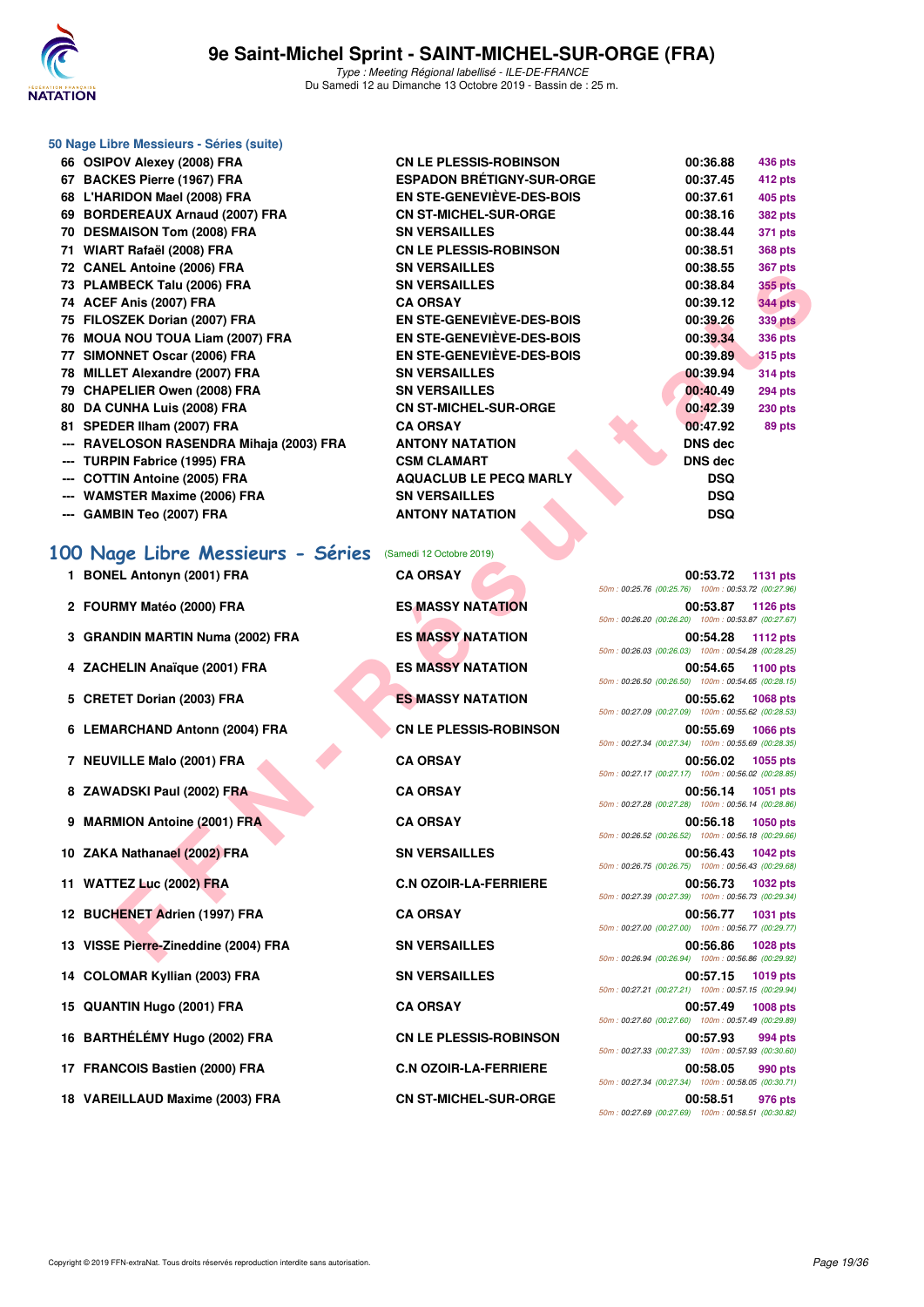

| 100 Nage Libre Messieurs - Séries (suite)<br>19 CHALENDAR Léo (2003) FRA | AC BOULOGNE-BILLANCOURT       |                                                    | 00:58.65 | 971 pts        |
|--------------------------------------------------------------------------|-------------------------------|----------------------------------------------------|----------|----------------|
| 20 SURROZ Alexandre (2000) FRA                                           | <b>CA ORSAY</b>               | 50m: 00:27.78 (00:27.78) 100m: 00:58.65 (00:30.87  | 00:59.24 | 953 pts        |
| 21 POUSSIN Romain (1990) FRA                                             |                               | 50m: 00:28.17 (00:28.17) 100m: 00:59.24 (00:31.07) |          |                |
|                                                                          | <b>US GRIGNY</b>              | 50m: 00:28.41 (00:28.41) 100m: 00:59.33 (00:30.92) | 00:59.33 | 950 pts        |
| 22 DJENNANE Yacine (2002) ALG                                            | <b>CA ORSAY</b>               | 50m: 00:28.78 (00:28.78) 100m: 00:59.49 (00:30.71) | 00:59.49 | 945 pts        |
| 23 LE SAND Léonard (2002) FRA                                            | <b>SN VERSAILLES</b>          | 50m: 00:28.96 (00:28.96) 100m: 00:59.71 (00:30.75  | 00:59.71 | 939 pts        |
| 24 BENGHERIB Soufiane (2003) FRA                                         | <b>US GRIGNY</b>              | 50m: 00:28.56 (00:28.56) 100m: 00:59.78 (00:31.22) | 00:59.78 | 936 pts        |
| 24 VERNET Hadrien (2004) FRA                                             | <b>SN VERSAILLES</b>          | 50m: 00:28.70 (00:28.70) 100m: 00:59.78 (00:31.08  | 00:59.78 | 936 pts        |
| 26 LAJIC Anthony (2002) FRA                                              | <b>ES MASSY NATATION</b>      | 50m: 00:28.37 (00:28.37) 100m: 00:59.84 (00:31.47) | 00:59.84 | 935 pts        |
| 27 COTTIN Antoine (2005) FRA                                             | <b>AQUACLUB LE PECQ MARLY</b> | 50m: 00:28.66 (00:28.66) 100m: 01:00.01 (00:31.35) | 01:00.01 | 929 pts        |
| 28 SAUTEREAU Vincent (2000) FRA                                          | <b>CA ORSAY</b>               |                                                    | 01:00.55 | 913 pts        |
| 29 PIQUERAS Julien (2003) FRA                                            | <b>SN VERSAILLES</b>          | 50m: 00:29.76 (00:29.76) 100m: 01:00.55 (00:30.79  | 01:00.65 | 910 pts        |
| 30 LATSAGUE Thomas (2005) FRA                                            | <b>ES MASSY NATATION</b>      | 50m: 00:29.08 (00:29.08) 100m: 01:00.65 (00:31.57  | 01:00.68 | 909 pts        |
| 31 LE GUENNO Lucas (2002) FRA                                            | <b>SN VERSAILLES</b>          | 50m: 00:29.40 (00:29.40) 100m: 01:00.68 (00:31.28) | 01:00.85 | 904 pts        |
| 32 KEBIRI Mohamed-Aymen (2004) FRA                                       | <b>US GRIGNY</b>              | 50m: 00:29.02 (00:29.02) 100m: 01:01.16 (00:32.14  | 01:01.16 | 895 pts        |
| 33 BROCHARD Kevin (1994) FRA                                             | <b>CN ST-MICHEL-SUR-ORGE</b>  | 50m: 00:28.91 (00:28.91) 100m: 01:01.29 (00:32.38  | 01:01.29 | 891 pts        |
| 34 FAUCONNIER Basile (2005) FRA                                          | AQUA VALLÉE-DE-CHEVREUSE      | 50m: 00:30.08 (00:30.08) 100m: 01:01.33 (00:31.25  | 01:01.33 | 890 pts        |
| 35 DEGUILLE Thomas (2003) FRA                                            | <b>C.N OZOIR-LA-FERRIERE</b>  | 50m: 00:29.55 (00:29.55) 100m: 01:01.42 (00:31.87) | 01:01.42 | 887 pts        |
| 36 JULIEN Tristan (2002) FRA                                             | <b>EN LONGJUMEAU</b>          |                                                    | 01:01.44 | 886 pts        |
| 37 NEVOT Romain (2004) FRA                                               | <b>A.O. TRAPPES NATATION</b>  | 50m: 00:28.78 (00:28.78) 100m: 01:01.44 (00:32.66  | 01:01.47 | 885 pts        |
| 38 TAMILALAGAN Sriven (2003) FRA                                         | <b>US GRIGNY</b>              | 50m: 00:30.19 (00:30.19) 100m: 01:01.47 (00:31.28  | 01:01.52 | 884 pts        |
| 38 AUKAULOO Zaki (2005) FRA                                              | <b>ES MASSY NATATION</b>      | 50m: 00:28.94 (00:28.94) 100m: 01:01.52 (00:32.58  | 01:01.52 | 884 pts        |
| 40 NOUVEL Bastien (2004) FRA                                             | A.O. TRAPPES NATATION         | 50m: 00:29.10 (00:29.10) 100m: 01:01.52 (00:32.42) | 01:01.61 | 881 pts        |
| 41 TAILLANDIER Alan (2004) FRA                                           | <b>CN LE PLESSIS-ROBINSON</b> | 50m: 00:29.18 (00:29.18) 100m: 01:01.61 (00:32.43) | 01:01.87 | 874 pts        |
| 42 CONDETTE Alaric (2005) FRA                                            | <b>SN VERSAILLES</b>          | 50m: 00:29.37 (00:29.37) 100m: 01:01.87 (00:32.50  | 01:02.28 | 862 pts        |
| 43 DA CUNHA David (2003) FRA                                             | <b>CA ORSAY</b>               | 50m: 00:30.07 (00:30.07) 100m: 01:02.28 (00:32.21  | 01:02.52 | 854 pts        |
|                                                                          |                               | 50m: 00:30.04 (00:30.04) 100m: 01:02.52 (00:32.48  |          |                |
| 43 BOUABDELLAH Yassine (2005) FRA                                        | <b>ES MASSY NATATION</b>      | 50m: 00:29.78 (00:29.78) 100m: 01:02.52 (00:32.74  | 01:02.52 | 854 pts        |
| 45 DOISNEAU Alban (2006) FRA                                             | <b>ETAMPES NATATION</b>       | 50m: 00:30.73 (00:30.73) 100m: 01:02.62 (00:31.89  | 01:02.62 | 852 pts        |
| 46 WALD Benjamin (2004) FRA                                              | AC BOULOGNE-BILLANCOURT       | 50m: 00:30.75 (00:30.75) 100m: 01:02.78 (00:32.03) | 01:02.78 | 847 pts        |
| 47 CISSE Yohann (2005) FRA                                               | <b>CN ST-MICHEL-SUR-ORGE</b>  | 50m: 00:30.78 (00:30.78) 100m: 01:03.26 (00:32.48) | 01:03.26 | 833 pts        |
| 48 LE GUENNO Ilann (2005) FRA                                            | <b>SN VERSAILLES</b>          | 50m: 00:30.39 (00:30.39) 100m: 01:03.42 (00:33.03) | 01:03.42 | 828 pts        |
| 49 BOULANGER Maxance (2004) FRA                                          | EN STE-GENEVIEVE-DES-BOIS     | 50m: 00:29.91 (00:29.91) 100m: 01:03.55 (00:33.64  | 01:03.55 | <b>825 pts</b> |
| 50 PFEIFER Célestin (2005) FRA                                           | AQUA VALLÉE-DE-CHEVREUSE      |                                                    | 01:03.83 | 817 pts        |

| <b>AC BOULOGNE-BILLANCOURT</b>           |
|------------------------------------------|
| <b>CA ORSAY</b>                          |
| US GRIGNY                                |
| <b>CA ORSAY</b>                          |
| <b>SN VERSAILLES</b>                     |
| US GRIGNY                                |
| <b>SN VERSAILLES</b>                     |
| <b>ES MASSY NATATION</b>                 |
| <b>AQUACLUB LE PECQ MARLY</b>            |
| <b>CA ORSAY</b>                          |
| <b>SN VERSAILLES</b>                     |
| ES MASSY NATATION                        |
| <b>SN VERSAILLES</b><br><b>US GRIGNY</b> |
| <b>CN ST-MICHEL-SUR-ORGE</b>             |
| AQUA VALLÉE-DE-CHEVREUSE                 |
| <b>C.N OZOIR-LA-FERRIERE</b>             |
| <b>EN LONGJUMEAU</b>                     |
| <b>A.O. TRAPPES NATATION</b>             |
| US GRIGNY                                |
| ES MASSY NATATION                        |
| A.O. TRAPPES NATATION                    |
| <b>CN LE PLESSIS-ROBINSON</b>            |
| SN VERSAILLES                            |
| <b>CA ORSAY</b>                          |
| <b>ES MASSY NATATION</b>                 |
| <b>ETAMPES NATATION</b>                  |
| AC BOULOGNE-BILLANCOURT                  |
| <b>CN ST-MICHEL-SUR-ORGE</b>             |
| <b>SN VERSAILLES</b>                     |
| <b>EN STE-GENEVIÈVE-DES-BOIS</b>         |
| <b>AQUA VALLÉE-DE-CHEVREUSE</b>          |

| <b>LENDAR Léo (2003) FRA</b>       | <b>AC BOULOGNE-BILLANCOURT</b>   | 00:58.65<br>971 pts                                                              |
|------------------------------------|----------------------------------|----------------------------------------------------------------------------------|
| ROZ Alexandre (2000) FRA           | <b>CA ORSAY</b>                  | 50m: 00:27.78 (00:27.78) 100m: 00:58.65 (00:30.87)<br>00:59.24<br>953 pts        |
| SSIN Romain (1990) FRA             | <b>US GRIGNY</b>                 | 50m: 00:28.17 (00:28.17) 100m: 00:59.24 (00:31.07)<br>00:59.33<br>950 pts        |
| <b>NNANE Yacine (2002) ALG</b>     | <b>CA ORSAY</b>                  | 50m: 00:28.41 (00:28.41) 100m: 00:59.33 (00:30.92)<br>00:59.49<br>945 pts        |
| AND Léonard (2002) FRA             | <b>SN VERSAILLES</b>             | 50m: 00:28.78 (00:28.78) 100m: 00:59.49 (00:30.71)<br>00:59.71<br>939 pts        |
| GHERIB Soufiane (2003) FRA         | <b>US GRIGNY</b>                 | 50m: 00:28.96 (00:28.96) 100m: 00:59.71 (00:30.75)<br>00:59.78<br>936 pts        |
| NET Hadrien (2004) FRA             | <b>SN VERSAILLES</b>             | 50m: 00:28.56 (00:28.56) 100m: 00:59.78 (00:31.22)<br>00:59.78<br>936 pts        |
| C Anthony (2002) FRA               | <b>ES MASSY NATATION</b>         | 50m: 00:28.70 (00:28.70) 100m: 00:59.78 (00:31.08)<br>00:59.84<br>935 pts        |
| TIN Antoine (2005) FRA             | <b>AQUACLUB LE PECQ MARLY</b>    | 50m: 00:28.37 (00:28.37) 100m: 00:59.84 (00:31.47)<br>01:00.01<br>929 pts        |
| TEREAU Vincent (2000) FRA          | <b>CA ORSAY</b>                  | 50m: 00:28.66 (00:28.66) 100m: 01:00.01 (00:31.35)<br>01:00.55<br>913 pts        |
| <b>JERAS Julien (2003) FRA</b>     | <b>SN VERSAILLES</b>             | 50m: 00:29.76 (00:29.76) 100m: 01:00.55 (00:30.79)<br>01:00.65<br>910 pts        |
| SAGUE Thomas (2005) FRA            | <b>ES MASSY NATATION</b>         | 50m: 00:29.08 (00:29.08) 100m: 01:00.65 (00:31.57)<br>01:00.68<br>909 pts        |
| <b>IUENNO Lucas (2002) FRA</b>     | <b>SN VERSAILLES</b>             | 50m: 00:29.40 (00:29.40) 100m: 01:00.68 (00:31.28)<br>01:00.85<br><b>904 pts</b> |
| IRI Mohamed-Aymen (2004) FRA       | <b>US GRIGNY</b>                 | 01:01.16<br>895 pts                                                              |
| CHARD Kevin (1994) FRA             | <b>CN ST-MICHEL-SUR-ORGE</b>     | 50m: 00:29.02 (00:29.02) 100m: 01:01.16 (00:32.14)<br>01:01.29<br>891 pts        |
| <b>CONNIER Basile (2005) FRA</b>   | <b>AQUA VALLÉE-DE-CHEVREUSE</b>  | 50m: 00:28.91 (00:28.91) 100m: 01:01.29 (00:32.38)<br>01:01.33<br>890 pts        |
| UILLE Thomas (2003) FRA            | <b>C.N OZOIR-LA-FERRIERE</b>     | 50m: 00:30.08 (00:30.08) 100m: 01:01.33 (00:31.25)<br>01:01.42<br>887 pts        |
| EN Tristan (2002) FRA              | <b>EN LONGJUMEAU</b>             | 50m: 00:29.55 (00:29.55) 100m: 01:01.42 (00:31.87)<br>01:01.44<br>886 pts        |
| OT Romain (2004) FRA               | <b>A.O. TRAPPES NATATION</b>     | 50m: 00:28.78 (00:28.78) 100m: 01:01.44 (00:32.66)<br>01:01.47<br>885 pts        |
| ILALAGAN Sriven (2003) FRA         | <b>US GRIGNY</b>                 | 50m: 00:30.19 (00:30.19) 100m: 01:01.47 (00:31.28)<br>01:01.52<br>884 pts        |
| AULOO Zaki (2005) FRA              | <b>ES MASSY NATATION</b>         | 50m: 00:28.94 (00:28.94) 100m: 01:01.52 (00:32.58)<br>01:01.52<br>884 pts        |
| VEL Bastien (2004) FRA             | A.O. TRAPPES NATATION            | 50m: 00:29.10 (00:29.10) 100m: 01:01.52 (00:32.42)<br>01:01.61<br>881 pts        |
| LANDIER Alan (2004) FRA            | <b>CN LE PLESSIS-ROBINSON</b>    | 50m: 00:29.18 (00:29.18) 100m: 01:01.61 (00:32.43)<br>01:01.87<br>874 pts        |
| DETTE Alaric (2005) FRA            | <b>SN VERSAILLES</b>             | 50m: 00:29.37 (00:29.37) 100m: 01:01.87 (00:32.50)<br>01:02.28<br>862 pts        |
| <b>CUNHA David (2003) FRA</b>      | <b>CA ORSAY</b>                  | 50m: 00:30.07 (00:30.07) 100m: 01:02.28 (00:32.21)<br>01:02.52<br>854 pts        |
| <b>ABDELLAH Yassine (2005) FRA</b> | <b>ES MASSY NATATION</b>         | 50m: 00:30.04 (00:30.04) 100m: 01:02.52 (00:32.48)<br>01:02.52<br>854 pts        |
| SNEAU Alban (2006) FRA             | <b>ETAMPES NATATION</b>          | 50m: 00:29.78 (00:29.78) 100m: 01:02.52 (00:32.74)<br>01:02.62<br>852 pts        |
| D Benjamin (2004) FRA              | AC BOULOGNE-BILLANCOURT          | 50m: 00:30.73 (00:30.73) 100m: 01:02.62 (00:31.89)<br>01:02.78<br><b>847 pts</b> |
| E Yohann (2005) FRA                | <b>CN ST-MICHEL-SUR-ORGE</b>     | 50m: 00:30.75 (00:30.75) 100m: 01:02.78 (00:32.03)<br>01:03.26<br>833 pts        |
| <b>IUENNO Ilann (2005) FRA</b>     | <b>SN VERSAILLES</b>             | 50m: 00:30.78 (00:30.78) 100m: 01:03.26 (00:32.48)<br>01:03.42<br>828 pts        |
| <b>LANGER Maxance (2004) FRA</b>   | <b>EN STE-GENEVIÈVE-DES-BOIS</b> | 50m: 00:30.39 (00:30.39) 100m: 01:03.42 (00:33.03)<br>01:03.55<br>825 pts        |
|                                    |                                  | 50m: 00:29.91 (00:29.91) 100m: 01:03.55 (00:33.64)                               |
| FER Célestin (2005) FRA            | AQUA VALLÉE-DE-CHEVREUSE         | 01:03.83<br>817 pts<br>50m: 00:30.75 (00:30.75) 100m: 01:03.83 (00:33.08)        |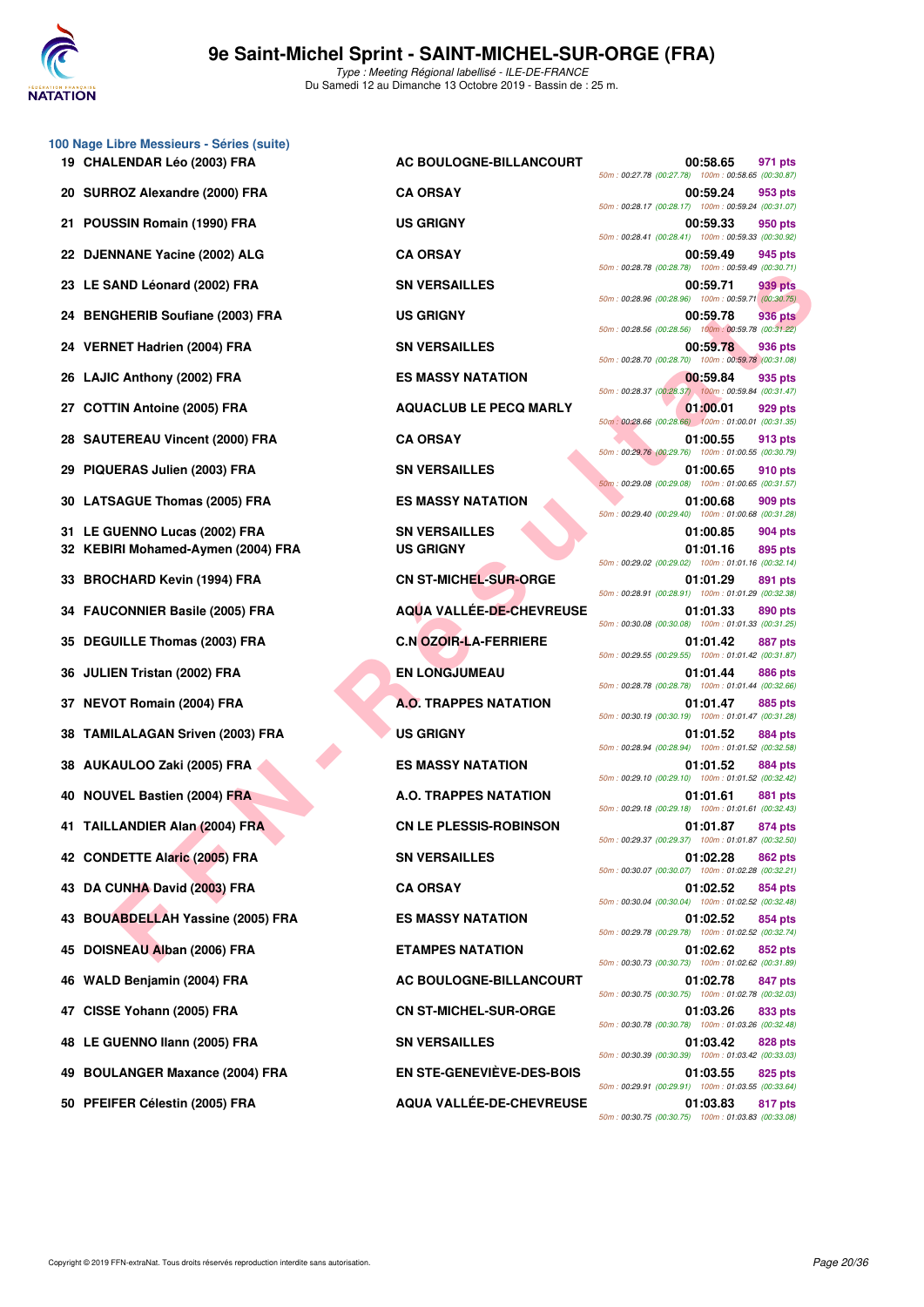

**100 Nage Libre Messieurs - Séries (suite)**

Type : Meeting Régional labellisé - ILE-DE-FRANCE Du Samedi 12 au Dimanche 13 Octobre 2019 - Bassin de : 25 m.

|     | 51 HUMBLOT Timothée (2005) FRA            | <b>CN LE PLESSIS-ROBINSON</b>   | 01:04.21<br><b>806 pts</b><br>50m: 00:30.66 (00:30.66) 100m: 01:04.21 (00:33.55) |
|-----|-------------------------------------------|---------------------------------|----------------------------------------------------------------------------------|
|     | 52 SABATIER Jean-baptiste (2002) FRA      | <b>CA ORSAY</b>                 | 01:04.22<br>806 pts<br>50m: 00:29.70 (00:29.70) 100m: 01:04.22 (00:34.52)        |
|     | <b>BONNAL Pierre (2004) FRA</b>           | <b>CN LE PLESSIS-ROBINSON</b>   | 01:04.44<br>799 pts<br>50m: 00:30.10 (00:30.10) 100m: 01:04.44 (00:34.34)        |
|     | 54 MAJCHER Joris (2006) FRA               | <b>CN LE PLESSIS-ROBINSON</b>   | 01:04.49<br>798 pts<br>50m: 00:31.43 (00:31.43) 100m: 01:04.49 (00:33.06)        |
|     | <b>CONDETTE Amaury (2007) FRA</b>         | <b>SN VERSAILLES</b>            | 01:04.55<br>796 pts<br>50m: 00:31.62 (00:31.62) 100m: 01:04.55 (00:32.93)        |
| 56  | <b>MATTIUSSI Erling (2006) FRA</b>        | <b>CN LE PLESSIS-ROBINSON</b>   | 795 pts<br>01:04.58<br>50m: 00:21.13 (00:21.13) 100m: 01:04.58 (00:43.45)        |
| 57. | <b>NEBOR Maxence (2003) FRA</b>           | <b>CA ORSAY</b>                 | 01:04.75<br>791 pts<br>50m: 00:30.56 (00:30.56) 100m: 01:04.75 (00:34.19)        |
|     | 58 RANDRIANJAFY Lucky (2005) FRA          | <b>EN LONGJUMEAU</b>            | 01:05.11<br>780 pts<br>50m: 00:30.68 (00:30.68) 100m: 01:05.11 (00:34.43)        |
|     | 59 RICHARD Kylian (2005) FRA              | AQUA VALLÉE-DE-CHEVREUSE        | 01:05.33<br>774 pts<br>50m: 00:31.84 (00:31.84) 100m: 01:05.33 (00:33.49)        |
| 60. | LABAUME Leo (2005) FRA                    | <b>ES MASSY NATATION</b>        | 01:05.67<br>765 pts<br>50m: 00:31.26 (00:31.26) 100m: 01:05.67 (00:34.41)        |
| 61  | MIALOT Rémi (2005) FRA                    | <b>CA ORSAY</b>                 | 01:05.77<br><b>762 pts</b><br>50m: 00:31.10 (00:31.10) 100m: 01:05.77 (00:34.67) |
|     | 62 NOTTRELET-MARIE Paul-Victor (2007) FRA | <b>SN VERSAILLES</b>            | 01:06.34<br>747 pts<br>50m: 00:31.82 (00:31.82) 100m: 01:06.34 (00:34.52)        |
|     | 63 MAHTALI Amine-Cherif (2004) FRA        | <b>US GRIGNY</b>                | 01:06.41<br>745 pts<br>50m: 00:31.34 (00:31.34) 100m: 01:06.41 (00:35.07)        |
|     | 64 OZOUF Mathieu-Raphael (2002) FRA       | EN STE-GENEVIÈVE-DES-BOIS       | 01:06.43<br>744 pts<br>50m: 00:31.56 (00:31.56) 100m: 01:06.43 (00:34.87)        |
|     | 65 NEDELLEC Hugo (2006) FRA               | <b>AQUA VALLEE-DE-CHEVREUSE</b> | 01:07.01<br><b>728 pts</b><br>50m: 00:32.03 (00:32.03) 100m: 01:07.01 (00:34.98) |
|     | 66 SNEP Damien (2006) FRA                 | <b>SN VERSAILLES</b>            | 01:07.12<br>725 pts<br>50m: 00:31.99 (00:31.99) 100m: 01:07.12 (00:35.13)        |
|     | 67 RICARDO Mathias (2002) FRA             | EN STE-GENEVIEVE-DES-BOIS       | 01:07.20<br><b>723 pts</b><br>50m: 00:32.10 (00:32.10) 100m: 01:07.20 (00:35.10) |
|     | 68 VILLEMONTEIX Thibault (2004) FRA       | <b>EN LONGJUMEAU</b>            | 01:07.37<br><b>719 pts</b><br>50m: 00:31.41 (00:31.41) 100m: 01:07.37 (00:35.96) |
|     | 69 HIRSELBERGER Antoine (2005) FRA        | <b>SN VERSAILLES</b>            | 01:07.40<br>718 pts<br>50m: 00:32.40 (00:32.40) 100m: 01:07.40 (00:35.00)        |
|     | 70 HANI Chahine (2006) FRA                | <b>CSN GUYANCOURT</b>           | 01:07.43<br>717 pts<br>50m: 00:32.81 (00:32.81) 100m: 01:07.43 (00:34.62)        |
|     | 71 RENAULT Leandre (2007) FRA             | <b>SN VERSAILLES</b>            | 01:07.73<br><b>709 pts</b><br>50m: 00:32.37 (00:32.37) 100m: 01:07.73 (00:35.36) |
|     | 72 ARRANZ Victor (2006) USA               | AC BOULOGNE-BILLANCOURT         | 01:07.89<br>705 pts<br>50m: 00:32.68 (00:32.68) 100m: 01:07.89 (00:35.21)        |
|     | 73 LEE-BOUHOURS Florian (2007) FRA        | <b>AQUA VALLÉE-DE-CHEVREUSE</b> | 01:07.96<br>703 pts<br>50m: 00:32.87 (00:32.87) 100m: 01:07.96 (00:35.09)        |
|     | 74 URVOY Matteo (2005) FRA                | <b>C.N OZOIR-LA-FERRIERE</b>    | 01:07.97<br><b>703 pts</b><br>50m: 00:33.21 (00:33.21) 100m: 01:07.97 (00:34.76) |
|     | 75 CLAIMAND Evan (2007) FRA               | <b>CSN GUYANCOURT</b>           | 01:08.05<br>701 pts<br>50m: 00:32.84 (00:32.84) 100m: 01:08.05 (00:35.21)        |
|     | 76 BOLLÉA Adan (2005) FRA                 | <b>CN ST-MICHEL-SUR-ORGE</b>    | 01:08.11<br>699 pts<br>50m: 00:32.69 (00:32.69) 100m: 01:08.11 (00:35.42)        |
|     | 77 SAUTEREAU Benjamin (1997) FRA          | <b>CA ORSAY</b>                 | 01:08.39<br>692 pts<br>50m: 00:32.53 (00:32.53) 100m: 01:08.39 (00:35.86)        |
|     | 78 GUERY Matysse (2004) FRA               | <b>EN LONGJUMEAU</b>            | 01:08.43<br>691 pts<br>50m: 00:32.43 (00:32.43) 100m: 01:08.43 (00:36.00)        |
|     | 79 KERDREUX Pierre-Yves (2005) FRA        | <b>SN VERSAILLES</b>            | 01:08.56<br>687 pts<br>50m: 00:33.21 (00:33.21) 100m: 01:08.56 (00:35.35)        |
|     | 80 TOMAS Léo (2008) FRA                   | <b>SN VERSAILLES</b>            | 01:08.57<br>687 pts<br>50m: 00:32.69 (00:32.69) 100m: 01:08.57 (00:35.88)        |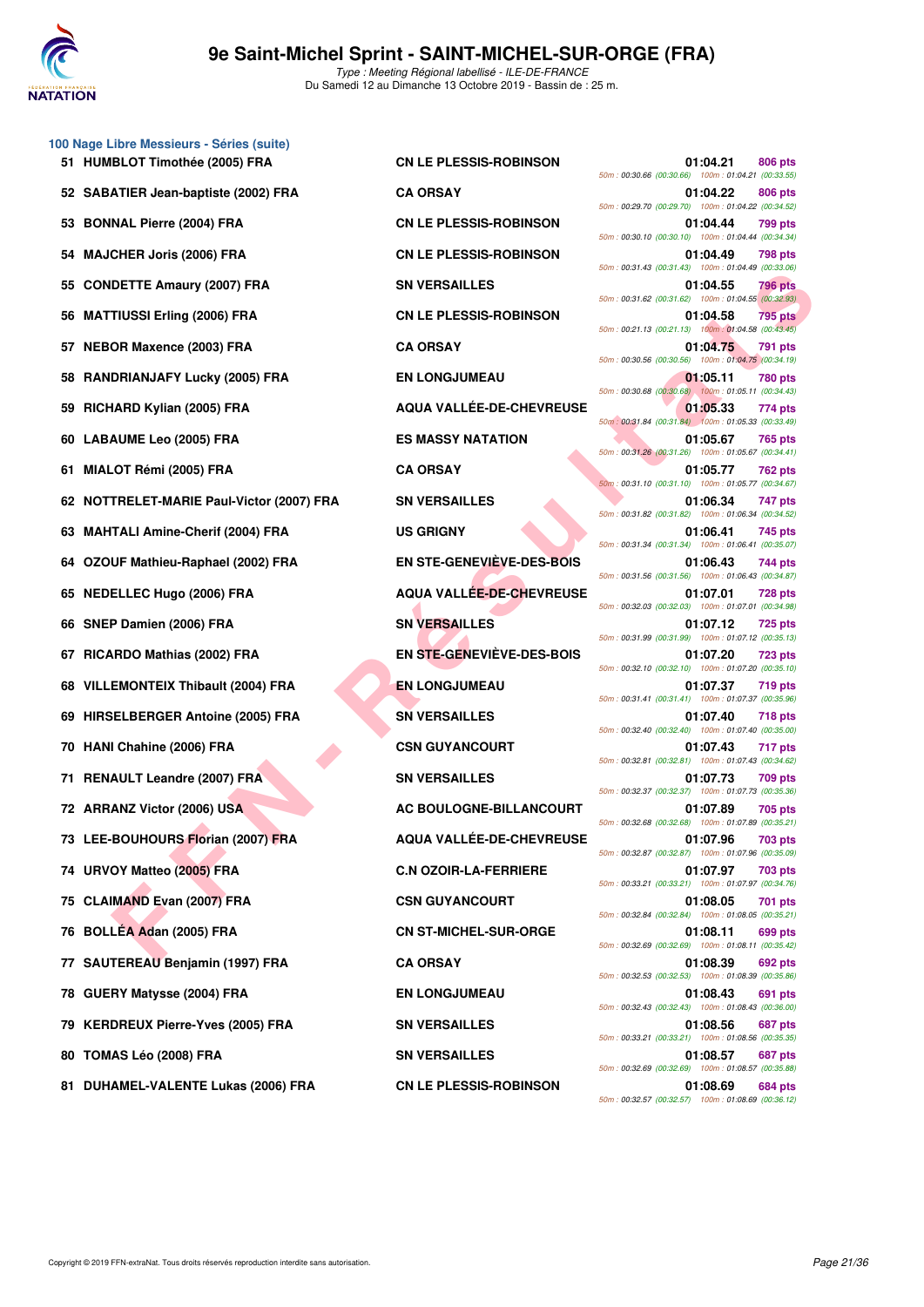

|     | 100 Nage Libre Messieurs - Séries (suite) |                                  |                                                                                  |
|-----|-------------------------------------------|----------------------------------|----------------------------------------------------------------------------------|
|     | 82 TAN Lisandre (2007) FRA                | A.O. TRAPPES NATATION            | 01:08.77<br><b>682 pts</b><br>50m: 00:32.45 (00:32.45) 100m: 01:08.77 (00:36.32) |
| 83  | <b>CALABER Tristan (2006) FRA</b>         | <b>CN LE PLESSIS-ROBINSON</b>    | 01:08.99<br>676 pts<br>50m: 00:32.73 (00:32.73) 100m: 01:08.99 (00:36.26)        |
| 84  | <b>NEUVILLE Marin (2007) FRA</b>          | <b>CA ORSAY</b>                  | 01:09.11<br>673 pts<br>50m: 00:31.91 (00:31.91) 100m: 01:09.11 (00:37.20)        |
| 85  | <b>ASTEIX Driss (2004) FRA</b>            | <b>C.N OZOIR-LA-FERRIERE</b>     | 01:09.41<br>665 pts<br>50m: 00:33.36 (00:33.36) 100m: 01:09.41 (00:36.05)        |
| 86  | POIGNANT-JAMMES Léo (2005) FRA            | <b>US GRIGNY</b>                 | 01:10.16<br>646 pts<br>50m: 00:32.75 (00:32.75) 100m: 01:10.16 (00:37.41)        |
| 87  | DJENNANE Aymen (2005) ALG                 | <b>CA ORSAY</b>                  | <b>635 pts</b><br>01:10.58<br>50m: 00:33.18 (00:33.18) 100m: 01:10.58 (00:37.40) |
| 88  | YOUSRI Jad (2004) FRA                     | <b>AQUACLUB LE PECQ MARLY</b>    | 01:11.21<br>619 pts<br>50m: 00:34.03 (00:34.03) 100m: 01:11.21 (00:37.18)        |
| 89  | HUDE Raphael (2007) FRA                   | <b>SN VERSAILLES</b>             | 01:11.27<br>618 pts<br>50m: 00:34.02 (00:34.02) 100m: 01:11.27 (00:37.25)        |
| 90  | <b>GARRE Antonin (2007) FRA</b>           | <b>CN LE PLESSIS-ROBINSON</b>    | 01:11.31<br>617 pts<br>50m: 00:33.50 (00:33.50) 100m: 01:11.31 (00:37.81)        |
| 91  | <b>BRUNET Thomas (1999) FRA</b>           | <b>CA ORSAY</b>                  | 01:11.59<br>610 pts<br>50m: 00:33.06 (00:33.06) 100m: 01:11.59 (00:38.53)        |
| 92  | GOMEZ Pierre (2007) FRA                   | <b>CN LE PLESSIS-ROBINSON</b>    | 01:11.97<br>601 pts<br>50m: 00:33.85 (00:33.85) 100m: 01:11.97 (00:38.12)        |
| 93. | <b>SEDILOT Anatole (2006) FRA</b>         | <b>CN LE PLESSIS-ROBINSON</b>    | 01:12.13<br>597 pts<br>50m: 00:34.00 (00:34.00) 100m: 01:12.13 (00:38.13)        |
|     | 94 VASSEAUX Mathis (2008) FRA             | <b>EN LONGJUMEAU</b>             | 01:12.43<br>589 pts<br>50m: 00:33.71 (00:33.71) 100m: 01:12.43 (00:38.72)        |
| 95  | DUYCK Mathieu (2007) FRA                  | <b>CSN GUYANCOURT</b>            | 01:12.51<br><b>588 pts</b><br>50m: 00:35.12 (00:35.12) 100m: 01:12.51 (00:37.39) |
| 96  | <b>MEUNIER Erwan (2003) FRA</b>           | <b>ETAMPES NATATION</b>          | 01:12.62<br>585 pts<br>50m: 00:34.00 (00:34.00) 100m: 01:12.62 (00:38.62)        |
| 97  | <b>COLIN Maxime (2006) FRA</b>            | <b>AQUA VALLÉE-DE-CHEVREUSE</b>  | 01:12.69<br>583 pts<br>50m: 00:34.11 (00:34.11) 100m: 01:12.69 (00:38.58)        |
| 98  | COLOGON-HASSAMBAY Arthur (2008) FRA       | <b>CN LE PLESSIS-ROBINSON</b>    | 01:12.80<br>581 pts<br>50m: 00:33.65 (00:33.65) 100m: 01:12.80 (00:39.15)        |
| 99  | <b>GUILBAUD Arthur (2007) FRA</b>         | <b>CA ORSAY</b>                  | 01:13.10<br>573 pts<br>50m: 00:34.84 (00:34.84) 100m: 01:13.10 (00:38.26)        |
| 100 | <b>MAUDUIT Florian (2006) FRA</b>         | <b>SN VERSAILLES</b>             | 01:13.52<br>563 pts<br>50m: 00:34.52 (00:34.52) 100m: 01:13.52 (00:39.00)        |
| 101 | <b>JENVRIN Leo (2008) FRA</b>             | <b>CSN GUYANCOURT</b>            | 01:13.53<br>563 pts<br>50m: 00:35.53 (00:35.53) 100m: 01:13.53 (00:38.00)        |
|     | 102 DELSANTI Edem (2007) FRA              | <b>CA ORSAY</b>                  | 01:13.59<br>562 pts<br>50m: 00:34.63 (00:34.63) 100m: 01:13.59 (00:38.96)        |
|     | 103 WAMSTER Maxime (2006) FRA             | <b>SN VERSAILLES</b>             | 01:13.83<br>556 pts<br>50m: 00:35.15 (00:35.15) 100m: 01:13.83 (00:38.68)        |
|     | 104 FELLAH Teo (2005) FRA                 | <b>C.N OZOIR-LA-FERRIERE</b>     | 01:13.98<br>552 pts<br>50m: 00:35.66 (00:35.66) 100m: 01:13.98 (00:38.32)        |
|     | 105 FAURE Corentin (2007) FRA             | <b>SN VERSAILLES</b>             | 01:14.44<br>542 pts<br>50m: 00:35.88 (00:35.88) 100m: 01:14.44 (00:38.56)        |
|     | 106 POHU Eloy (2008) FRA                  | AQUA VALLÉE-DE-CHEVREUSE         | 01:15.43<br>519 pts<br>50m: 00:36.33 (00:36.33) 100m: 01:15.43 (00:39.10)        |
|     | 107 RAINGEARD Johann (2006) FRA           | <b>ETAMPES NATATION</b>          | 01:15.59<br>515 pts<br>50m: 00:36.28 (00:36.28) 100m: 01:15.59 (00:39.31)        |
| 108 | DOMBEK--MIRO Alexander (2008) FRA         | AQUA VALLÉE-DE-CHEVREUSE         | 01:15.90<br>508 pts<br>50m: 00:37.43 (00:37.43) 100m: 01:15.90 (00:38.47)        |
| 109 | <b>MESSAOUDI Eloi (2005) FRA</b>          | <b>EN STE-GENEVIÈVE-DES-BOIS</b> | 01:16.37<br>498 pts<br>50m: 00:36.12 (00:36.12) 100m: 01:16.37 (00:40.25)        |
|     | 110 CORDON Nicolas (1985) FRA             | <b>CN ST-MICHEL-SUR-ORGE</b>     | 01:16.61<br>492 pts<br>50m: 00:33.23 (00:33.23) 100m: 01:16.61 (00:43.38)        |
|     | 111 WALLON Louis (2006) FRA               | <b>CA ORSAY</b>                  | 01:16.67<br>491 pts<br>50m: 00:36.17 (00:36.17) 100m: 01:16.67 (00:40.50)        |
|     |                                           |                                  |                                                                                  |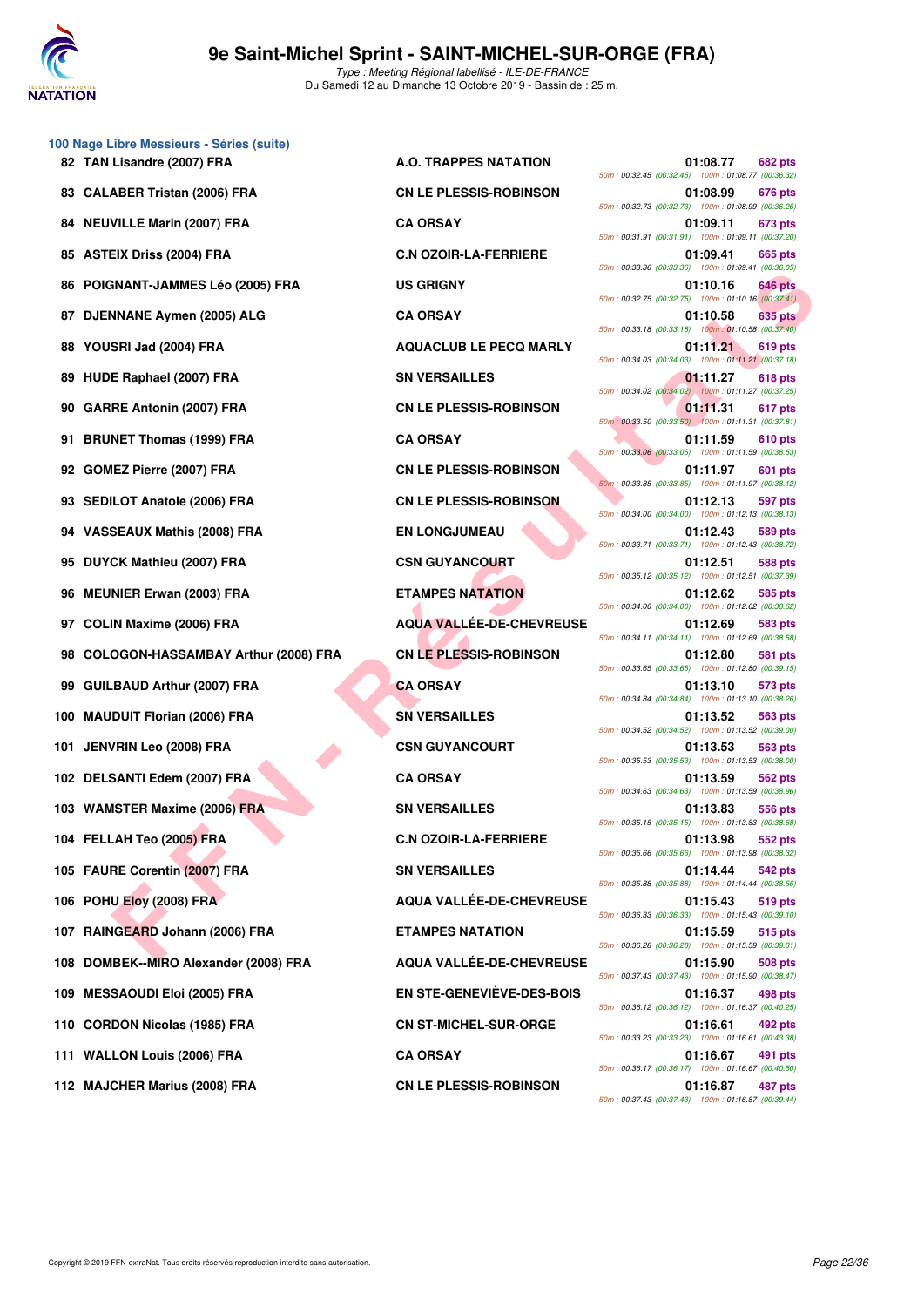

| 113 CAILLARD Xavier (1986) FRA       | <b>ESPADON BRÉTIGNY-SUR-ORGE</b> | 50m: 00:34.69 (00:34.69) 100m: 01:16.91 (00:42.22) | 01:16.91 | 486 pts        |
|--------------------------------------|----------------------------------|----------------------------------------------------|----------|----------------|
| 114 MEBARKIA Ayoub (2007) FRA        | <b>US GRIGNY</b>                 | 50m: 00:36.02 (00:36.02) 100m: 01:17.05 (00:41.03) | 01:17.05 | 483 pts        |
| 115 POYEN Tom (2008) FRA             | <b>CN LE PLESSIS-ROBINSON</b>    | 50m: 00:36.73 (00:36.73) 100m: 01:17.14 (00:40.41  | 01:17.14 | 481 pts        |
| 116 SOURDOU Nicolas (2008) FRA       | <b>CSN GUYANCOURT</b>            | 50m: 00:36.81 (00:36.81) 100m: 01:17.48 (00:40.67  | 01:17.48 | 473 pts        |
| 117 TEXANDIER Abel (2005) FRA        | <b>C.N OZOIR-LA-FERRIERE</b>     | 50m: 00:36.56 (00:36.56) 100m: 01:17.69 (00:41.13  | 01:17.69 | 469 pts        |
| 118 RICHARD Nolhan (2008) FRA        | <b>AQUA VALLEE-DE-CHEVREUSE</b>  | 50m: 00:37.12 (00:37.12) 100m: 01:18.30 (00:41.18  | 01:18.30 | <b>456 pts</b> |
| 119 BOUCHARD Mathieu (2007) FRA      | <b>EN LONGJUMEAU</b>             | 50m: 00:37.96 (00:37.96) 100m: 01:18.52 (00:40.56  | 01:18.52 | <b>451 pts</b> |
| 120 LE LAMER Killian (2007) FRA      | <b>CN LE PLESSIS-ROBINSON</b>    | 50m: 00:37.95 (00:37.95) 100m: 01:19.28 (00:41.33  | 01:19.28 | 435 pts        |
| 121 OULARBI Wassil (2008) FRA        | <b>CN ST-MICHEL-SUR-ORGE</b>     | 50m: 00:36.81 (00:36.81) 100m: 01:19.61 (00:42.80) | 01:19.61 | 428 pts        |
| 122 CRETIN Adam (2007) FRA           | <b>CA ORSAY</b>                  | 50m: 00:36.50 (00:36.50) 100m: 01:20.09 (00:43.59  | 01:20.09 | 418 pts        |
| 123 DAVID Armel (2007) FRA           | <b>CA ORSAY</b>                  | 50m: 00:37.91 (00:37.91) 100m: 01:20.71 (00:42.80) | 01:20.71 | 406 pts        |
| 124 RAHMANI Mehdi (2006) FRA         | <b>US GRIGNY</b>                 | 50m: 00:38.84 (00:38.84) 100m: 01:21.05 (00:42.21) | 01:21.05 | 399 pts        |
| 125 OGBI Mohamed (2008) FRA          | <b>US GRIGNY</b>                 | 50m: 00:38.55 (00:38.55) 100m: 01:21.31 (00:42.76  | 01:21.31 | 394 pts        |
| 126 JASAITIS Valentas (2007) FRA     | <b>CA ORSAY</b>                  | 50m: 00:39.28 (00:39.28) 100m: 01:21.66 (00:42.38  | 01:21.66 | <b>387 pts</b> |
| 127 AZIZI Seifeddine (2008) FRA      | <b>SN VERSAILLES</b>             | 50m: 00:38.53 (00:38.53) 100m: 01:21.77 (00:43.24) | 01:21.77 | <b>385 pts</b> |
| 128 MANUELLI Pierre-ange (2008) FRA  | <b>SN VERSAILLES</b>             | 50m: 00:38.42 (00:38.42) 100m: 01:22.55 (00:44.13  | 01:22.55 | <b>369 pts</b> |
| 129 MARTINOTTI Alexandre (2008) FRA  | <b>CA ORSAY</b>                  | 50m: 00:40.55 (00:40.55) 100m: 01:23.60 (00:43.05  | 01:23.60 | <b>350 pts</b> |
| 130 OSIPOV Alexey (2008) FRA         | <b>CN LE PLESSIS-ROBINSON</b>    | 50m: 00:40.65 (00:40.65) 100m: 01:23.62 (00:42.97  | 01:23.62 | 349 pts        |
| 131 GUILLEMET Augustin (2008) FRA    | <b>CA ORSAY</b>                  | 50m: 00:39.85 (00:39.85) 100m: 01:23.90 (00:44.05) | 01:23.90 | 344 pts        |
| 132 BUFFIER Virgile (2006) FRA       | <b>CA ORSAY</b>                  | 50m: 00:40.68 (00:40.68) 100m: 01:23.95 (00:43.27  | 01:23.95 | 343 pts        |
| 133 L'HARIDON Mael (2008) FRA        | <b>EN STE-GENEVIÈVE-DES-BOIS</b> | 50m: 00:42.00 (00:42.00) 100m: 01:24.21 (00:42.21) | 01:24.21 | 338 pts        |
| 134 SIBOUN Tom (2008) FRA            | <b>EN LONGJUMEAU</b>             | 50m: 00:40.40 (00:40.40) 100m: 01:25.23 (00:44.83  | 01:25.23 | <b>320 pts</b> |
| 135 DEROUELLE Estève (2008) FRA      | <b>CA ORSAY</b>                  | 50m: 00:41.07 (00:41.07) 100m: 01:25.53 (00:44.46) | 01:25.53 | <b>314 pts</b> |
| 136 BIGOT-CARTIER Clement (2008) FRA | <b>CN LE PLESSIS-ROBINSON</b>    | 50m: 00:41.08 (00:41.08) 100m: 01:25.67 (00:44.59  | 01:25.67 | <b>312 pts</b> |
| 137 DEMAY Lucas (2008) FRA           | <b>A.O. TRAPPES NATATION</b>     | 50m: 00:41.00 (00:41.00) 100m: 01:25.86 (00:44.86  | 01:25.86 | 309 pts        |
| 138 DIALLO Thierno-Sadou (2008) FRA  | <b>EN STE-GENEVIÈVE-DES-BOIS</b> | 50m: 00:40.27 (00:40.27) 100m: 01:26.04 (00:45.77) | 01:26.04 | 305 pts        |
| 139 GUILLOUX Patrice (1961) FRA      | <b>ESPADON BRÉTIGNY-SUR-ORGE</b> | 50m: 00:41.63 (00:41.63) 100m: 01:27.15 (00:45.52) | 01:27.15 | <b>286 pts</b> |
| 140 MOUA NOU TOUA Liam (2007) FRA    | <b>EN STE-GENEVIÈVE-DES-BOIS</b> | 50m: 00:42.09 (00:42.09) 100m: 01:27.63 (00:45.54  | 01:27.63 | <b>278 pts</b> |
| 141 CANEL Antoine (2006) FRA         | <b>SN VERSAILLES</b>             | 50m: 00:41.10 (00:41.10) 100m: 01:27.91 (00:46.81) | 01:27.91 | 274 pts        |
| 142 WIART Rafaël (2008) FRA          | <b>CN LE PLESSIS-ROBINSON</b>    | 50m: 00:42.47 (00:42.47) 100m: 01:28.09 (00:45.62) | 01:28.09 | 271 pts        |
| 143 DESMAISON Tom (2008) FRA         | <b>SN VERSAILLES</b>             |                                                    | 01:28.38 | <b>266 pts</b> |

**100 Nage Libre Messieurs - Séries (suite)**

**FARD (ANDIER ADIS (2005) FRA**<br> **FARD Molinari (2005) FRA**<br> **FARD Molinari (2007) FRA**<br> **FARD Molinari (2007) FRA**<br> **FARD Molinari (2007) FRA**<br> **FARD Molinari (2007) FRA**<br> **FARD Molinari (2007) FRA**<br> **FARD Molinari (2007) 115.91 CAILLARY ARRIVER ESPADON BRÉTIGNY-SUR-ORGE 01:16.91 486 pts** 50m : 00:34.69 (00:34.69) 100m : 01:16.91 (00:42.22) 50m : 00:36.02 (00:36.02) 100m : 01:17.05 (00:41.03) **115 PDINE PLESSIS-ROBINSON 61:17.14** 481 pts 50m : 00:36.73 (00:36.73) 100m : 01:17.14 (00:40.41) **117.48 CSN GUYANCOURT 61:17.48 473 pts** 50m : 00:36.81 (00:36.81) 100m : 01:17.48 (00:40.67) **117.69 C.N OZOIR-LA-FERRIERE 117.69 469 pts** 50m : 00:36.56 (00:36.56) 100m : 01:17.69 (00:41.13) **118 RICHARD Nolhan (2008) FRA AQUA VALLÉE-DE-CHEVREUSE 01:18.30 456 pts** 50m : 00:37.12 (00:37.12) 100m : 01:18.30 (00:41.18) **118.52 119.52 451 pts** 50m : 00:37.96 (00:37.96) 100m : 01:18.52 (00:40.56) **120 LE PLESSIS-ROBINSON 01:19.28** 435 pts 50m : 00:37.95 (00:37.95) 100m : 01:19.28 (00:41.33) **121 ON ST-MICHEL-SUR-ORGE 01:19.61 428 pts** 50m : 00:36.81 (00:36.81) 100m : 01:19.61 (00:42.80) 50m : 00:36.50 (00:36.50) 100m : 01:20.09 (00:43.59) 50m : 00:37.91 (00:37.91) 100m : 01:20.71 (00:42.80) 50m : 00:38.84 (00:38.84) 100m : 01:21.05 (00:42.21) **125 OFBIGNY 01:21.31 394 pts** 50m : 00:38.55 (00:38.55) 100m : 01:21.31 (00:42.76) 50m : 00:39.28 (00:39.28) 100m : 01:21.66 (00:42.38) **127 AZIZI SN VERSAILLES 127 AZIZI SN VERSAILLES 127 AZIZI SN VERSAILLES 1285** pts 50m : 00:38.53 (00:38.53) 100m : 01:21.77 (00:43.24) **122.55 89 pts** 50m : 00:38.42 (00:38.42) 100m : 01:22.55 (00:44.13) 50m : 00:40.55 (00:40.55) 100m : 01:23.60 (00:43.05) **130 CN LE PLESSIS-ROBINSON** 01:23.62 349 pts 50m : 00:40.65 (00:40.65) 100m : 01:23.62 (00:42.97) 50m : 00:39.85 (00:39.85) 100m : 01:23.90 (00:44.05) 50m : 00:40.68 (00:40.68) 100m : 01:23.95 (00:43.27) **1338 bts** EN STE-GENEVIÈVE-DES-BOIS 01:24.21 338 pts 50m : 00:42.00 (00:42.00) 100m : 01:24.21 (00:42.21) **134 SIBOUN TOM CONGJUMEAU 125.23 320 pts** 50m : 00:40.40 (00:40.40) 100m : 01:25.23 (00:44.83) 50m : 00:41.07 (00:41.07) 100m : 01:25.53 (00:44.46) **136 BIGOT-CARTIER CN LE PLESSIS-ROBINSON 01:25.67 312 pts** 50m : 00:41.08 (00:41.08) 100m : 01:25.67 (00:44.59) **137 DEMAY LUCAS CONSTRAPPES NATATION 01:25.86 309 pts** 50m : 00:41.00 (00:41.00) 100m : 01:25.86 (00:44.86) **138 EN STE-GENEVIÈVE-DES-BOIS 61:26.04** 305 pts 50m : 00:40.27 (00:40.27) 100m : 01:26.04 (00:45.77) **139 ESPADON BRÉTIGNY-SUR-ORGE 01:27.15** 286 pts 50m : 00:41.63 (00:41.63) 100m : 01:27.15 (00:45.52) **120 MOUA ADDERTIFICATE:** EN STE-GENEVIÈVE-DES-BOIS 01:27.63 278 pts 50m : 00:42.09 (00:42.09) 100m : 01:27.63 (00:45.54) **141 CANEL ANTISON VERSAILLES** 01:27.91 **274 pts** 50m : 00:41.10 (00:41.10) 100m : 01:27.91 (00:46.81) **1:28.09 PDF RAFAEL CN LE PLESSIS-ROBINSON 01:28.09 271 pts** 50m : 00:42.47 (00:42.47) 100m : 01:28.09 (00:45.62) **1:28.38 266 pts** 50m : 00:41.50 (00:41.50) 100m : 01:28.38 (00:46.88)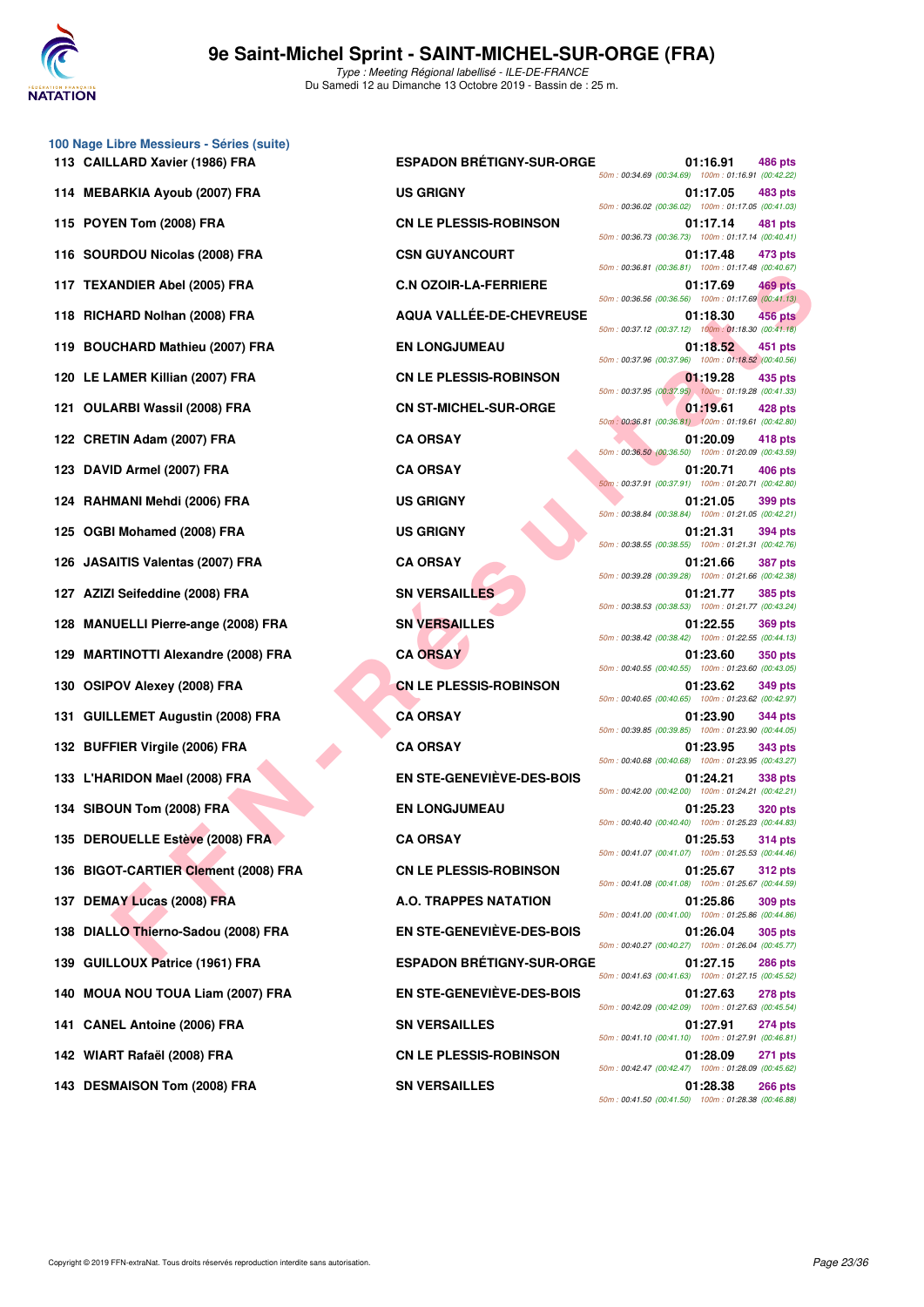

|                                   | 100 Nage Libre Messieurs - Séries (suite)                            |                                                   |                                                                                                                               |
|-----------------------------------|----------------------------------------------------------------------|---------------------------------------------------|-------------------------------------------------------------------------------------------------------------------------------|
|                                   | 144 SOCK Gabriel (2006) FRA                                          | EN STE-GENEVIEVE-DES-BOIS                         | 01:28.62<br><b>262 pts</b>                                                                                                    |
|                                   | 145 GELEE Sacha (2008) FRA                                           | EN STE-GENEVIEVE-DES-BOIS                         | 50m: 00:41.19 (00:41.19) 100m: 01:28.62 (00:47.43)<br>01:29.15<br><b>254 pts</b>                                              |
|                                   | 146 MENDY Alfred (2008) FRA                                          | <b>US GRIGNY</b>                                  | 50m: 00:43.32 (00:43.32) 100m: 01:29.15 (00:45.83)<br>01:29.85<br><b>243 pts</b>                                              |
|                                   | 147 MAMOURI Youssef (2008) FRA                                       | A.O. TRAPPES NATATION                             | 50m: 00:41.10 (00:41.10) 100m: 01:29.85 (00:48.75)<br>01:30.46<br><b>233 pts</b>                                              |
|                                   | 148 DA CUNHA Luis (2008) FRA                                         | <b>CN ST-MICHEL-SUR-ORGE</b>                      | 50m: 00:42.74 (00:42.74) 100m: 01:30.46 (00:47.72)<br>01:31.80<br>$213$ pts                                                   |
|                                   | 149 MILLET Alexandre (2007) FRA                                      | <b>SN VERSAILLES</b>                              | 50m: 00:45.09 (00:45.09) 100m: 01:31.80 (00:46.71)<br>01:32.03<br>210 pts                                                     |
|                                   | 150 CHAPELIER Owen (2008) FRA                                        | <b>SN VERSAILLES</b>                              | 50m: 00:42.94 (00:42.94) 100m: 01:32.03 (00:49.09)<br>01:35.30<br>$165$ pts                                                   |
|                                   | 151 ACEF Anis (2007) FRA                                             | <b>CA ORSAY</b>                                   | 50m: 00:44.65 (00:44.65) 100m: 01:35.30 (00:50.65)<br>01:37.20<br>$142$ pts                                                   |
|                                   |                                                                      |                                                   | 50m: 00:48.03 (00:48.03) 100m: 01:37.20 (00:49.17)                                                                            |
|                                   | 152 LAMMARI Wanis-Mohamed (2008) FRA                                 | <b>US GRIGNY</b>                                  | 01:40.12<br>$109$ pts<br>50m: 00:47.02 (00:47.02) 100m: 01:40.12 (00:53.10)                                                   |
|                                   | 153 LAHJAILY Ryad (2008) FRA                                         | <b>A.O. TRAPPES NATATION</b>                      | 01:42.53<br>85 pts<br>50m: 00:48.94 (00:48.94) 100m: 01:42.53 (00:53.59)                                                      |
|                                   | 154 DUMOUCHY Adam (2008) FRA                                         | A.O. TRAPPES NATATION                             | 01:46.12<br>55 pts<br>50m: 00:49.31 (00:49.31) 100m: 01:46.12 (00:56.81)                                                      |
|                                   | 155 GEORGE Julien (2006) FRA                                         | <b>CA ORSAY</b>                                   | 01:58.69<br>1 pts                                                                                                             |
| 156                               | <b>MESSAOUDI Gabriel (2008) FRA</b>                                  | EN STE-GENEVIÈVE-DES-BOIS                         | 50m: 00:53.69 (00:53.69) 100m: 01:58.69 (01:05.00)<br>02:03.83<br>1 pts<br>50m: 00:58.92 (00:58.92) 100m: 02:03.83 (01:04.91) |
|                                   | AISSAOUI Ayman (2006) FRA                                            | <b>CA ORSAY</b>                                   | <b>DNS</b> dec                                                                                                                |
|                                   | BRÉ Alessandro (2004) FRA                                            | AC BOULOGNE-BILLANCOURT                           | <b>DNS</b> dec                                                                                                                |
| ---                               | <b>BRAIZE Neo (2004) FRA</b>                                         | <b>ES MASSY NATATION</b>                          | <b>DNS dec</b>                                                                                                                |
|                                   | <b>MARTEL Gabriel (2004) FRA</b>                                     | <b>CN LE PLESSIS-ROBINSON</b>                     | <b>DNS</b>                                                                                                                    |
|                                   | <b>CABIOCH Arthur (2006) FRA</b>                                     | <b>CSN GUYANCOURT</b>                             | <b>DSQ</b>                                                                                                                    |
|                                   | <b>SABATIER Francois-Xavier (2005) FRA</b>                           | <b>CA ORSAY</b>                                   | <b>DSQ</b>                                                                                                                    |
|                                   | SPEDER IIham (2007) FRA                                              | <b>CA ORSAY</b>                                   | <b>DSQ</b>                                                                                                                    |
|                                   |                                                                      | <b>EN STE-GENEVIÈVE-DES-BOIS</b>                  | <b>DSQ</b>                                                                                                                    |
|                                   | SOUBAUX Gaël (2008) FRA                                              |                                                   |                                                                                                                               |
| $---$<br>$\overline{\phantom{a}}$ | <b>HALIT Alexandre (2003) ALG</b><br><b>MOISAN Adrien (2007) FRA</b> | <b>AC BOULOGNE-BILLANCOURT</b><br><b>CA ORSAY</b> | <b>DSQ</b><br><b>DNF</b>                                                                                                      |
|                                   | 50 Dos Messieurs - Séries<br>(Dimanche 13 Octobre 2019)              |                                                   |                                                                                                                               |
|                                   | 1 CHARBONNEL Theo (2001) FRA                                         | <b>CN ST-MICHEL-SUR-ORGE</b>                      | 00:28.00                                                                                                                      |
|                                   | 2 BRÉ Alessandro (2004) FRA                                          | AC BOULOGNE-BILLANCOURT                           | 1109 pts<br>00:28.56                                                                                                          |
|                                   | 3 SURROZ Alexandre (2000) FRA                                        | <b>CA ORSAY</b>                                   | <b>1077 pts</b><br>00:29.84<br>1004 pts                                                                                       |
|                                   |                                                                      |                                                   |                                                                                                                               |
|                                   | 4 QUANTIN Hugo (2001) FRA                                            | <b>CA ORSAY</b>                                   | 00:30.16<br>987 pts                                                                                                           |
|                                   | 5 COTTIN Antoine (2005) FRA                                          | <b>AQUACLUB LE PECQ MARLY</b>                     | 00:31.08<br>937 pts                                                                                                           |
|                                   | 6 DOISNEAU Alban (2006) FRA                                          | <b>ETAMPES NATATION</b>                           | 00:31.31<br>924 pts                                                                                                           |
|                                   | 7 PAGE Adrien (2004) FRA                                             | <b>CN ST-MICHEL-SUR-ORGE</b>                      | 00:31.39<br>920 pts                                                                                                           |
|                                   | 8 GRONDIN William (2002) FRA                                         | <b>ANTONY NATATION</b>                            | 00:32.04<br>886 pts                                                                                                           |
|                                   | 9 FAUCONNIER Basile (2005) FRA                                       | <b>AQUA VALLÉE-DE-CHEVREUSE</b>                   | 00:32.05<br>885 pts                                                                                                           |
|                                   | 10 BONGERS Tolia (2004) FRA                                          | <b>AQUACLUB LE PECQ MARLY</b>                     | 00:32.30<br>872 pts                                                                                                           |
|                                   | 11 BROCHARD Kevin (1994) FRA                                         | <b>CN ST-MICHEL-SUR-ORGE</b>                      | 00:32.53<br><b>861 pts</b>                                                                                                    |

**6 DOISNEAU Alban (2006) FRA ETAMPES NATATION 00:31.31 924 pts 7 PAGE Adrien (2004) FRA CN ST-MICHEL-SUR-ORGE 00:31.39 920 pts 8 GRONDIN William (2002) FRA ANTONY NATATION 00:32.04 886 pts 9 FAUCONNIER Basile (2005) FRA AQUA VALLÉE-DE-CHEVREUSE 00:32.05 885 pts 10 BONGERS Tolia (2004) FRA AQUACLUB LE PECQ MARLY 00:32.30 872 pts 11 BROCHARD Kevin (1994) FRA CN ST-MICHEL-SUR-ORGE 00:32.53 861 pts 12 BOCQUEL Tristan (2004) FRA CN ST-MICHEL-SUR-ORGE 00:32.65 854 pts 13 MIALOT Rémi (2005) FRA CA ORSAY 00:32.79 847 pts 14 CISSE Yohann (2005) FRA CN ST-MICHEL-SUR-ORGE 00:32.85 844 pts**

**15 RABE Clément (2004) FRA CN ST-MICHEL-SUR-ORGE 00:32.86 844 pts 16 VAREILLAUD Maxime (2003) FRA CN ST-MICHEL-SUR-ORGE 00:33.09 832 pts 17 TONNEAU Guillaume (1998) FRA CN ST-MICHEL-SUR-ORGE 00:33.54 809 pts 18 RICHARD Kylian (2005) FRA AQUA VALLÉE-DE-CHEVREUSE 00:33.57 808 pts 19 CHARBONNEL Mathis (2005) FRA CN ST-MICHEL-SUR-ORGE 00:33.58 807 pts**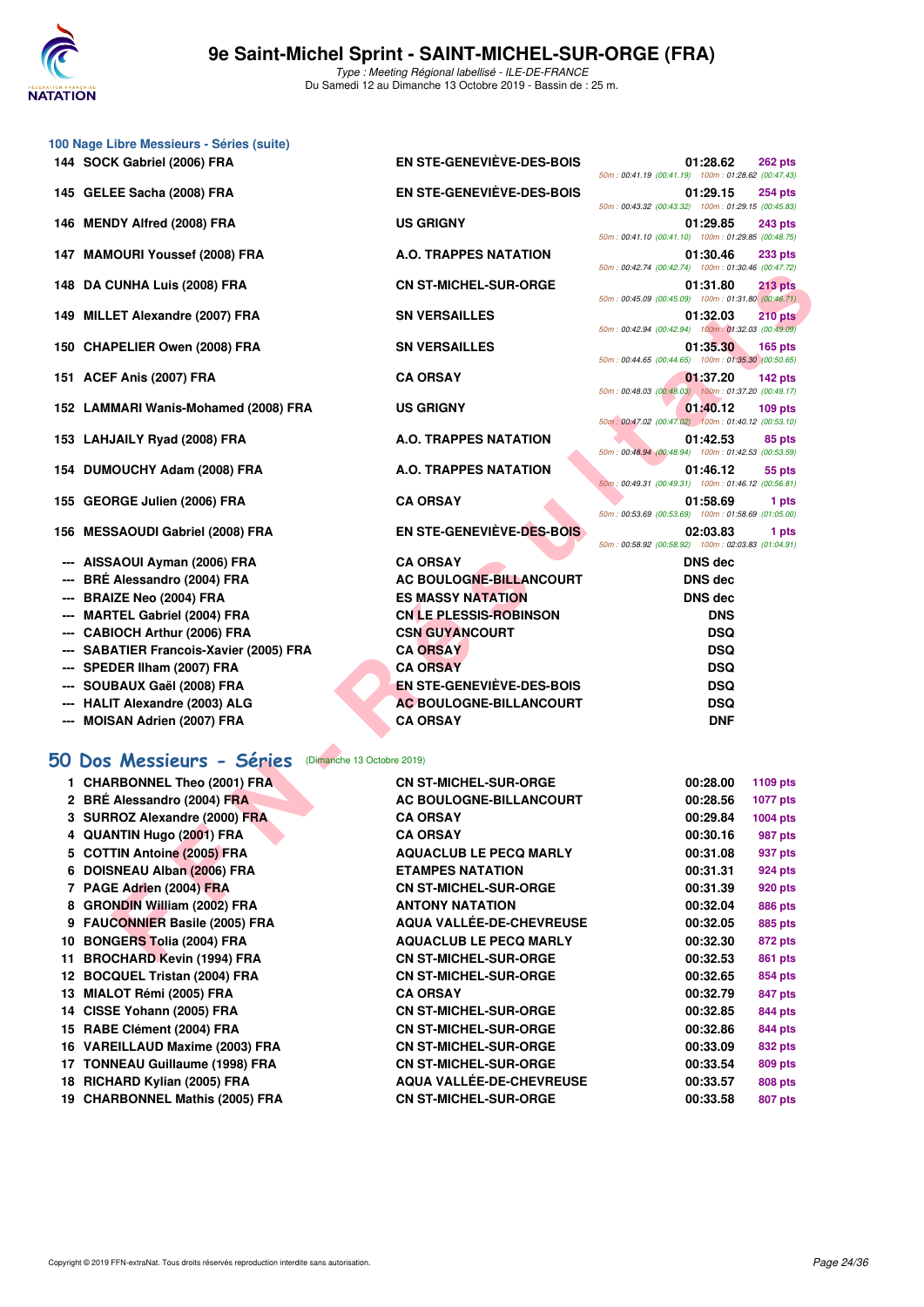

## **50 Dos Messieurs - Séries (suite)**

| 20 GAY Cédric (1982) FRA                               | <b>ESPADON BRETIGNY-SUR-ORGE</b> | 00:33.60<br>806 pts                                                        |
|--------------------------------------------------------|----------------------------------|----------------------------------------------------------------------------|
| 21 PFEIFER Célestin (2005) FRA                         | <b>AQUA VALLÉE-DE-CHEVREUSE</b>  | 00:33.62<br>805 pts                                                        |
| 22 GAMEIRO DOS SANTOS Andre (2005) POR                 | <b>AQUACLUB LE PECQ MARLY</b>    | 00:33.90<br><b>792 pts</b>                                                 |
| 23 NEDELLEC Hugo (2006) FRA                            | <b>AQUA VALLÉE-DE-CHEVREUSE</b>  | 00:34.02<br><b>786 pts</b>                                                 |
| 24 BOLLÉA Adan (2005) FRA                              | <b>CN ST-MICHEL-SUR-ORGE</b>     | 00:34.46<br><b>764 pts</b>                                                 |
| 25 BATIKIAN Lucas (2006) FRA                           | <b>CN ST-MICHEL-SUR-ORGE</b>     | 00:34.50<br><b>762 pts</b>                                                 |
| 26 GUERY Matysse (2004) FRA                            | <b>EN LONGJUMEAU</b>             | 00:34.73<br><b>751 pts</b>                                                 |
| 27 LEE-BOUHOURS Florian (2007) FRA                     | AQUA VALLÉE-DE-CHEVREUSE         | 00:36.06<br><b>689 pts</b>                                                 |
| 28 VASSEAUX Mathis (2008) FRA                          | <b>EN LONGJUMEAU</b>             | 00:36.11<br><b>686 pts</b>                                                 |
| 29 ZOUAOUI Nail (2005) FRA                             | <b>ETAMPES NATATION</b>          | 00:36.19<br><b>683 pts</b>                                                 |
| 30 DOMBEK--MIRO Alexander (2008) FRA                   | <b>AQUA VALLÉE-DE-CHEVREUSE</b>  | 00:37.07<br><b>643 pts</b>                                                 |
| 31 LOUAMI Salim (2006) FRA                             | <b>CN ST-MICHEL-SUR-ORGE</b>     | 00:37.53<br><b>623 pts</b>                                                 |
| 32 OULARBI Wassil (2008) FRA                           | <b>CN ST-MICHEL-SUR-ORGE</b>     | 00:38.52<br><b>580 pts</b>                                                 |
| 33 POHU Eloy (2008) FRA                                | AQUA VALLÉE-DE-CHEVREUSE         | 00:39.22<br>551 pts                                                        |
| 34 COLIN Maxime (2006) FRA                             | AQUA VALLÉE-DE-CHEVREUSE         | 00:39.28<br><b>549 pts</b>                                                 |
| 35 BENARABA Anis-Mohamed (2007) ALG                    | <b>CN ST-MICHEL-SUR-ORGE</b>     | 00:39.71<br><b>531 pts</b>                                                 |
| 36 RAINGEARD Johann (2006) FRA                         | <b>ETAMPES NATATION</b>          | 00:41.14<br>475 pts                                                        |
| 37 RICHARD Nolhan (2008) FRA                           | AQUA VALLÉE-DE-CHEVREUSE         | 00:41.93<br>445 pts                                                        |
| 38 MESSAOUDI Eloi (2005) FRA                           | <b>EN STE-GENEVIÈVE-DES-BOIS</b> | 00:42.92<br><b>409 pts</b>                                                 |
| 39 BORDEREAUX Arnaud (2007) FRA                        | <b>CN ST-MICHEL-SUR-ORGE</b>     | 00:43.23<br><b>398 pts</b>                                                 |
| 40 DIALLO Thierno-Sadou (2008) FRA                     | EN STE-GENEVIÈVE-DES-BOIS        | 00:44.86<br><b>343 pts</b>                                                 |
| 41 SOUBAUX Gaël (2008) FRA                             | EN STE-GENEVIÈVE-DES-BOIS        | 00:45.52<br><b>322 pts</b>                                                 |
| 42 FILOSZEK Dorian (2007) FRA                          | EN STE-GENEVIÈVE-DES-BOIS        | 00:46.67<br><b>287 pts</b>                                                 |
| 43 DA CUNHA Luis (2008) FRA                            | <b>CN ST-MICHEL-SUR-ORGE</b>     | 00:47.08<br><b>275 pts</b>                                                 |
| 44 SIMONNET Oscar (2006) FRA                           | <b>EN STE-GENEVIÈVE-DES-BOIS</b> | 00:49.41<br>212 pts                                                        |
| 45 MESSAOUDI Gabriel (2008) FRA                        | EN STE-GENEVIÈVE-DES-BOIS        | 01:00.56<br>23 pts                                                         |
|                                                        |                                  |                                                                            |
| 100 Dos Messieurs - Séries<br>(Samedi 12 Octobre 2019) |                                  |                                                                            |
| 1 FOURMY Matéo (2000) FRA                              | <b>ES MASSY NATATION</b>         | 00:57.56<br>1175 pts                                                       |
|                                                        |                                  | 50m: 00:28.26 (00:28.26) 100m: 00:57.56 (00:29.30)                         |
| 2 BONEL Antonyn (2001) FRA                             | <b>CA ORSAY</b>                  | 00:57.69<br><b>1171 pts</b>                                                |
|                                                        |                                  | 50m: 00:27.81 (00:27.81) 100m: 00:57.69 (00:29.88)                         |
| 3 CHARBONNEL Theo (2001) FRA                           | <b>CN ST-MICHEL-SUR-ORGE</b>     | 01:00.14<br>1101 pts                                                       |
|                                                        |                                  | 50m: 00:29.14 (00:29.14) 100m: 01:00.14 (00:31.00)                         |
| 4 NEUVILLE Malo (2001) FRA                             | <b>CA ORSAY</b>                  | 01:00.37<br>1095 pts<br>50m: 00:29.38 (00:29.38) 100m: 01:00.37 (00:30.99) |
| 5 GRANDIN MARTIN Numa (2002) FRA                       | <b>ES MASSY NATATION</b>         | 01:03.30<br>1015 pts                                                       |
|                                                        |                                  | 50m: 00:29.66 (00:29.66) 100m: 01:03.30 (00:33.64)                         |
| 6 CRETET Dorian (2003) FRA                             | <b>ES MASSY NATATION</b>         | 01:03.31<br>1015 pts                                                       |
|                                                        |                                  | 50m: 00:31.24 (00:31.24) 100m: 01:03.31 (00:32.07)                         |
| 7 FRANCOIS Bastien (2000) FRA                          | <b>C.N OZOIR-LA-FERRIERE</b>     | 01:04.03<br>995 pts                                                        |
|                                                        |                                  | $50m$ : 00:30.32 (00:30.32) 100m: 01:04.03 (00:33.71)                      |
| 8 QUANTIN Hugo (2001) FRA                              | <b>CA ORSAY</b>                  | 01:04.28<br>989 pts<br>50m: 00:30.94 (00:30.94) 100m: 01:04.28 (00:33.34)  |
| 9 TETART Martin (2003) FRA                             | <b>CA ORSAY</b>                  | 01:04.74<br>977 pts                                                        |
|                                                        |                                  | 50m: 00:31.31 (00:31.31) 100m: 01:04.74 (00:33.43)                         |
| 10 BARTHELEMY Hugo (2002) FRA                          | <b>CN LE PLESSIS-ROBINSON</b>    | 01:04.78<br>976 pts                                                        |
|                                                        |                                  | 50m: 00:31.45 (00:31.45) 100m: 01:04.78 (00:33.33)                         |

| 1 FOURMY Matéo (2000) FRA        | <b>ES MASSY NATATION</b>      | 00:57.56<br>1175 pts<br>50m: 00:28.26 (00:28.26) 100m: 00:57.56 (00:29.30) |
|----------------------------------|-------------------------------|----------------------------------------------------------------------------|
| 2 BONEL Antonyn (2001) FRA       | <b>CA ORSAY</b>               | 00:57.69<br>1171 pts<br>50m: 00:27.81 (00:27.81) 100m: 00:57.69 (00:29.88  |
| 3 CHARBONNEL Theo (2001) FRA     | <b>CN ST-MICHEL-SUR-ORGE</b>  | 01:00.14<br>1101 pts<br>50m: 00:29.14 (00:29.14) 100m: 01:00.14 (00:31.00  |
| 4 NEUVILLE Malo (2001) FRA       | <b>CA ORSAY</b>               | 01:00.37<br>1095 pts<br>50m: 00:29.38 (00:29.38) 100m: 01:00.37 (00:30.99) |
| 5 GRANDIN MARTIN Numa (2002) FRA | <b>ES MASSY NATATION</b>      | 01:03.30<br>1015 pts<br>50m: 00:29.66 (00:29.66) 100m: 01:03.30 (00:33.64  |
| 6 CRETET Dorian (2003) FRA       | <b>ES MASSY NATATION</b>      | 01:03.31<br>1015 pts<br>50m: 00:31.24 (00:31.24) 100m: 01:03.31 (00:32.07) |
| 7 FRANCOIS Bastien (2000) FRA    | <b>C.N OZOIR-LA-FERRIERE</b>  | 01:04.03<br>995 pts<br>50m: 00:30.32 (00:30.32) 100m: 01:04.03 (00:33.71   |
| 8 QUANTIN Hugo (2001) FRA        | <b>CA ORSAY</b>               | 01:04.28<br>989 pts<br>50m: 00:30.94 (00:30.94) 100m: 01:04.28 (00:33.34   |
| 9 TETART Martin (2003) FRA       | <b>CA ORSAY</b>               | 01:04.74<br>977 pts<br>50m: 00:31.31 (00:31.31) 100m: 01:04.74 (00:33.43)  |
| 10 BARTHÉLÉMY Hugo (2002) FRA    | <b>CN LE PLESSIS-ROBINSON</b> | 01:04.78<br>976 pts<br>50m: 00:31.45 (00:31.45) 100m: 01:04.78 (00:33.33   |
| 11 BRAIZE Neo (2004) FRA         | <b>ES MASSY NATATION</b>      | 01:04.79<br>975 pts<br>50m: 00:31.15 (00:31.15) 100m: 01:04.79 (00:33.64   |
| 12 LEMARCHAND Antonn (2004) FRA  | <b>CN LE PLESSIS-ROBINSON</b> | 01:05.05<br>969 pts<br>50m: 00:31.94 (00:31.94) 100m: 01:05.05 (00:33.11)  |
| 13 ZAKA Nathanael (2002) FRA     | <b>SN VERSAILLES</b>          | 01:05.22<br>964 pts<br>50m: 00:31.47 (00:31.47) 100m: 01:05.22 (00:33.75   |
| 14 LE GUENNO Lucas (2002) FRA    | <b>SN VERSAILLES</b>          | 01:05.43<br>959 pts<br>50m: 00:31.22 (00:31.22) 100m: 01:05.43 (00:34.21   |
| 15 BRÉ Alessandro (2004) FRA     | AC BOULOGNE-BILLANCOURT       | 01:05.63<br>953 pts<br>50m: 00:31.14 (00:31.14) 100m: 01:05.63 (00:34.49)  |
|                                  |                               |                                                                            |
|                                  |                               |                                                                            |

| 00:57.56 1175 pts                                  |
|----------------------------------------------------|
| 50m: 00:28.26 (00:28.26) 100m: 00:57.56 (00:29.30) |
| 00:57.69 1171 pts                                  |
| 50m: 00:27.81 (00:27.81) 100m: 00:57.69 (00:29.88) |
| 01:00.14 1101 pts                                  |
| 50m: 00:29.14 (00:29.14) 100m: 01:00.14 (00:31.00) |
| 01:00.37 1095 pts                                  |
| 50m: 00:29.38 (00:29.38) 100m: 01:00.37 (00:30.99) |
| 01:03.30 1015 pts                                  |
| 50m: 00:29.66 (00:29.66) 100m: 01:03.30 (00:33.64) |
| 01:03.31 1015 pts                                  |
| 50m: 00:31.24 (00:31.24) 100m: 01:03.31 (00:32.07) |
| 01:04.03 995 pts                                   |
| 50m: 00:30.32 (00:30.32) 100m: 01:04.03 (00:33.71) |
| 01:04.28 989 pts                                   |
| 50m: 00:30.94 (00:30.94) 100m: 01:04.28 (00:33.34) |
| 01:04.74 977 pts                                   |
| 50m: 00:31.31 (00:31.31) 100m: 01:04.74 (00:33.43) |
| 01:04.78 976 pts                                   |
| 50m: 00:31.45 (00:31.45) 100m: 01:04.78 (00:33.33) |
| 01:04.79 975 pts                                   |
| 50m: 00:31.15 (00:31.15) 100m: 01:04.79 (00:33.64) |
| 01:05.05 969 pts                                   |
| 50m: 00:31.94 (00:31.94) 100m: 01:05.05 (00:33.11) |
| 01:05.22 964 pts                                   |
| 50m: 00:31.47 (00:31.47) 100m: 01:05.22 (00:33.75) |
| 01:05.43<br>959 pts                                |
| 50m: 00:31.22 (00:31.22) 100m: 01:05.43 (00:34.21) |
| 01:05.63 953 pts                                   |
| 50m: 00:31.14 (00:31.14) 100m: 01:05.63 (00:34.49) |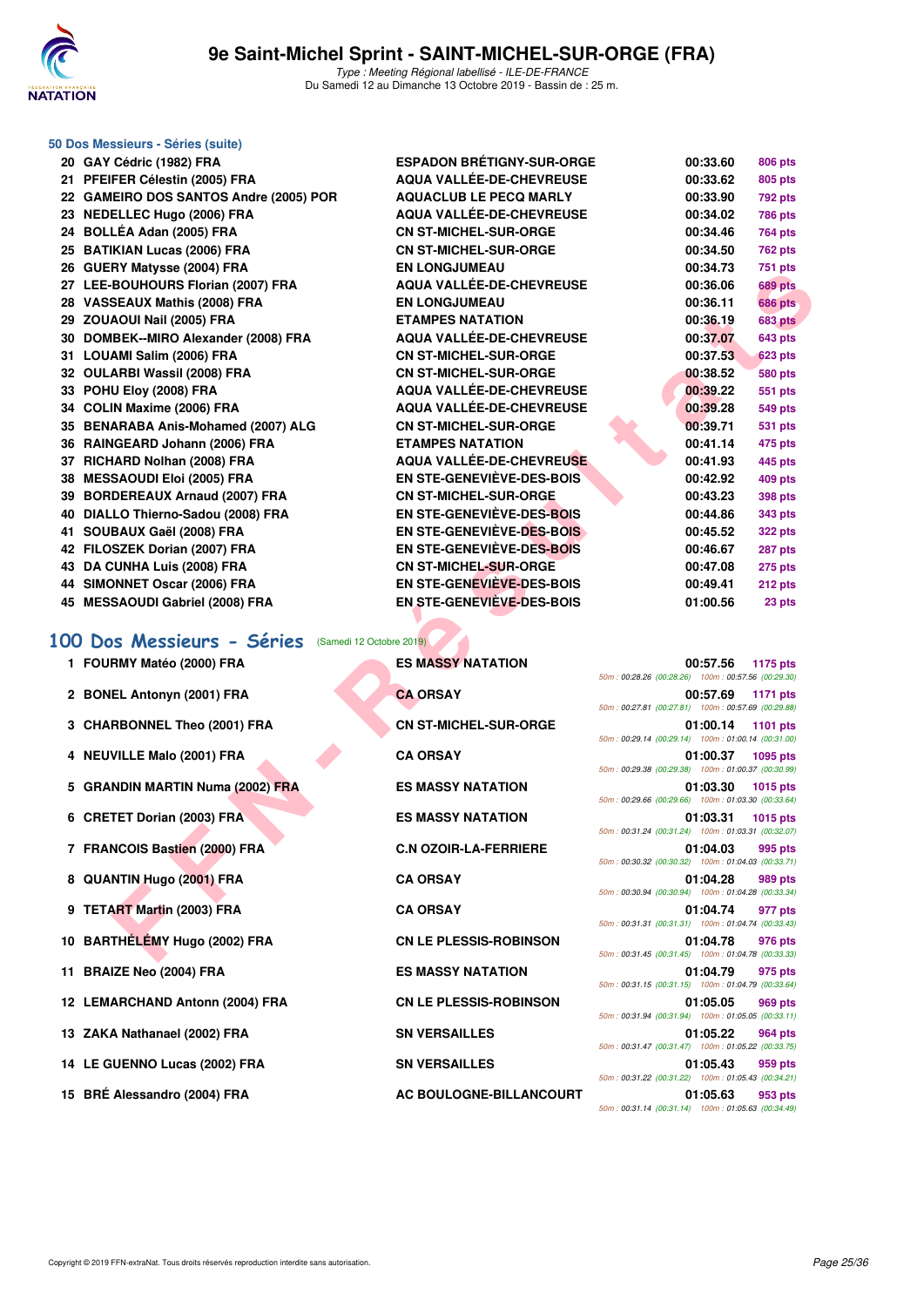

**100 Dos Messieurs - Séries (suite)**

Type : Meeting Régional labellisé - ILE-DE-FRANCE Du Samedi 12 au Dimanche 13 Octobre 2019 - Bassin de : 25 m.

|     | 16 BUCHENET Adrien (1997) FRA          | <b>CA ORSAY</b>                 | 01:05.93<br>946 pts<br>50m: 00:31.29 (00:31.29) 100m: 01:05.93 (00:34.64         |
|-----|----------------------------------------|---------------------------------|----------------------------------------------------------------------------------|
|     | 17 COTTIN Antoine (2005) FRA           | <b>AQUACLUB LE PECQ MARLY</b>   | 01:06.73<br>925 pts<br>50m: 00:31.96 (00:31.96) 100m: 01:06.73 (00:34.77         |
|     | 18 NOUVEL Bastien (2004) FRA           | A.O. TRAPPES NATATION           | 01:07.00<br>918 pts<br>50m: 00:32.50 (00:32.50) 100m: 01:07.00 (00:34.50         |
|     | 19 CHALENDAR Léo (2003) FRA            | AC BOULOGNE-BILLANCOURT         | 01:07.12<br>915 pts<br>50m: 00:32.06 (00:32.06) 100m: 01:07.12 (00:35.06)        |
|     | 20 ZACHELIN Anaïque (2001) FRA         | <b>ES MASSY NATATION</b>        | 01:07.38<br>909 pts<br>50m: 00:32.63 (00:32.63) 100m: 01:07.38 (00:34.75         |
|     | 21 POUSSIN Romain (1990) FRA           | <b>US GRIGNY</b>                | 01:07.72<br><b>900 pts</b><br>50m: 00:33.09 (00:33.09) 100m: 01:07.72 (00:34.63) |
|     | 22 PAGE Adrien (2004) FRA              | <b>CN ST-MICHEL-SUR-ORGE</b>    | 01:08.14<br>889 pts<br>50m: 00:33.61 (00:33.61) 100m: 01:08.14 (00:34.53)        |
|     | 23 NEVOT Romain (2004) FRA             | A.O. TRAPPES NATATION           | 01:08.16<br>889 pts<br>50m: 00:32.96 (00:32.96) 100m: 01:08.16 (00:35.20         |
|     | 24 TAILLANDIER Alan (2004) FRA         | <b>CN LE PLESSIS-ROBINSON</b>   | 01:08.18<br>888 pts<br>50m : 00:33.31 (00:33.31) 100m : 01:08.18 (00:34.87       |
|     | 25 FAUCONNIER Basile (2005) FRA        | AQUA VALLÉE-DE-CHEVREUSE        | 01:08.33<br>885 pts<br>50m: 00:32.87 (00:32.87) 100m: 01:08.33 (00:35.46)        |
|     | 26 SURROZ Alexandre (2000) FRA         | <b>CA ORSAY</b>                 | 01:08.71<br>875 pts<br>50m: 00:32.55 (00:32.55) 100m: 01:08.71 (00:36.16)        |
|     | 27 LAJIC Anthony (2002) FRA            | <b>ES MASSY NATATION</b>        | 01:08.87<br>871 pts<br>50m: 00:33.05 (00:33.05) 100m: 01:08.87 (00:35.82)        |
| 28. | DOISNEAU Alban (2006) FRA              | <b>ETAMPES NATATION</b>         | 01:08.93<br>870 pts<br>50m: 00:34.87 (00:34.87) 100m: 01:08.93 (00:34.06)        |
| 29  | DA CUNHA David (2003) FRA              | <b>CA ORSAY</b>                 | 01:09.46<br>857 pts<br>50m: 00:33.90 (00:33.90) 100m: 01:09.46 (00:35.56         |
|     | 30 BOCQUEL Tristan (2004) FRA          | <b>CN ST-MICHEL-SUR-ORGE</b>    | 01:09.71<br>850 pts<br>50m: 00:33.40 (00:33.40) 100m: 01:09.71 (00:36.31)        |
| 31. | RICHARD Kylian (2005) FRA              | <b>AQUA VALLEE-DE-CHEVREUSE</b> | 01:10.17<br>839 pts<br>50m: 00:34.38 (00:34.38) 100m: 01:10.17 (00:35.79)        |
|     | 32 RABE Clément (2004) FRA             | <b>CN ST-MICHEL-SUR-ORGE</b>    | 01:10.27<br>837 pts<br>50m: 00:33.92 (00:33.92) 100m: 01:10.27 (00:36.35         |
|     | 33 PFEIFER Célestin (2005) FRA         | <b>AQUA VALLÉE-DE-CHEVREUSE</b> | 01:10.38<br>834 pts<br>50m: 00:34.15 (00:34.15) 100m: 01:10.38 (00:36.23)        |
|     | 34 WALD Benjamin (2004) FRA            | AC BOULOGNE-BILLANCOURT         | 01:10.66<br>827 pts<br>50m: 00:33.89 (00:33.89) 100m: 01:10.66 (00:36.77         |
|     | 35 LE GUENNO Ilann (2005) FRA          | <b>SN VERSAILLES</b>            | 01:10.90<br>821 pts<br>50m: 00:33.64 (00:33.64) 100m: 01:10.90 (00:37.26)        |
|     | 36 MATTIUSSI Erling (2006) FRA         | <b>CN LE PLESSIS-ROBINSON</b>   | 01:10.98<br>819 pts<br>50m: 00:34.31 (00:34.31) 100m: 01:10.98 (00:36.67         |
|     | 37 CHARBONNEL Mathis (2005) FRA        | <b>CN ST-MICHEL-SUR-ORGE</b>    | 01:11.20<br>814 pts<br>50m: 00:34.71 (00:34.71) 100m: 01:11.20 (00:36.49)        |
|     | 38 MIALOT Rémi (2005) FRA              | <b>CA ORSAY</b>                 | 01:11.28<br>812 pts<br>50m: 00:33.90 (00:33.90) 100m: 01:11.28 (00:37.38         |
|     | 39 BOUABDELLAH Yassine (2005) FRA      | <b>ES MASSY NATATION</b>        | 01:11.51<br>807 pts<br>50m: 00:35.68 (00:35.68) 100m: 01:11.51 (00:35.83         |
|     | 40 NEDELLEC Hugo (2006) FRA            | AQUA VALLÉE-DE-CHEVREUSE        | 01:11.80<br>800 pts<br>50m: 00:35.56 (00:35.56) 100m: 01:11.80 (00:36.24)        |
| 41. | <b>MAHTALI Amine-Cherif (2004) FRA</b> | <b>US GRIGNY</b>                | 01:12.18<br>791 pts<br>50m: 00:35.06 (00:35.06) 100m: 01:12.18 (00:37.12)        |
|     | 42 LATSAGUE Thomas (2005) FRA          | <b>ES MASSY NATATION</b>        | 778 pts<br>01:12.72<br>50m: 00:35.46 (00:35.46) 100m: 01:12.72 (00:37.26)        |
|     | 43 KERDREUX Pierre-Yves (2005) FRA     | <b>SN VERSAILLES</b>            | 01:13.71<br>755 pts<br>50m: 00:35.89 (00:35.89) 100m: 01:13.71 (00:37.82)        |
|     | 44 CONDETTE Amaury (2007) FRA          | <b>SN VERSAILLES</b>            | 01:14.23<br>743 pts<br>50m: 00:35.78 (00:35.78) 100m: 01:14.23 (00:38.45)        |
|     | 45 CLAIMAND Evan (2007) FRA            | <b>CSN GUYANCOURT</b>           | 01:14.56<br>736 pts<br>50m: 00:35.68 (00:35.68) 100m: 01:14.56 (00:38.88         |
|     |                                        |                                 |                                                                                  |

| <b>HENET Adrien (1997) FRA</b>      | <b>CA ORSAY</b>                 | 01:05.93<br>946 pts<br>50m: 00:31.29 (00:31.29) 100m: 01:05.93 (00:34.64)        |
|-------------------------------------|---------------------------------|----------------------------------------------------------------------------------|
| TIN Antoine (2005) FRA              | <b>AQUACLUB LE PECQ MARLY</b>   | 01:06.73<br>925 pts<br>50m: 00:31.96 (00:31.96) 100m: 01:06.73 (00:34.77)        |
| VEL Bastien (2004) FRA              | A.O. TRAPPES NATATION           | 01:07.00<br>918 pts<br>50m: 00:32.50 (00:32.50) 100m: 01:07.00 (00:34.50)        |
| LENDAR Léo (2003) FRA               | AC BOULOGNE-BILLANCOURT         | 915 pts<br>01:07.12<br>50m: 00:32.06 (00:32.06) 100m: 01:07.12 (00:35.06)        |
| HELIN Anaïque (2001) FRA            | <b>ES MASSY NATATION</b>        | 01:07.38<br>909 pts<br>50m: 00:32.63 (00:32.63) 100m: 01:07.38 (00:34.75)        |
| SSIN Romain (1990) FRA              | <b>US GRIGNY</b>                | 01:07.72<br><b>900 pts</b><br>50m: 00:33.09 (00:33.09) 100m: 01:07.72 (00:34.63) |
| E Adrien (2004) FRA                 | <b>CN ST-MICHEL-SUR-ORGE</b>    | 01:08.14<br>889 pts<br>50m: 00:33.61 (00:33.61) 100m: 01:08.14 (00:34.53)        |
| OT Romain (2004) FRA                | A.O. TRAPPES NATATION           | 01:08.16<br>889 pts<br>50m: 00:32.96 (00:32.96) 100m: 01:08.16 (00:35.20)        |
| LANDIER Alan (2004) FRA             | <b>CN LE PLESSIS-ROBINSON</b>   | 01:08.18<br>888 pts<br>50m: 00:33.31 (00:33.31) 100m: 01:08.18 (00:34.87)        |
| CONNIER Basile (2005) FRA           | AQUA VALLÉE-DE-CHEVREUSE        | 01:08.33<br>885 pts<br>50m: 00:32.87 (00:32.87) 100m: 01:08.33 (00:35.46)        |
| ROZ Alexandre (2000) FRA            | <b>CA ORSAY</b>                 | 01:08.71<br>875 pts<br>50m: 00:32.55 (00:32.55) 100m: 01:08.71 (00:36.16)        |
| C Anthony (2002) FRA                | <b>ES MASSY NATATION</b>        | 01:08.87<br>871 pts<br>50m: 00:33.05 (00:33.05) 100m: 01:08.87 (00:35.82)        |
| SNEAU Alban (2006) FRA              | <b>ETAMPES NATATION</b>         | 01:08.93<br>870 pts<br>50m: 00:34.87 (00:34.87) 100m: 01:08.93 (00:34.06)        |
| <b>CUNHA David (2003) FRA</b>       | <b>CA ORSAY</b>                 | 01:09.46<br>857 pts<br>50m: 00:33.90 (00:33.90) 100m: 01:09.46 (00:35.56)        |
| QUEL Tristan (2004) FRA             | <b>CN ST-MICHEL-SUR-ORGE</b>    | 01:09.71<br>850 pts<br>50m: 00:33.40 (00:33.40) 100m: 01:09.71 (00:36.31)        |
| IARD Kylian (2005) FRA              | <b>AQUA VALLÉE-DE-CHEVREUSE</b> | 01:10.17<br>839 pts<br>50m: 00:34.38 (00:34.38) 100m: 01:10.17 (00:35.79)        |
| E Clément (2004) FRA                | <b>CN ST-MICHEL-SUR-ORGE</b>    | 01:10.27<br>837 pts<br>50m: 00:33.92 (00:33.92) 100m: 01:10.27 (00:36.35)        |
| FER Célestin (2005) FRA             | <b>AQUA VALLÉE-DE-CHEVREUSE</b> | 01:10.38<br>834 pts<br>50m: 00:34.15 (00:34.15) 100m: 01:10.38 (00:36.23)        |
| D Benjamin (2004) FRA               | AC BOULOGNE-BILLANCOURT         | 01:10.66<br>827 pts<br>50m: 00:33.89 (00:33.89) 100m: 01:10.66 (00:36.77)        |
| <b>IUENNO Ilann (2005) FRA</b>      | <b>SN VERSAILLES</b>            | 01:10.90<br>821 pts<br>50m: 00:33.64 (00:33.64) 100m: 01:10.90 (00:37.26)        |
| TIUSSI Erling (2006) FRA            | <b>CN LE PLESSIS-ROBINSON</b>   | 01:10.98<br>819 pts<br>50m: 00:34.31 (00:34.31) 100m: 01:10.98 (00:36.67)        |
| <b>RBONNEL Mathis (2005) FRA</b>    | <b>CN ST-MICHEL-SUR-ORGE</b>    | 01:11.20<br>814 pts<br>50m: 00:34.71 (00:34.71) 100m: 01:11.20 (00:36.49)        |
| .OT Rémi (2 <u>005)</u> FRA         | <b>CA ORSAY</b>                 | 01:11.28<br>812 pts<br>50m: 00:33.90 (00:33.90) 100m: 01:11.28 (00:37.38)        |
| <b>ABDELLAH Yassine (2005) FRA</b>  | <b>ES MASSY NATATION</b>        | 807 pts<br>01:11.51<br>50m: 00:35.68 (00:35.68) 100m: 01:11.51 (00:35.83)        |
| ELLEC Hugo (2006) FRA               | AQUA VALLÉE-DE-CHEVREUSE        | 01:11.80<br>800 pts<br>50m: 00:35.56 (00:35.56) 100m: 01:11.80 (00:36.24)        |
| TALI Amine-Cherif (2004) FRA        | <b>US GRIGNY</b>                | 01:12.18<br>791 pts<br>50m: 00:35.06 (00:35.06) 100m: 01:12.18 (00:37.12)        |
| SAGUE Thomas (2005) FRA             | <b>ES MASSY NATATION</b>        | 01:12.72<br>778 pts<br>50m: 00:35.46 (00:35.46) 100m: 01:12.72 (00:37.26)        |
| <b>DREUX Pierre-Yves (2005) FRA</b> | <b>SN VERSAILLES</b>            | 01:13.71<br>755 pts<br>50m: 00:35.89 (00:35.89) 100m: 01:13.71 (00:37.82)        |
| DETTE Amaury (2007) FRA             | <b>SN VERSAILLES</b>            | 01:14.23<br>743 pts<br>50m: 00:35.78 (00:35.78) 100m: 01:14.23 (00:38.45)        |
| IMAND Evan (2007) FRA               | <b>CSN GUYANCOURT</b>           | 01:14.56<br>736 pts<br>50m: 00:35.68 (00:35.68) 100m: 01:14.56 (00:38.88)        |
| <b>IBLOT Timothée (2005) FRA</b>    | <b>CN LE PLESSIS-ROBINSON</b>   | 01:14.60<br>735 pts<br>50m: 00:36.10 (00:36.10) 100m: 01:14.60 (00:38.50)        |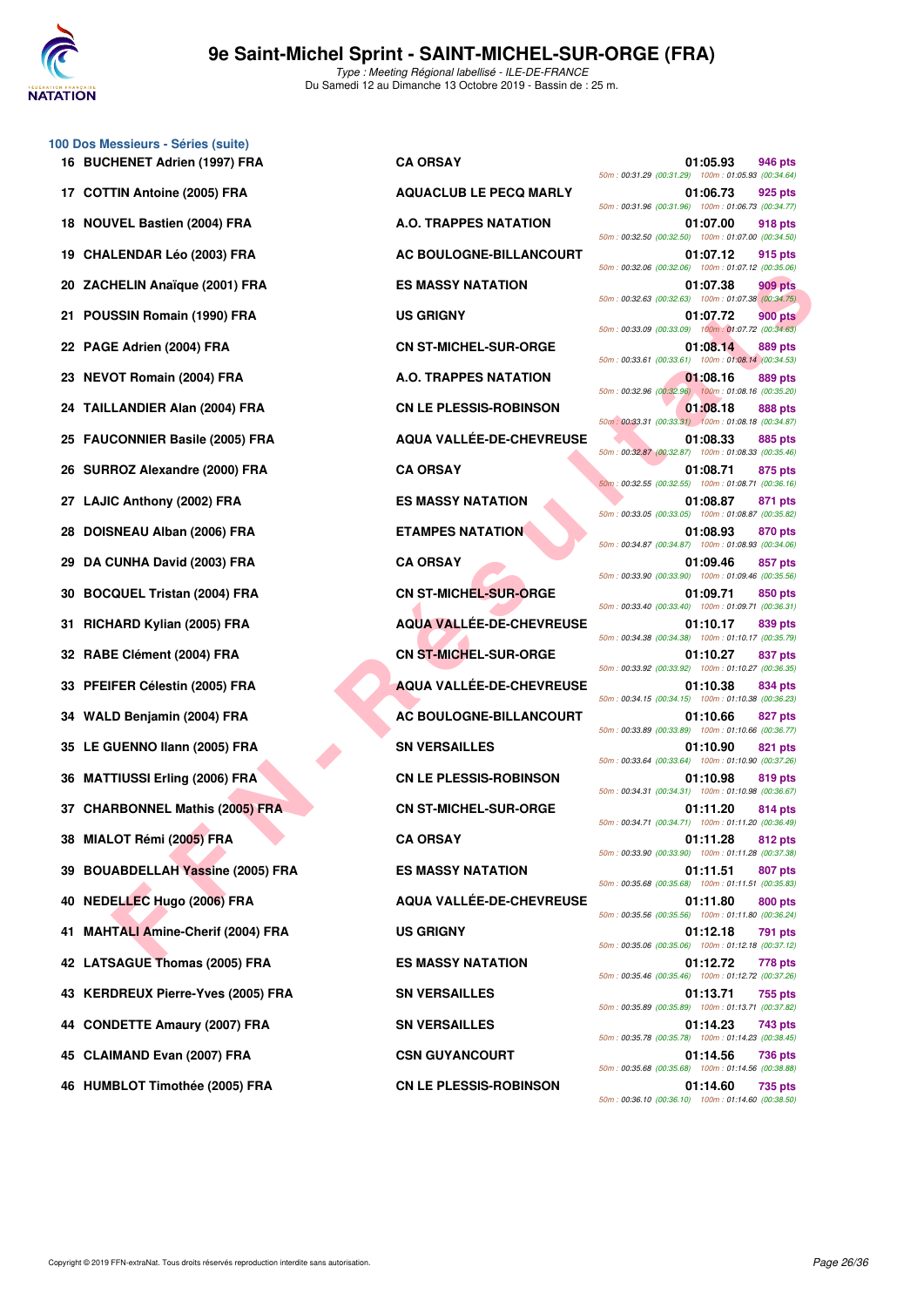

**100 Dos Messieurs - Séries (suite)**

Type : Meeting Régional labellisé - ILE-DE-FRANCE Du Samedi 12 au Dimanche 13 Octobre 2019 - Bassin de : 25 m.

|     | 47 GUERY Matysse (2004) FRA               | <b>EN LONGJUMEAU</b>          | 01:14.83<br><b>729 pts</b><br>50m: 00:36.53 (00:36.53) 100m: 01:14.83 (00:38.30) |
|-----|-------------------------------------------|-------------------------------|----------------------------------------------------------------------------------|
|     | <b>NEBOR Maxence (2003) FRA</b>           | <b>CA ORSAY</b>               | 01:14.96<br>726 pts<br>50m: 00:36.51 (00:36.51) 100m: 01:14.96 (00:38.45)        |
|     | 49 CALABER Tristan (2006) FRA             | <b>CN LE PLESSIS-ROBINSON</b> | 01:15.13<br><b>723 pts</b><br>50m: 00:36.46 (00:36.46) 100m: 01:15.13 (00:38.67) |
|     | 50 RENAULT Leandre (2007) FRA             | <b>SN VERSAILLES</b>          | 01:15.43<br><b>716 pts</b><br>50m: 00:35.93 (00:35.93) 100m: 01:15.43 (00:39.50) |
|     | 51 NOTTRELET-MARIE Paul-Victor (2007) FRA | <b>SN VERSAILLES</b>          | 01:15.83<br>707 pts<br>50m: 00:37.37 (00:37.37) 100m: 01:15.83 (00:38.46)        |
|     | 52 VILLEMONTEIX Thibault (2004) FRA       | <b>EN LONGJUMEAU</b>          | 01:16.21<br><b>698 pts</b><br>50m: 00:36.62 (00:36.62) 100m: 01:16.21 (00:39.59) |
|     | 53 ASTEIX Driss (2004) FRA                | <b>C.N OZOIR-LA-FERRIERE</b>  | 01:16.37<br><b>695 pts</b><br>50m: 00:37.65 (00:37.65) 100m: 01:16.37 (00:38.72) |
|     | 54 SAUTEREAU Benjamin (1997) FRA          | <b>CA ORSAY</b>               | 01:16.99<br>681 pts<br>50m: 00:37.29 (00:37.29) 100m: 01:16.99 (00:39.70)        |
|     | 55 SNEP Damien (2006) FRA                 | <b>SN VERSAILLES</b>          | 01:17.45<br>671 pts<br>50m: 00:37.43 (00:37.43) 100m: 01:17.45 (00:40.02)        |
|     | 56 LEE-BOUHOURS Florian (2007) FRA        | AQUA VALLÉE-DE-CHEVREUSE      | 01:17.66<br>666 pts<br>50m: 00:37.94 (00:37.94) 100m: 01:17.66 (00:39.72)        |
| 57. | <b>BONNAL Pierre (2004) FRA</b>           | <b>CN LE PLESSIS-ROBINSON</b> | 01:17.78<br>664 pts<br>50m: 00:37.10 (00:37.10) 100m: 01:17.78 (00:40.68)        |
|     | 58 TOMAS Léo (2008) FRA                   | <b>SN VERSAILLES</b>          | 01:18.33<br>652 pts<br>50m: 00:36.95 (00:36.95) 100m: 01:18.33 (00:41.38)        |
|     | 59 TAN Lisandre (2007) FRA                | <b>A.O. TRAPPES NATATION</b>  | 01:18.37<br>651 pts<br>50m: 00:37.65 (00:37.65) 100m: 01:18.37 (00:40.72)        |
| 60. | GOMEZ Pierre (2007) FRA                   | <b>CN LE PLESSIS-ROBINSON</b> | 01:18.40<br>650 pts<br>50m: 00:37.14 (00:37.14) 100m: 01:18.40 (00:41.26)        |
| 61. | HANI Chahine (2006) FRA                   | <b>CSN GUYANCOURT</b>         | 01:18.62<br><b>646 pts</b><br>50m: 00:37.54 (00:37.54) 100m: 01:18.62 (00:41.08) |
|     | 62 DUYCK Mathieu (2007) FRA               | <b>CSN GUYANCOURT</b>         | 01:18.66<br>645 pts<br>50m: 00:38.47 (00:38.47) 100m: 01:18.66 (00:40.19)        |
|     | 63 DUHAMEL-VALENTE Lukas (2006) FRA       | <b>CN LE PLESSIS-ROBINSON</b> | 01:18.71<br>644 pts<br>50m: 00:40.89 (00:40.89) 100m: 01:18.71 (00:37.82)        |
|     | 64 POIGNANT-JAMMES Léo (2005) FRA         | <b>US GRIGNY</b>              | 01:19.37<br>630 pts<br>50m: 00:37.71 (00:37.71) 100m: 01:19.37 (00:41.66)        |
|     | 65 CABIOCH Arthur (2006) FRA              | <b>CSN GUYANCOURT</b>         | 01:20.85<br>599 pts<br>50m: 00:39.28 (00:39.28) 100m: 01:20.85 (00:41.57)        |
|     | 66 HUDE Raphael (2007) FRA                | <b>SN VERSAILLES</b>          | 01:21.28<br><b>590 pts</b><br>50m: 00:39.21 (00:39.21) 100m: 01:21.28 (00:42.07) |
| 67  | DOMBEK--MIRO Alexander (2008) FRA         | AQUA VALLÉE-DE-CHEVREUSE      | 01:21.64<br><b>583 pts</b><br>50m: 00:39.13 (00:39.13) 100m: 01:21.64 (00:42.51) |
| 68  | <b>COLIN Maxime (2006) FRA</b>            | AQUA VALLÉE-DE-CHEVREUSE      | 01:22.03<br>575 pts<br>50m: 00:39.47 (00:39.47) 100m: 01:22.03 (00:42.56)        |
|     | 69 DJENNANE Aymen (2005) ALG              | <b>CA ORSAY</b>               | 01:22.19<br>572 pts<br>50m: 00:39.48 (00:39.48) 100m: 01:22.19 (00:42.71)        |
|     | 70 JENVRIN Leo (2008) FRA                 | <b>CSN GUYANCOURT</b>         | 01:22.76<br>560 pts<br>50m: 00:40.95 (00:40.95) 100m: 01:22.76 (00:41.81)        |
|     | 71 COLOGON-HASSAMBAY Arthur (2008) FRA    | <b>CN LE PLESSIS-ROBINSON</b> | 01:22.94<br>557 pts<br>50m: 00:39.47 (00:39.47) 100m: 01:22.94 (00:43.47)        |
|     | 72 OZOUF Mathieu-Raphael (2002) FRA       | EN STE-GENEVIEVE-DES-BOIS     | 01:24.30<br>530 pts<br>50m: 00:39.58 (00:39.58) 100m: 01:24.30 (00:44.72)        |
|     | 73 WAMSTER Maxime (2006) FRA              | <b>SN VERSAILLES</b>          | 01:25.16<br>513 pts<br>50m: 00:40.90 (00:40.90) 100m: 01:25.16 (00:44.26)        |
|     | 74 BENARABA Anis-Mohamed (2007) ALG       | <b>CN ST-MICHEL-SUR-ORGE</b>  | 01:25.19<br>513 pts<br>50m: 00:41.13 (00:41.13) 100m: 01:25.19 (00:44.06)        |
|     | 75 POHU Eloy (2008) FRA                   | AQUA VALLÉE-DE-CHEVREUSE      | 01:25.81<br>501 pts<br>50m: 00:41.45 (00:41.45) 100m: 01:25.81 (00:44.36)        |
|     | 76 SOURDOU Nicolas (2008) FRA             | <b>CSN GUYANCOURT</b>         | 01:26.10<br>496 pts<br>50m: 00:41.78 (00:41.78) 100m: 01:26.10 (00:44.32)        |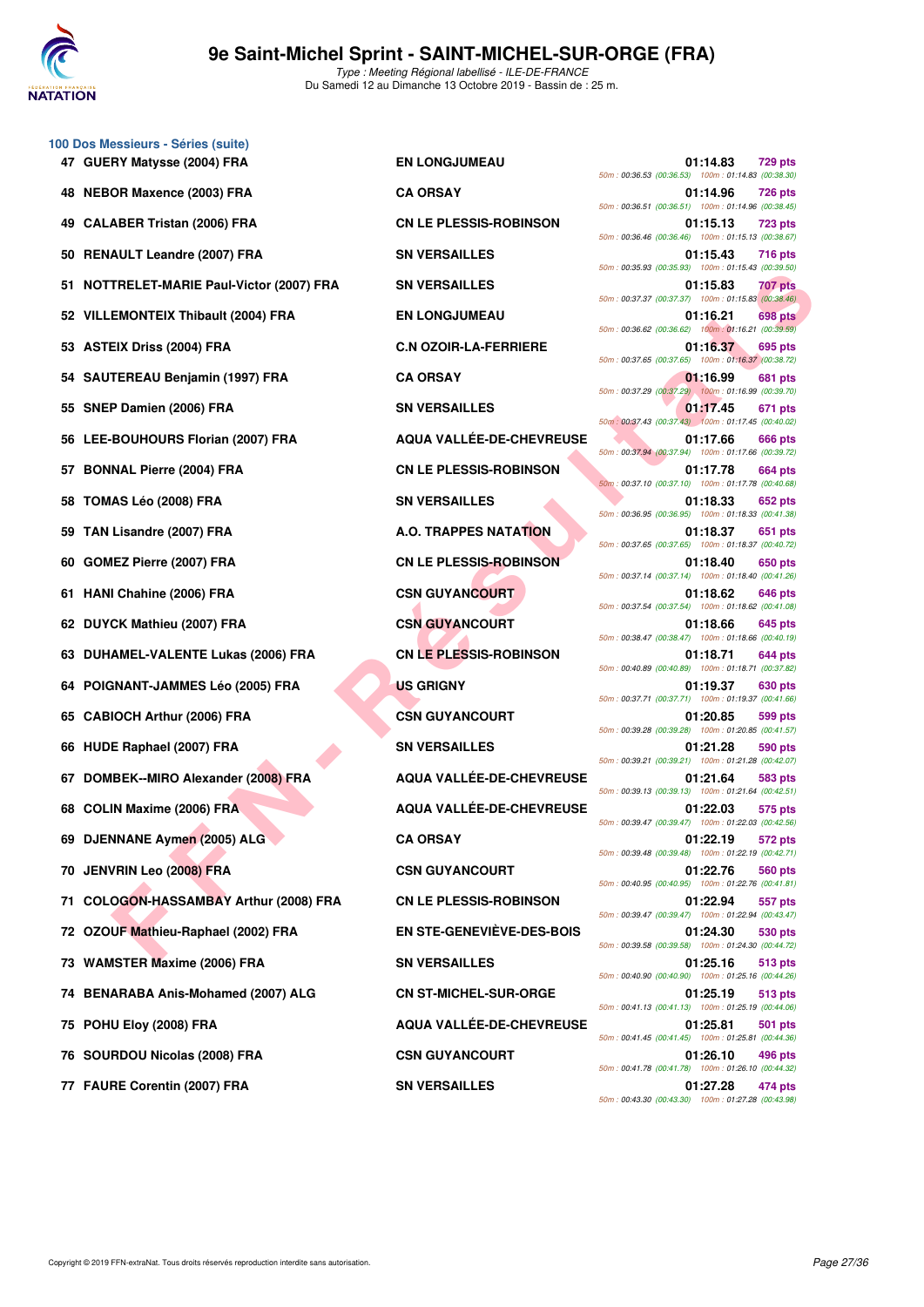

**100 Dos Messieurs - Séries (suite)**

Type : Meeting Régional labellisé - ILE-DE-FRANCE Du Samedi 12 au Dimanche 13 Octobre 2019 - Bassin de : 25 m.

|                                    |                                  | 50m: 00:42.85 (00:42.85) 100m: 01:27.85 (00:45.00   |                 |                    |
|------------------------------------|----------------------------------|-----------------------------------------------------|-----------------|--------------------|
| 79 MAUDUIT Florian (2006) FRA      | <b>SN VERSAILLES</b>             | 50m: 00:41.85 (00:41.85) 100m: 01:28.33 (00:46.48)  | 01:28.33        | 455 pts            |
| 80 CHALU-COYO Lilian (2007) FRA    | <b>CN LE PLESSIS-ROBINSON</b>    | 50m: 00:42.23 (00:42.23) 100m: 01:28.43 (00:46.20   | 01:28.43        | 453 pts            |
| 81 RICHARD Nolhan (2008) FRA       | AQUA VALLÉE-DE-CHEVREUSE         | 50m: 00:42.94 (00:42.94) 100m: 01:28.55 (00:45.61   | 01:28.55        | 451 pts            |
| 82 POYEN Tom (2008) FRA            | <b>CN LE PLESSIS-ROBINSON</b>    | 50m: 00:43.10 (00:43.10) 100m: 01:28.56 (00:45.46)  | 01:28.56        | 451 pts            |
| 83 DEMAY Lucas (2008) FRA          | A.O. TRAPPES NATATION            | 50m: 00:44.26 (00:44.26) 100m: 01:28.98 (00:44.72   | 01:28.98        | 443 pts            |
| 84 CAILLARD Xavier (1986) FRA      | <b>ESPADON BRÉTIGNY-SUR-ORGE</b> | 50m: 00:42.94 (00:42.94) 100m: 01:29.38 (00:46.44   | 01:29.38        | 436 pts            |
| 85 JASAITIS Valentas (2007) FRA    | <b>CA ORSAY</b>                  |                                                     | 01:29.59        | 432 pts            |
| 86 SOIRANT Jean (2007) FRA         | <b>CN LE PLESSIS-ROBINSON</b>    | 50m: 00:43.80 (00:43.80) 100m: 01:30.29 (00:46.49   | 01:30.29        | 420 pts            |
| 87 AZIZI Seifeddine (2008) FRA     | <b>SN VERSAILLES</b>             | 50m : 00:44.59 (00:44.59) 100m : 01:31.04 (00:46.45 | 01:31.04        | 407 pts            |
| 88 L'HARIDON Mael (2008) FRA       | EN STE-GENEVIÈVE-DES-BOIS        | 50m: 00:46.06 (00:46.06) 100m: 01:31.99 (00:45.93)  | 01:31.99        | 392 pts            |
| 89 FELLAH Teo (2005) FRA           | <b>C.N OZOIR-LA-FERRIERE</b>     | 50m : 00:42.76 (00:42.76) 100m : 01:32.05 (00:49.29 | 01:32.05        | 391 pts            |
| 90 BOUAOUNE Sofiane (2006) FRA     | <b>US GRIGNY</b>                 | 50m: 00:46.99 (00:46.99) 100m: 01:33.91 (00:46.92)  | 01:33.91        | <b>360 pts</b>     |
| 91 MOUA NOU TOUA Liam (2007) FRA   | EN STE-GENEVIÈVE-DES-BOIS        | 50m: 00:46.94 (00:46.94) 100m: 01:36.97 (00:50.03   | 01:36.97        | <b>313 pts</b>     |
| 92 DESMAISON Tom (2008) FRA        | <b>SN VERSAILLES</b>             | 50m: 00:47.03 (00:47.03) 100m: 01:37.03 (00:50.00   | 01:37.03        | <b>312 pts</b>     |
| 93 MANUELLI Pierre-ange (2008) FRA | <b>SN VERSAILLES</b>             | 50m: 00:45.73 (00:45.73) 100m: 01:38.45 (00:52.72)  | 01:38.45        | 291 pts            |
| 94 CANEL Antoine (2006) FRA        | <b>SN VERSAILLES</b>             | 50m: 00:49.11 (00:49.11) 100m: 01:38.58 (00:49.47   | 01:38.58        | 289 pts            |
| 95 SOCK Gabriel (2006) FRA         | EN STE-GENEVIEVE-DES-BOIS        | 50m: 00:46.47 (00:46.47) 100m: 01:39.96 (00:53.49   | 01:39.96        | <b>270 pts</b>     |
| 96 WIART Rafaël (2008) FRA         | <b>CN LE PLESSIS-ROBINSON</b>    | 50m: 00:47.91 (00:47.91) 100m: 01:42.02 (00:54.11   | 01:42.02        | 242 pts            |
| 97 CHAPELIER Owen (2008) FRA       | <b>SN VERSAILLES</b>             | 50m: 00:50.23 (00:50.23) 100m: 01:44.66 (00:54.43)  | 01:44.66        | <b>209 pts</b>     |
| 98 MILLET Alexandre (2007) FRA     | <b>SN VERSAILLES</b>             | 50m: 00:49.70 (00:49.70) 100m: 01:44.69 (00:54.99   | 01:44.69        | <b>209 pts</b>     |
| 99 MAMOURI Youssef (2008) FRA      | A.O. TRAPPES NATATION            | 50m: 00:53.94 (00:53.94) 100m: 01:46.16 (00:52.22)  | 01:46.16        | 191 pts            |
| 100 GELEE Sacha (2008) FRA         | <b>EN STE-GENEVIÈVE-DES-BOIS</b> | 50m: 00:53.11 (00:53.11) 100m: 01:46.17 (00:53.06)  | 01:46.17        | 191 pts            |
| 101 MOISAN Adrien (2007) FRA       | <b>CA ORSAY</b>                  | 50m: 00:52.00 (00:52.00) 100m: 01:47.55 (00:55.55)  | 01:47.55        | 175 pts            |
| 102 LAHJAILY Ryad (2008) FRA       | A.O. TRAPPES NATATION            | 50m: 00:51.03 (00:51.03) 100m: 01:48.68 (00:57.65   | 01:48.68        | <b>163 pts</b>     |
| 103 SPEDER Ilham (2007) FRA        | <b>CA ORSAY</b>                  | 50m: 00:51.94 (00:51.94) 100m: 01:48.71 (00:56.77   | 01:48.71        | <b>163 pts</b>     |
| 104 GEORGE Julien (2006) FRA       | <b>CA ORSAY</b>                  | 50m: 00:51.81 (00:51.81) 100m: 01:52.68 (01:00.87   | 01:52.68        | 123 <sub>pts</sub> |
| 105 DUMOUCHY Adam (2008) FRA       | A.O. TRAPPES NATATION            | 50m: 01:01.72 (01:01.72) 100m: 02:02.77 (01:01.05   | 02:02.77        | 47 pts             |
| 106 MESSAOUDI Gabriel (2008) FRA   | <b>EN STE-GENEVIÈVE-DES-BOIS</b> | 50m: 01:02.90 (01:02.90) 100m: 02:06.99 (01:04.09   | 02:06.99        | 26 pts             |
|                                    | $A$ $A$ $B$ $A$ $M$              |                                                     | <b>DAIO JAN</b> |                    |

**--- HIRSELBERGER Antoine (2005) FRA SN VERSAILLES DSQ**

**[50 Brasse Messieurs - Séries](http://www.ffnatation.fr/webffn/resultats.php?idact=nat&go=epr&idcpt=62045&idepr=71)** (Dimanche 13 Octobre 2019)

**1 TETART Martin (2003) FRA CA ORSAY 00:32.33 1025 pts**

EN Tom (2006) FRA CN LE PLESSIS-ROBINSON<br>
TAY Lucces (2006) FRA AC. TRAPPES NATATION<br>
LARD Xaviet (1860) FRA CA ORSAY (1879) CONFIDENTION<br>
LARD Xaviet (1860) FRA CN LE PLESSIS-ROBINSON<br>
IS SHEMING (2007) FRA CN LE PLESSIS-**78 SEDILOT Anatole (2006) FRA CN LE PLESSIS-ROBINSON 01:27.85 463 pts** 50m : 00:42.85 (00:42.85) 100m : 01:27.85 (00:45.00) **79 Mau DUIT FRA SN VERSAILLES 61:28.33 455 pts** 50m : 00:41.85 (00:41.85) 100m : 01:28.33 (00:46.48) **80 CN LE PLESSIS-ROBINSON 01:28.43** 453 pts 50m : 00:42.23 (00:42.23) 100m : 01:28.43 (00:46.20) **81 AQUA VALLÉE-DE-CHEVREUSE** 01:28.55 451 pts 50m : 00:42.94 (00:42.94) 100m : 01:28.55 (00:45.61) **82 CN LE PLESSIS-ROBINSON** 01:28.56 **451 pts** 50m : 00:43.10 (00:43.10) 100m : 01:28.56 (00:45.46) **83 DEMAY Lucas (2008) FRA A.O. TRAPPES NATATION 01:28.98 443 pts** 50m : 00:44.26 (00:44.26) 100m : 01:28.98 (00:44.72) **83 CAILLARY CAILLARD XAVIER CAILLARY FRA ESPADON BRÉTIGNY-SUR-ORGE 01:29.38** 436 pts 50m : 00:42.94 (00:42.94) 100m : 01:29.38 (00:46.44) **86 CN LE PLESSIS-ROBINSON 61:30.29 420 pts** 50m : 00:43.80 (00:43.80) 100m : 01:30.29 (00:46.49) **87 AZIZIES 67 AZIZI SN VERSAILLES 67:31.04 407 pts** 50m : 00:44.59 (00:44.59) 100m : 01:31.04 (00:46.45) **88 LEW STE-GENEVIÈVE-DES-BOIS 61:31.99 392 pts** 50m : 00:46.06 (00:46.06) 100m : 01:31.99 (00:45.93) **891 pts 891 pts 891 pts 891 pts 891 pts** 50m : 00:42.76 (00:42.76) 100m : 01:32.05 (00:49.29) 50m : 00:46.99 (00:46.99) 100m : 01:33.91 (00:46.92) **91 STE-GENEVIÈVE-DES-BOIS 01:36.97** 313 pts 50m : 00:46.94 (00:46.94) 100m : 01:36.97 (00:50.03) **92 DESMILLES** 01:37.03 312 pts 50m : 00:47.03 (00:47.03) 100m : 01:37.03 (00:50.00) **93 Manuel Pierre-anders (20138.45 PM)** FRA SN VERSAILLES 50m : 00:45.73 (00:45.73) 100m : 01:38.45 (00:52.72) **94 CANEL Antoine (2006) FRA SN VERSAILLES 01:38.58 289 pts** 50m : 00:49.11 (00:49.11) 100m : 01:38.58 (00:49.47) **91:39.96 PDE-GENEVIÈVE-DES-BOIS CONSTRANT ON STE-GENEVIÈVE-DES-BOIS** 50m : 00:46.47 (00:46.47) 100m : 01:39.96 (00:53.49) **91:42.02 CN LE PLESSIS-ROBINSON** 01:42.02 **242 pts** 50m : 00:47.91 (00:47.91) 100m : 01:42.02 (00:54.11) **97 CHAPELIER ON VERSAILLES** 01:44.66 **209 pts** 50m : 00:50.23 (00:50.23) 100m : 01:44.66 (00:54.43) **98 MILLET Alexandre (2008) FRA SN VERSAILLES 01:44.69 209 pts** 50m : 00:49.70 (00:49.70) 100m : 01:44.69 (00:54.99) **99 MADOURI MAMOURI A.O. TRAPPES NATATION 01:46.16 191 pts** 50m : 00:53.94 (00:53.94) 100m : 01:46.16 (00:52.22) **100 GENET STE-GENEVIÈVE-DES-BOIS 61:46.17 191 pts** 50m : 00:53.11 (00:53.11) 100m : 01:46.17 (00:53.06) 50m : 00:52.00 (00:52.00) 100m : 01:47.55 (00:55.55) **102 LAHJAILY Ryad (2008) FRA A.O. TRAPPES NATATION 01:48.68 163 pts** 50m : 00:51.03 (00:51.03) 100m : 01:48.68 (00:57.65) 50m : 00:51.94 (00:51.94) 100m : 01:48.71 (00:56.77) **104 GEORGE Julien (2006) FRA CA ORSAY 01:52.68 123 pts** 50m : 00:51.81 (00:51.81) 100m : 01:52.68 (01:00.87) **105 DUMOUCHY Adam (2008) FRA A.O. TRAPPES NATATION 02:02.77 47 pts** 50m : 01:01.72 (01:01.72) 100m : 02:02.77 (01:01.05) **106 MESS EN STE-GENEVIÈVE-DES-BOIS 62:06.99 26 pts** 50m : 01:02.90 (01:02.90) 100m : 02:06.99 (01:04.09) **--- AISSAOUI Ayman (2006) FRA CA ORSAY DNS dec**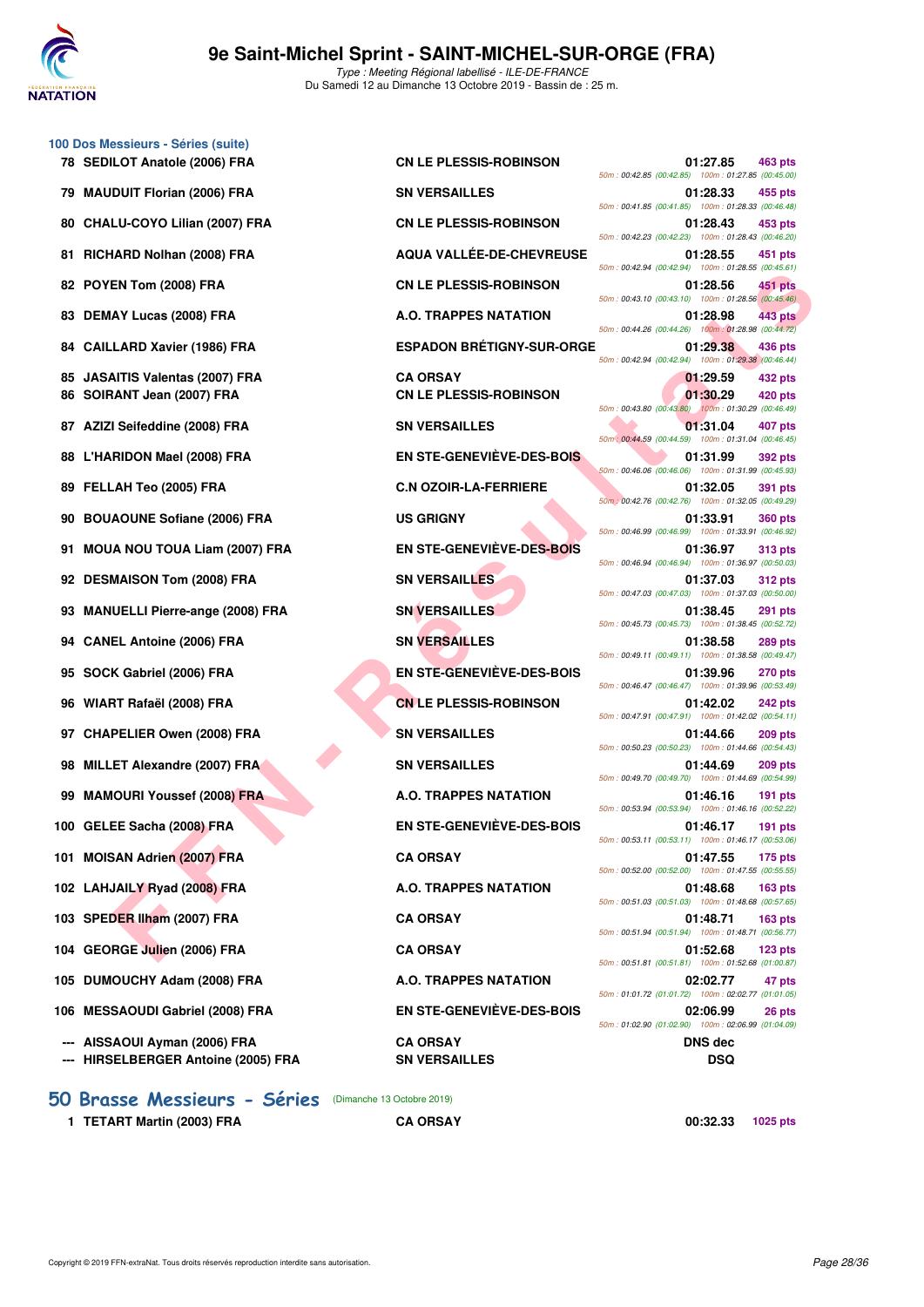

| 50 Brasse Messieurs - Séries (suite)      |                                  |          |                |  |  |
|-------------------------------------------|----------------------------------|----------|----------------|--|--|
| 2 VALIN-FIXOT Antonin (2002) FRA          | <b>CN ST-MICHEL-SUR-ORGE</b>     | 00:33.35 | 974 pts        |  |  |
| 3 CHARBONNEL Theo (2001) FRA              | <b>CN ST-MICHEL-SUR-ORGE</b>     | 00:33.85 | 950 pts        |  |  |
| 4 KARADZIC Luka (2004) FRA                | <b>CSM CLAMART</b>               | 00:33.88 | 948 pts        |  |  |
| 5 VIARD Neil (2006) FRA                   | <b>CSM CLAMART</b>               | 00:34.14 | 936 pts        |  |  |
| 6 RICARDO Mathias (2002) FRA              | EN STE-GENEVIEVE-DES-BOIS        | 00:34.38 | 924 pts        |  |  |
| 7 GRONDIN William (2002) FRA              | <b>ANTONY NATATION</b>           | 00:34.39 | 924 pts        |  |  |
| 8 LEPLATRE Remy (2000) FRA                | <b>CN ST-MICHEL-SUR-ORGE</b>     | 00:34.48 | 919 pts        |  |  |
| 9 ROCHER Enzo (2005) FRA                  | <b>CSM CLAMART</b>               | 00:35.14 | <b>888 pts</b> |  |  |
| 10 TONNEAU Guillaume (1998) FRA           | <b>CN ST-MICHEL-SUR-ORGE</b>     | 00:35.39 | <b>876 pts</b> |  |  |
| 11 BOULANGER Maxance (2004) FRA           | EN STE-GENEVIEVE-DES-BOIS        | 00:35.76 | <b>859 pts</b> |  |  |
| 12 BAZY Justin (2002) FRA                 | EN STE-GENEVIEVE-DES-BOIS        | 00:36.43 | 829 pts        |  |  |
| 13 DUPUIS Remi (2002) FRA                 | <b>ANTONY NATATION</b>           | 00:36.96 | 805 pts        |  |  |
| 14 KARADZIC Marko (2006) FRA              | <b>CSM CLAMART</b>               | 00:37.32 | <b>789 pts</b> |  |  |
| 15 CISSE Yohann (2005) FRA                | <b>CN ST-MICHEL-SUR-ORGE</b>     | 00:37.47 | <b>782 pts</b> |  |  |
| 16 DA CUNHA David (2003) FRA              | <b>CA ORSAY</b>                  | 00:37.94 | <b>762 pts</b> |  |  |
| 17 BONGERS Tolia (2004) FRA               | <b>AQUACLUB LE PECQ MARLY</b>    | 00:38.21 | <b>750 pts</b> |  |  |
| 18 HALIT Alexandre (2003) ALG             | <b>AC BOULOGNE-BILLANCOURT</b>   | 00:38.94 | <b>719 pts</b> |  |  |
| 19 RENAUD Matthieu (2004) FRA             | <b>CN ST-MICHEL-SUR-ORGE</b>     | 00:39.18 | <b>709 pts</b> |  |  |
| 20 CHARBONNEL Mathis (2005) FRA           | <b>CN ST-MICHEL-SUR-ORGE</b>     | 00:39.25 | <b>706 pts</b> |  |  |
| 21 NOTTRELET-MARIE Paul-Victor (2007) FRA | <b>SN VERSAILLES</b>             | 00:39.36 | 701 pts        |  |  |
| 22 CONDETTE Amaury (2007) FRA             | <b>SN VERSAILLES</b>             | 00:40.20 | <b>667 pts</b> |  |  |
| 22 BATIKIAN Lucas (2006) FRA              | <b>CN ST-MICHEL-SUR-ORGE</b>     | 00:40.20 | <b>667 pts</b> |  |  |
| 24 MAUDUIT Florian (2006) FRA             | <b>SN VERSAILLES</b>             | 00:40.35 | <b>661 pts</b> |  |  |
| 25 HUDE Raphael (2007) FRA                | <b>SN VERSAILLES</b>             | 00:40.81 | <b>642 pts</b> |  |  |
| 26 YOUSRI Jad (2004) FRA                  | <b>AQUACLUB LE PECQ MARLY</b>    | 00:40.82 | <b>642 pts</b> |  |  |
| 27 SNEP Damien (2006) FRA                 | <b>SN VERSAILLES</b>             | 00:40.83 | 641 pts        |  |  |
| 28 GARRE Antonin (2007) FRA               | <b>CN LE PLESSIS-ROBINSON</b>    | 00:40.89 | 639 pts        |  |  |
| 29 GAMBIN Teo (2007) FRA                  | <b>ANTONY NATATION</b>           | 00:42.13 | <b>591 pts</b> |  |  |
| 30 BESSETTES Adam (2004) FRA              | <b>AQUACLUB LE PECQ MARLY</b>    | 00:43.19 | 551 pts        |  |  |
| 31 RENAULT Leandre (2007) FRA             | <b>SN VERSAILLES</b>             | 00:43.86 | <b>526 pts</b> |  |  |
| 32 MESSAOUDI Eloi (2005) FRA              | <b>EN STE-GENEVIEVE-DES-BOIS</b> | 00:44.39 | <b>507 pts</b> |  |  |
| 33 FAURE Corentin (2007) FRA              | <b>SN VERSAILLES</b>             | 00:44.94 | 488 pts        |  |  |
| 34 RAINGEARD Johann (2006) FRA            | <b>ETAMPES NATATION</b>          | 00:44.95 | 488 pts        |  |  |
| 35 BACKES Pierre (1967) FRA               | <b>ESPADON BRÉTIGNY-SUR-ORGE</b> | 00:45.11 | <b>482 pts</b> |  |  |
| 36 DACHEUX Raphael (2005) FRA             | <b>ANTONY NATATION</b>           | 00:45.17 | 480 pts        |  |  |
| 37 MANUELLI Pierre-ange (2008) FRA        | <b>SN VERSAILLES</b>             | 00:46.06 | 450 pts        |  |  |
| 38 TOMAS Léo (2008) FRA                   | <b>SN VERSAILLES</b>             | 00:46.07 | 449 pts        |  |  |
| 39 OULARBI Wassil (2008) FRA              | <b>CN ST-MICHEL-SUR-ORGE</b>     | 00:46.12 | 448 pts        |  |  |
| 40 ACEF Anis (2007) FRA                   | <b>CA ORSAY</b>                  | 00:46.86 | 424 pts        |  |  |
| 41 BENARABA Anis-Mohamed (2007) ALG       | <b>CN ST-MICHEL-SUR-ORGE</b>     | 00:47.16 | 414 pts        |  |  |
| 42 COLOGON-HASSAMBAY Arthur (2008) FRA    | <b>CN LE PLESSIS-ROBINSON</b>    | 00:47.86 | <b>392 pts</b> |  |  |
| 43 BORDEREAUX Arnaud (2007) FRA           | <b>CN ST-MICHEL-SUR-ORGE</b>     | 00:48.85 | <b>362 pts</b> |  |  |
| 44 CANEL Antoine (2006) FRA               | <b>SN VERSAILLES</b>             | 00:48.92 | 359 pts        |  |  |
| 45 WAMSTER Maxime (2006) FRA              | <b>SN VERSAILLES</b>             | 00:49.13 | 353 pts        |  |  |
| 46 PLAMBECK Talu (2006) FRA               | <b>SN VERSAILLES</b>             | 00:51.98 | <b>274 pts</b> |  |  |
| 47 DESMAISON Tom (2008) FRA               | <b>SN VERSAILLES</b>             | 00:52.05 | 272 pts        |  |  |
| 48 SIMONNET Oscar (2006) FRA              | EN STE-GENEVIEVE-DES-BOIS        | 00:52.09 | 271 pts        |  |  |
| 49 AZIZI Seifeddine (2008) FRA            | <b>SN VERSAILLES</b>             | 00:52.48 | <b>261 pts</b> |  |  |
| 50 CHAPELIER Owen (2008) FRA              | <b>SN VERSAILLES</b>             | 00:52.75 | <b>254 pts</b> |  |  |
| 51 MILLET Alexandre (2007) FRA            | <b>SN VERSAILLES</b>             | 00:53.98 | 224 pts        |  |  |
| 52 DA CUNHA Luis (2008) FRA               | <b>CN ST-MICHEL-SUR-ORGE</b>     | 00:55.03 | 200 pts        |  |  |

## **[100 Brasse Messieurs - Séries](http://www.ffnatation.fr/webffn/resultats.php?idact=nat&go=epr&idcpt=62045&idepr=72)** (Samedi 12 Octobre 2019)

**1 BARTHÉLÉMY Hugo (2002) FRA CN LE PLESSIS-ROBINSON 01:10.34 1047 pts**

50m : 00:32.63 (00:32.63) 100m : 01:10.34 (00:37.71)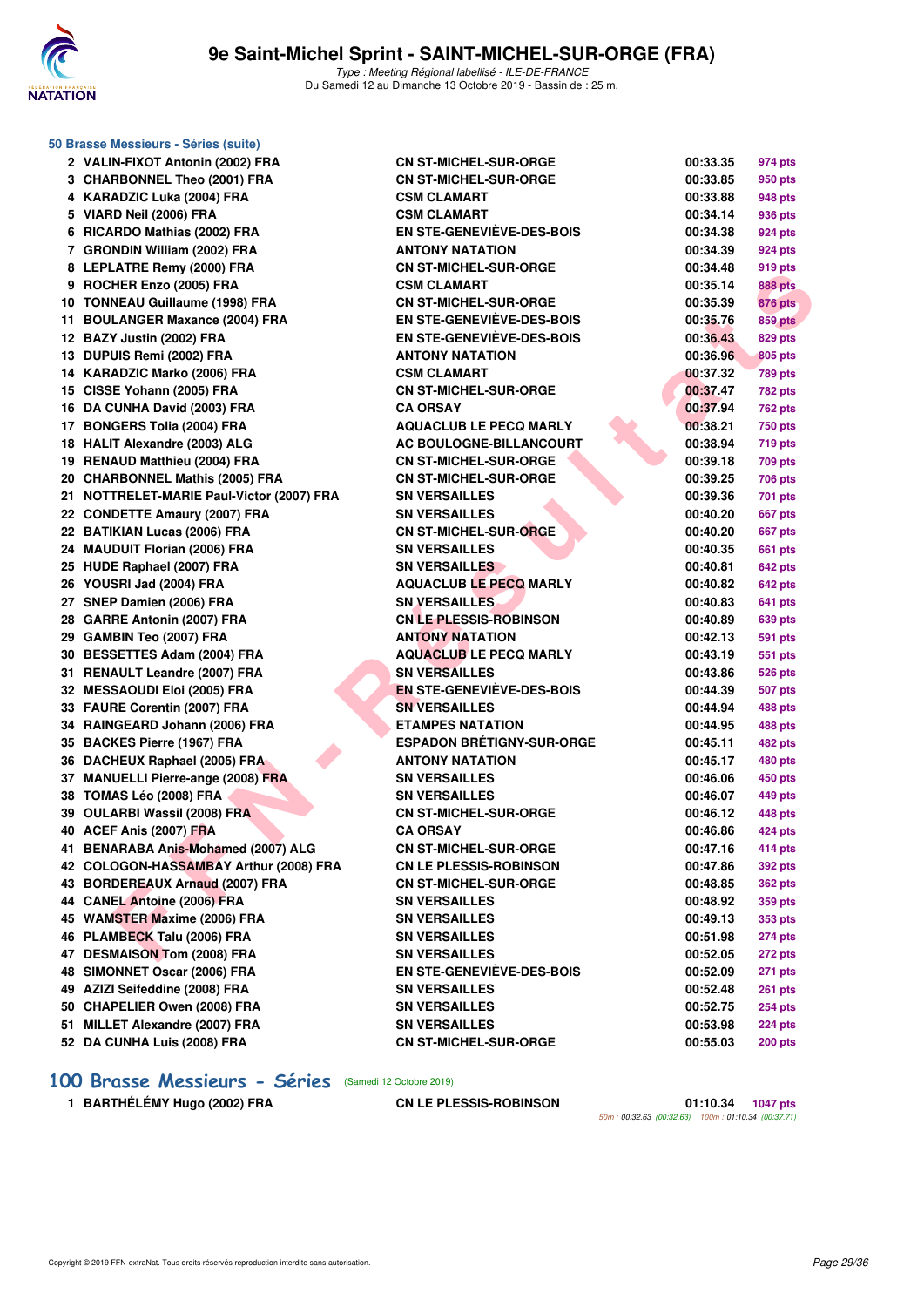

|    | 100 Brasse Messieurs - Séries (suite)<br>2 TETART Martin (2003) FRA | <b>CA ORSAY</b>                  | 01:11.12<br>1028 pts                                                              |
|----|---------------------------------------------------------------------|----------------------------------|-----------------------------------------------------------------------------------|
| 3  | <b>COLOMAR Kyllian (2003) FRA</b>                                   | <b>SN VERSAILLES</b>             | 50m: 00:33.27 (00:33.27) 100m: 01:11.12 (00:37.85)<br>01:11.41<br><b>1020 pts</b> |
|    | 4 DJENNANE Yacine (2002) ALG                                        | <b>CA ORSAY</b>                  | 50m: 00:33.44 (00:33.44) 100m: 01:11.41 (00:37.97)<br>01:12.62<br>990 pts         |
| 5  | <b>WATTEZ Luc (2002) FRA</b>                                        | <b>C.N OZOIR-LA-FERRIERE</b>     | 50m: 00:34.62 (00:34.62) 100m: 01:12.62 (00:38.00)<br>01:12.93<br>983 pts         |
|    |                                                                     | <b>SN VERSAILLES</b>             | 50m: 00:33.61 (00:33.61) 100m: 01:12.93 (00:39.32)                                |
|    | 6 PIQUERAS Julien (2003) FRA                                        |                                  | 01:13.97<br>957 pts<br>50m: 00:31.90 (00:31.90) 100m: 01:13.97 (00:42.07)         |
|    | 7 JULIEN Tristan (2002) FRA                                         | <b>EN LONGJUMEAU</b>             | 933 pts<br>01:15.00<br>50m: 00:34.71 (00:34.71) 100m: 01:15.00 (00:40.29)         |
|    | 7 DEGUILLE Thomas (2003) FRA                                        | <b>C.N OZOIR-LA-FERRIERE</b>     | 01:15.00<br>933 pts<br>50m: 00:34.86 (00:34.86) 100m: 01:15.00 (00:40.14)         |
| 9  | AUKAULOO Zaki (2005) FRA                                            | <b>ES MASSY NATATION</b>         | 01:15.11<br>930 pts<br>50m: 00:34.57 (00:34.57) 100m: 01:15.11 (00:40.54)         |
|    | 10 LEPLATRE Remy (2000) FRA                                         | <b>CN ST-MICHEL-SUR-ORGE</b>     | 01:16.00<br>909 pts<br>50m: 00:35.42 (00:35.42) 100m: 01:16.00 (00:40.58)         |
| 11 | LACOSTE Jean (1999) FRA                                             | <b>CN ST-MICHEL-SUR-ORGE</b>     | 01:17.05<br>884 pts<br>50m: 00:35.11 (00:35.11) 100m: 01:17.05 (00:41.94)         |
| 12 | VISSE Pierre-Zineddine (2004) FRA                                   | <b>SN VERSAILLES</b>             | 01:17.36<br>877 pts<br>50m: 00:36.70 (00:36.70) 100m: 01:17.36 (00:40.66)         |
|    | 13 RICARDO Mathias (2002) FRA                                       | <b>EN STE-GENEVIÈVE-DES-BOIS</b> | 01:17.53<br>873 pts<br>50m: 00:35.96 (00:35.96) 100m: 01:17.53 (00:41.57)         |
|    | 14 VERNET Hadrien (2004) FRA                                        | <b>SN VERSAILLES</b>             | 01:17.57<br>872 pts<br>50m: 00:35.81 (00:35.81) 100m: 01:17.57 (00:41.76)         |
|    | 15 BENGHERIB Soufiane (2003) FRA                                    | <b>US GRIGNY</b>                 | 01:17.82<br>866 pts<br>50m: 00:36.25 (00:36.25) 100m: 01:17.82 (00:41.57)         |
|    | 16 LE SAND Léonard (2002) FRA                                       | <b>SN VERSAILLES</b>             | 01:18.05<br>861 pts<br>50m: 00:37.46 (00:37.46) 100m: 01:18.05 (00:40.59)         |
|    | 17 FAUCONNIER Basile (2005) FRA                                     | <b>AQUA VALLÉE-DE-CHEVREUSE</b>  | 01:18.65<br>847 pts<br>50m: 00:37.56 (00:37.56) 100m: 01:18.65 (00:41.09)         |
| 18 | KEBIRI Mohamed-Aymen (2004) FRA                                     | <b>US GRIGNY</b>                 | 01:18.69<br>846 pts<br>50m: 00:37.03 (00:37.03) 100m: 01:18.69 (00:41.66)         |
| 19 | <b>NEVOT Romain (2004) FRA</b>                                      | <b>A.O. TRAPPES NATATION</b>     | 01:18.95<br>841 pts<br>50m: 00:36.36 (00:36.36) 100m: 01:18.95 (00:42.59)         |
| 20 | LABAUME Leo (2005) FRA                                              | <b>ES MASSY NATATION</b>         | 01:19.01<br>839 pts                                                               |
| 21 | <b>NEDELLEC Hugo (2006) FRA</b>                                     | AQUA VALLÉE-DE-CHEVREUSE         | 50m: 00:37.61 (00:37.61) 100m: 01:19.01 (00:41.40)<br>01:19.25<br>834 pts         |
|    | 22 MAJCHER Joris (2006) FRA                                         | <b>CN LE PLESSIS-ROBINSON</b>    | 50m: 00:37.58 (00:37.58) 100m: 01:19.25 (00:41.67)<br>01:20.55<br>805 pts         |
|    | 23 CONDETTE Alaric (2005) FRA                                       | <b>SN VERSAILLES</b>             | 50m: 00:38.46 (00:38.46) 100m: 01:20.55 (00:42.09)<br>01:21.67<br>780 pts         |
|    | 24 TAN Lisandre (2007) FRA                                          | <b>A.O. TRAPPES NATATION</b>     | 50m: 00:38.18 (00:38.18) 100m: 01:21.67 (00:43.49)<br>01:21.73<br>779 pts         |
|    | 25 SAUTEREAU Vincent (2000) FRA                                     | <b>CA ORSAY</b>                  | 50m: 00:38.73 (00:38.73) 100m: 01:21.73 (00:43.00)<br>01:21.76<br>778 pts         |
|    | 26 HANI Chahine (2006) FRA                                          | <b>CSN GUYANCOURT</b>            | 50m: 00:38.23 (00:38.23) 100m: 01:21.76 (00:43.53)<br>01:21.96<br>774 pts         |
| 27 | <b>BOULANGER Maxance (2004) FRA</b>                                 | <b>EN STE-GENEVIÈVE-DES-BOIS</b> | 50m: 00:38.92 (00:38.92) 100m: 01:21.96 (00:43.04)<br>01:22.14<br>770 pts         |
| 28 | <b>RANDRIANJAFY Lucky (2005) FRA</b>                                | <b>EN LONGJUMEAU</b>             | 50m: 00:37.61 (00:37.61) 100m: 01:22.14 (00:44.53)<br>01:22.49<br>762 pts         |
| 29 | NOTTRELET-MARIE Paul-Victor (2007) FRA                              | <b>SN VERSAILLES</b>             | 50m: 00:36.96 (00:36.96) 100m: 01:22.49 (00:45.53)<br>01:23.06<br><b>750 pts</b>  |
|    | 30 LEE-BOUHOURS Florian (2007) FRA                                  | <b>AQUA VALLEE-DE-CHEVREUSE</b>  | 50m: 00:39.72 (00:39.72) 100m: 01:23.06 (00:43.34)<br>01:23.16<br>748 pts         |
|    | 31 SABATIER Jean-baptiste (2002) FRA                                | <b>CA ORSAY</b>                  | 50m: 00:39.63 (00:39.63) 100m: 01:23.16 (00:43.53)<br>01:23.44<br>742 pts         |
|    |                                                                     |                                  | 50m: 00:37.89 (00:37.89) 100m: 01:23.44 (00:45.55)                                |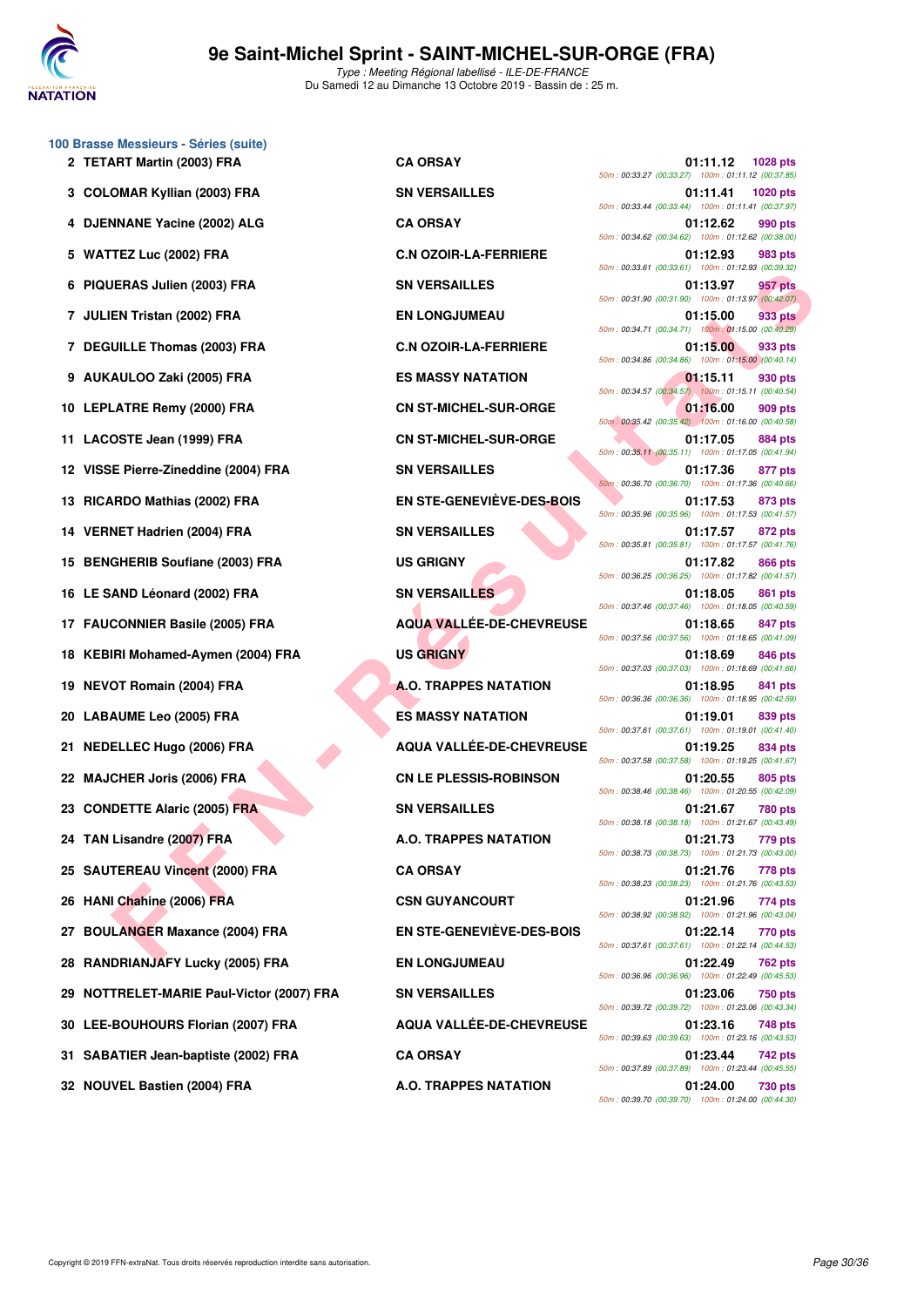

| 100 Brasse Messieurs - Séries (suite)  |                                  |                                                                                                        |          |                |
|----------------------------------------|----------------------------------|--------------------------------------------------------------------------------------------------------|----------|----------------|
| 33 PFEIFER Célestin (2005) FRA         | <b>AQUA VALLÉE-DE-CHEVREUSE</b>  | 50m: 00:39.73 (00:39.73) 100m: 01:24.31 (00:44.58                                                      | 01:24.31 | 723 pts        |
| 34 BOLLÉA Adan (2005) FRA              | <b>CN ST-MICHEL-SUR-ORGE</b>     | 50m: 00:39.81 (00:39.81) 100m: 01:24.63 (00:44.82)                                                     | 01:24.63 | 717 pts        |
| 35 URVOY Matteo (2005) FRA             | <b>C.N OZOIR-LA-FERRIERE</b>     | 50m: 00:40.34 (00:40.34) 100m: 01:25.13 (00:44.79                                                      | 01:25.13 | <b>706 pts</b> |
| 36 TAMILALAGAN Sriven (2003) FRA       | <b>US GRIGNY</b>                 | 50m: 00:39.52 (00:39.52) 100m: 01:25.25 (00:45.73)                                                     | 01:25.25 | 704 pts        |
| 37 BRUNET Thomas (1999) FRA            | <b>CA ORSAY</b>                  | 50m: 00:38.00 (00:38.00) 100m: 01:25.32 (00:47.32                                                      | 01:25.32 | 702 pts        |
| 38 ARRANZ Victor (2006) USA            | AC BOULOGNE-BILLANCOURT          | 50m: 00:40.34 (00:40.34) 100m: 01:25.76 (00:45.42)                                                     | 01:25.76 | 693 pts        |
| 39 CONDETTE Amaury (2007) FRA          | <b>SN VERSAILLES</b>             | 50m: 00:41.13 (00:41.13) 100m: 01:26.17 (00:45.04)                                                     | 01:26.17 | 685 pts        |
| 40 SABATIER Francois-Xavier (2005) FRA | <b>CA ORSAY</b>                  | 50m: 00:41.84 (00:41.84) 100m: 01:27.51 (00:45.67)                                                     | 01:27.51 | 657 pts        |
| 41 TEXANDIER Abel (2005) FRA           | <b>C.N OZOIR-LA-FERRIERE</b>     | 50m : 00:40.89 (00:40.89) 100m : 01:27.53 (00:46.64                                                    | 01:27.53 | 657 pts        |
| 42 WALLON Louis (2006) FRA             | <b>CA ORSAY</b>                  |                                                                                                        | 01:28.52 | 637 pts        |
| 43 BATIKIAN Lucas (2006) FRA           | <b>CN ST-MICHEL-SUR-ORGE</b>     | 50m: 00:40.99 (00:40.99) 100m: 01:28.52 (00:47.53<br>50m: 00:39.56 (00:39.56) 100m: 01:28.77 (00:49.21 | 01:28.77 | 632 pts        |
| 44 SNEP Damien (2006) FRA              | <b>SN VERSAILLES</b>             |                                                                                                        | 01:28.80 | 632 pts        |
| 45 HUDE Raphael (2007) FRA             | <b>SN VERSAILLES</b>             | 50m: 00:41.65 (00:41.65) 100m: 01:28.80 (00:47.15                                                      | 01:29.38 | 620 pts        |
| 46 RICHARD Kylian (2005) FRA           | <b>AQUA VALLÉE-DE-CHEVREUSE</b>  | 50m: 00:41.80 (00:41.80) 100m: 01:29.38 (00:47.58                                                      | 01:29.54 | 617 pts        |
| 47 DUHAMEL-VALENTE Lukas (2006) FRA    | <b>CN LE PLESSIS-ROBINSON</b>    | 50m: 00:42.91 (00:42.91) 100m: 01:29.54 (00:46.63                                                      | 01:29.59 | 616 pts        |
| 48 YOUSRI Jad (2004) FRA               | <b>AQUACLUB LE PECQ MARLY</b>    | 50m: 00:43.60 (00:43.60) 100m: 01:29.59 (00:45.99                                                      | 01:29.81 | 612 pts        |
| 49 GARRE Antonin (2007) FRA            | <b>CN LE PLESSIS-ROBINSON</b>    | 50m: 00:41.09 (00:41.09) 100m: 01:29.81 (00:48.72)                                                     | 01:30.31 | 602 pts        |
| 50 OZOUF Mathieu-Raphael (2002) FRA    | <b>EN STE-GENEVIÈVE-DES-BOIS</b> | 50m: 00:42.92 (00:42.92) 100m: 01:30.31 (00:47.39                                                      | 01:30.37 | 601 pts        |
| 51 RENAUD Matthieu (2004) FRA          | <b>CN ST-MICHEL-SUR-ORGE</b>     | 50m: 00:42.25 (00:42.25) 100m: 01:30.37 (00:48.12)                                                     | 01:30.71 | 595 pts        |
| 52 MEUNIER Erwan (2003) FRA            | <b>ETAMPES NATATION</b>          | 50m: 00:42.93 (00:42.93) 100m: 01:30.71 (00:47.78)                                                     | 01:30.91 | 591 pts        |
| 53 MAUDUIT Florian (2006) FRA          | <b>SN VERSAILLES</b>             | 50m: 00:42.44 (00:42.44) 100m: 01:30.91 (00:48.47)                                                     | 01:32.05 | 569 pts        |
| 54 COLIN Maxime (2006) FRA             | <b>AQUA VALLÉE-DE-CHEVREUSE</b>  | 50m: 00:43.09 (00:43.09) 100m: 01:32.05 (00:48.96                                                      | 01:33.21 | 548 pts        |
| 55 RENAULT Leandre (2007) FRA          | <b>SN VERSAILLES</b>             | 50m: 00:47.89 (00:47.89) 100m: 01:33.21 (00:45.32)                                                     | 01:33.68 | 539 pts        |
| 56 RAHMANI Mehdi (2006) FRA            | <b>US GRIGNY</b>                 | 50m: 00:43.78 (00:43.78) 100m: 01:33.68 (00:49.90                                                      | 01:34.79 | 519 pts        |
| 57 FAURE Corentin (2007) FRA           | <b>SN VERSAILLES</b>             | 50m: 00:44.80 (00:44.80) 100m: 01:34.79 (00:49.99                                                      | 01:34.82 | 519 pts        |
| 58 MESSAOUDI Eloi (2005) FRA           | <b>EN STE-GENEVIÈVE-DES-BOIS</b> | 50m: 00:45.95 (00:45.95) 100m: 01:34.82 (00:48.87                                                      | 01:34.97 | 516 pts        |
| 59 JENVRIN Leo (2008) FRA              | <b>CSN GUYANCOURT</b>            | 50m: 00:45.41 (00:45.41) 100m: 01:34.97 (00:49.56                                                      | 01:34.99 | 516 pts        |
| 60 RICHARD Nolhan (2008) FRA           | AQUA VALLÉE-DE-CHEVREUSE         | 50m: 00:45.42 (00:45.42) 100m: 01:34.99 (00:49.57                                                      | 01:35.92 | 499 pts        |
| 61 MEBARKIA Ayoub (2007) FRA           | <b>US GRIGNY</b>                 | 50m: 00:45.54 (00:45.54) 100m: 01:35.92 (00:50.38                                                      | 01:36.74 | 485 pts        |
| 62 CHALU-COYO Lilian (2007) FRA        | <b>CN LE PLESSIS-ROBINSON</b>    | 50m: 00:45.63 (00:45.63) 100m: 01:36.74 (00:51.11)                                                     | 01:36.79 | 484 pts        |
| 63 CABIOCH Arthur (2006) FRA           | <b>CSN GUYANCOURT</b>            | 50m: 00:46.61 (00:46.61) 100m: 01:36.79 (00:50.18                                                      | 01:36.81 | 484 pts        |

Copyright © 2019 FFN-extraNat. Tous droits réservés reproduction interdite sans autorisation. 
<br>
Copyright © 2019 FFN-extraNat. Tous droits réservés reproduction interdite sans autorisation.

| <b>AQUA VALLEE-DE-CHEVREUSE</b>  | 01:24.31<br><b>723 pts</b>                                                                                                                                                                      |
|----------------------------------|-------------------------------------------------------------------------------------------------------------------------------------------------------------------------------------------------|
| <b>CN ST-MICHEL-SUR-ORGE</b>     | 50m: 00:39.73 (00:39.73) 100m: 01:24.31 (00:44.58)<br>01:24.63<br>717 pts                                                                                                                       |
| <b>C.N OZOIR-LA-FERRIERE</b>     | 50m: 00:39.81 (00:39.81) 100m: 01:24.63 (00:44.82)<br>01:25.13<br>706 pts                                                                                                                       |
| <b>US GRIGNY</b>                 | 50m: 00:40.34 (00:40.34) 100m: 01:25.13 (00:44.79)<br>01:25.25<br>704 pts                                                                                                                       |
| <b>CA ORSAY</b>                  | 50m: 00:39.52 (00:39.52) 100m: 01:25.25 (00:45.73)<br>01:25.32<br>702 pts                                                                                                                       |
| AC BOULOGNE-BILLANCOURT          | 50m: 00:38.00 (00:38.00) 100m: 01:25.32 (00:47.32)<br><b>693 pts</b><br>01:25.76                                                                                                                |
| <b>SN VERSAILLES</b>             | 50m: 00:40.34 (00:40.34) 100m: 01:25.76 (00:45.42)<br>01:26.17<br>685 pts                                                                                                                       |
| <b>CA ORSAY</b>                  | 50m: 00:41.13 (00:41.13) 100m: 01:26.17 (00:45.04)<br>01:27.51<br>657 pts                                                                                                                       |
| <b>C.N OZOIR-LA-FERRIERE</b>     | 50m: 00:41.84 (00:41.84) 100m: 01:27.51 (00:45.67)<br>01:27.53<br>657 pts                                                                                                                       |
| <b>CA ORSAY</b>                  | 50m: 00:40.89 (00:40.89) 100m: 01:27.53 (00:46.64)<br>01:28.52<br>637 pts                                                                                                                       |
| <b>CN ST-MICHEL-SUR-ORGE</b>     | 50m: 00:40.99 (00:40.99) 100m: 01:28.52 (00:47.53)<br>01:28.77<br>632 pts                                                                                                                       |
| <b>SN VERSAILLES</b>             | 50m: 00:39.56 (00:39.56) 100m: 01:28.77 (00:49.21)<br>01:28.80<br><b>632 pts</b>                                                                                                                |
| <b>SN VERSAILLES</b>             | 50m: 00:41.65 (00:41.65) 100m: 01:28.80 (00:47.15)<br>01:29.38<br>620 pts                                                                                                                       |
|                                  | 50m: 00:41.80 (00:41.80) 100m: 01:29.38 (00:47.58)<br>01:29.54<br>617 pts                                                                                                                       |
|                                  | 50m: 00:42.91 (00:42.91) 100m: 01:29.54 (00:46.63)<br>01:29.59<br>616 pts                                                                                                                       |
|                                  | 50m: 00:43.60 (00:43.60) 100m: 01:29.59 (00:45.99)<br>01:29.81<br>612 pts                                                                                                                       |
|                                  | 50m: 00:41.09 (00:41.09) 100m: 01:29.81 (00:48.72)                                                                                                                                              |
|                                  | 01:30.31<br>602 pts<br>50m: 00:42.92 (00:42.92) 100m: 01:30.31 (00:47.39)                                                                                                                       |
|                                  | 01:30.37<br>601 pts<br>50m: 00:42.25 (00:42.25) 100m: 01:30.37 (00:48.12)                                                                                                                       |
| <b>CN ST-MICHEL-SUR-ORGE</b>     | 01:30.71<br>595 pts<br>50m: 00:42.93 (00:42.93) 100m: 01:30.71 (00:47.78)                                                                                                                       |
| <b>ETAMPES NATATION</b>          | 01:30.91<br>591 pts<br>50m: 00:42.44 (00:42.44) 100m: 01:30.91 (00:48.47)                                                                                                                       |
| <b>SN VERSAILLES</b>             | 01:32.05<br>569 pts<br>50m: 00:43.09 (00:43.09) 100m: 01:32.05 (00:48.96)                                                                                                                       |
| AQUA VALLÉE-DE-CHEVREUSE         | 01:33.21<br>548 pts<br>50m: 00:47.89 (00:47.89) 100m: 01:33.21 (00:45.32)                                                                                                                       |
| <b>SN VERSAILLES</b>             | 01:33.68<br>539 pts<br>50m: 00:43.78 (00:43.78) 100m: 01:33.68 (00:49.90)                                                                                                                       |
| <b>US GRIGNY</b>                 | 01:34.79<br>519 pts                                                                                                                                                                             |
| <b>SN VERSAILLES</b>             | 50m: 00:44.80 (00:44.80) 100m: 01:34.79 (00:49.99)<br>01:34.82<br>519 pts                                                                                                                       |
| <b>EN STE-GENEVIEVE-DES-BOIS</b> | 50m: 00:45.95 (00:45.95) 100m: 01:34.82 (00:48.87)<br>01:34.97<br>516 pts                                                                                                                       |
| <b>CSN GUYANCOURT</b>            | 50m: 00:45.41 (00:45.41) 100m: 01:34.97 (00:49.56)<br>01:34.99<br>516 pts                                                                                                                       |
| AQUA VALLÉE-DE-CHEVREUSE         | 50m: 00:45.42 (00:45.42) 100m: 01:34.99 (00:49.57)<br>01:35.92<br>499 pts                                                                                                                       |
| <b>US GRIGNY</b>                 | 50m: 00:45.54 (00:45.54) 100m: 01:35.92 (00:50.38)<br>01:36.74<br>485 pts                                                                                                                       |
| <b>CN LE PLESSIS-ROBINSON</b>    | 50m: 00:45.63 (00:45.63) 100m: 01:36.74 (00:51.11)<br>01:36.79<br>484 pts                                                                                                                       |
|                                  | 50m: 00:46.61 (00:46.61) 100m: 01:36.79 (00:50.18)<br>01:36.81<br>484 pts                                                                                                                       |
|                                  | <b>AQUA VALLEE-DE-CHEVREUSE</b><br><b>CN LE PLESSIS-ROBINSON</b><br><b>AQUACLUB LE PECQ MARLY</b><br><b>CN LE PLESSIS-ROBINSON</b><br><b>EN STE-GENEVIÈVE-DES-BOIS</b><br><b>CSN GUYANCOURT</b> |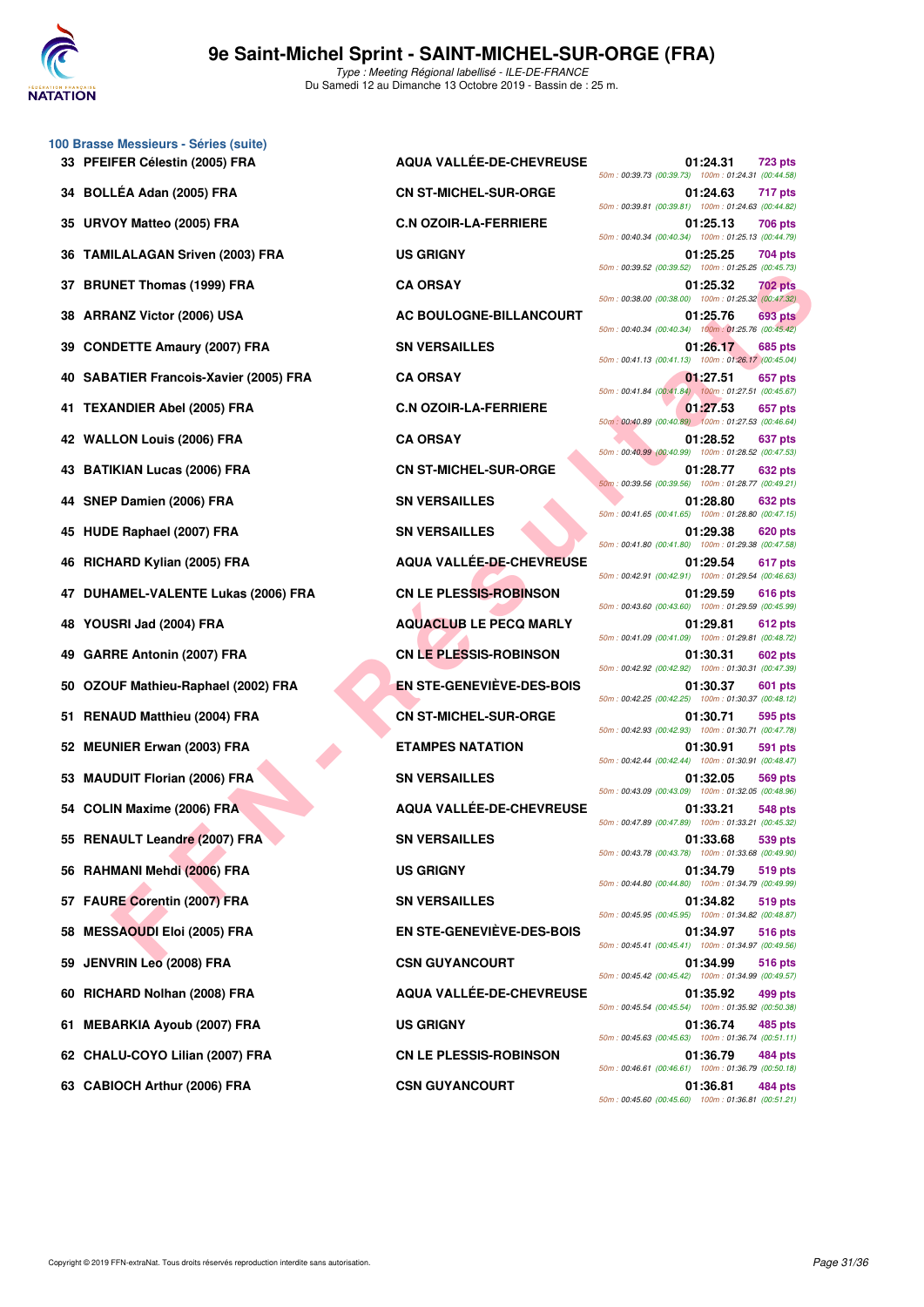

**100 Brasse Messieurs - Séries (suite)**

Type : Meeting Régional labellisé - ILE-DE-FRANCE Du Samedi 12 au Dimanche 13 Octobre 2019 - Bassin de : 25 m.

|     | 64 DAVID Armel (2007) FRA               | <b>CA ORSAY</b>                  | 01:36.89<br><b>483 pts</b><br>50m: 00:44.93 (00:44.93) 100m: 01:36.89 (00:51.96)                                                |
|-----|-----------------------------------------|----------------------------------|---------------------------------------------------------------------------------------------------------------------------------|
|     | 65 SOURDOU Nicolas (2008) FRA           | <b>CSN GUYANCOURT</b>            | 01:37.95<br>465 pts<br>50m: 00:46.81 (00:46.81) 100m: 01:37.95 (00:51.14)                                                       |
|     | 66 DUYCK Mathieu (2007) FRA             | <b>CSN GUYANCOURT</b>            | 01:38.27<br>459 pts<br>50m: 00:47.40 (00:47.40) 100m: 01:38.27 (00:50.87)                                                       |
| 67  | RAINGEARD Johann (2006) FRA             | <b>ETAMPES NATATION</b>          | 01:38.71<br>452 pts<br>50m: 00:46.15 (00:46.15) 100m: 01:38.71 (00:52.56)                                                       |
| 68. | DEMAY Lucas (2008) FRA                  | A.O. TRAPPES NATATION            | 442 pts<br>01:39.29                                                                                                             |
|     | 69 POHU Eloy (2008) FRA                 | <b>AQUA VALLÉE-DE-CHEVREUSE</b>  | 50m: 00:47.39 (00:47.39) 100m: 01:39.29 (00:51.90)<br>01:39.89<br>432 pts<br>50m: 00:48.43 (00:48.43) 100m: 01:39.89 (00:51.46) |
|     | 69 SOIRANT Jean (2007) FRA              | <b>CN LE PLESSIS-ROBINSON</b>    | 01:39.89<br>432 pts<br>50m: 00:48.04 (00:48.04) 100m: 01:39.89 (00:51.85)                                                       |
| 71. | DOMBEK--MIRO Alexander (2008) FRA       | AQUA VALLÉE-DE-CHEVREUSE         | 01:40.03<br>430 pts<br>50m: 00:49.34 (00:49.34) 100m: 01:40.03 (00:50.69)                                                       |
|     | 72 MANUELLI Pierre-ange (2008) FRA      | <b>SN VERSAILLES</b>             | 01:40.68<br>420 pts<br>50m: 00:46.61 (00:46.61) 100m: 01:40.68 (00:54.07)                                                       |
|     | 73 LOUAMI Salim (2006) FRA              | <b>CN ST-MICHEL-SUR-ORGE</b>     | 01:40.81<br>418 pts<br>50m: 00:46.60 (00:46.60) 100m: 01:40.81 (00:54.21)                                                       |
|     | 73 TOMAS Léo (2008) FRA                 | <b>SN VERSAILLES</b>             | 01:40.81<br>418 pts<br>50m: 00:46.84 (00:46.84) 100m: 01:40.81 (00:53.97)                                                       |
|     | 75 WAMSTER Maxime (2006) FRA            | <b>SN VERSAILLES</b>             | 01:41.25<br>411 pts<br>50m: 00:47.22 (00:47.22) 100m: 01:41.25 (00:54.03)                                                       |
|     | 76 CANEL Antoine (2006) FRA             | <b>SN VERSAILLES</b>             | 01:41.89<br>400 pts<br>50m: 00:48.36 (00:48.36) 100m: 01:41.89 (00:53.53)                                                       |
|     | 77 SIBOUN Tom (2008) FRA                | <b>EN LONGJUMEAU</b>             | 01:42.00<br>399 pts<br>50m: 00:47.16 (00:47.16) 100m: 01:42.00 (00:54.84)                                                       |
|     | 78 ACEF Anis (2007) FRA                 | <b>CA ORSAY</b>                  | 01:42.06<br><b>398 pts</b><br>50m: 00:49.16 (00:49.16) 100m: 01:42.06 (00:52.90)                                                |
|     | 79 MAJCHER Marius (2008) FRA            | <b>CN LE PLESSIS-ROBINSON</b>    | 01:42.18<br><b>396 pts</b><br>50m: 00:46.13 (00:46.13) 100m: 01:42.18 (00:56.05)                                                |
|     | 80 CAILLARD Xavier (1986) FRA           | <b>ESPADON BRÉTIGNY-SUR-ORGE</b> | 01:42.46<br><b>392 pts</b><br>50m: 00:45.78 (00:45.78) 100m: 01:42.46 (00:56.68)                                                |
|     | 81 DEROUELLE Estève (2008) FRA          | <b>CA ORSAY</b>                  | 01:43.00<br>383 pts<br>50m: 00:48.84 (00:48.84) 100m: 01:43.00 (00:54.16)                                                       |
| 82  | <b>BIGOT-CARTIER Clement (2008) FRA</b> | <b>CN LE PLESSIS-ROBINSON</b>    | 01:43.41<br>377 pts<br>50m: 00:48.60 (00:48.60) 100m: 01:43.41 (00:54.81)                                                       |
|     | 83 OSIPOV Alexey (2008) FRA             | <b>CN LE PLESSIS-ROBINSON</b>    | 01:44.25<br><b>364 pts</b><br>50m: 00:49.21 (00:49.21) 100m: 01:44.25 (00:55.04)                                                |
|     | 84 GUILLOUX Patrice (1961) FRA          | <b>ESPADON BRÉTIGNY-SUR-ORGE</b> | 01:45.39<br><b>348 pts</b><br>50m: 00:46.32 (00:46.32) 100m: 01:45.39 (00:59.07)                                                |
|     | 85 BORDEREAUX Arnaud (2007) FRA         | <b>CN ST-MICHEL-SUR-ORGE</b>     | 01:45.40<br><b>347 pts</b><br>50m: 00:47.75 (00:47.75) 100m: 01:45.40 (00:57.65)                                                |
|     | 86 BUFFIER Virgile (2006) FRA           | <b>CA ORSAY</b>                  | 01:46.22<br>335 pts<br>50m: 00:50.87 (00:50.87) 100m: 01:46.22 (00:55.35)                                                       |
|     | 87 AZIZI Seifeddine (2008) FRA          | <b>SN VERSAILLES</b>             | 01:48.12<br><b>309 pts</b><br>50m: 00:51.08 (00:51.08) 100m: 01:48.12 (00:57.04)                                                |
|     | 88 OGBI Mohamed (2008) FRA              | <b>US GRIGNY</b>                 | 01:49.55<br><b>289 pts</b><br>50m: 00:51.05 (00:51.05) 100m: 01:49.55 (00:58.50)                                                |
| 89  | <b>DESMAISON Tom (2008) FRA</b>         | <b>SN VERSAILLES</b>             | 01:49.78<br><b>286 pts</b><br>50m: 00:52.28 (00:52.28) 100m: 01:49.78 (00:57.50)                                                |
| 90  | <b>MENDY Alfred (2008) FRA</b>          | <b>US GRIGNY</b>                 | 01:49.84<br><b>286 pts</b><br>50m: 00:51.34 (00:51.34) 100m: 01:49.84 (00:58.50)                                                |
| 91. | <b>MILLET Alexandre (2007) FRA</b>      | <b>SN VERSAILLES</b>             | 01:57.89<br>189 pts<br>50m: 00:54.75 (00:54.75) 100m: 01:57.89 (01:03.14)                                                       |
|     | 92 CHAPELIER Owen (2008) FRA            | <b>SN VERSAILLES</b>             | 02:00.41<br><b>163 pts</b><br>50m: 00:56.45 (00:56.45) 100m: 02:00.41 (01:03.96)                                                |
|     | --- MARTEL Gabriel (2004) FRA           | <b>CN LE PLESSIS-ROBINSON</b>    | <b>DSQ</b>                                                                                                                      |
|     | $-$ CLAIMAND Fyan (2007) FRA            | <b>CSN GUYANCOURT</b>            | <b>DSQ</b>                                                                                                                      |

**--- VALIN-FIXOT Antonin (2002) FRA CN ST-MICHEL-SUR-ORGE DSQ**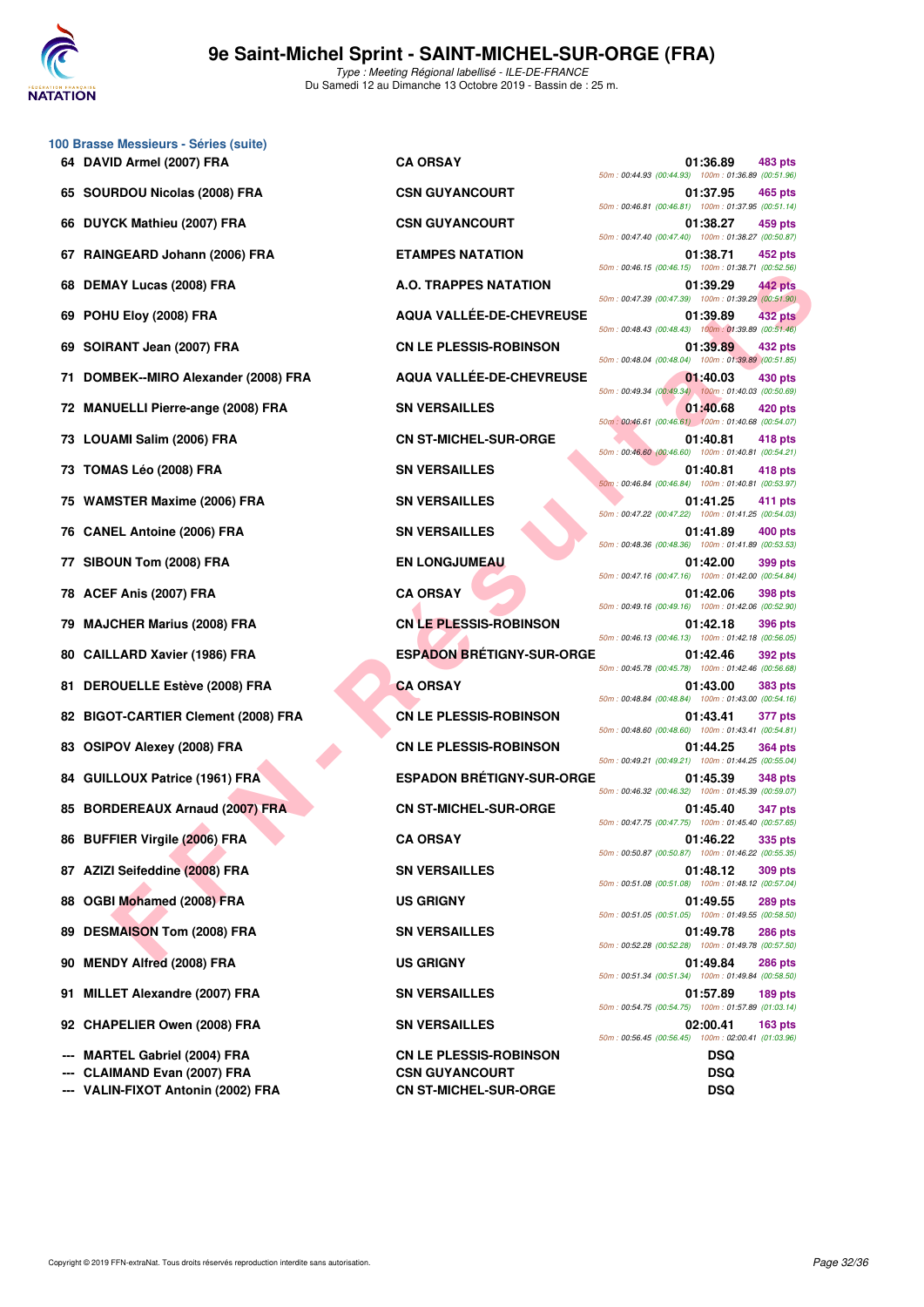

# **[50 Papillon Messieurs - Séries](http://www.ffnatation.fr/webffn/resultats.php?idact=nat&go=epr&idcpt=62045&idepr=81)** (Dimanche 13 Octobre 2019)

| 1 BONEL Antonyn (2001) FRA                | <b>CA ORSAY</b>                  | 00:25.74 | <b>1170 pts</b> |
|-------------------------------------------|----------------------------------|----------|-----------------|
| 2 DELICES Jean-Guy (1997) FRA             | <b>CSM CLAMART</b>               | 00:26.37 | 1128 pts        |
| 3 TETART Martin (2003) FRA                | <b>CA ORSAY</b>                  | 00:27.81 | 1034 pts        |
| 4 ROCHER Enzo (2005) FRA                  | <b>CSM CLAMART</b>               | 00:28.38 | 998 pts         |
| 5 CHARBONNEL Theo (2001) FRA              | <b>CN ST-MICHEL-SUR-ORGE</b>     | 00:28.48 | 991 pts         |
| 6 TONNEAU Guillaume (1998) FRA            | <b>CN ST-MICHEL-SUR-ORGE</b>     | 00:28.51 | 989 pts         |
| 7 VIARD Neil (2006) FRA                   | <b>CSM CLAMART</b>               | 00:28.53 | 988 pts         |
| 8 QUANTIN Hugo (2001) FRA                 | <b>CA ORSAY</b>                  | 00:28.65 | <b>981 pts</b>  |
| 9 MARMION Antoine (2001) FRA              | <b>CA ORSAY</b>                  | 00:28.70 | 978 pts         |
| 10 DUPUIS Remi (2002) FRA                 | <b>ANTONY NATATION</b>           | 00:28.86 | <b>968 pts</b>  |
| 11 LACOSTE Jean (1999) FRA                | <b>CN ST-MICHEL-SUR-ORGE</b>     | 00:29.25 | 944 pts         |
| 12 COTTIN Antoine (2005) FRA              | <b>AQUACLUB LE PECQ MARLY</b>    | 00:29.28 | 942 pts         |
| 13 KARADZIC Marko (2006) FRA              | <b>CSM CLAMART</b>               | 00:29.33 | 939 pts         |
| 14 GUYOMARD Raphael (2001) FRA            | <b>ETAMPES NATATION</b>          | 00:29.86 | 907 pts         |
| 15 VAREILLAUD Maxime (2003) FRA           | <b>CN ST-MICHEL-SUR-ORGE</b>     | 00:29.87 | 906 pts         |
| 16 GAMBIN Teo (2007) FRA                  | <b>ANTONY NATATION</b>           | 00:30.32 | 879 pts         |
| 17 HALIT Alexandre (2003) ALG             | <b>AC BOULOGNE-BILLANCOURT</b>   | 00:30.33 | 879 pts         |
| 18 KARADZIC Luka (2004) FRA               | <b>CSM CLAMART</b>               | 00:30.75 | 854 pts         |
| 19 LOPEZ-ONATE Pierrick (2001) FRA        | <b>CN LE PLESSIS-ROBINSON</b>    | 00:30.77 | 853 pts         |
| 20 GAY Cédric (1982) FRA                  | <b>ESPADON BRÉTIGNY-SUR-ORGE</b> | 00:30.92 | 844 pts         |
| 21 CISSE Yohann (2005) FRA                | <b>CN ST-MICHEL-SUR-ORGE</b>     | 00:31.45 | 814 pts         |
| 22 MAJCHER Joris (2006) FRA               | <b>CN LE PLESSIS-ROBINSON</b>    | 00:31.77 | 796 pts         |
| 23 BOLLÉA Adan (2005) FRA                 | <b>CN ST-MICHEL-SUR-ORGE</b>     | 00:31.85 | 791 pts         |
| 24 CHARBONNEL Mathis (2005) FRA           | <b>CN ST-MICHEL-SUR-ORGE</b>     | 00:31.97 | 785 pts         |
| 25 CONDETTE Amaury (2007) FRA             | <b>SN VERSAILLES</b>             | 00:32.03 | 781 pts         |
| 26 BONGERS Tolia (2004) FRA               | <b>AQUACLUB LE PECQ MARLY</b>    | 00:32.15 | 775 pts         |
| 27 MATTIUSSI Erling (2006) FRA            | <b>CN LE PLESSIS-ROBINSON</b>    | 00:32.66 | 747 pts         |
| 28 TAILLANDIER Alan (2004) FRA            | <b>CN LE PLESSIS-ROBINSON</b>    | 00:32.69 | 745 pts         |
| 29 BOCQUEL Tristan (2004) FRA             | <b>CN ST-MICHEL-SUR-ORGE</b>     | 00:32.95 | 731 pts         |
| 30 HUMBLOT Timothée (2005) FRA            | <b>CN LE PLESSIS-ROBINSON</b>    | 00:33.24 | 716 pts         |
| 31 NOTTRELET-MARIE Paul-Victor (2007) FRA | <b>SN VERSAILLES</b>             | 00:33.58 | 698 pts         |
| 32 RENAULT Leandre (2007) FRA             | <b>SN VERSAILLES</b>             | 00:35.41 | 605 pts         |
| 33 BATIKIAN Lucas (2006) FRA              | <b>CN ST-MICHEL-SUR-ORGE</b>     | 00:35.50 | 600 pts         |
| 34 TOMAS Léo (2008) FRA                   | <b>SN VERSAILLES</b>             | 00:35.82 | 585 pts         |
| 35 CALABER Tristan (2006) FRA             | <b>CN LE PLESSIS-ROBINSON</b>    | 00:35.96 | <b>578 pts</b>  |
| 36 DACHEUX Raphael (2005) FRA             | <b>ANTONY NATATION</b>           | 00:36.08 | <b>572 pts</b>  |
| 37 OULARBI Wassil (2008) FRA              | <b>CN ST-MICHEL-SUR-ORGE</b>     | 00:36.18 | 568 pts         |
| 38 LOUAMI Salim (2006) FRA                | <b>CN ST-MICHEL-SUR-ORGE</b>     | 00:38.05 | 482 pts         |
| 39 FAURE Corentin (2007) FRA              | <b>SN VERSAILLES</b>             | 00:38.57 | 460 pts         |
| 40 HUDE Raphael (2007) FRA                | <b>SN VERSAILLES</b>             | 00:38.74 | 453 pts         |
| 41 COLOGON-HASSAMBAY Arthur (2008) FRA    | <b>CN LE PLESSIS-ROBINSON</b>    | 00:38.88 | 447 pts         |
| 42 MAJCHER Marius (2008) FRA              | <b>CN LE PLESSIS-ROBINSON</b>    | 00:39.45 | 423 pts         |
| 43 SEDILOT Anatole (2006) FRA             | <b>CN LE PLESSIS-ROBINSON</b>    | 00:39.99 | 401 pts         |
| 44 BESSETTES Adam (2004) FRA              | <b>AQUACLUB LE PECQ MARLY</b>    |          |                 |
| 45 BENARABA Anis-Mohamed (2007) ALG       |                                  | 00:40.81 | 369 pts         |
|                                           | <b>CN ST-MICHEL-SUR-ORGE</b>     | 00:41.02 | 361 pts         |
| 46 WAMSTER Maxime (2006) FRA              | <b>SN VERSAILLES</b>             | 00:41.85 | 331 pts         |
| 47 MAUDUIT Florian (2006) FRA             | <b>SN VERSAILLES</b>             | 00:41.98 | 326 pts         |
| 48 CHAPELIER Owen (2008) FRA              | <b>SN VERSAILLES</b>             | 00:42.84 | <b>296 pts</b>  |
| 49 SOCK Gabriel (2006) FRA                | <b>EN STE-GENEVIÈVE-DES-BOIS</b> | 00:43.01 | <b>290 pts</b>  |
| 50 SOUBAUX Gaël (2008) FRA                | EN STE-GENEVIÈVE-DES-BOIS        | 00:43.11 | 287 pts         |
| 51 BORDEREAUX Arnaud (2007) FRA           | <b>CN ST-MICHEL-SUR-ORGE</b>     | 00:43.55 | 272 pts         |
| 52 WIART Rafaël (2008) FRA                | <b>CN LE PLESSIS-ROBINSON</b>    | 00:43.58 | 271 pts         |
| 53 MANUELLI Pierre-ange (2008) FRA        | <b>SN VERSAILLES</b>             | 00:44.54 | 241 pts         |
| 54 OSIPOV Alexey (2008) FRA               | <b>CN LE PLESSIS-ROBINSON</b>    | 00:44.61 | 238 pts         |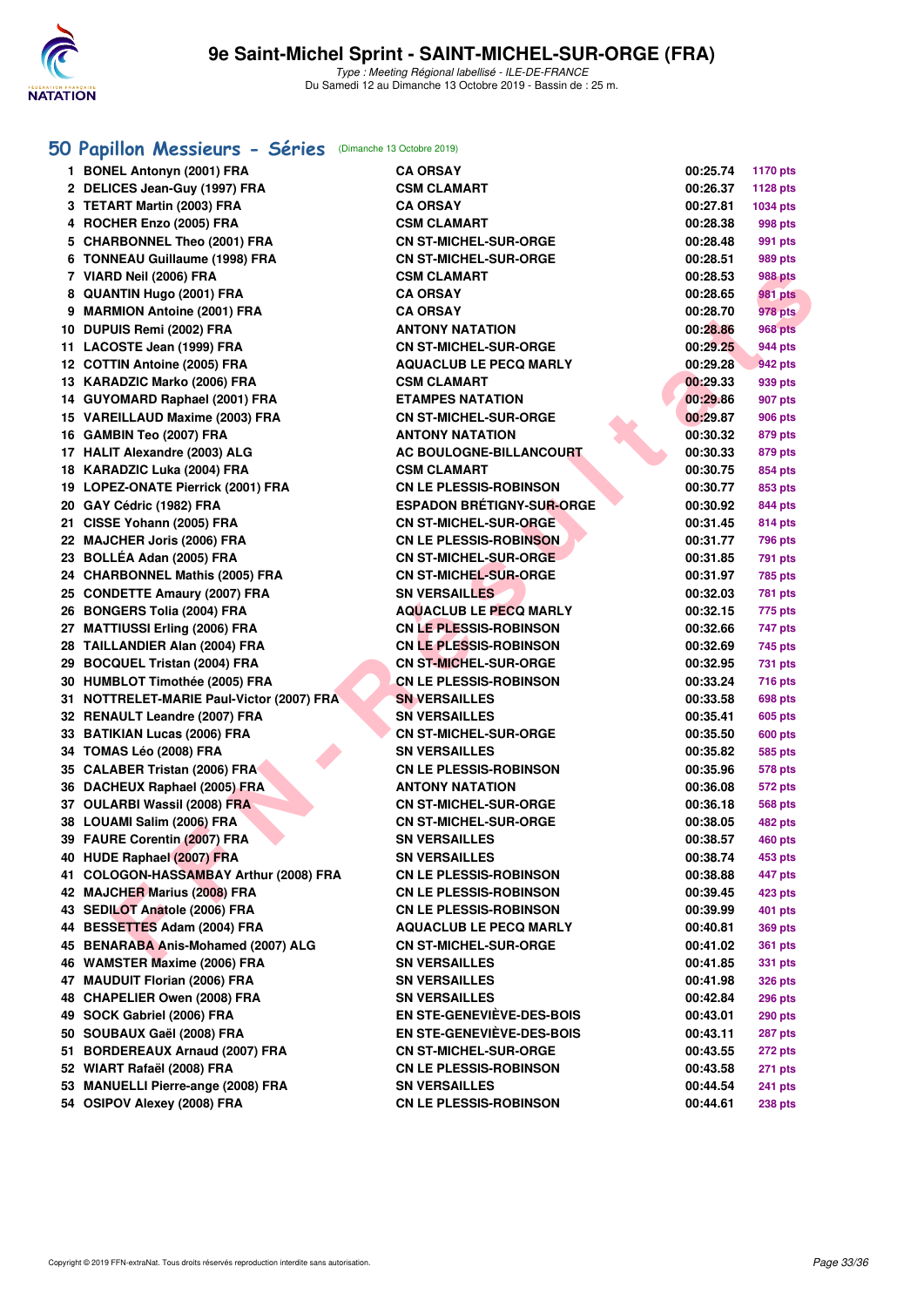

# **9e Saint-Michel Sprint - SAINT-MICHEL-SUR-ORGE (FRA)**

Type : Meeting Régional labellisé - ILE-DE-FRANCE Du Samedi 12 au Dimanche 13 Octobre 2019 - Bassin de : 25 m.

| 50 Papillon Messieurs - Séries (suite)                     |                                              |                                                                                   |
|------------------------------------------------------------|----------------------------------------------|-----------------------------------------------------------------------------------|
| 55 DESMAISON Tom (2008) FRA<br>56 PLAMBECK Talu (2006) FRA | <b>SN VERSAILLES</b><br><b>SN VERSAILLES</b> | 00:45.22<br><b>220 pts</b><br>00:45.68<br>207 pts                                 |
| 57 POYEN Tom (2008) FRA                                    | <b>CN LE PLESSIS-ROBINSON</b>                | 00:45.82<br><b>203 pts</b>                                                        |
| 58 DA CUNHA Luis (2008) FRA                                | <b>CN ST-MICHEL-SUR-ORGE</b>                 | 00:45.96<br>199 pts                                                               |
| 59 DIALLO Thierno-Sadou (2008) FRA                         | <b>EN STE-GENEVIEVE-DES-BOIS</b>             | 00:46.81<br><b>176 pts</b>                                                        |
| 60 MILLET Alexandre (2007) FRA                             | <b>SN VERSAILLES</b>                         | 00:48.72<br>$129$ pts                                                             |
| 61 AZIZI Seifeddine (2008) FRA                             | <b>SN VERSAILLES</b>                         | 00:49.02<br>122 pts                                                               |
| 62 GELEE Sacha (2008) FRA                                  | <b>EN STE-GENEVIÈVE-DES-BOIS</b>             | <b>103 pts</b><br>00:49.91                                                        |
| RAVELOSON RASENDRA Mihaja (2003) FRA                       | <b>ANTONY NATATION</b>                       | <b>DNS dec</b>                                                                    |
| <b>TURPIN Fabrice (1995) FRA</b>                           | <b>CSM CLAMART</b>                           | <b>DNS</b> dec                                                                    |
| <b>CANEL Antoine (2006) FRA</b>                            | <b>SN VERSAILLES</b>                         | DSQ                                                                               |
| --- SNEP Damien (2006) FRA                                 | <b>SN VERSAILLES</b>                         | <b>DSQ</b>                                                                        |
| 100 Papillon Messieurs - Séries                            | (Dimanche 13 Octobre 2019)                   |                                                                                   |
| 1 BONEL Antonyn (2001) FRA                                 | <b>CA ORSAY</b>                              | 00:56.95<br>1185 pts                                                              |
|                                                            |                                              | 50m: 00:26.49 (00:26.49) 100m: 00:56.95 (00:30.46)                                |
| 2 TETART Martin (2003) FRA                                 | <b>CA ORSAY</b>                              | 01:00.78<br><b>1074 pts</b><br>50m: 00:28.08 (00:28.08) 100m: 01:00.78 (00:32.70) |
| 3 QUANTIN Hugo (2001) FRA                                  | <b>CA ORSAY</b>                              | 01:03.78<br>992 pts                                                               |
|                                                            |                                              | 50m: 00:30.05 (00:30.05) 100m: 01:03.78 (00:33.73)                                |
| 4 JEAN Nicolas (2003) FRA                                  | <b>CA ORSAY</b>                              | 01:04.01<br>985 pts                                                               |
| 5 COTTIN Antoine (2005) FRA                                | <b>AQUACLUB LE PECQ MARLY</b>                | 50m: 00:30.10 (00:30.10) 100m: 01:04.01 (00:33.91)<br>01:05.91                    |
|                                                            |                                              | 935 pts<br>50m: 00:29.96 (00:29.96) 100m: 01:05.91 (00:35.95)                     |
| 6 LACOSTE Jean (1999) FRA                                  | <b>CN ST-MICHEL-SUR-ORGE</b>                 | 01:07.70<br>888 pts                                                               |
|                                                            |                                              | 50m: 00:30.41 (00:30.41) 100m: 01:07.70 (00:37.29)                                |
| 7 BAZY Justin (2002) FRA                                   | EN STE-GENEVIÈVE-DES-BOIS                    | 01:08.06<br>879 pts<br>50m: 00:31.43 (00:31.43) 100m: 01:08.06 (00:36.63)         |
| 8 PFEIFER Célestin (2005) FRA                              | <b>AQUA VALLÉE-DE-CHEVREUSE</b>              | 01:08.61<br>865 pts                                                               |
|                                                            |                                              | 50m: 00:32.21 (00:32.21) 100m: 01:08.61 (00:36.40)                                |
| 9 FAUCONNIER Basile (2005) FRA                             | <b>AQUA VALLÉE-DE-CHEVREUSE</b>              | 01:09.24<br>849 pts                                                               |
| 10 CISSE Yohann (2005) FRA                                 | <b>CN ST-MICHEL-SUR-ORGE</b>                 | 50m: 00:32.31 (00:32.31) 100m: 01:09.24 (00:36.93)<br>01:11.58<br>792 pts         |
|                                                            |                                              | 50m: 00:33.35 (00:33.35) 100m: 01:11.58 (00:38.23)                                |
| 11 NEDELLEC Hugo (2006) FRA                                | AQUA VALLÉE-DE-CHEVREUSE                     | 01:11.73<br><b>788 pts</b>                                                        |
|                                                            |                                              | 50m: 00:33.59 (00:33.59) 100m: 01:11.73 (00:38.14)                                |
| 12 RICHARD Kylian (2005) FRA                               | <b>AQUA VALLÉE-DE-CHEVREUSE</b>              | 01:12.19<br>777 pts<br>50m: 00:34.09 (00:34.09) 100m: 01:12.19 (00:38.10)         |
| 13 CLAIMAND Evan (2007) FRA                                | <b>CSN GUYANCOURT</b>                        | 01:12.85<br>761 pts                                                               |
|                                                            |                                              | 50m: 00:33.46 (00:33.46) 100m: 01:12.85 (00:39.39)                                |
| 14 CHARBONNEL Mathis (2005) FRA                            | <b>CN ST-MICHEL-SUR-ORGE</b>                 | 01:13.04<br>757 pts                                                               |
|                                                            | <b>EN STE-GENEVIÈVE-DES-BOIS</b>             | 50m: 00:34.32 (00:34.32) 100m: 01:13.04 (00:38.72)                                |
| 15 BOULANGER Maxance (2004) FRA                            |                                              | 01:13.42<br>748 pts<br>50m: 00:33.42 (00:33.42) 100m: 01:13.42 (00:40.00)         |
| 16 LEE-BOUHOURS Florian (2007) FRA                         | AQUA VALLÉE-DE-CHEVREUSE                     | 01:13.72<br>741 pts                                                               |
|                                                            |                                              | 50m: 00:35.13 (00:35.13) 100m: 01:13.72 (00:38.59)                                |
| 17 JENVRIN Leo (2008) FRA                                  | <b>CSN GUYANCOURT</b>                        | 01:16.94<br>667 pts<br>50m: 00:36.60 (00:36.60) 100m: 01:16.94 (00:40.34)         |
| 18 DELSANTI Edem (2007) FRA                                | <b>CA ORSAY</b>                              | 01:18.34<br>636 pts                                                               |
|                                                            |                                              | 50m: 00:35.33 (00:35.33) 100m: 01:18.34 (00:43.01)                                |
| 19 NEUVILLE Marin (2007) FRA                               | <b>CA ORSAY</b>                              | 01:19.18<br><b>618 pts</b>                                                        |
|                                                            |                                              | 50m: 00:35.45 (00:35.45) 100m: 01:19.18 (00:43.73)                                |
| 20 HANI Chahine (2006) FRA                                 | <b>CSN GUYANCOURT</b>                        | 01:19.57<br>610 pts<br>50m: 00:34.74 (00:34.74) 100m: 01:19.57 (00:44.83)         |
| 21 BATIKIAN Lucas (2006) FRA                               | <b>CN ST-MICHEL-SUR-ORGE</b>                 | 01:21.12<br>578 pts                                                               |
|                                                            |                                              | 50m: 00:36.46 (00:36.46) 100m: 01:21.12 (00:44.66)                                |
| 22 CABIOCH Arthur (2006) FRA                               | <b>CSN GUYANCOURT</b>                        | 01:24.67<br>507 pts                                                               |
|                                                            |                                              | 50m: 00:38.12 (00:38.12) 100m: 01:24.67 (00:46.55)                                |

23 COLIN Maxime (2006) FRA AQUA VALLÉE-DE-CHEVREUSE 01:26.12 479 pts

50m : 00:39.91 (00:39.91) 100m : 01:26.12 (00:46.21)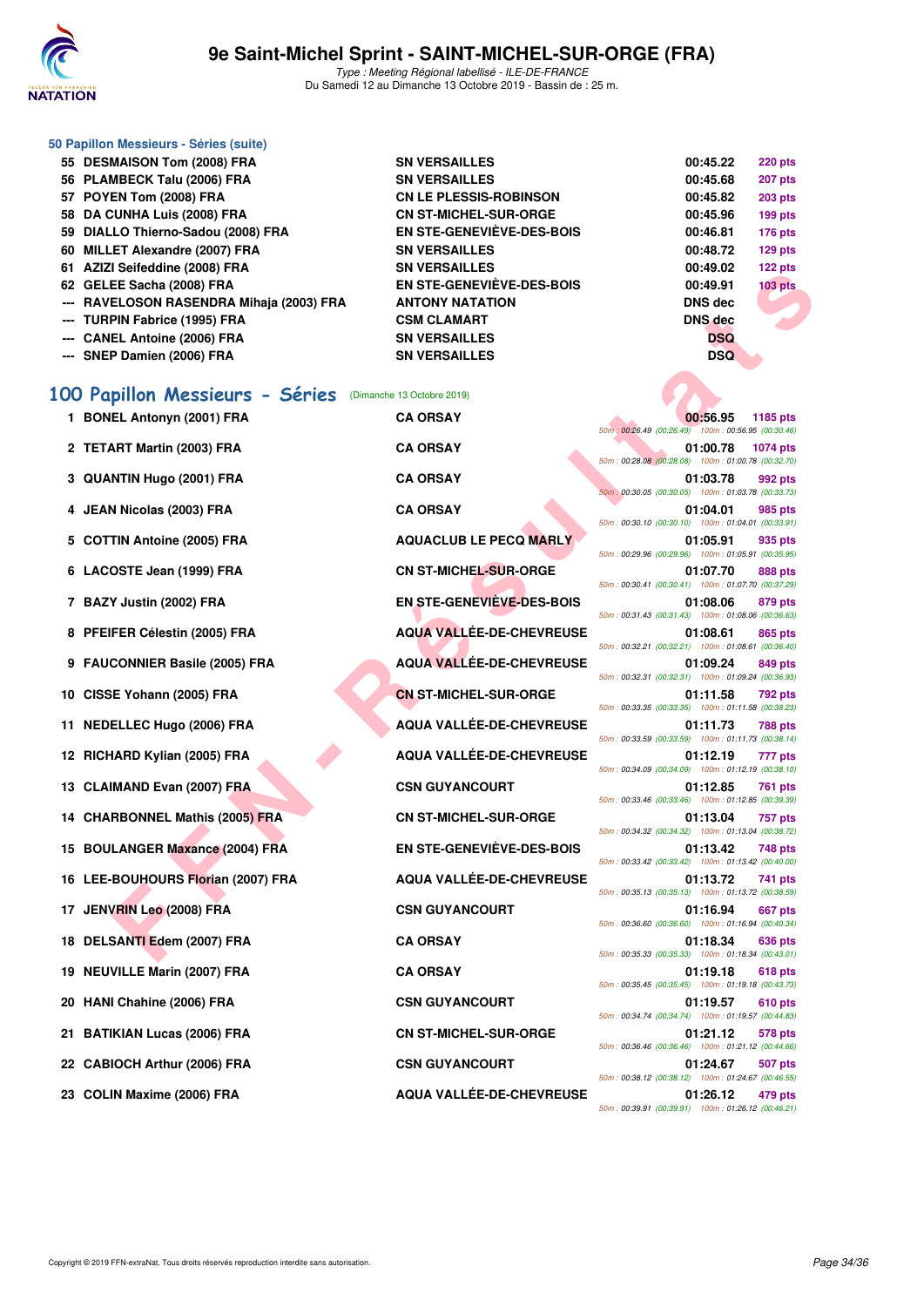

|  |  | 100 Papillon Messieurs - Séries (suite) |  |  |
|--|--|-----------------------------------------|--|--|
|--|--|-----------------------------------------|--|--|

- 
- 
- 
- 
- 
- 
- 
- 
- 
- **33 BENARABA Anis-Mohamed (2007) ALG CN ST-MICHEL-SUR-ORGE 01:38.25 278 pts**
- 
- 
- 
- 
- 
- 
- 
- 

## **[100 4 Nages Messieurs - Séries](http://www.ffnatation.fr/webffn/resultats.php?idact=nat&go=epr&idcpt=62045&idepr=90)** (Dimanche 13 Octobre 2019)

- **1 BONEL Antonyn (2001) FRA** 2 CHARBONNEL Theo (2001) FRA **3 TETART Martin (2003) FRA CA ORSAY 01:02.80 1059 pts 4 BRÉ Alessandro (2004) FRA 5 QUANTIN Hugo (2001) FRA 6 GRONDIN William (2002) FRA 7 DJENNANE Yacine (2002) ALG 8 ZAWADSKI Paul (2002) FRA 9 DUPUIS Remi (2002) FRA 10 SURROZ Alexandre (2000) FRA 11 JULIEN Tristan (2002) FRA 12 LEPLATRE Remy (2000) FRA 13 LACOSTE Jean (1999) FRA** 13 VALIN-FIXOT Antonin (2002) FRA **15 JEAN Nicolas (2003) FRA 16 BAZY Justin (2002) FRA 17 VAREILLAUD Maxime (2003) FRA 18 DA CUNHA David (2003) FRA 19 FAUCONNIER Basile (2005) FRA** 20 PFEIFER Célestin (2005) FRA 21 PAGE Adrien (2004) FRA 22 CISSE Yohann (2005) FRA
- **24 RICHARD Nolhan (2008) FRA AQUA VALLÉE-DE-CHEVREUSE 01:27.05 461 pts** 50m : 00:40.38 (00:40.38) 100m : 01:27.05 (00:46.67) **25 DUYCK Mathieu (2007) FRA CSN GUYANCOURT 01:27.25 458 pts** 50m : 00:39.58 (00:39.58) 100m : 01:27.25 (00:47.67) 26 DOMBEK--MIRO Alexander (2008) FRA AQUA VALLÉE-DE-CHEVREUSE 01:28.48 435 pts 50m : 00:40.68 (00:40.68) 100m : 01:28.48 (00:47.80) **27 OULARBI Wassil (2008) FRA CN ST-MICHEL-SUR-ORGE 01:30.92 393 pts** 50m : 00:42.42 (00:42.42) 100m : 01:30.92 (00:48.50) **28 GUILBAUD Arthur (2007) FRA CA ORSAY 01:31.00 391 pts** 50m : 00:41.06 (00:41.06) 100m : 01:31.00 (00:49.94) **29 POHU Eloy (2008) FRA AQUA VALLÉE-DE-CHEVREUSE 01:32.57 365 pts** 50m : 00:43.12 (00:43.12) 100m : 01:32.57 (00:49.45) **30 SOURDOU Nicolas (2008) FRA CSN GUYANCOURT 01:33.76 346 pts** 50m : 00:43.48 (00:43.48) 100m : 01:33.76 (00:50.28) **31 LOUAMI Salim (2006) FRA CN ST-MICHEL-SUR-ORGE 01:34.95 327 pts** 50m : 00:42.05 (00:42.05) 100m : 01:34.95 (00:52.90) **32 MARTINOTTI Alexandre (2008) FRA CA ORSAY 01:36.22 308 pts** 50m : 00:45.69 (00:45.69) 100m : 01:36.22 (00:50.53) 50m : 00:43.52 (00:43.52) 100m : 01:38.25 (00:54.73) **34 BOUCHARD Mathieu (2007) FRA EN LONGJUMEAU 01:39.78 256 pts** 50m : 00:45.87 (00:45.87) 100m : 01:39.78 (00:53.91) **35 CRETIN Adam (2007) FRA CA ORSAY 01:40.40 248 pts** 50m : 00:44.56 (00:44.56) 100m : 01:40.40 (00:55.84) **36 SOCK Gabriel (2006) FRA EN STE-GENEVIÈVE-DES-BOIS 01:44.19 199 pts** 50m : 00:46.89 (00:46.89) 100m : 01:44.19 (00:57.30) **37 GELEE Sacha (2008) FRA EN STE-GENEVIÈVE-DES-BOIS 01:51.94 116 pts** 50m : 00:51.06 (00:51.06) 100m : 01:51.94 (01:00.88) **38 DIALLO Thierno-Sadou (2008) FRA EN STE-GENEVIÈVE-DES-BOIS 02:01.82 43 pts** 50m : 00:47.86 (00:47.86) 100m : 02:01.82 (01:13.96) **--- AISSAOUI Ayman (2006) FRA CA ORSAY DNS dec --- L'HARIDON Mael (2008) FRA EN STE-GENEVIÈVE-DES-BOIS DSQ --- DA CUNHA Luis (2008) FRA CN ST-MICHEL-SUR-ORGE DSQ**

|                                                                              |                                  | $0.46.9011.00.42.42.00.42.42$ $0.0011.00.02.00.40.00$                                                                                  |
|------------------------------------------------------------------------------|----------------------------------|----------------------------------------------------------------------------------------------------------------------------------------|
| BAUD Arthur (2007) FRA.                                                      | <b>CA ORSAY</b>                  | 01:31.00<br><b>391 pts</b><br>50m: 00:41.06 (00:41.06) 100m: 01:31.00 (00:49.94)                                                       |
| <b>U Eloy (2008) FRA</b>                                                     | <b>AQUA VALLÉE-DE-CHEVREUSE</b>  | 01:32.57<br>365 pts                                                                                                                    |
| RDOU Nicolas (2008) FRA                                                      | <b>CSN GUYANCOURT</b>            | 50m: 00:43.12 (00:43.12) 100m: 01:32.57 (00:49.45)<br>01:33.76<br>346 pts                                                              |
| AMI Salim (2006) FRA                                                         | <b>CN ST-MICHEL-SUR-ORGE</b>     | 50m: 00:43.48 (00:43.48) 100m: 01:33.76 (00:50.28)<br>01:34.95<br><b>327 pts</b><br>50m: 00:42.05 (00:42.05) 100m: 01:34.95 (00:52.90) |
| TINOTTI Alexandre (2008) FRA                                                 | <b>CA ORSAY</b>                  | 01:36.22<br><b>308 pts</b><br>50m: 00:45.69 (00:45.69) 100m: 01:36.22 (00:50.53)                                                       |
| <b>ARABA Anis-Mohamed (2007) ALG</b>                                         | <b>CN ST-MICHEL-SUR-ORGE</b>     | 01:38.25<br>278 pts<br>50m: 00:43.52 (00:43.52) 100m: 01:38.25 (00:54.73)                                                              |
| CHARD Mathieu (2007) FRA                                                     | <b>EN LONGJUMEAU</b>             | 01:39.78<br><b>256 pts</b><br>50m: 00:45.87 (00:45.87) 100m: 01:39.78 (00:53.91)                                                       |
| TIN Adam (2007) FRA                                                          | <b>CA ORSAY</b>                  | 01:40.40<br>248 pts<br>50m: 00:44.56 (00:44.56) 100m: 01:40.40 (00:55.84)                                                              |
| K Gabriel (2006) FRA                                                         | EN STE-GENEVIÈVE-DES-BOIS        | 01:44.19<br>$199$ pts<br>50m: 00:46.89 (00:46.89) 100m: 01:44.19 (00:57.30)                                                            |
| EE Sacha (2008) FRA                                                          | EN STE-GENEVIÈVE-DES-BOIS        | 01:51.94<br>116 $pts$<br>50m: 00:51.06 (00:51.06) 100m: 01:51.94 (01:00.88)                                                            |
| LO Thierno-Sadou (2008) FRA                                                  | EN STE-GENEVIEVE-DES-BOIS        | 02:01.82<br>43 pts<br>50m: 00:47.86 (00:47.86) 100m: 02:01.82 (01:13.96)                                                               |
| AOUI Ayman (2006) FRA                                                        | <b>CA ORSAY</b>                  | <b>DNS</b> dec                                                                                                                         |
| RIDON Mael (2008) FRA                                                        | EN STE-GENEVIÈVE-DES-BOIS        | <b>DSQ</b>                                                                                                                             |
| <b>CUNHA Luis (2008) FRA</b>                                                 | <b>CN ST-MICHEL-SUR-ORGE</b>     | <b>DSQ</b>                                                                                                                             |
| Nages Messieurs - Séries (Dimanche 13 Octobre 2019)<br>EL Antonyn (2001) FRA | <b>CA ORSAY</b>                  |                                                                                                                                        |
| RBONNEL Theo (2001) FRA                                                      | <b>CN ST-MICHEL-SUR-ORGE</b>     | 01:00.25<br><b>1134 pts</b><br>01:02.34                                                                                                |
| <b>ART Martin (2003) FRA</b>                                                 | <b>CA ORSAY</b>                  | 1073 pts<br>01:02.80<br>1059 pts                                                                                                       |
| Alessandro (2004) FRA                                                        | AC BOULOGNE-BILLANCOURT          | 01:04.14<br>1021 pts                                                                                                                   |
| NTIN Hugo (2001) FRA                                                         | <b>CA ORSAY</b>                  | 01:04.91<br>999 pts                                                                                                                    |
| NDIN William (2002) FRA                                                      | <b>ANTONY NATATION</b>           | 01:05.47<br>983 pts                                                                                                                    |
| <b>NNANE Yacine (2002) ALG</b>                                               | <b>CA ORSAY</b>                  | 01:06.13<br>965 pts                                                                                                                    |
| 'ADSKI Paul (2002) FRA                                                       | <b>CA ORSAY</b>                  | 01:06.23<br><b>962 pts</b>                                                                                                             |
| UIS Remi (2002) FRA                                                          | <b>ANTONY NATATION</b>           | 01:07.52<br>927 pts                                                                                                                    |
| ROZ Alexandre (2000) FRA                                                     | <b>CA ORSAY</b>                  | 01:07.87<br><b>918 pts</b>                                                                                                             |
| EN Tristan (2002) FRA                                                        | <b>EN LONGJUMEAU</b>             | 01:08.14<br>910 pts                                                                                                                    |
| <b>ATRE Remy (2000) FRA</b>                                                  | <b>CN ST-MICHEL-SUR-ORGE</b>     | 01:08.46<br>902 pts                                                                                                                    |
| OSTE Jean (1999) FRA                                                         | <b>CN ST-MICHEL-SUR-ORGE</b>     | 01:08.56<br>899 pts                                                                                                                    |
| N-FIXOT Antonin (2002) FRA                                                   | <b>CN ST-MICHEL-SUR-ORGE</b>     | 01:08.56<br>899 pts                                                                                                                    |
| V Nicolas (2003) FRA                                                         | <b>CA ORSAY</b>                  | 01:09.12<br><b>884 pts</b>                                                                                                             |
| Y Justin (2002) FRA                                                          | <b>EN STE-GENEVIÈVE-DES-BOIS</b> | 01:09.20<br><b>882 pts</b>                                                                                                             |
| EILLAUD Maxime (2003) FRA                                                    | <b>CN ST-MICHEL-SUR-ORGE</b>     | 01:09.53<br>873 pts                                                                                                                    |
| <b>CUNHA David (2003) FRA</b>                                                | <b>CA ORSAY</b>                  | 01:09.88<br>864 pts                                                                                                                    |
| <b>CONNIER Basile (2005) FRA</b>                                             | <b>AQUA VALLÉE-DE-CHEVREUSE</b>  | 01:10.24<br>855 pts                                                                                                                    |
| FER Célestin (2005) FRA                                                      | <b>AQUA VALLEE-DE-CHEVREUSE</b>  | 01:10.61<br>845 pts                                                                                                                    |
| E Adrien (2004) FRA                                                          | <b>CN ST-MICHEL-SUR-ORGE</b>     | 01:10.68<br>843 pts                                                                                                                    |
| E Yohann (2005) FRA                                                          | <b>CN ST-MICHEL-SUR-ORGE</b>     | 01:11.37<br>826 pts                                                                                                                    |